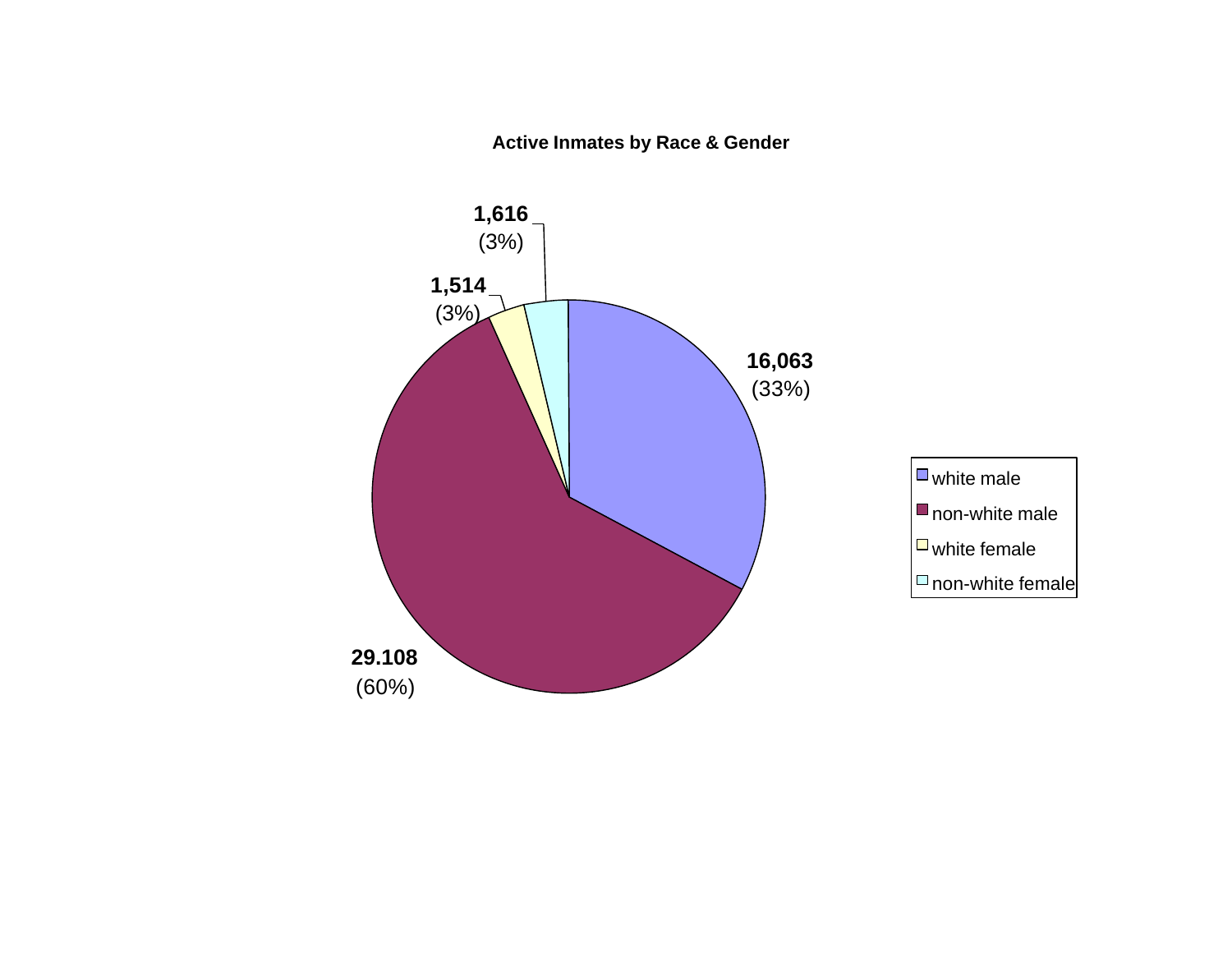### **Active Inmates by Security Level**

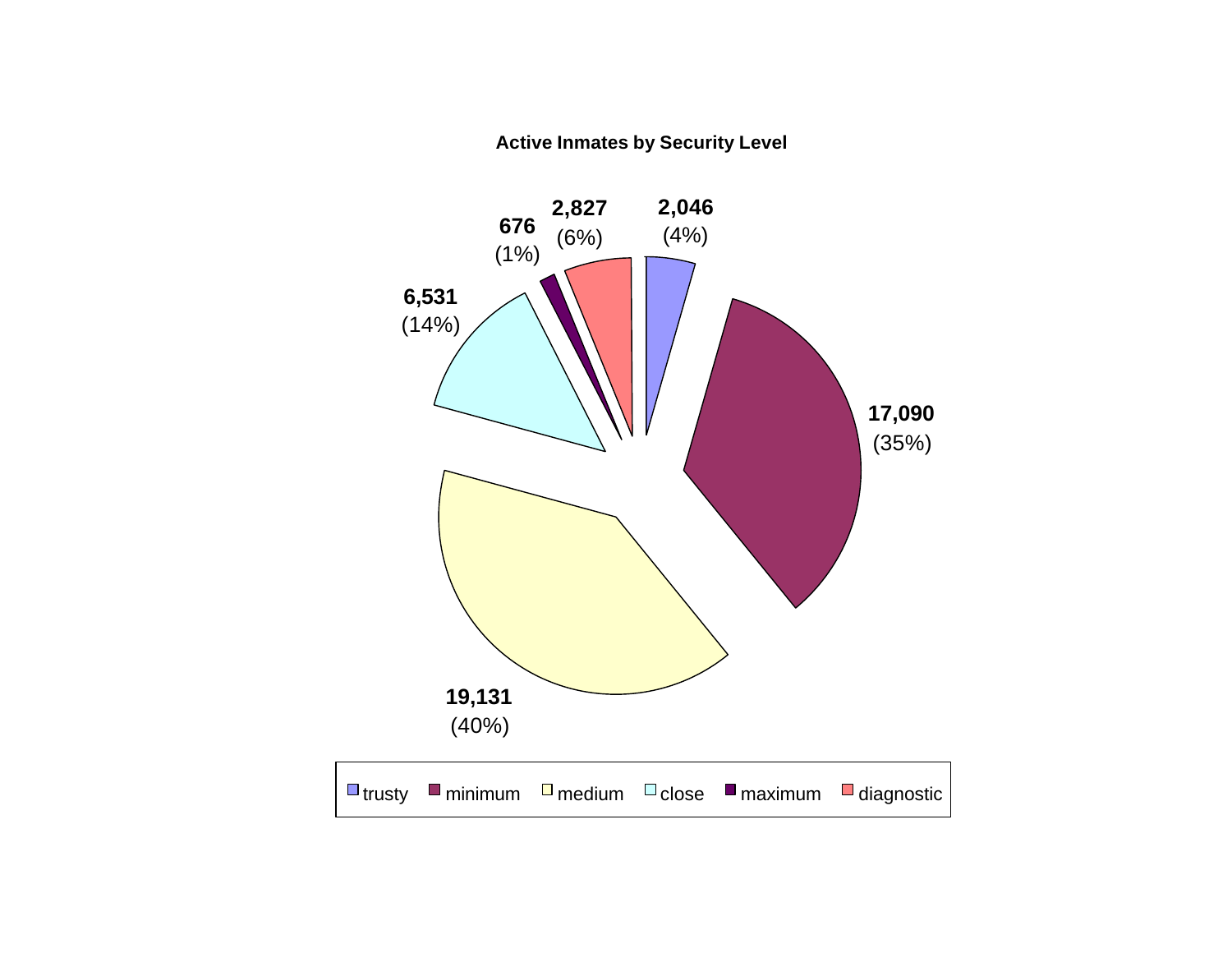# **Active Inmates by Sentence Length**

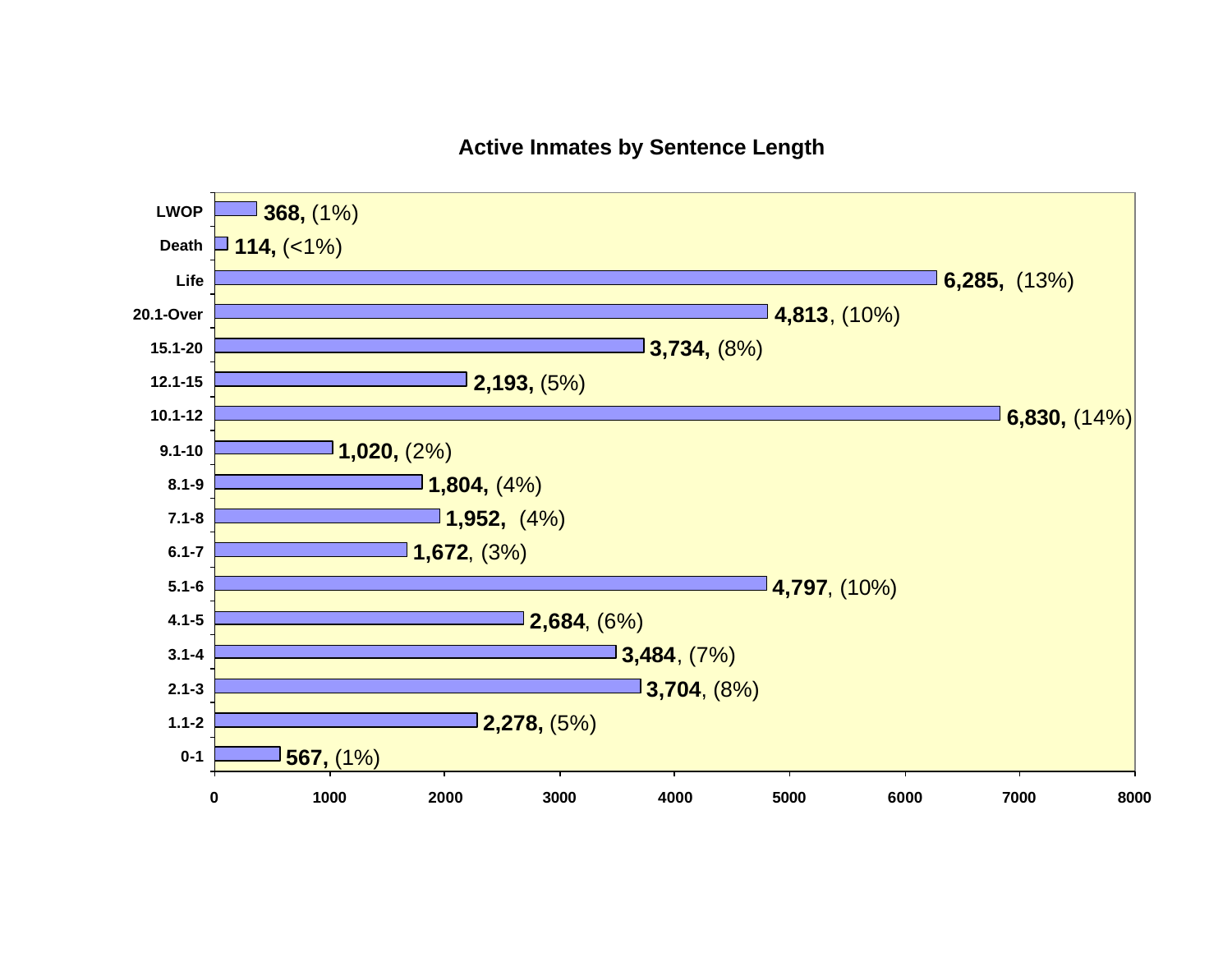**Active Inmates with Probation to follow Prison**

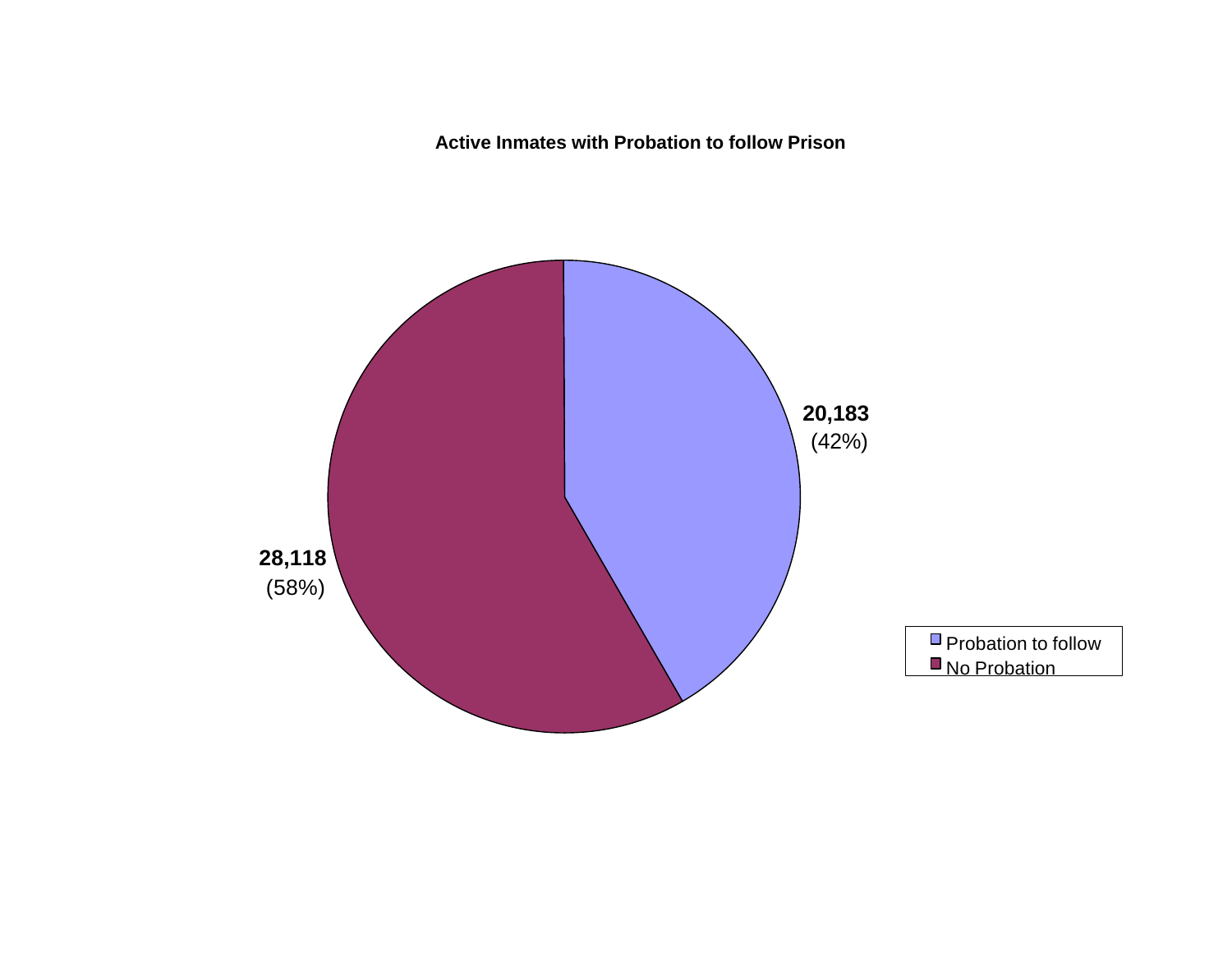### **Active Inmates By Institution Type**

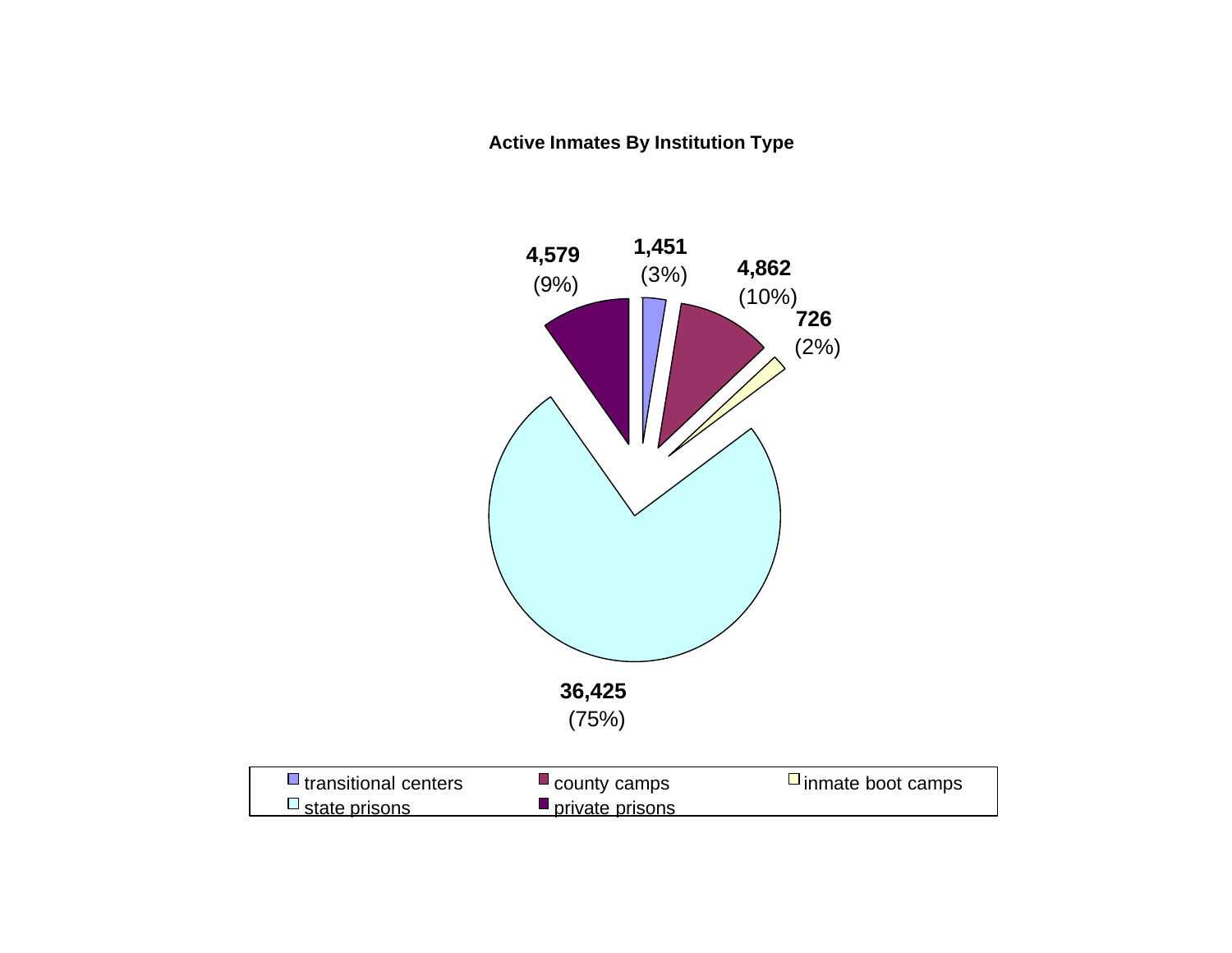### **Active Inmates by Crime Type**

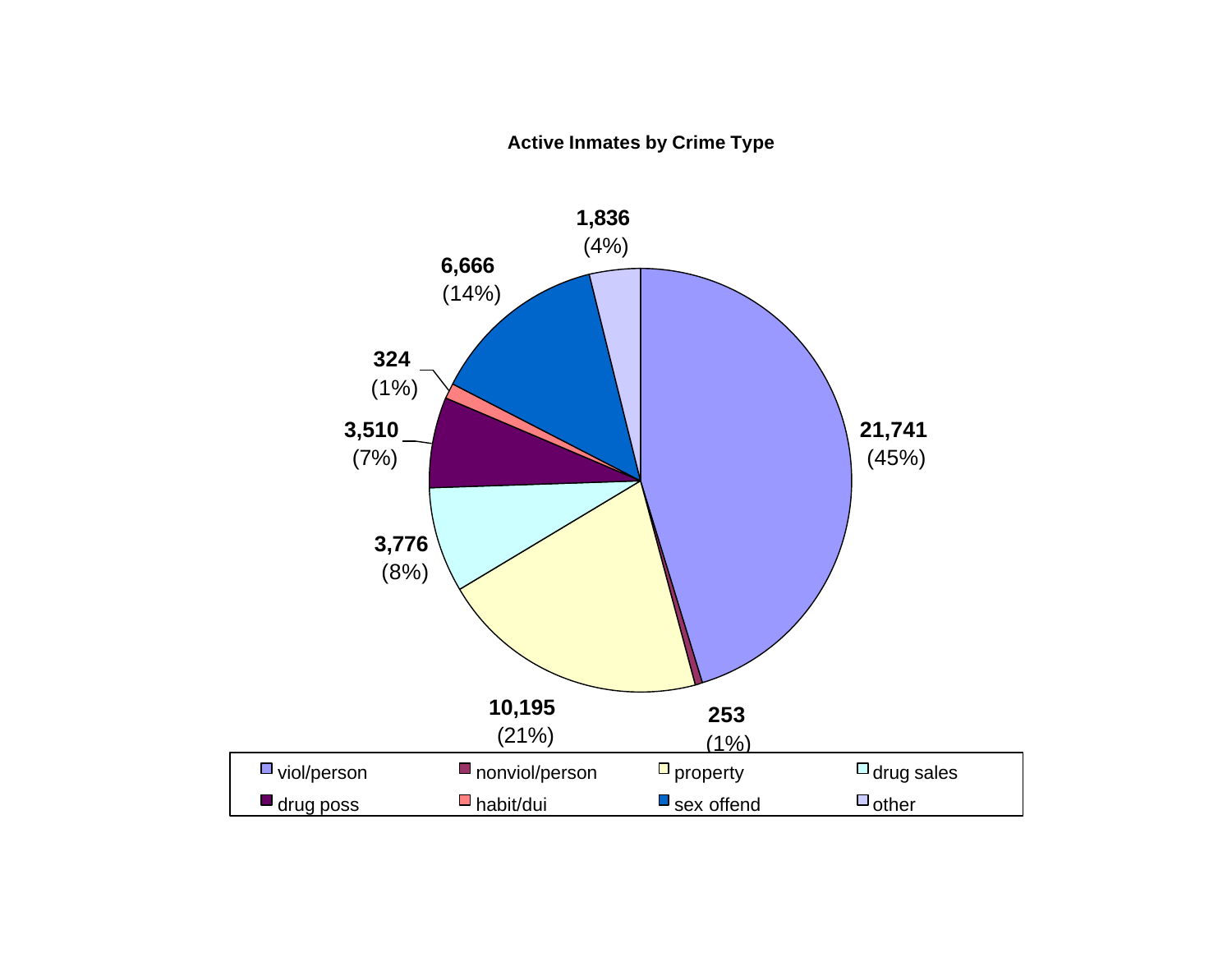Georgia Department of Corrections Page 1 Run 05/19/04 15:07 pm Office of Planning & Analysis

Inmate statistical profile

TABLE OF CONTENTS FOR ACTIVE PRISONERS EXCLUDING JAIL

Title PAGE ----- ---- RACE AND SEX............................ 2 Culture Fair IQ Scores.................. 3 Self-Rpt Socioeconomic Class............ 4 Self-Rpt Environment To Age 16.......... 5 Self-Rpt Education Level................ 6 Functional Reading Level (WRAT Scores).. 7 Functional Math Level (WRAT Scores)..... 8 Functional Spelling Level (WRAT Scores). 9 Self-Rpt Guardian Status To Age 16......10 Self-Rpt Employment Status Before Prison11 Self-Rpt Marital Status At Admission....12 Self-Rpt Number Of Children At Admission13 Self-Rpt Religious Affiliation..........14 Self-Rpt Family Behavior Patterns \*.....15 Inmate Diagnostic Behavior Problem \*....16 Physical Profile (General Condition)....17 Security Status...........................18 Number Of Sentences.....................19 Number Of Disciplinaries................20 Number Of Escapes.........................21 Number Of Prior Georgia Incarcerations \*22 Number Of Transfers.....................23 County Of Conviction....................24 Circ Of Conviction........................29 Home County.............................31 Prison Sentence In Years................36 Probation To Follow Prison..............37 Admission Type..............................38 Release Type...............................39 Inst By  $Group \ldots \ldots \ldots \ldots \ldots \ldots \ldots \ldots \ldots 40$  Institution.............................41 Misdemeanors And Felonies...............44 Crimes By Group..........................45 Most Serious Offense....................46 Most Serious Crime Type.................52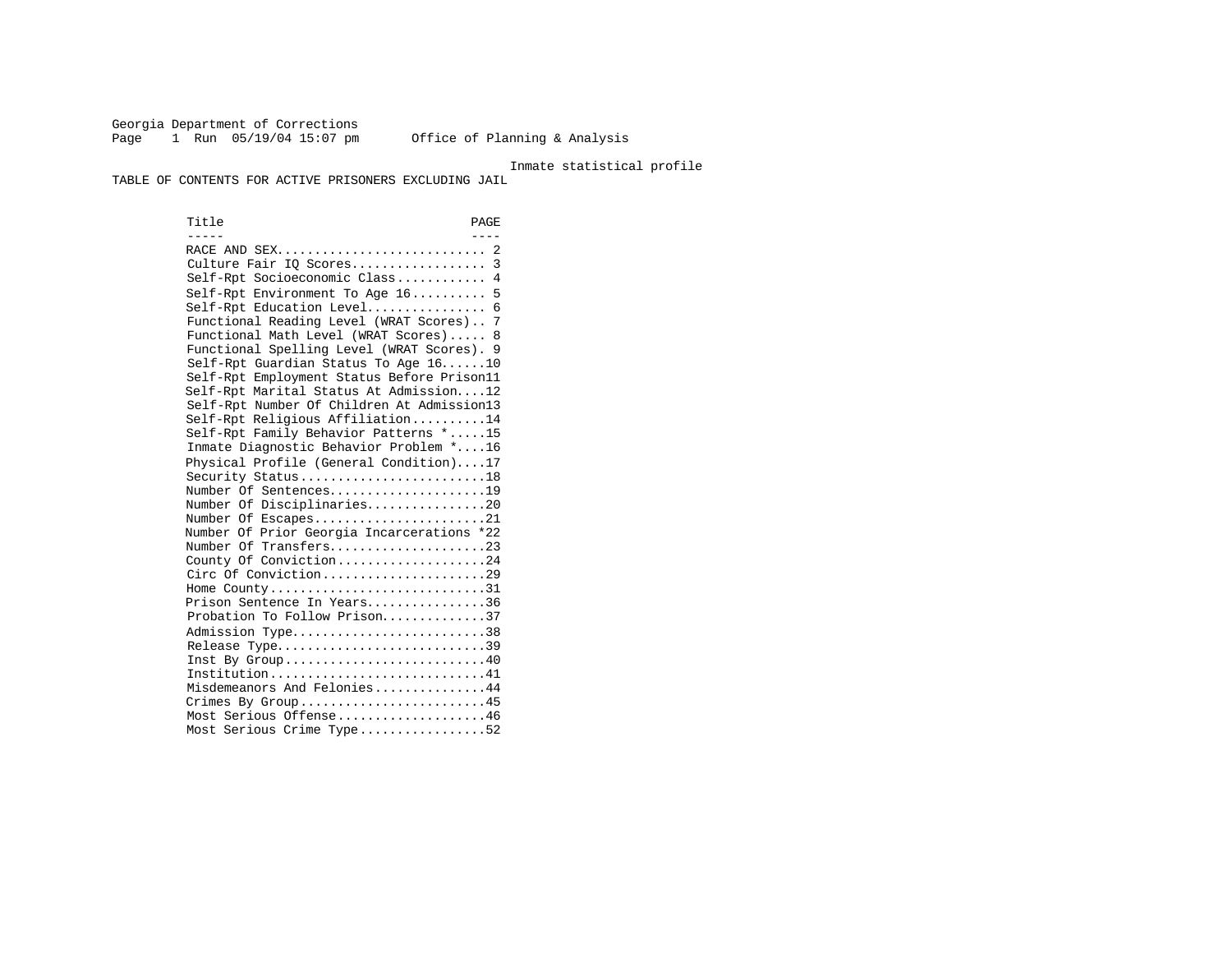Page 2 Run 05/19/04 15:07 pm

#### Inmate statistical profile

Sample: ACTIVE PRISONERS EXCLUDING JAIL **Requestor:** OFFICE OF PLANNING & ANALYSIS Active inmates 05/19/2004

RACE AND SEX by current age & sex

|                                                                  |                                                           |                                                                      | M E N                                                                                   |                                                 |                                                                |                                                                |                                                                | <b>WOMEN</b>                          |                                   |                                           |                                            |
|------------------------------------------------------------------|-----------------------------------------------------------|----------------------------------------------------------------------|-----------------------------------------------------------------------------------------|-------------------------------------------------|----------------------------------------------------------------|----------------------------------------------------------------|----------------------------------------------------------------|---------------------------------------|-----------------------------------|-------------------------------------------|--------------------------------------------|
| RACE AND SEX                                                     | Age<br>  00-21                                            | Age<br>$ 22-39 $                                                     | Age<br>$ 40-54 $                                                                        | Age<br>$8 55-99$                                | Men<br>% Total                                                 | Age<br>$8   00 - 21$                                           | Age<br>$ 22-39 $                                               | Age<br>$8 40-54$                      | Age<br>$8 55-99$                  | Women<br>% Total                          | Grand<br>%   Total<br>ះ                    |
| WHITE MALE<br>NON WHITE MALE<br>WHITE FEMALE<br>NON WHITE FEMALE | 847<br>27<br>2290<br>$\Omega$<br>0<br>0<br>$\overline{0}$ | 8810<br>33<br>73 18100<br>67<br>$\mathbf 0$<br>0<br>$\mathbf 0$<br>0 | 5164<br>40<br>7767<br>60<br>$\overline{0}$<br>$\Omega$<br>$\mathbf 0$<br>$\overline{0}$ | 1242<br>951<br>0<br>0<br>$\mathbf 0$<br>$\circ$ | 57 16063<br>36<br>43 29108<br>64<br>0<br>0<br>0<br>$\mathbf 0$ | $\Omega$<br>$\mathbf 0$<br>$\mathbf 0$<br>77<br>46<br>54<br>89 | 0<br>$\Omega$<br>0<br>$\overline{0}$<br>49<br>914<br>962<br>51 | $\mathbf 0$<br>473<br>47<br>528<br>53 | $\Omega$<br>50<br>57<br>43 <br>37 | $\Omega$<br>0<br>1514<br>48<br>1616<br>52 | 16063<br>33<br>29108<br>60<br>1514<br>1616 |
| Total reported                                                   |                                                           | 3137 100 26910 100 12931 100                                         |                                                                                         |                                                 | 2193 100 45171 100                                             | 166 100                                                        | 1876 100                                                       | 1001 100                              | 87 100                            | 3130 100                                  | 48301 100                                  |
| Percent reported                                                 | 100.0                                                     | 100.0                                                                | 100.0                                                                                   | 100.0                                           | 100.0                                                          | 100.0                                                          | 100.0                                                          | 100.0                                 | 100.0                             | 100.0                                     | 100.0                                      |
| NOT REPORTED                                                     | 0                                                         | $\mathbf 0$                                                          | $\mathbf 0$                                                                             | $\Omega$                                        | $\mathbf 0$                                                    | $\mathbf 0$                                                    | $\Omega$                                                       | $\Omega$                              | $\mathbf 0$                       | $\Omega$                                  |                                            |
| Total                                                            | 3137<br>26910                                             |                                                                      | 12931                                                                                   | 2193                                            | 45171                                                          | 166                                                            | 1876                                                           | 1001                                  | 87                                | 3130                                      | 48301                                      |
| AVERAGE AGE                                                      | 19.92                                                     | 30.03                                                                | 45.31                                                                                   | 60.38                                           | 35.17                                                          | 20.04                                                          | 31.17                                                          | 44.84                                 | 59.93                             | 35.75                                     | 35.21                                      |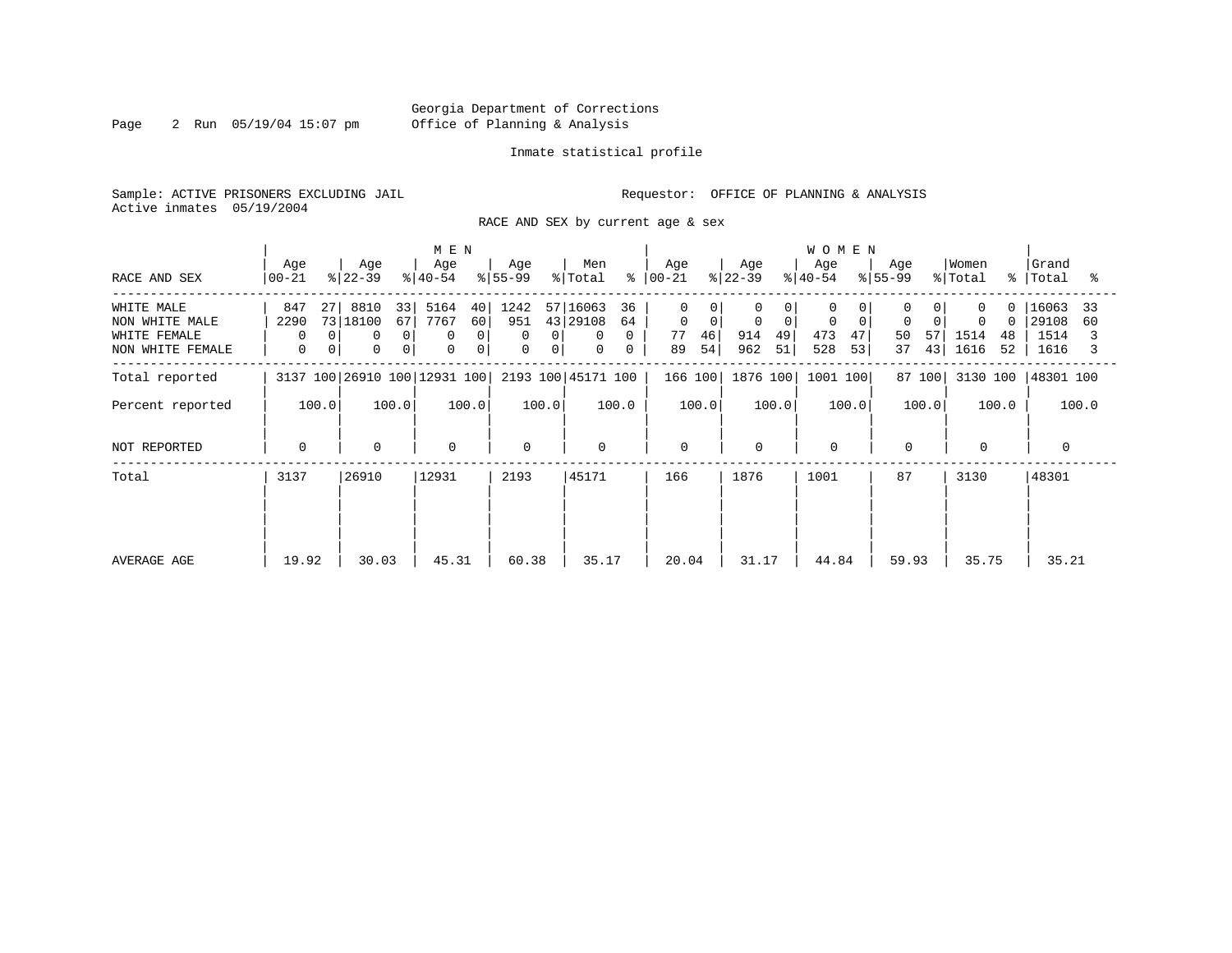Page 3 Run 05/19/04 15:07 pm

#### Inmate statistical profile

Sample: ACTIVE PRISONERS EXCLUDING JAIL **Requestor:** OFFICE OF PLANNING & ANALYSIS Active inmates 05/19/2004

Culture Fair IQ Scores by current age & sex

|                           |                   |                       | M E N                        |                  |                               |                 |                        | <b>WOMEN</b>           |                      |                         |                       |
|---------------------------|-------------------|-----------------------|------------------------------|------------------|-------------------------------|-----------------|------------------------|------------------------|----------------------|-------------------------|-----------------------|
| IQ Score                  | Age<br>  00-21    | Age<br>$ 22-39 $      | Age<br>$ 40-54 $             | Age<br>$ 55-99 $ | Men<br>⊱<br>% Total           | Age<br>$ 00-21$ | Age<br>$ 22-39 $       | Age<br>$8 40-54$       | Age<br>$ 55-99 $     | Women<br>% Total<br>°≈  | Grand<br>Total<br>ႜ   |
| LESS THAN 70<br>70 AND UP | 82<br>3 I<br>2713 | 803<br>31<br>97 24067 | 834<br>7<br>97 11009<br>93   | 124<br>1820      | 6 1843<br>4<br>94 39609<br>96 | 147<br>99       | 135<br>8<br>1564<br>92 | 219<br>24<br>683<br>76 | 26<br>36<br>47<br>64 | 381<br>14<br>2441<br>86 | 2224<br>5<br>42050 95 |
| Total reported            |                   |                       | 2795 100 24870 100 11843 100 |                  | 1944 100 41452 100            | 148 100         | 1699 100               | 902 100                | 73 100               | 2822 100                | 44274 100             |
| Percent reported          | 89.1              | 92.4                  | 91.6                         | 88.6             | 91.8                          | 89.2            | 90.6                   | 90.1                   | 83.9                 | 90.2                    | 91.7                  |
| NOT REPORTED              | 342               | 2040                  | 1088                         | 249              | 3719                          | 18              | 177                    | 99                     | 14                   | 308                     | 4027                  |
| Total                     | 3137              | 26910                 | 12931                        | 2193             | 45171                         | 166             | 1876                   | 1001                   | 87                   | 3130                    | 48301                 |
|                           |                   |                       |                              |                  |                               |                 |                        |                        |                      |                         |                       |
|                           |                   |                       |                              |                  |                               |                 |                        |                        |                      |                         |                       |
| AVERAGE IQ                | 98.64             | 99.95                 | 96.47                        | 94.86            | 98.63                         | 102.28          | 95.97                  | 85.64                  | 80.62                | 92.60                   | 98.24                 |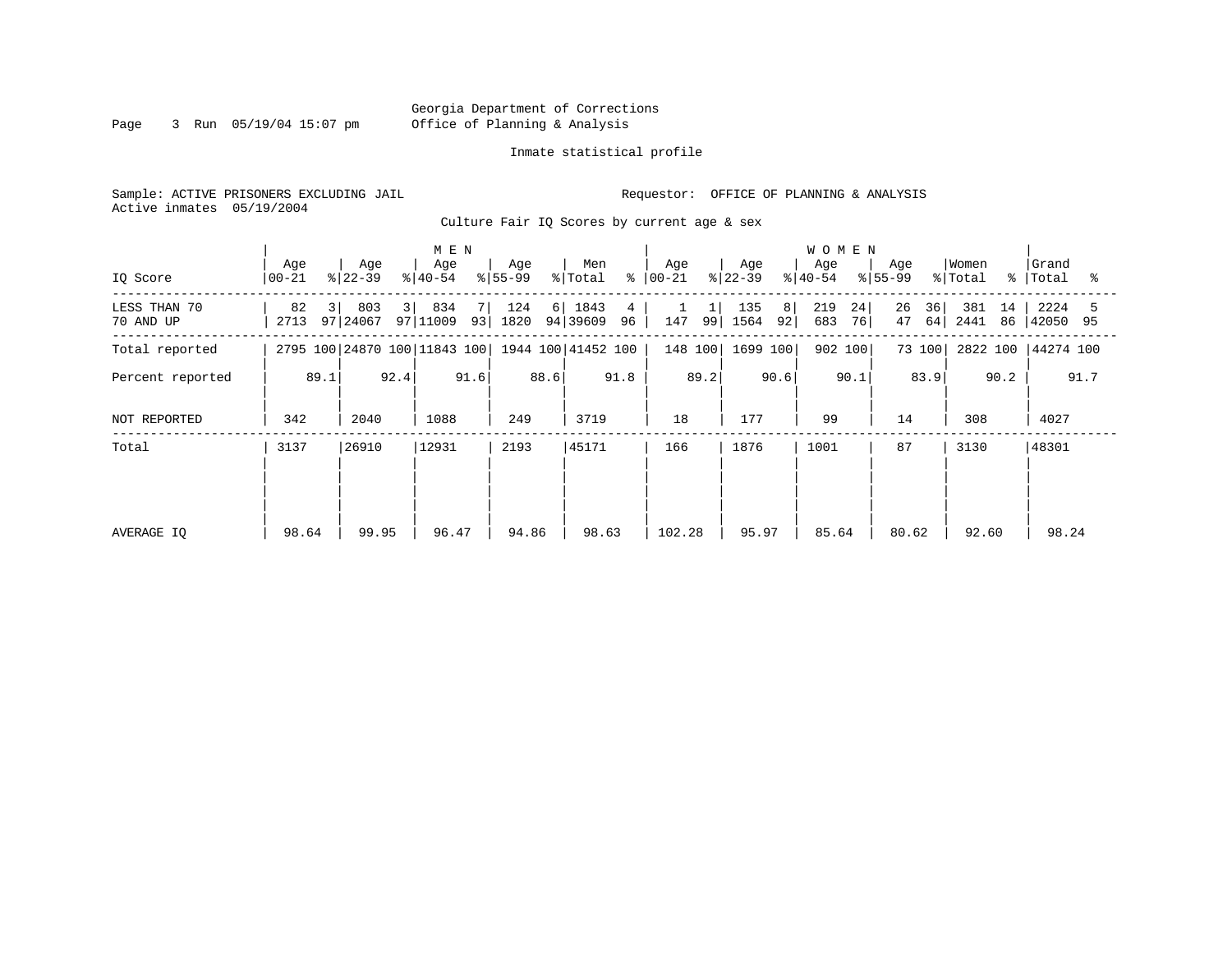#### Georgia Department of Corrections Page 4 Run 05/19/04 15:07 pm Office of Planning & Analysis

#### Inmate statistical profile

Sample: ACTIVE PRISONERS EXCLUDING JAIL **Requestor:** OFFICE OF PLANNING & ANALYSIS Active inmates 05/19/2004

Self-Rpt Socioeconomic Class by current age & sex

|                     |           |                 |           |                | M E N                   |      |             |       |                    |      |                |                |          |                 | <b>WOMEN</b> |      |                |        |          |      |           |      |
|---------------------|-----------|-----------------|-----------|----------------|-------------------------|------|-------------|-------|--------------------|------|----------------|----------------|----------|-----------------|--------------|------|----------------|--------|----------|------|-----------|------|
|                     | Age       |                 | Age       |                | Age                     |      | Age         |       | Men                |      | Aqe            |                | Age      |                 | Age          |      | Age            |        | Women    |      | Grand     |      |
| Socioeconomic Class | $00 - 21$ |                 | $ 22-39 $ |                | $ 40-54$                |      | $8155 - 99$ |       | % Total            | ⊱    | $ 00-21$       |                | $ 22-39$ |                 | $8 40-54$    |      | $8155 - 99$    |        | % Total  | °≈   | Total     | ႜ    |
| WELFARE             | 317       | 11              | 2046      | 8 <sup>1</sup> | 866                     |      | 114         | 5     | 3343               | 8    | 15             | 9 <sup>1</sup> | 232      | 13 <sub>1</sub> | 94           | 10   |                |        | 342      | 11   | 3685      |      |
| OCC EMPLOY          | 217       |                 | 1772      |                | 557                     | 4    | 52          | $2\,$ | 2598               | 6    | $\overline{2}$ |                | 5        | $\Omega$        |              |      | $\overline{a}$ |        | 14       |      | 2612      |      |
| MINIMUM STD         | 1349      | 46              | .1301     | 44             | 5418                    | 44   | 1016        | 48    | 19084              | 44   | 41             | 25             | 554      | 30              | 337          | 34   | 41             | 50     | 973      | 32   | 20057     | 43   |
| MIDDLE              | 967       | 33 <sup>1</sup> | 10423     | 40             | 5432                    | 44   | 902         |       | 43 17724           | 41   | 105            | 63             | 1026     | 55              | 530          | 54   | 35             | 43     | 1696     | 55   | 19420     | 42   |
| <b>OTHER</b>        | 77        | 3               | 288       |                | 110                     |      | 18          |       | 493                |      | 3              | 2              | 33       | 2               | 12           |      | 3              | 4      | 51       |      | 544       |      |
| Total reported      | 2927      |                 |           |                | 100 25830 100 12383 100 |      |             |       | 2102 100 43242 100 |      | 166 100        |                | 1850 100 |                 | 978 100      |      |                | 82 100 | 3076 100 |      | 46318 100 |      |
| Percent reported    |           | 93.3            |           | 96.0           |                         | 95.8 |             | 95.9  |                    | 95.7 |                | 100.0          |          | 98.6            |              | 97.7 |                | 94.3   |          | 98.3 |           | 95.9 |
|                     |           |                 |           |                |                         |      |             |       |                    |      |                |                |          |                 |              |      |                |        |          |      |           |      |
| NOT RPTD            | 210       |                 | 1080      |                | 548                     |      | 91          |       | 1929               |      | 0              |                | 26       |                 | 23           |      | 5              |        | 54       |      | 1983      |      |
| Total               | 3137      |                 | 26910     |                | 12931                   |      | 2193        |       | 45171              |      | 166            |                | 1876     |                 | 1001         |      | 87             |        | 3130     |      | 48301     |      |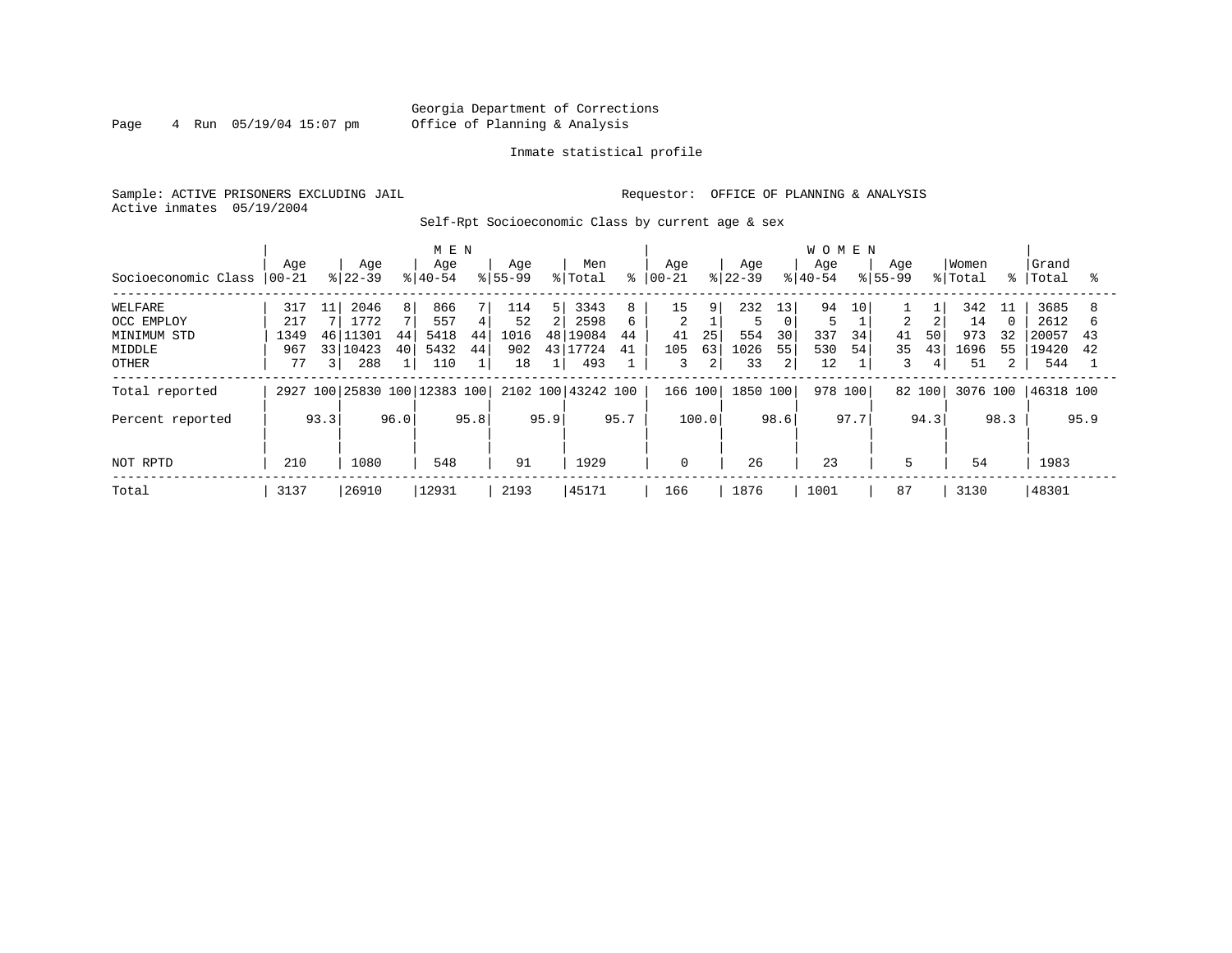Page 5 Run 05/19/04 15:07 pm

#### Inmate statistical profile

Sample: ACTIVE PRISONERS EXCLUDING JAIL **Requestor:** OFFICE OF PLANNING & ANALYSIS Active inmates 05/19/2004

Self-Rpt Environment To Age 16 by current age & sex

|                  |                   |          |                  |                | M E N                        |      |                    |                 |                |      |                   |      |                  |      | <b>WOMEN</b>     |      |                    |                |                  |      |                    |      |
|------------------|-------------------|----------|------------------|----------------|------------------------------|------|--------------------|-----------------|----------------|------|-------------------|------|------------------|------|------------------|------|--------------------|----------------|------------------|------|--------------------|------|
| Environment      | Age<br>$ 00 - 21$ |          | Age<br>$ 22-39 $ |                | Age<br>$8 40-54$             |      | Age<br>$8155 - 99$ |                 | Men<br>% Total | ⊱    | Age<br>$ 00 - 21$ |      | Age<br>$ 22-39 $ |      | Age<br>$8 40-54$ |      | Age<br>$8155 - 99$ |                | Women<br>% Total |      | Grand<br>%   Total | °    |
| RURAL/FARM       | 23                |          | 531              | $\overline{2}$ | 631                          | 5    | 314                | 15              | 1499           |      | $\mathbf{2}$      |      | 35               | 2    | 24               | 2    | $12 \,$            | 15             | 73               | 2    | 1572               |      |
| RURAL/NFARM      | 75                |          | 1230             |                | 757                          | 6    | 167                | 8               | 2229           |      | 25                | 15   | 292              | 16   | 137              | 14   | 6                  |                | 460              | 15   | 2689               | b    |
| S.M.S.A          | 942               | 32       | 8696             | 33             | 3955                         | 32   | 596                |                 | 28 14189       | 33   | 25                | 15   | 212              | 11   | 132              | 13   | 12                 | 15             | 381              | 12   | 14570              | 31   |
| URBAN            | 788               | 27       | 5627             | 22             | 2392                         | 19   | 277                | 13 <sup>1</sup> | 9084           | 21   | 71                | 43   | 765              | 41   | 379              | 39   | 26                 | 32             | 1241             | 40   | 10325              | 22   |
| SMALL TOWN       | 1132              | 38       | 9849             | 38             | 4658                         | 37   | 757                | 36              | 16396          | 38   | 41                | 25   | 538              | 29   | 304              | 31   | 26                 | 32             | 909              | 30   | 17305              | 37   |
| OTHER            | 10                | $\Omega$ | 133              |                | 69                           |      | 10                 | 0 <sup>1</sup>  | 222            |      |                   |      | 9                | 0    | 6                |      | $\mathbf{0}$       | 0 <sup>1</sup> | 16               |      | 238                |      |
| Total reported   |                   |          |                  |                | 2970 100 26066 100 12462 100 |      | 2121 100           |                 | 43619 100      |      | 165 100           |      | 1851 100         |      | 982 100          |      | 82 100             |                | 3080 100         |      | 46699 100          |      |
| Percent reported |                   | 94.7     |                  | 96.9           |                              | 96.4 |                    | 96.7            |                | 96.6 |                   | 99.4 |                  | 98.7 |                  | 98.1 |                    | 94.3           |                  | 98.4 |                    | 96.7 |
|                  |                   |          |                  |                |                              |      |                    |                 |                |      |                   |      |                  |      |                  |      |                    |                |                  |      |                    |      |
| NOT RPTD         | 167               |          | 844              |                | 469                          |      | 72                 |                 | 1552           |      |                   |      | 25               |      | 19               |      | 5                  |                | 50               |      | 1602               |      |
| Total            | 3137              |          | 26910            |                | 12931                        |      | 2193               |                 | 45171          |      | 166               |      | 1876             |      | 1001             |      | 87                 |                | 3130             |      | 48301              |      |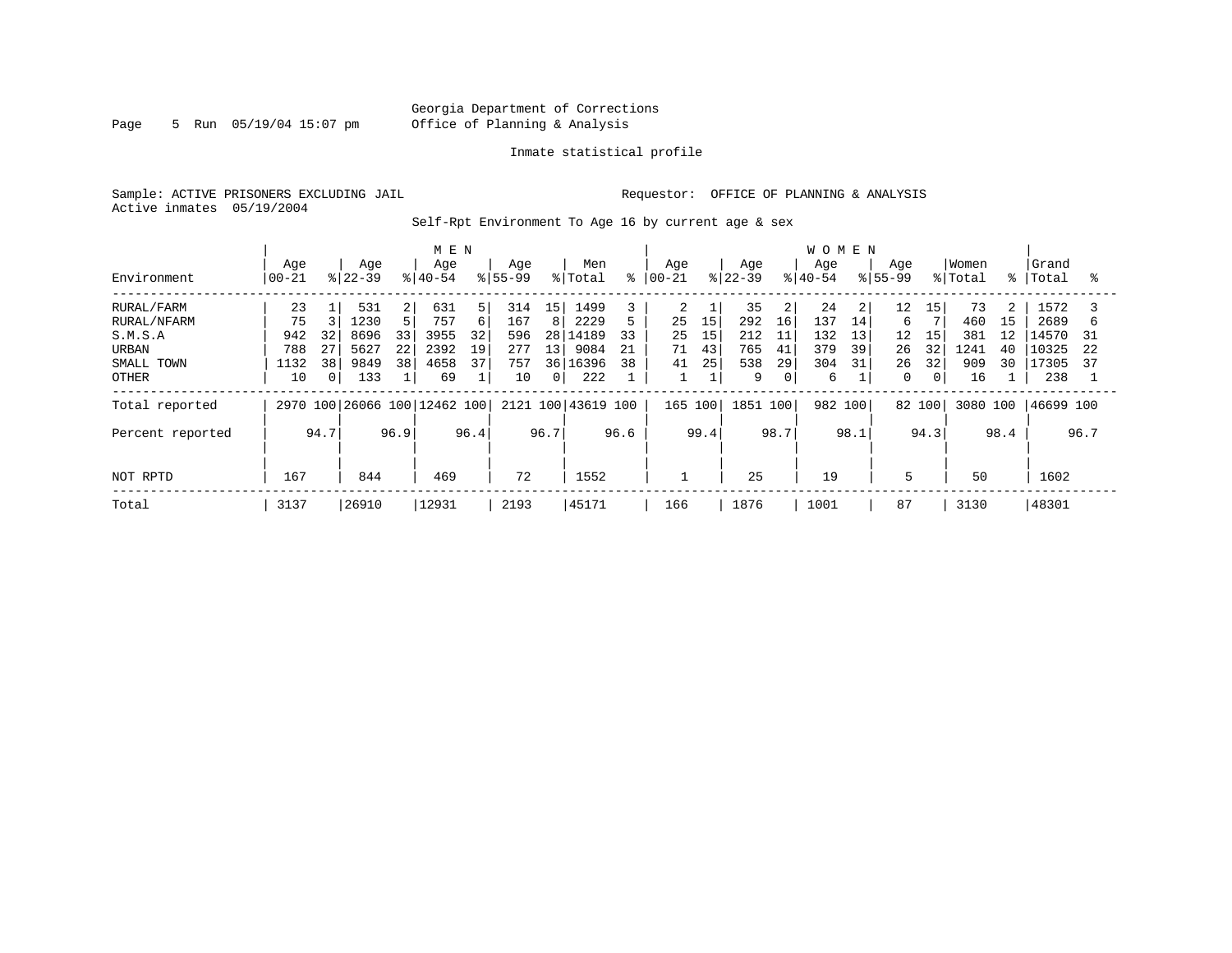#### Georgia Department of Corrections Page 6 Run 05/19/04 15:07 pm Office of Planning & Analysis

#### Inmate statistical profile

Sample: ACTIVE PRISONERS EXCLUDING JAIL **Requestor:** OFFICE OF PLANNING & ANALYSIS Active inmates 05/19/2004

Self-Rpt Education Level by current age & sex

|                     | M E N                                        |                |                  |    |                  |      |                  |      |                    |      |                      |      |                  |                | <b>WOMEN</b>                |      |                  |        |                  |             |                |      |
|---------------------|----------------------------------------------|----------------|------------------|----|------------------|------|------------------|------|--------------------|------|----------------------|------|------------------|----------------|-----------------------------|------|------------------|--------|------------------|-------------|----------------|------|
| Education Level     | Age<br>$00 - 21$                             |                | Age<br>$ 22-39 $ |    | Age<br>$ 40-54 $ |      | Age<br>$ 55-99 $ |      | Men<br>% Total     |      | Age<br>$8   00 - 21$ |      | Age<br>$ 22-39 $ |                | Age<br>$\frac{1}{6}$  40-54 |      | Age<br>$ 55-99 $ |        | Women<br>% Total | $\approx$ 1 | Grand<br>Total | ႜ    |
| LESS THAN GRADE 7   | 45                                           |                | 565              | 2  | 429              | 3    | 341              | 16   | 1380               |      | 3                    |      | 29               | $\overline{a}$ | 22                          | 2    | 9                | 11     | 63               | 2           | 1443           |      |
| GRADE 7             | 63                                           | $\mathfrak{D}$ | 622              | 2  | 365              | 3    | 144              |      | 1194               |      |                      |      | 43               | 2              | 25                          |      | 3                |        | 72               | 2           | 1266           |      |
| GRADE 8             | 442                                          | 15             | 2398             |    | 1101             | 9    | 231              | 11   | 4172               | 10   | 15                   | 9    | 174              | 10             | 69                          |      | 6                |        | 264              |             | 4436           | 10   |
| GRADE 9             | 706                                          | -24            | 4356             |    | 1618             | 13   | 211              | 10   | 6891               | 16   | 31                   | 19   | 257              | 14             | 108                         | 11   | 4                |        | 400              | 13          | 7291           | 16   |
| GRADE 10            | 849                                          | 29             | 5867             | 23 | 1991             | 16   | 241              | 11   | 8948               | 20   | 38                   | 24   | 288              | 16             | 132                         | 14   | 14               | 17     | 472              | 16          | 9420           | -20  |
| GRADE 11            | 653                                          | 22             | 5304             | 20 | 1735             | 14   | 174              | 8    | 7866               | 18   | 39                   | 24   | 285              | 16             | 106                         | 11   | 4                |        | 434              | 14          | 8300           | 18   |
| GRADE 12            | 173                                          | 6              | 4674             | 18 | 3237             | 26   | 436              | 20   | 8520               | 20   | 15                   | 9    | 274              | 15             | 220                         | 23   | 19               | 23     | 528              | 18          | 9048           | - 19 |
| MORE THAN GRADE 12  | 37                                           | $\mathbf{1}$   | 2283             | 9  | 2006             | 16   | 354              | 17   | 4680               | 11   | 19                   | 12   | 453              | 25             | 277                         | 29   | 25               | 30     | 774              | 26          | 5454 12        |      |
| Total reported      |                                              |                |                  |    |                  |      |                  |      | 2132 100 43651 100 |      | 161 100              |      | 1803 100         |                | 959 100                     |      |                  | 84 100 | 3007 100         |             | 46658 100      |      |
| Percent reported    | 2968 100 26069 100 12482 100<br>94.6<br>96.9 |                |                  |    |                  | 96.5 |                  | 97.2 |                    | 96.6 |                      | 97.0 |                  | 96.1           |                             | 95.8 |                  | 96.6   |                  | 96.1        |                | 96.6 |
| NOT REPORTED        | 169                                          |                | 841              |    | 449              |      | 61               |      | 1520               |      | 5                    |      | 73               |                | 42                          |      | 3                |        | 123              |             | 1643           |      |
| Total               | 3137                                         |                | 26910            |    | 12931            |      | 2193             |      | 45171              |      | 166                  |      | 1876             |                | 1001                        |      | 87               |        | 3130             |             | 48301          |      |
|                     |                                              |                |                  |    |                  |      |                  |      |                    |      |                      |      |                  |                |                             |      |                  |        |                  |             |                |      |
| AVG EDUCATION LEVEL | 9.76                                         |                | 10.79            |    | 11.54            |      | 10.43            |      | 10.92              |      | 11.50                |      | 13.35            |                | 13.68                       |      | 12.30            |        | 13.32            |             | 11.07          |      |

\* NOTE: THE FIELD LABLED "LESS THAN GRADE 7" WAS CORRECTED IN MARCH 1989: MISSING DATA FOR INMATES STILL IN DIAGNOSTICS NOW HAS BEEN REMOVED FROM THIS FIELD AND IDENTIFIED AS "NOT REPORTED" INFORMATION.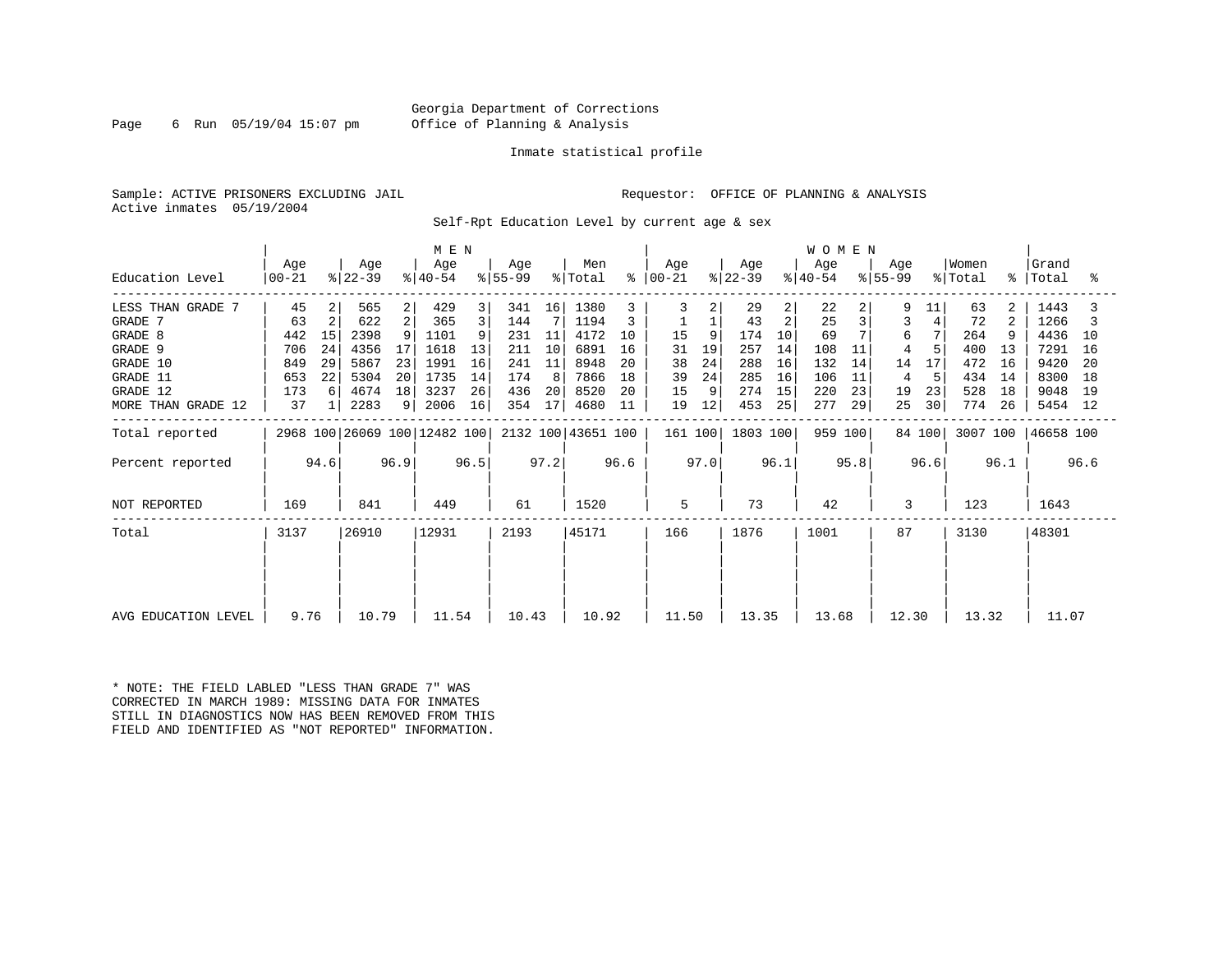Page 7 Run 05/19/04 15:07 pm

#### Inmate statistical profile

Sample: ACTIVE PRISONERS EXCLUDING JAIL **Requestor:** OFFICE OF PLANNING & ANALYSIS Active inmates 05/19/2004

Functional Reading Level (WRAT Scores) by current age & sex

| WRAT Reading Score                                                                                           | M E N<br>Age<br>Age<br>Age<br>Age<br>$ 22-39 $<br>$ 55-99 $<br>$ 40-54 $<br>$ 00-21 $ |                      |                                                      |                                    |                                                  |                               |                                            |                    | Men<br>% Total                                           | $\approx$      | Age<br>  00-21                      |                     | Age<br>$ 22-39 $                            |                          | <b>WOMEN</b><br>Age<br>$ 40-54 $          |                | Aqe<br>$ 55-99 $                   |                | Women<br>% Total                              |                | Grand<br>%   Total                                    | ႜ                    |
|--------------------------------------------------------------------------------------------------------------|---------------------------------------------------------------------------------------|----------------------|------------------------------------------------------|------------------------------------|--------------------------------------------------|-------------------------------|--------------------------------------------|--------------------|----------------------------------------------------------|----------------|-------------------------------------|---------------------|---------------------------------------------|--------------------------|-------------------------------------------|----------------|------------------------------------|----------------|-----------------------------------------------|----------------|-------------------------------------------------------|----------------------|
| LESS THAN GRADE 6<br>6TH THRU 8TH GRADE<br>GRADE 9<br>GRADE 10<br>GRADE 11<br>GRADE 12<br>MORE THAN GRADE 12 | 1117<br>632<br>233<br>121<br>125<br>375<br>197                                        | 40<br>23<br>8<br>13  | 8621<br>5566<br>2325<br>1198<br>1151<br>3998<br>2115 | 35<br>22<br>9<br>5<br>5<br>16<br>8 | 4976<br>2560<br>908<br>441<br>452<br>1924<br>613 | 42<br>22<br>8<br>4<br>16<br>5 | 888<br>367<br>149<br>80<br>65<br>361<br>71 | 19<br>8<br>18<br>4 | 45 15602<br>9125<br>3615<br>1840<br>1793<br>6658<br>2996 | 37<br>22<br>16 | 37<br>30<br>12<br>8<br>5<br>9<br>47 | 25<br>20<br>8<br>32 | 399<br>314<br>148<br>87<br>74<br>147<br>531 | 23<br>18<br>9<br>9<br>31 | 273<br>177<br>60<br>30<br>34<br>72<br>255 | 30<br>20<br>28 | 29<br>10<br>3<br>5<br>5<br>4<br>19 | 39<br>13<br>25 | 738<br>531<br>223<br>130<br>118<br>232<br>852 | 26<br>19<br>30 | 16340<br>9656<br>3838<br>1970<br>1911<br>6890<br>3848 | 37<br>-22<br>15<br>9 |
| Total reported<br>Percent reported                                                                           |                                                                                       |                      |                                                      |                                    | 2800 100 24974 100 11874 100                     | 91.8                          |                                            | 90.3               | 1981 100 41629 100                                       | 92.2           | 148 100                             | 89.2                | 1700 100                                    | 90.6                     | 901 100                                   | 90.0           |                                    | 75 100<br>86.2 | 2824 100                                      | 90.2           | 44453 100                                             | 92.0                 |
| NOT REPORTED                                                                                                 | 337                                                                                   | 92.8<br>89.3<br>1936 |                                                      |                                    | 1057                                             |                               | 212                                        |                    | 3542                                                     |                | 18                                  |                     | 176                                         |                          | 100                                       |                | 12                                 |                | 306                                           |                | 3848                                                  |                      |
| Total                                                                                                        | 3137                                                                                  |                      | 26910                                                |                                    | 12931                                            |                               | 2193                                       |                    | 45171                                                    |                | 166                                 |                     | 1876                                        |                          | 1001                                      |                | 87                                 |                | 3130                                          |                | 48301                                                 |                      |
| AVG READING SCORE                                                                                            | 7.61                                                                                  |                      | 8.03                                                 |                                    | 7.34                                             |                               | 7.10                                       |                    | 7.76                                                     |                | 9.17                                |                     | 9.33                                        |                          | 8.69                                      |                | 8.05                               |                | 9.08                                          |                | 7.85                                                  |                      |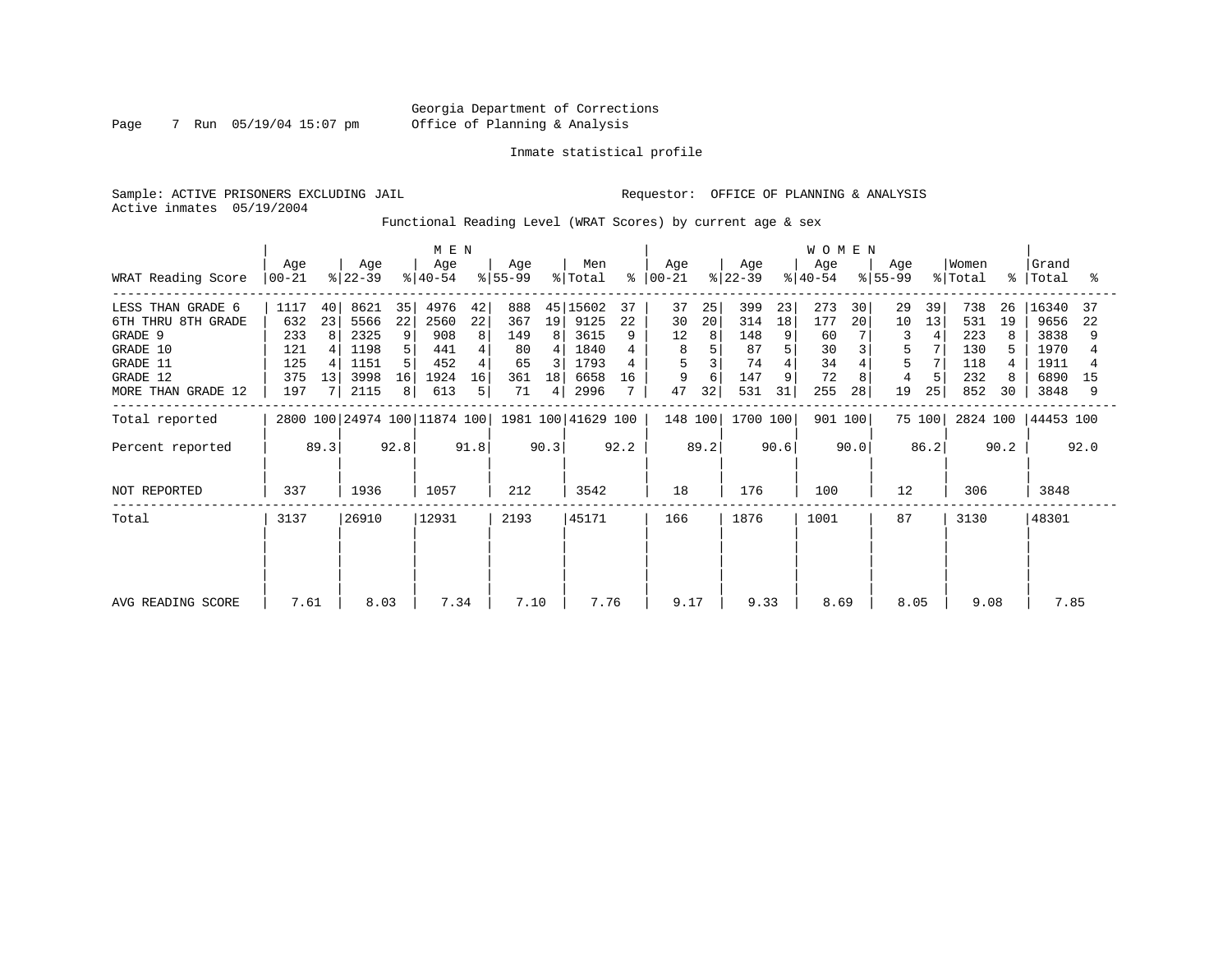Page 8 Run 05/19/04 15:07 pm

#### Inmate statistical profile

Sample: ACTIVE PRISONERS EXCLUDING JAIL **Requestor:** OFFICE OF PLANNING & ANALYSIS Active inmates 05/19/2004

Functional Math Level (WRAT Scores) by current age & sex

| WRAT Math Score                                                                                              | M E N<br>Age<br>Men<br>Age<br>Age<br>Age<br>$ 22-39 $<br>$ 55-99 $<br>% Total<br>$00 - 21$<br>$8 40-54$ |               |                                                    |                               |                                                |                    |                                            |        |                                                              | နွ            | Age<br>$ 00-21 $                    |                                | Age<br>$ 22-39 $                           |                          | <b>WOMEN</b><br>Age<br>$ 40-54 $         |                          | Age<br>$8 55-99$        |                    | Women<br>% Total                             | $\approx$ 1         | Grand<br>Total                                       | °≈            |
|--------------------------------------------------------------------------------------------------------------|---------------------------------------------------------------------------------------------------------|---------------|----------------------------------------------------|-------------------------------|------------------------------------------------|--------------------|--------------------------------------------|--------|--------------------------------------------------------------|---------------|-------------------------------------|--------------------------------|--------------------------------------------|--------------------------|------------------------------------------|--------------------------|-------------------------|--------------------|----------------------------------------------|---------------------|------------------------------------------------------|---------------|
| LESS THAN GRADE 6<br>6TH THRU 8TH GRADE<br>GRADE 9<br>GRADE 10<br>GRADE 11<br>GRADE 12<br>MORE THAN GRADE 12 | 1018<br>1330<br>218<br>116<br>63<br>33<br>22                                                            | 36<br>48<br>8 | 7365<br>12210<br>2446<br>1392<br>842<br>492<br>229 | 29<br>49<br>10<br>6<br>3<br>2 | 4609<br>4935<br>909<br>639<br>400<br>309<br>84 | 39<br>42<br>8<br>5 | 902<br>604<br>138<br>133<br>96<br>93<br>16 | 7<br>5 | 46   13894<br>30 19079<br>3711<br>2280<br>1401<br>927<br>351 | 33<br>46<br>9 | 32<br>68<br>15<br>19<br>4<br>5<br>5 | 22<br>46<br>10<br>13<br>3<br>3 | 360<br>831<br>226<br>135<br>77<br>19<br>52 | 21<br>49<br>13<br>8<br>3 | 331<br>357<br>86<br>54<br>34<br>16<br>24 | 37<br>40<br>10<br>6<br>3 | 31<br>22<br>5<br>6<br>3 | 41<br>29<br>9<br>8 | 754<br>1278<br>332<br>215<br>121<br>41<br>84 | 27<br>45<br>12<br>3 | 14648<br>20357<br>4043<br>2495<br>1522<br>968<br>435 | 33<br>46<br>6 |
| Total reported                                                                                               |                                                                                                         |               |                                                    |                               |                                                |                    |                                            |        | 1982 100 41643 100                                           |               | 148 100                             |                                | 1700 100                                   |                          | 902 100                                  |                          |                         | 75 100             | 2825 100                                     |                     | 44468 100                                            |               |
| Percent reported                                                                                             | 2800 100 24976 100 11885 100<br>92.8<br>89.3                                                            |               |                                                    |                               | 91.9                                           |                    | 90.4                                       |        | 92.2                                                         |               | 89.2                                |                                | 90.6                                       |                          | 90.1                                     |                          | 86.2                    |                    | 90.3                                         |                     | 92.1                                                 |               |
| NOT REPORTED                                                                                                 | 337                                                                                                     |               | 1934                                               |                               | 1046                                           |                    | 211                                        |        | 3528                                                         |               | 18                                  |                                | 176                                        |                          | 99                                       |                          | 12                      |                    | 305                                          |                     | 3833                                                 |               |
| Total                                                                                                        | 3137                                                                                                    |               | 26910                                              |                               | 12931                                          |                    | 2193                                       |        | 45171                                                        |               | 166                                 |                                | 1876                                       |                          | 1001                                     |                          | 87                      |                    | 3130                                         |                     | 48301                                                |               |
| AVG MATH SCORE                                                                                               | 6.80                                                                                                    |               | 7.15                                               |                               | 6.76                                           |                    | 6.55                                       |        | 6.99                                                         |               | 7.78                                |                                | 7.65                                       |                          | 7.02                                     |                          | 6.64                    |                    | 7.43                                         |                     | 7.01                                                 |               |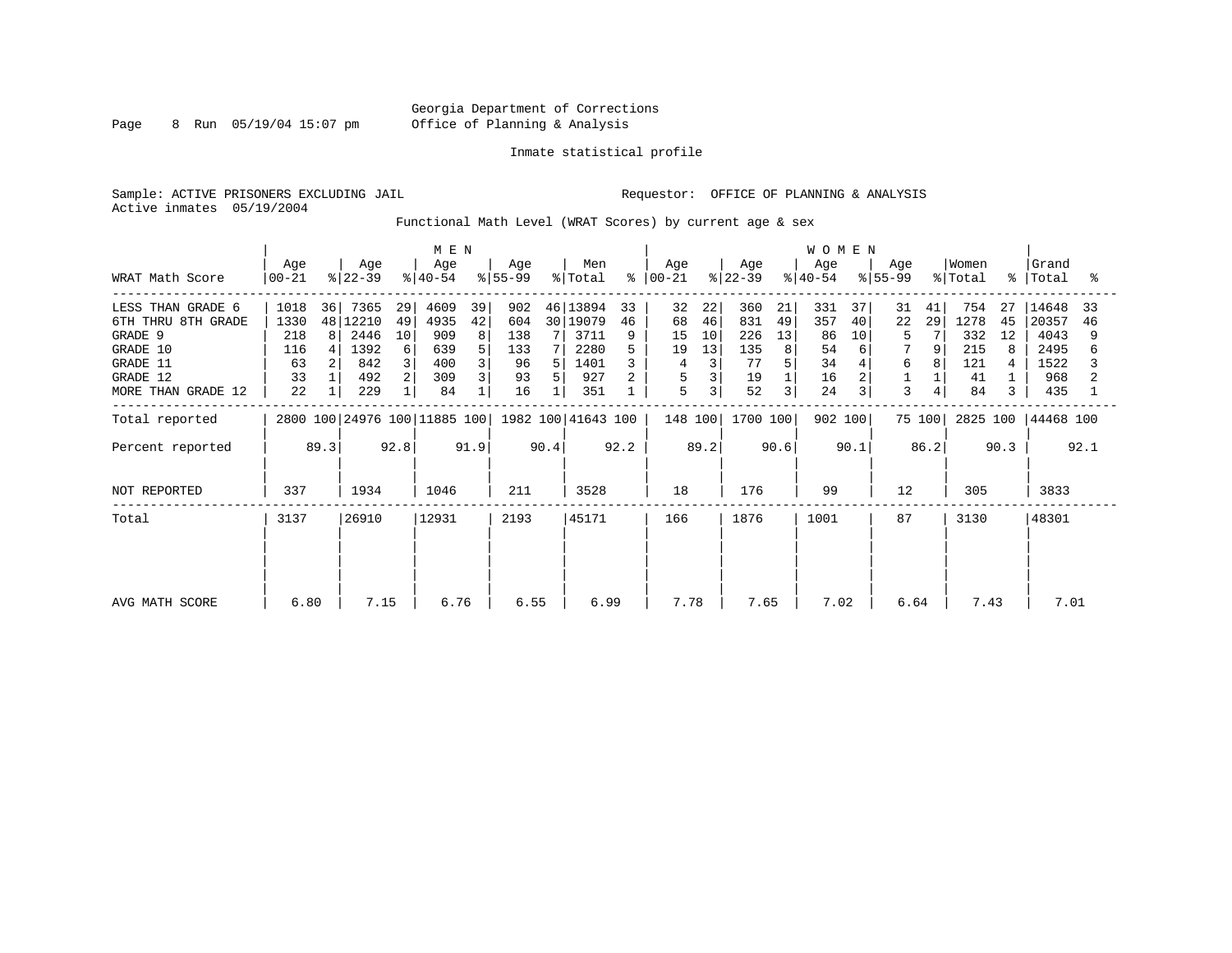Page 9 Run 05/19/04 15:07 pm

#### Inmate statistical profile

Sample: ACTIVE PRISONERS EXCLUDING JAIL **Requestor:** OFFICE OF PLANNING & ANALYSIS Active inmates 05/19/2004

Functional Spelling Level (WRAT Scores) by current age & sex

|                                                                                                              |                                              |               | M E N                                              |                              |                                                 |                         |                                            |                               |                                                              |               | <b>WOMEN</b>                     |                           |                                              |                                      |                                           |                |                                  |                           |                                               |                                 |                                                        |               |
|--------------------------------------------------------------------------------------------------------------|----------------------------------------------|---------------|----------------------------------------------------|------------------------------|-------------------------------------------------|-------------------------|--------------------------------------------|-------------------------------|--------------------------------------------------------------|---------------|----------------------------------|---------------------------|----------------------------------------------|--------------------------------------|-------------------------------------------|----------------|----------------------------------|---------------------------|-----------------------------------------------|---------------------------------|--------------------------------------------------------|---------------|
| WRAT Spelling Score                                                                                          | Age<br>  00-21                               |               | Age<br>$ 22-39 $                                   |                              | Age<br>$ 40-54 $                                |                         | Age<br>$ 55-99 $                           |                               | Men<br>% Total                                               | °             | Age<br>$00 - 21$                 |                           | Age<br>$ 22-39 $                             |                                      | Age<br>$ 40-54 $                          |                | Age<br>$ 55-99 $                 |                           | Women<br>% Total                              | $\approx$ 1                     | Grand<br>Total                                         | °             |
| LESS THAN GRADE 6<br>6TH THRU 8TH GRADE<br>GRADE 9<br>GRADE 10<br>GRADE 11<br>GRADE 12<br>MORE THAN GRADE 12 | 1222<br>842<br>228<br>206<br>93<br>140<br>69 | 44<br>30<br>8 | 9886<br>7597<br>1979<br>1946<br>960<br>1761<br>843 | 40<br>30<br>8<br>8<br>4<br>3 | 6311<br>2893<br>637<br>587<br>321<br>828<br>300 | 53<br>24<br>5<br>5<br>3 | 1138<br>429<br>83<br>81<br>52<br>171<br>28 | $\overline{4}$<br>4<br>3<br>9 | 57 18557<br>22 11761<br>2927<br>2820<br>1426<br>2900<br>1240 | 45<br>28<br>3 | 25<br>47<br>18<br>13<br>13<br>25 | 17<br>32<br>12<br>9<br>17 | 324<br>538<br>185<br>193<br>105<br>98<br>257 | 19<br>32<br>11<br>11<br>6<br>6<br>15 | 265<br>272<br>75<br>58<br>42<br>37<br>153 | 29<br>30<br>17 | 30<br>15<br>$\overline{2}$<br>11 | 40<br>20<br>11<br>7<br>15 | 644<br>872<br>286<br>269<br>164<br>144<br>446 | 23<br>31<br>10<br>10<br>6<br>16 | 19201<br>12633<br>3213<br>3089<br>1590<br>3044<br>1686 | 43<br>28<br>4 |
| Total reported<br>Percent reported                                                                           |                                              | 89.3          |                                                    | 92.8                         | 2800 100 24972 100 11877 100                    | 91.8                    |                                            | 90.4                          | 1982 100 41631 100                                           | 92.2          | 148 100                          | 89.2                      | 1700 100                                     | 90.6                                 | 902 100                                   | 90.1           |                                  | 75 100<br>86.2            | 2825 100                                      | 90.3                            | 44456 100                                              | 92.0          |
| NOT REPORTED                                                                                                 | 337                                          |               | 1938                                               |                              | 1054                                            |                         | 211                                        |                               | 3540                                                         |               | 18                               |                           | 176                                          |                                      | 99                                        |                | 12                               |                           | 305                                           |                                 | 3845                                                   |               |
| Total                                                                                                        | 3137                                         |               | 26910                                              |                              | 12931                                           |                         | 2193                                       |                               | 45171                                                        |               | 166                              |                           | 1876                                         |                                      | 1001                                      |                | 87                               |                           | 3130                                          |                                 | 48301                                                  |               |
| AVG SPELLING SCORE                                                                                           | 6.80                                         |               | 7.10                                               |                              | 6.18                                            |                         | 5.82                                       |                               | 6.76                                                         |               | 9.54                             |                           | 8.77                                         |                                      | 8.14                                      |                | 7.25                             |                           | 8.56                                          |                                 | 6.87                                                   |               |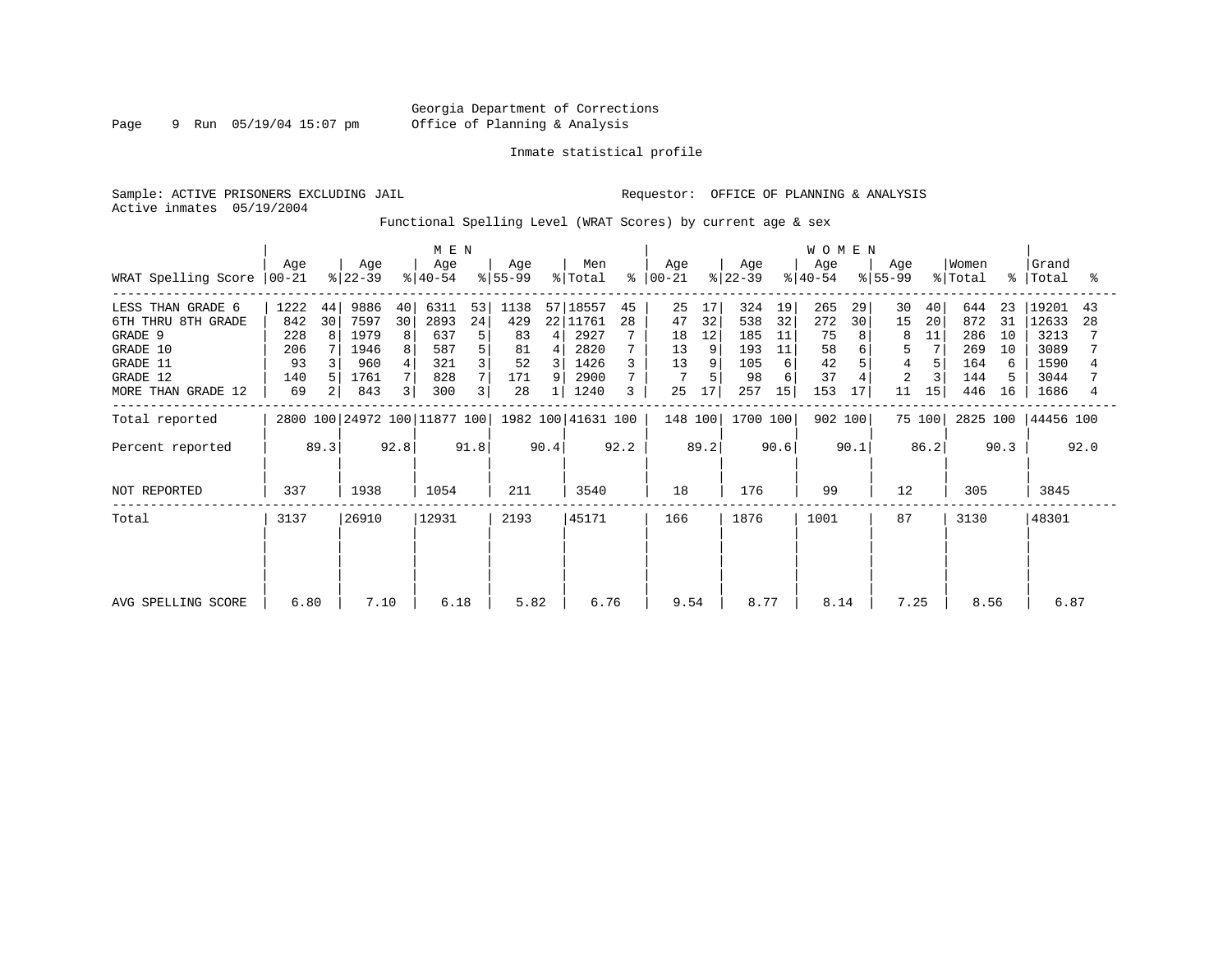#### Georgia Department of Corrections Page 10 Run 05/19/04 15:07 pm Office of Planning & Analysis

#### Inmate statistical profile

Sample: ACTIVE PRISONERS EXCLUDING JAIL **Requestor:** OFFICE OF PLANNING & ANALYSIS Active inmates 05/19/2004

Self-Rpt Guardian Status To Age 16 by current age & sex

|                    |                 |                 |                              |                | M E N            |      |                 |      |                    |      |                  |                |                  |          | <b>WOMEN</b>     |      |                    |        |                  |      |                |      |
|--------------------|-----------------|-----------------|------------------------------|----------------|------------------|------|-----------------|------|--------------------|------|------------------|----------------|------------------|----------|------------------|------|--------------------|--------|------------------|------|----------------|------|
| Guardian Status    | Age<br>$ 00-21$ |                 | Age<br>$ 22-39 $             |                | Age<br>$ 40-54 $ |      | Age<br>$ 55-99$ |      | Men<br>% Total     | ⊱    | Age<br>$ 00-21 $ |                | Age<br>$ 22-39 $ |          | Age<br>$8 40-54$ |      | Age<br>$8155 - 99$ |        | Women<br>% Total | °    | Grand<br>Total | °    |
| ORPHANAGE          | 3140            |                 | 106 26932 103                |                | 2957 104<br>1    |      |                 |      | 2202 103 45231 103 |      |                  | 166 100        | 1878 101         |          | 1002             | 102  |                    | 87 104 | 3133             | 102  | 48364 103      |      |
| FATHER ONLY        | 124             |                 | 770                          |                | 335              | 3    | 42              | ا 2  | 1271               | 3    | 9                | 5              | 51               | 3        | 29               |      |                    |        | 90               |      | 1361           |      |
| FTR MTR HD         | 203             |                 | 1667                         | 6              | 814              |      | 120             | 6    | 2804               | 6    | 18               | 11             | 112              | 6        | 68               |      | O                  |        | 198              |      | 3002           | б    |
| MOTHER ONLY        | 1544            | 52 <sub>1</sub> | 11869                        | 45             | 4228             | 34   | 492             | 23   | 18133              | 41   | 52               | 31             | 653              | 35       | 268              | 27   | 27                 | 32     | 1000             | 32   | 19133          | 41   |
| MTR FTR HD         | 603             | 20              | 7585                         | 29             | 5395             | 43   | 1197            | 56 l | 14780              | 34   | 50               | 30             | 688              | 37       | 493              | 50   | 44                 | 52     | 1275             | 41   | 16055          | 34   |
| OTH FEMALE         | 83              |                 | 566                          | 2              | 275              | 2    | 52              | 2    | 976                |      |                  |                | 49               | 3        | 26               |      |                    |        | 84               |      | 1060           |      |
| OTH MALE           | 17              |                 | 112                          |                | 55               | 0    | 9               | 0    | 193                | 0    | $\Omega$         | 0              | 4                | C        | 2                |      |                    |        |                  |      | 200            |      |
| STEP-PARNTS        | 22              |                 | 398                          | 2              | 163              |      | 28              |      | 611                |      | 0                |                |                  | $\Omega$ |                  |      | 0                  |        | 6                |      | 617            |      |
| <b>FOSTER HOME</b> | 43              |                 | 296                          |                | 131              |      | 26              |      | 496                |      | 4                | $\overline{2}$ | 42               | 2        | 12               |      |                    |        | 59               |      | 555            |      |
| GRAND PRNTS        | 267             |                 | 2197                         | 8              | 795              | 6    | 118             | 6    | 3377               | 8    | 23               | 14             | 238              | 13       | 71               |      |                    | 8      | 339              | 11   | 3716           |      |
| <b>OTHER</b>       | 62              |                 | 633                          | 2 <sub>1</sub> | 274              | 2    | 40              | 21   | 1009               |      | 3                | 2              | 10               |          | 7                |      |                    |        | 21               |      | 1030           |      |
| Total reported     |                 |                 | 6108 100 53025 100 25422 100 |                |                  |      |                 |      | 4326 100 88881 100 |      |                  | 332 100        | 3728 100         |          | 1981 100         |      | 171 100            |        | 6212 100         |      | 95093 100      |      |
| Percent reported   |                 | 94.7            |                              | 97.0           |                  | 96.6 |                 | 97.3 |                    | 96.8 |                  | 100.0          |                  | 98.7     |                  | 97.9 |                    | 96.6   |                  | 98.5 |                | 96.9 |
| NOT RPTD           | 166             |                 | 795                          |                | 439              |      | 60              |      | 1460               |      | $\Omega$         |                | 24               |          | 21               |      | 3                  |        | 48               |      | 1508           |      |
| Total              | 3137            |                 | 26910                        |                | 12931            |      | 2193            |      | 45171              |      | 166              |                | 1876             |          | 1001             |      | 87                 |        | 3130             |      | 48301          |      |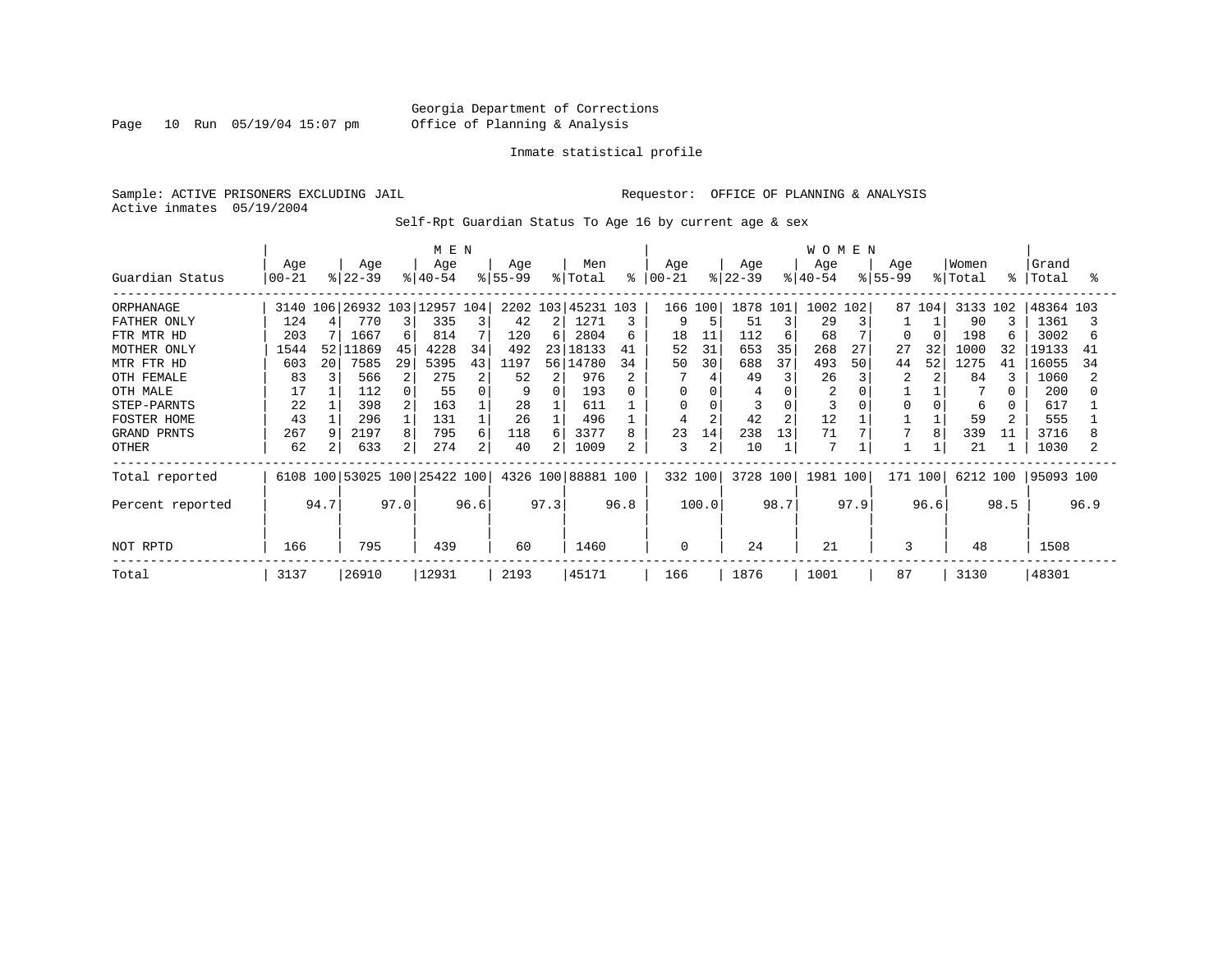#### Georgia Department of Corrections Page 11 Run 05/19/04 15:07 pm Office of Planning & Analysis

#### Inmate statistical profile

Sample: ACTIVE PRISONERS EXCLUDING JAIL **Requestor:** OFFICE OF PLANNING & ANALYSIS Active inmates 05/19/2004

Self-Rpt Employment Status Before Prison by current age & sex

|                                                                                                                    |                                                  |                           |                                                                 |                           | M E N                                                |                         |                                                 |                                     |                                                                     |                               |                                     |                                    |                                                         |                                     | <b>WOMEN</b>                                         |                           |                                                   |                                |                                                  |                           |                                                                     |                          |
|--------------------------------------------------------------------------------------------------------------------|--------------------------------------------------|---------------------------|-----------------------------------------------------------------|---------------------------|------------------------------------------------------|-------------------------|-------------------------------------------------|-------------------------------------|---------------------------------------------------------------------|-------------------------------|-------------------------------------|------------------------------------|---------------------------------------------------------|-------------------------------------|------------------------------------------------------|---------------------------|---------------------------------------------------|--------------------------------|--------------------------------------------------|---------------------------|---------------------------------------------------------------------|--------------------------|
| Employment                                                                                                         | Age<br>$00 - 21$                                 |                           | Age<br>$ 22-39 $                                                |                           | Age<br>$ 40-54 $                                     |                         | Age<br>$ 55-99 $                                |                                     | Men<br>% Total                                                      |                               | Age<br>$8   00 - 21$                |                                    | Age<br>$ 22-39 $                                        |                                     | Age<br>$8 40-54$                                     |                           | Age<br>$8155 - 99$                                |                                | Women<br>% Total                                 | $\approx$                 | Grand<br>Total                                                      | °≈                       |
| FULL TIME<br>PART TIME<br>UNEMPL < 6M<br>UNEMPL > 6M<br>NEVER WORKD<br><b>STUDENT</b><br>INCAPABLE<br><b>OTHER</b> | 736<br>473<br>233<br>366<br>918<br>86<br>19<br>0 | 26<br>17<br>8<br>13<br>32 | 12571<br>2439<br>2942<br>3763<br>2170<br>263<br>447<br>$\Omega$ | 51<br>10<br>12<br>15<br>q | 6768<br>749<br>1252<br>2147<br>241<br>15<br>695<br>0 | 57<br>6<br>18<br>2<br>6 | 914<br>104<br>215<br>389<br>19<br>3<br>320<br>0 | 47<br>5<br>11<br>20<br>0<br>16<br>0 | 20989<br>3765<br>4642<br>6665<br>3348<br>367<br>1481<br>$\mathbf 0$ | 51<br>9<br>11<br>16<br>8<br>4 | 33<br>10<br>3<br>36<br>25<br>4<br>0 | 29<br>9<br>3<br>32<br>22<br>4<br>0 | 640<br>57<br>145<br>225<br>135<br>15<br>118<br>$\Omega$ | 48<br>4<br>11<br>17<br>10<br>9<br>0 | 293<br>27<br>83<br>142<br>23<br>3<br>140<br>$\Omega$ | 41<br>4<br>12<br>20<br>20 | 21<br>10<br>21<br>2<br>$\Omega$<br>15<br>$\Omega$ | 30<br>14<br>30<br>3<br>21<br>0 | 987<br>88<br>248<br>391<br>196<br>43<br>277<br>0 | 44<br>11<br>18<br>9<br>12 | 21976<br>3853<br>4890<br>7056<br>3544<br>410<br>1758<br>$\mathbf 0$ | 51<br>9<br>11<br>16<br>8 |
| Total reported                                                                                                     |                                                  |                           |                                                                 |                           | 2831 100 24595 100 11867 100                         |                         |                                                 |                                     | 1964 100 41257 100                                                  |                               | 114 100                             |                                    | 1335 100                                                |                                     | 711                                                  | 100 l                     |                                                   | 70 100                         | 2230                                             | 100                       | 43487 100                                                           |                          |
| Percent reported                                                                                                   |                                                  | 90.2                      |                                                                 | 91.4                      |                                                      | 91.8                    |                                                 | 89.6                                |                                                                     | 91.3                          |                                     | 68.7                               |                                                         | 71.2                                |                                                      | 71.0                      |                                                   | 80.5                           |                                                  | 71.2                      |                                                                     | 90.0                     |
| NOT RPTD                                                                                                           | 306                                              |                           | 2315                                                            |                           | 1064                                                 |                         | 229                                             |                                     | 3914                                                                |                               | 52                                  |                                    | 541                                                     |                                     | 290                                                  |                           | 17                                                |                                | 900                                              |                           | 4814                                                                |                          |
| Total                                                                                                              | 3137                                             |                           | 26910                                                           |                           | 12931                                                |                         | 2193                                            |                                     | 45171                                                               |                               | 166                                 |                                    | 1876                                                    |                                     | 1001                                                 |                           | 87                                                |                                | 3130                                             |                           | 48301                                                               |                          |

\* NOTE: THE FIELD LABELD "OTHER" WAS CORRECTED IN APRIL 1989; INMATES CODED "PRE-OTIS NOT REPORTED" NOW HAVE BEEN REMOVED FROM THIS FIELD AND IDENTIFIED AS "NOT REPORTED".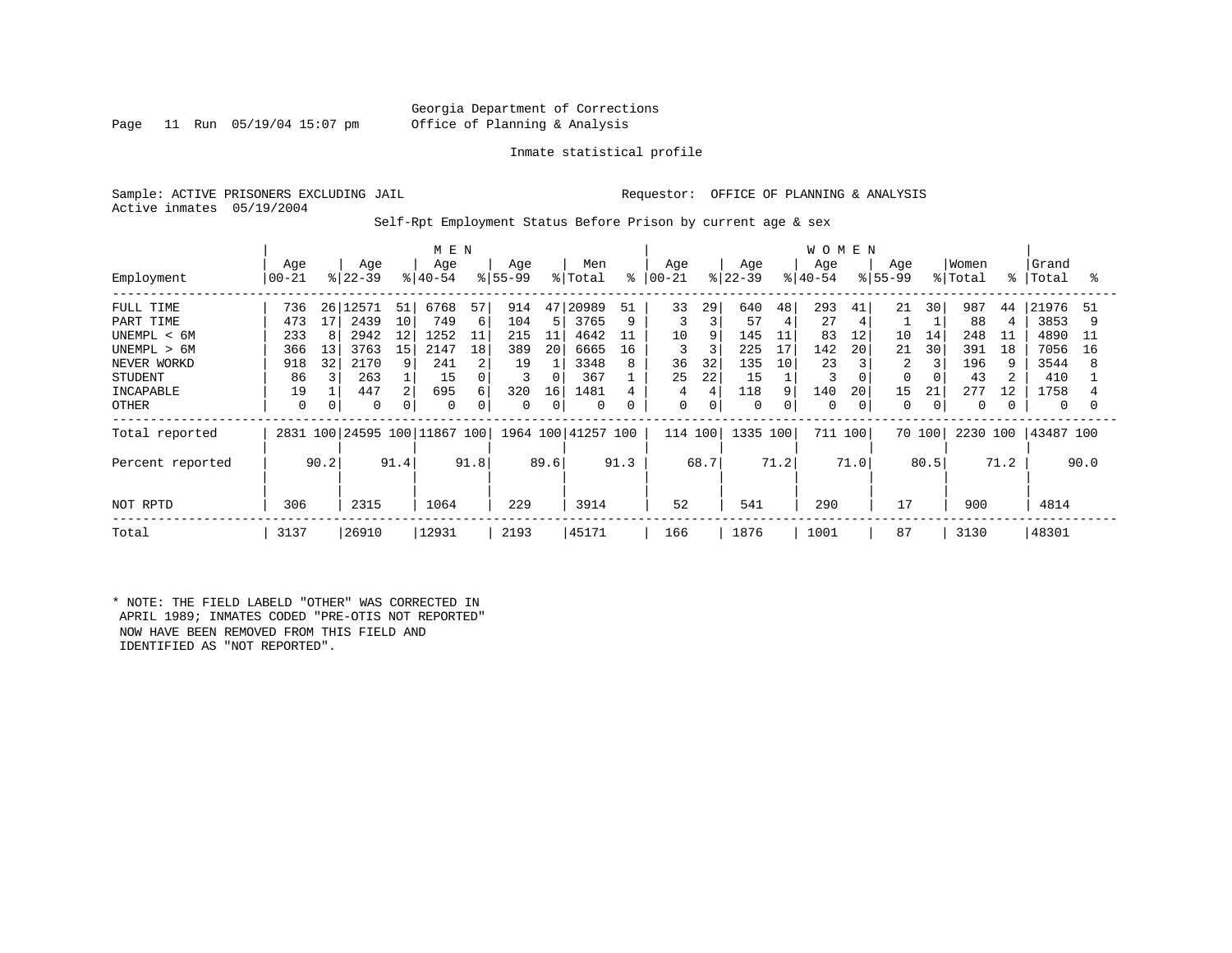Page 12 Run 05/19/04 15:07 pm

#### Inmate statistical profile

Sample: ACTIVE PRISONERS EXCLUDING JAIL **Requestor:** OFFICE OF PLANNING & ANALYSIS Active inmates 05/19/2004

Self-Rpt Marital Status At Admission by current age & sex

|                  |            |      |           |      | M E N                        |      |          |      |                    |      |               |                |           |      | W O M E N |      |             |      |          |             |           |      |
|------------------|------------|------|-----------|------|------------------------------|------|----------|------|--------------------|------|---------------|----------------|-----------|------|-----------|------|-------------|------|----------|-------------|-----------|------|
|                  | Age        |      | Age       |      | Age                          |      | Age      |      | Men                |      | Age           |                | Age       |      | Age       |      | Age         |      | Women    |             | Grand     |      |
| Marital Status   | $ 00 - 21$ |      | $8 22-39$ |      | $ 40-54 $                    |      | $ 55-99$ |      | % Total            |      | $8   00 - 21$ |                | $ 22-39 $ |      | $8 40-54$ |      | $8 55-99$   |      | % Total  | $\approx$ 1 | Total     | °≈   |
| SINGLE           | 2877       | 97   | 18229     | 70   | 4957                         | 40   | 362      | 17   | 26425              | 60   | 154           | 93             | 1081      | 58   | 354       | 36   | 15          | 18   | 1604     | 52          | 28029     | 60   |
| MARRIED          | 32         |      | 2712      | 10   | 2151                         | 17   | 571      | 27   | 5466               | 12   |               | 4              | 271       | 15   | 183       | 19   | 17          | 20   | 478      | 15          | 5944      | 13   |
| SEPARATED        | 9          | 0    | 1012      |      | 1037                         | 8    | 223      | 10   | 2281               | 5    | 5             | 3              | 195       | 11   | 143       | 15   |             | 8    | 350      | 11          | 2631      | 6    |
| DIVORCED         | 4          | 0    | 1741      |      | 2793                         | 22   | 639      | 30   | 5177               | 12   | 0             | 0              | 205       | 11   | 194       | 20   | 22          | 26   | 421      | 14          | 5598      | 12   |
| WIDOWED          | 0          |      | 84        |      | 251                          | 2    | 154      |      | 489                |      | 0             |                | 31        | 2    | 63        | 6    | 20          | 24   | 114      |             | 603       |      |
| COMMON LAW       | 50         |      | 2362      |      | 1317                         | 11   | 186      | 9    | 3915               | 9    | $\mathbf 0$   |                | 68        | 4    | 46        |      | 3           | 4    | 117      |             | 4032      |      |
| <b>OTHER</b>     | 0          |      | 12        |      | 4                            | 0    | 4        | 0    | 20                 | 0    | 0             | $\overline{0}$ |           | 0    |           |      | $\mathbf 0$ | 0    | 2        |             | 22        |      |
| Total reported   |            |      |           |      | 2972 100 26152 100 12510 100 |      |          |      | 2139 100 43773 100 |      | 166 100       |                | 1852 100  |      | 984       | 100  | 84 100      |      | 3086 100 |             | 46859 100 |      |
| Percent reported |            | 94.7 |           | 97.2 |                              | 96.7 |          | 97.5 |                    | 96.9 |               | 100.0          |           | 98.7 |           | 98.3 |             | 96.6 |          | 98.6        |           | 97.0 |
|                  |            |      |           |      |                              |      |          |      |                    |      |               |                |           |      |           |      |             |      |          |             |           |      |
| NOT RPTD         | 165        |      | 758       |      | 421                          |      | 54       |      | 1398               |      | 0             |                | 24        |      | 17        |      | 3           |      | 44       |             | 1442      |      |
| Total            | 3137       |      | 26910     |      | 12931                        |      | 2193     |      | 45171              |      | 166           |                | 1876      |      | 1001      |      | 87          |      | 3130     |             | 48301     |      |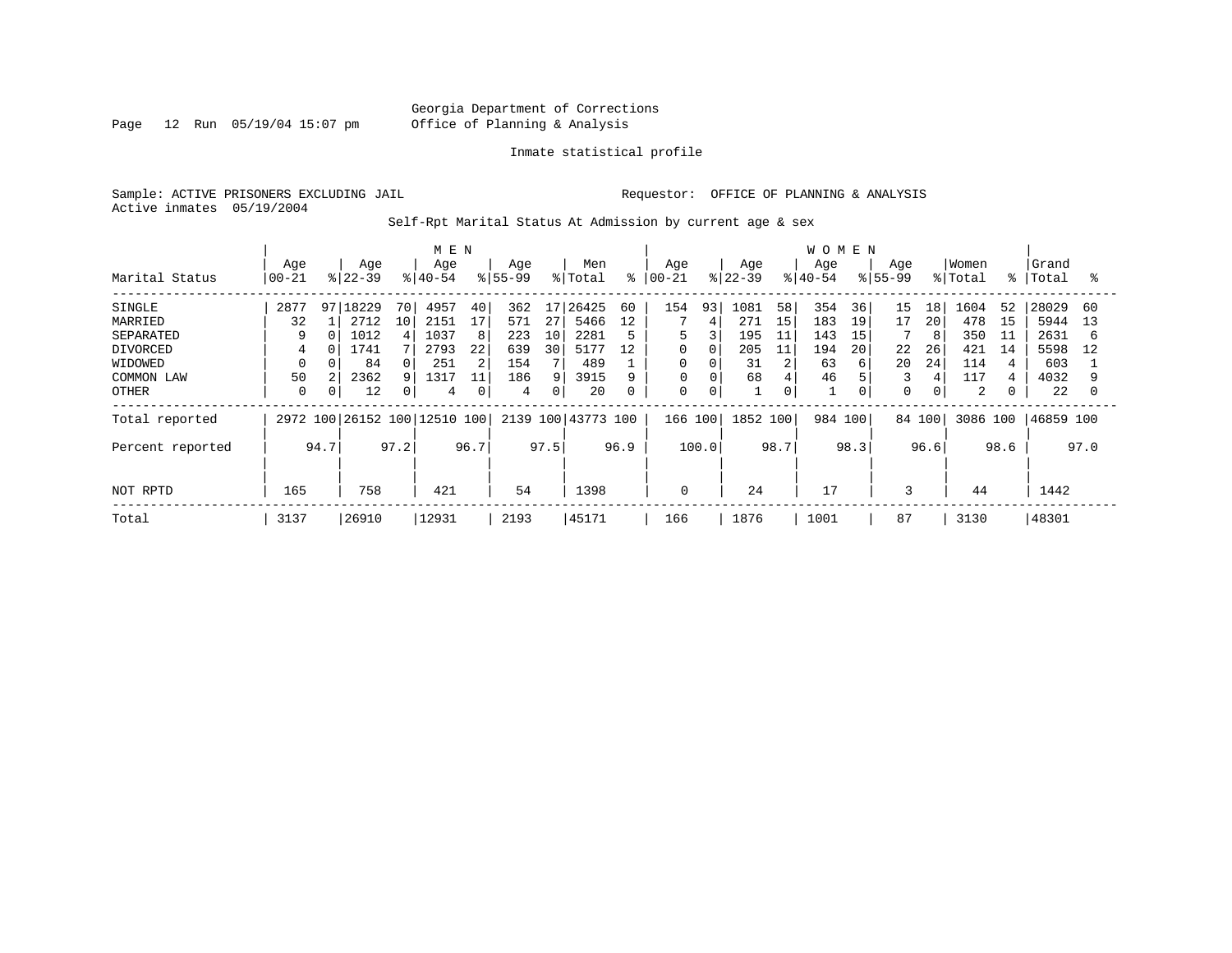Georgia Department of Corrections Page 13 Run 05/19/04 15:07 pm Office of Planning & Analysis

#### Inmate statistical profile

Sample: ACTIVE PRISONERS EXCLUDING JAIL **Requestor:** OFFICE OF PLANNING & ANALYSIS Active inmates 05/19/2004

Self-Rpt Number Of Children At Admission by current age & sex

|                      |                 |          | M E N             |      |                  |      |                  |      |                    |      | W O M E N            |          |                  |      |                  |      |                  |        |                  |             |                |      |
|----------------------|-----------------|----------|-------------------|------|------------------|------|------------------|------|--------------------|------|----------------------|----------|------------------|------|------------------|------|------------------|--------|------------------|-------------|----------------|------|
| Number Of Children   | Age<br>$ 00-21$ |          | Age<br>$ 22-39 $  |      | Age<br>$ 40-54 $ |      | Age<br>$ 55-99 $ |      | Men<br>% Total     |      | Age<br>$8   00 - 21$ |          | Age<br>$ 22-39 $ |      | Age<br>$ 40-54 $ |      | Age<br>$ 55-99 $ |        | Women<br>% Total | $\approx$ 1 | Grand<br>Total | ႜ    |
|                      |                 |          |                   |      |                  |      |                  |      |                    |      |                      |          |                  |      |                  |      |                  |        |                  |             |                |      |
| NO CHILDREN          | 0               | 0        | 477               | 3    | 482              | 5    | 88               | 5    | 1047               | 4    | 0                    | $\Omega$ | 2                | 0    |                  |      |                  |        | 10               | $\Omega$    | 1057           | 4    |
| ONE CHILD            | 530             | 77       | 6411              | 42   | 2745             | 30   | 341              | 19   | 10027              | 37   | 46                   | 72       | 368              | 25   | 172              | 20   | 11               | 15     | 597              | 24          | 10624          | 36   |
| TWO CHILDREN         | 125             | 18       | 4287              | 28   | 2591             | 28   | 425              | 24   | 7428               | 28   | 11                   | 17       | 445              | 30   | 268              | 31   | 21               | 29     | 745              | 30          | 8173           | 28   |
| THREE CHILDREN       | 25              | 4        | 2287              | 15   | 1663             | 18   | 382              | 21   | 4357               | 16   | 4                    | 6        | 365              | 25   | 214              | 25   | 17               | 24     | 600              | 24          | 4957           | 17   |
| <b>FOUR CHILDREN</b> | 9               |          | 1035              |      | 857              | 9    | 235              | 13   | 2136               |      | 2                    |          | 169              | 11   | 109              | 13   | 10               | 14     | 290              | 12          | 2426           | 8    |
| <b>FIVE CHILDREN</b> |                 | $\Omega$ | 483               | 3    | 454              | 5    | 144              | 8    | 1082               |      | 0                    | $\Omega$ | 79               | 5    | 45               |      | 3                | 4      | 127              | 5           | 1209           |      |
| MORE THAN 5 CHILDREN |                 | 0        | 345               | 2    | 374              | 4    | 179              | 10   | 899                |      |                      | 2        | 53               |      | 43               |      | 9                | 13     | 106              | 4           | 1005           | 3    |
| Total reported       |                 |          | 691 100 15325 100 |      | 9166 100         |      |                  |      | 1794 100 26976 100 |      |                      | 64 100   | 1481 100         |      | 858 100          |      |                  | 72 100 | 2475 100         |             | 29451 100      |      |
| Percent reported     |                 | 22.0     |                   | 56.9 |                  | 70.9 |                  | 81.8 |                    | 59.7 |                      | 38.6     |                  | 78.9 |                  | 85.7 |                  | 82.8   |                  | 79.1        |                | 61.0 |
| NOT REPORTED         | 2446            |          | 11585             |      | 3765             |      | 399              |      | 18195              |      | 102                  |          | 395              |      | 143              |      | 15               |        | 655              |             | 18850          |      |
| Total                | 3137            |          | 26910             |      | 12931            |      | 2193             |      | 45171              |      | 166                  |          | 1876             |      | 1001             |      | 87               |        | 3130             |             | 48301          |      |
|                      |                 |          |                   |      |                  |      |                  |      |                    |      |                      |          |                  |      |                  |      |                  |        |                  |             |                |      |
|                      |                 |          |                   |      |                  |      |                  |      |                    |      |                      |          |                  |      |                  |      |                  |        |                  |             |                |      |
| AVG NUM CHILDREN     | 1.31            |          | 2.03              |      | 2.32             |      | 3.00             |      | 2.17               |      | 1.47                 |          | 2.55             |      | 2.68             |      | 3.04             |        | 2.58             |             | 2.21           |      |

\* NOTE: THE FIELD LABLED "NO CHILDREN" WAS CORRECTED IN MARCH 1989: MISSING DATA FOR INMATES STILL IN DIAGNOSTICS NOW HAS BEEN REMOVED FROM THIS FIELD AND IDENTIFIED AS "NOT REPORTED" INFORMATION.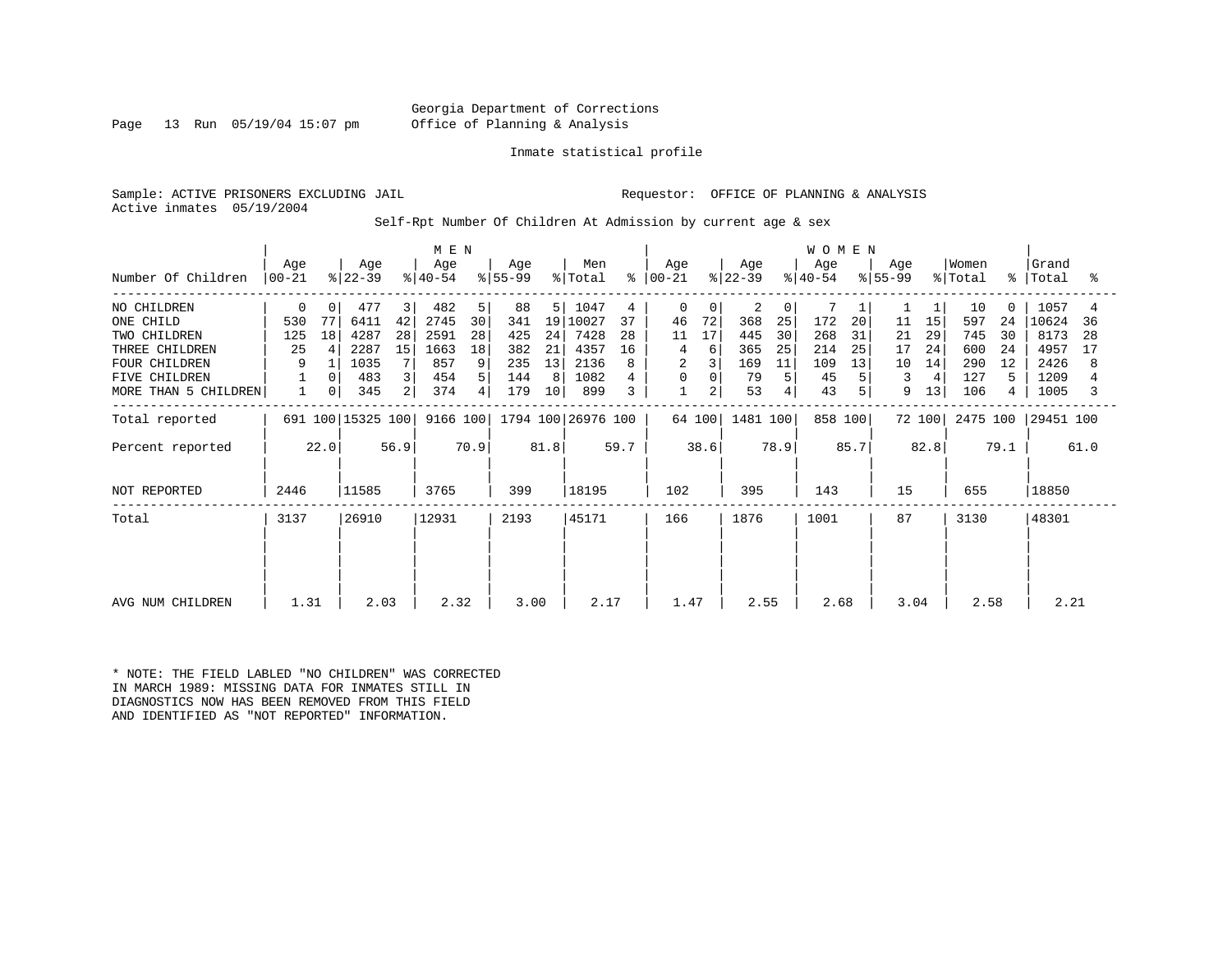Page 14 Run 05/19/04 15:07 pm

#### Inmate statistical profile

Sample: ACTIVE PRISONERS EXCLUDING JAIL **Requestor:** OFFICE OF PLANNING & ANALYSIS Active inmates 05/19/2004

Self-Rpt Religious Affiliation by current age & sex

|                  |                |              |                              |                | M E N     |          |              |                |                    |      |           |                |          |                | <b>WOMEN</b> |             |             |              |              |                |              |      |
|------------------|----------------|--------------|------------------------------|----------------|-----------|----------|--------------|----------------|--------------------|------|-----------|----------------|----------|----------------|--------------|-------------|-------------|--------------|--------------|----------------|--------------|------|
|                  | Age            |              | Age                          |                | Age       |          | Age          |                | Men                |      | Age       |                | Age      |                | Age          |             | Age         |              | Women        |                | Grand        |      |
| Religion         | $00 - 21$      |              | $ 22-39$                     |                | $8 40-54$ |          | $8 55-99$    |                | %   Total          | ိ    | $00 - 21$ |                | $ 22-39$ |                | $ 40-54$     |             | $8155 - 99$ |              | % Total      | ႜ              | Total        | °    |
| <b>ISLAM</b>     | 80             | 3 I          | 949                          | 4              | 369       | 3        | 36           | 2 <sup>1</sup> | 1434               | 3    | 2         |                | 14       | 1              | 2            | 0           | 0           | 0            | 18           |                | 1452         |      |
| CATHOLIC         | 121            | 4            | 1148                         | $\overline{4}$ | 431       | 4        | 88           | 4              | 1788               | 4    | 10        | 6              | 81       | 4              | 44           | 5           | 5           | 6            | 140          | 5              | 1928         | 4    |
| <b>BAPTIST</b>   | 1058           | 361          | 11160                        | 43             | 6890      | 56       | 1195         | 57             | 20303              | 47   | 84        | 51             | 1068     | 58             | 611          | 63          | 55          | 68           | 1818         | 59             | 22121        | 48   |
| METHODIST        | 31             | 1            | 424                          | 2              | 408       | 3        | 116          | 6              | 979                | 2    | 2         | 1              | 60       | 3              | 54           | 6           | 4           | 5            | 120          | 4              | 1099         | 2    |
| EPISCOPLN        |                | 0            | 42                           | 0              | 21        | 0        | 8            | 0              | 72                 | 0    | U         | 0              | 6        | $\Omega$       | 5            | 1           |             | 1            | 12           | $\Omega$       | 84           |      |
| PRESBYTRN        | 5              | 0            | 44                           | 0              | 42        | 0        | 16           | 1              | 107                | 0    |           | $\Omega$       | $\Omega$ | $\Omega$       |              | $\Omega$    |             | 1            | 2            | $\Omega$       | 109          |      |
| CHC OF GOD       | 27             | 1            | 220                          | 1              | 163       |          | 39           | $\overline{a}$ | 449                | 1    | 2         | $\mathbf{1}$   | 35       | $\overline{a}$ | 16           | 2           |             | $\mathbf{1}$ | 54           | $\overline{2}$ | 503          |      |
| HOLINESS         | 49             | 2            | 797                          | 3              | 564       | 5        | 102          | 5              | 1512               | 4    | 7         | $\overline{4}$ | 156      | 8              | 84           | 9           | 6           | 7            | 253          | 8              | 1765         |      |
| <b>JEWISH</b>    |                | U            | 21                           | 0              | 15        | 0        |              | O              | 40                 | O    | $\Omega$  | $\Omega$       | 2        | $\Omega$       |              | 0           | O           | $\Omega$     | 4            | n              | 44           |      |
| ANGLICAN         | C              | $\Omega$     | 3                            | $\Omega$       |           | 0        | $\Omega$     | 0              | 6                  | O    | $\Omega$  | $\Omega$       | 2        | $\Omega$       | O            | 0           |             | $\Omega$     | 2            |                | 8            |      |
| GRK ORTHDX       |                | 0            | $\Omega$                     | 0              |           | 0        | $\Omega$     | $\Omega$       | 4                  | O    | n         | $\Omega$       | $\Omega$ | $\Omega$       | O            | 0           | Ω           | $\Omega$     | 0            | <sup>0</sup>   | 4            |      |
| HINDU            |                | $\Omega$     | $\overline{4}$               | 0              |           | 0        | 1            | 0              | 6                  | O    |           | $\Omega$       | 0        | $\Omega$       | Ω            | 0           |             | $\Omega$     | 0            | O              | 6            |      |
| <b>BUDDHIST</b>  |                | $\Omega$     | 28                           | $\Omega$       | 8         | 0        | $\mathbf{1}$ | $\Omega$       | 41                 | 0    |           | $\Omega$       | 0        | $\Omega$       |              | $\mathbf 0$ |             | $\Omega$     | 0            | $\Omega$       | 41           |      |
| TAOIST           |                | U            | $\Omega$                     | 0              |           | 0        | 0            | $\Omega$       |                    | U    |           | $\Omega$       | 0        | $\cap$         | Ω            | 0           | N           | $\cap$       | 0            | <sup>0</sup>   |              |      |
| SHINTOIST        | $\overline{a}$ | $\Omega$     | 6                            | $\Omega$       |           | $\Omega$ | $\Omega$     | $\Omega$       | 13                 | O    |           | $\Omega$       | O        | $\cap$         | Ω            | $\Omega$    | O           | $\Omega$     | <sup>0</sup> | $\Omega$       | 13           |      |
| SEVEN D AD       | 9              | $\Omega$     | 59                           | $\mathbf 0$    | 39        | O        | 10           | $\Omega$       | 117                | O    |           |                | 6        | $\cap$         |              | 0           | O           | 0            | 10           | <sup>0</sup>   | 127          |      |
| JEHOVAH WT       | 22             |              | 210                          | 1              | 104       |          | 12           | 1              | 348                |      | 2         | 1              | 12       | 1              | 9            |             | ი           | $\Omega$     | 23           |                | 371          |      |
| LATR DAY S       | 4              | <sup>0</sup> | 25                           | $\Omega$       | 13        | 0        | 5            | 0              | 47                 | 0    | 0         | $\Omega$       | 4        | $\Omega$       |              | 0           | 0           | $\Omega$     | 6            | $\Omega$       | 53           |      |
| QUAKER           | <sup>0</sup>   | $\Omega$     | $\Omega$                     | $\Omega$       | $\Omega$  | 0        | $\Omega$     | $\Omega$       | $\Omega$           | 0    | n         | $\Omega$       | $\Omega$ | $\Omega$       | U            | $\Omega$    | O           | $\Omega$     | 0            | $\Omega$       | <sup>0</sup> |      |
| OTHER PROD       | 552            | 19           | 3453                         | 13             | 862       | 7        | 132          | 6              | 4999               | 12   | 48        | 29             | 304      | 16             | 114          | 12          | 5           | 6            | 471          | 15             | 5470         | 12   |
| <b>NONE</b>      | 589            | 20           | 4443                         | 17             | 1349      | 11       | 181          | 9              | 6562               | 15   |           | 4              | 65       | 4              | 11           | 1           | 0           | 0            | 83           | 3              | 6645         | 14   |
| <b>OTHER</b>     | 380            | 13           | 2691                         | 10             | 944       | 8        | 140          | 71             | 4155               | 10   | 1         |                | 32       | 2              | 19           | 2           | 3           | 4            | 55           | 2              | 4210         | 9    |
| Total reported   |                |              | 2937 100 25727 100 12235 100 |                |           |          |              |                | 2084 100 42983 100 |      | 166 100   |                | 1847 100 |                | 977 100      |             |             | 81 100       | 3071 100     |                | 46054 100    |      |
| Percent reported |                | 93.6         |                              | 95.6           |           | 94.6     |              | 95.0           |                    | 95.2 |           | 100.0          |          | 98.5           |              | 97.6        |             | 93.1         |              | 98.1           |              | 95.3 |
| NOT RPTD         | 200            |              | 1183                         |                | 696       |          | 109          |                | 2188               |      | 0         |                | 29       |                | 24           |             | 6           |              | 59           |                | 2247         |      |
| Total            | 3137           |              | 26910                        |                | 12931     |          | 2193         |                | 45171              |      | 166       |                | 1876     |                | 1001         |             | 87          |              | 3130         |                | 48301        |      |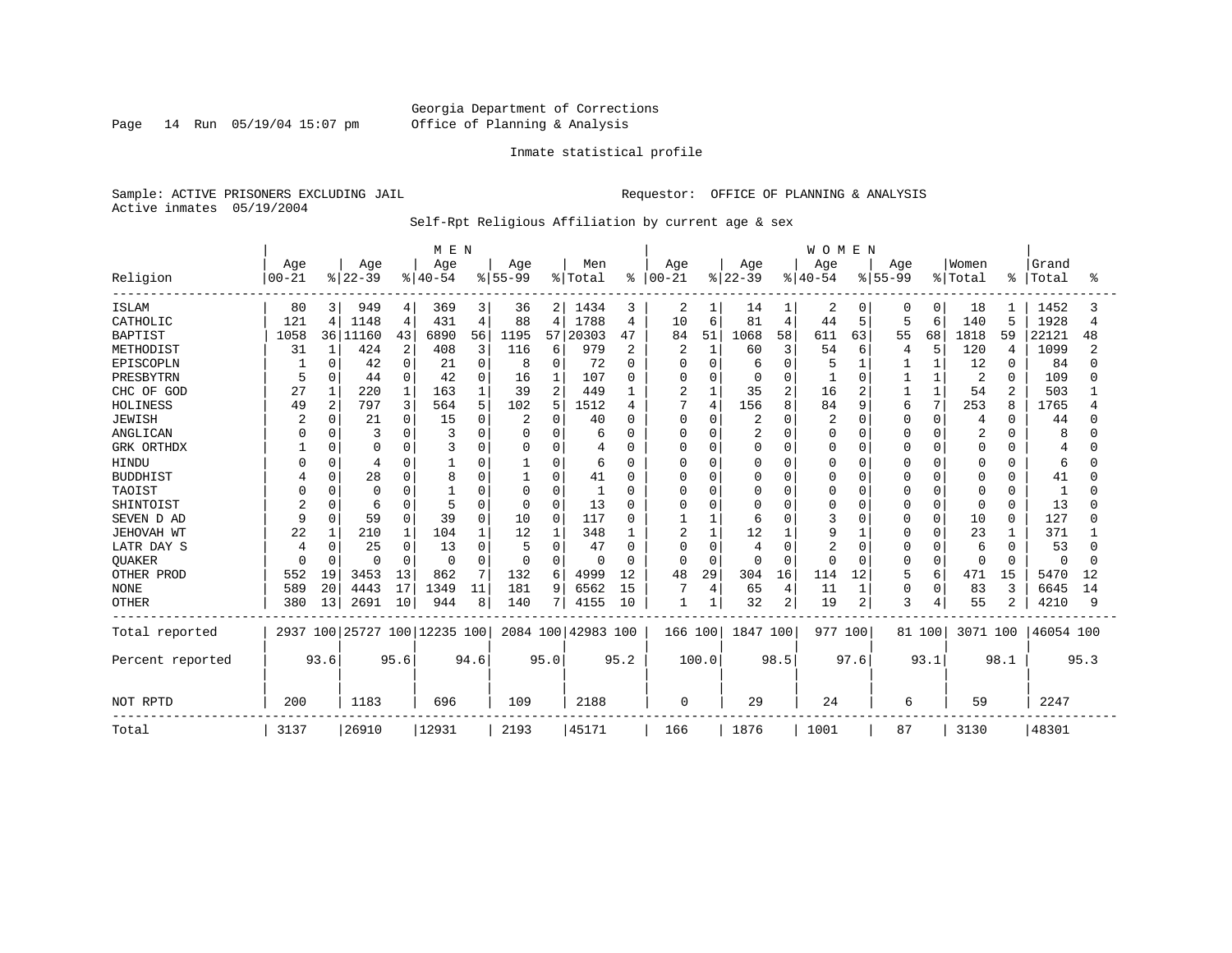#### Georgia Department of Corrections Page 15 Run 05/19/04 15:07 pm Office of Planning & Analysis

#### Inmate statistical profile

Sample: ACTIVE PRISONERS EXCLUDING JAIL **Requestor:** OFFICE OF PLANNING & ANALYSIS Active inmates 05/19/2004

Self-Rpt Family Behavior Patterns \* by current age & sex

|                   |           |                |          |      | M E N                   |          |          |      |                    |      |           |      |           |      | <b>WOMEN</b> |      |              |                |         |      |           |      |
|-------------------|-----------|----------------|----------|------|-------------------------|----------|----------|------|--------------------|------|-----------|------|-----------|------|--------------|------|--------------|----------------|---------|------|-----------|------|
|                   | Age       |                | Age      |      | Age                     |          | Age      |      | Men                |      | Age       |      | Age       |      | Age          |      | Age          |                | Women   |      | Grand     |      |
| Family Behavior   | $00 - 21$ |                | $ 22-39$ |      | $ 40-54 $               |          | $ 55-99$ |      | % Total            | ႜ    | $00 - 21$ |      | $ 22-39 $ |      | $8 40-54$    |      | $ 55-99$     |                | % Total | န္   | Total     | ႜ    |
| CRIMINLTY         | 995       | 22             | 7701     | 22   | 3538                    | 24       | 468      |      | 24 12702           | 23   | 57        | 17   | 708       | 19   | 358          | 20   | 20           | 16             | 1143    | 19   | 13845     | 22   |
| <b>ALCOHOLISM</b> | 471       | 10             | 4439     | 13   | 2512                    | 17       | 340      | 18   | 7762               | 14   | 41        | 12   | 479       | 13   | 269          | 15   | 20           | 16             | 809     | 14   | 8571      | 14   |
| DRUG ABUSE        | 424       |                | 2849     |      | 1000                    |          | 100      | 5    | 4373               | 8    | 32        | 10   | 402       | 11   | 173          | 10   | 11           |                | 618     | 10   | 4991      | 8    |
| DOMINERING        | 3         |                | 62       |      | 59                      | 0        | 6        |      | 130                | 0    | 17        | 5    | 254       | 7    | 168          | 10   | 14           | 11             | 453     |      | 583       |      |
| MIGRANT           | 18        |                | 172      |      | 129                     |          | 15       |      | 334                |      |           |      | 9         | 0    | 4            |      | <sup>0</sup> | $\Omega$       | 14      |      | 348       |      |
| INFL BTGS         | 64        |                | 914      |      | 606                     | 4        | 126      |      | 1710               | 3    | 26        | 8    | 295       | 8    | 161          | 9    | 12           | 10             | 494     |      | 2204      |      |
| PERMISSIVE        | 4         |                | 50       |      | 37                      | $\Omega$ | 10       |      | 101                | 0    | 16        | 5    | 218       | 6    | 76           |      | 2            | $\overline{c}$ | 312     |      | 413       |      |
| FATH ABSNT        | 1987      | 44             | 4765     | 42   | 5088                    | 35       | 622      | 32   | 22462              | 40   | 74        | 22   | 822       | 22   | 302          | 17   | 28           | 22             | 1226    | 20   | 23688     | 38   |
| MOTH ABSNT        | 537       | 12             | 3778     | 11   | 1432                    | 10       | 199      | 10   | 5946               | 11   | 38        | 11   | 265       | 7    | 85           |      | 10           | 8              | 398     |      | 6344      | 10   |
| NONE              | 19        | 0 <sup>1</sup> | 361      |      | 171                     |          | 37       | 2    | 588                |      | 31        | 9    | 327       | 9    | 152          | 9    | 8            | 6              | 518     |      | 1106      |      |
| Total reported    | 4522      |                |          |      | 100 35091 100 14572 100 |          |          |      | 1923 100 56108 100 |      | 333 100   |      | 3779 100  |      | 1748         | 100  | 125          | 100            | 5985    | 100  | 62093 100 |      |
| Percent reported  |           | 77.1           |          | 73.5 |                         | 65.2     |          | 56.0 |                    | 70.5 |           | 80.7 |           | 80.3 |              | 74.3 |              | 65.5           |         | 78.0 |           | 71.0 |
| <b>OTHER</b>      | 717       |                | 7129     |      | 4502                    |          | 964      |      | 13312              |      | 32        |      | 370       |      | 257          |      | 30           |                | 689     |      | 14001     |      |
| Total             | 3137      |                | 26910    |      | 12931                   |          | 2193     |      | 45171              |      | 166       |      | 1876      |      | 1001         |      | 87           |                | 3130    |      | 48301     |      |

\* NOTE: SINCE THERE CAN BE UP TO FIVE BEHAVIOR CODES PER INMATE, THE NUMBER OF CASES REPORTED IN THE DETAIL LINES AND THE TOTAL REPORTED LINE MAY EXCEED THE TOTAL NUMBER OF CASES. IN SHORT, THIS TABLE COUNTS THE NUMBER OF BEHAVIOR PROBLEMS, NOT INMATES.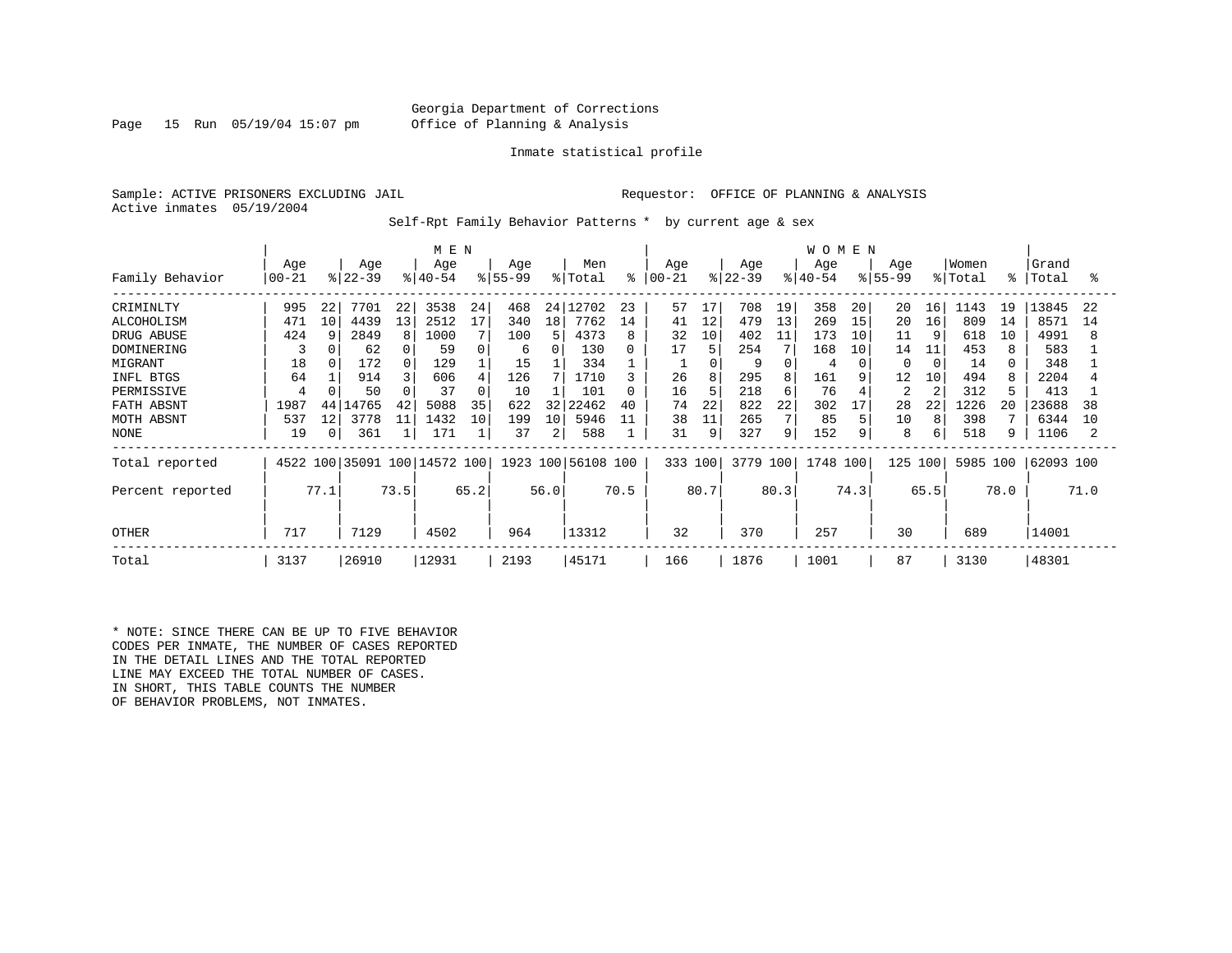#### Georgia Department of Corrections Page 16 Run 05/19/04 15:07 pm Office of Planning & Analysis

#### Inmate statistical profile

Sample: ACTIVE PRISONERS EXCLUDING JAIL **Requestor:** OFFICE OF PLANNING & ANALYSIS Active inmates 05/19/2004

Inmate Diagnostic Behavior Problem \* by current age & sex

|                    |           |          |           |                | M E N                   |          |          |                 |                    |                |            |                |           |                | <b>WOMEN</b> |          |                |                |                |      |           |      |
|--------------------|-----------|----------|-----------|----------------|-------------------------|----------|----------|-----------------|--------------------|----------------|------------|----------------|-----------|----------------|--------------|----------|----------------|----------------|----------------|------|-----------|------|
|                    | Age       |          | Age       |                | Age                     |          | Age      |                 | Men                |                | Age        |                | Age       |                | Aqe          |          | Age            |                | Women          |      | Grand     |      |
| Diagnostic Problem | $00 - 21$ |          | $ 22-39 $ |                | $ 40-54$                |          | $ 55-99$ |                 | % Total            | ိ              | $ 00 - 21$ |                | $ 22-39 $ |                | $8 40-54$    |          | $ 55-99 $      |                | % Total        | °    | Total     | ွ    |
| ALCOHOLIC          | 88        |          | 1090      | $\overline{2}$ | 973                     | 4        | 214      | 6               | 2365               | 3              |            | 3              | 151       | 5              | 120          |          | 8              | 6              | 286            | 5    | 2651      |      |
| <b>ALCOH ABSE</b>  | 718       | 12       | 6612      | 13             | 3992                    | 16       | 575      | 16 <sup>1</sup> | 11897              | 14             | 5          | $\overline{2}$ | 145       | 5              | 125          | 7        | 10             | 8              | 285            | 5    | 12182     | 13   |
| DRUG EXP           | 779       | 13       | 8207      | 16             | 3447                    | 14       | 331      | 9               | 12764              | 15             | 25         | 9              | 277       | 9              | 169          | 10       | 11             | 8              | 482            | 9    | 13246     | 14   |
| DRUG ABSE          | 1266      | 21       | 9874      | 19             | 4893                    | 19       | 328      | 9               | 16361              | 19             | 66         | 24             | 900       | 29             | 478          | 28       | 14             | 11             | 1458           | 28   | 17819     | 19   |
| NARC ADDCT         | 58        |          | 721       |                | 536                     | 2        | 41       |                 | 1356               | 2              |            | $\overline{c}$ | 59        | $\overline{c}$ | 48           | 3        | $\overline{2}$ | $\overline{2}$ | 114            |      | 1470      |      |
| EPILEPTIC          | 18        | $\Omega$ | 265       |                | 206                     |          | 29       |                 | 518                |                |            |                | 80        | 3              | 51           |          |                | 3              | 140            |      | 658       |      |
| MANIPULTVE         | 1046      | 18       | 7091      | 14             | 2611                    | 10       | 265      |                 | 7 11013            | 13             |            | $\Omega$       | 35        |                | 19           |          | 4              | 3              | 59             |      | 11072     | 12   |
| ASSAULTIVE         | 1363      |          | 23 11498  | 22             | 5164                    | 20       | 941      | 26 <sub>1</sub> | 18966              | 22             | 80         | 29             | 625       | 20             | 316          | 19       | 29             | 22             | 1050           | 20   | 20016     | 22   |
| ESCPE TEND         | 70        |          | 1001      | 2              | 744                     | 3        | 156      | 4               | 1971               | 2              | 5          | $\overline{c}$ | 77        | $\overline{2}$ | 46           | 3        | 0              | $\Omega$       | 128            |      | 2099      |      |
| SUICIDAL           | 97        |          | 1049      | 2              | 551                     | 2        | 82       | 2               | 1779               | 2              | 15         | 5              | 202       | 6              | 79           |          |                | 5              | 303            | 6    | 2082      |      |
| WITHDRAWN          | 16        |          | 175       | 0              | 121                     | $\Omega$ | 29       |                 | 341                | O              | 10         | 4              | 97        | 3              | 44           | ζ        | 3              | 2              | 154            | 3    | 495       |      |
| PR RLTY CT         | 70        |          | 530       |                | 301                     |          | 47       |                 | 948                |                | 5          | $\overline{2}$ | 68        | $\overline{a}$ | 23           |          | 3              | 2              | 99             | 2    | 1047      |      |
| HOMOSEXUAL         | 5         |          | 147       | $\Omega$       | 99                      | $\Omega$ | 23       |                 | 274                | 0              | 18         | 7              | 125       | $\overline{4}$ | 51           | 3        | $\overline{2}$ | $\overline{a}$ | 196            | 4    | 470       |      |
| <b>NONE</b>        | 88        |          | 1029      | 2              | 653                     | 3        | 227      | 6               | 1997               | $\overline{a}$ | $\Omega$   | $\Omega$       | 13        | $\Omega$       | 22           |          | 9              | 7              | 44             |      | 2041      |      |
| <b>OTHER</b>       | 38        |          | 530       |                | 381                     | 2        | 100      | 3               | 1049               |                | O          | $\Omega$       | 9         | $\cap$         | 8            | $\Omega$ | 5              | 4              | 22             | ∩    | 1071      |      |
| NOT RPTD           | 194       |          | 1526      | 3 <sub>1</sub> | 597                     | 2        | 194      | 5               | 2511               | 3              | 26         | 10             | 258       | 8              | 104          | 6        | 20             | 15             | 408            | 8    | 2919      |      |
| Total reported     | 5917      |          |           |                | 100 51416 100 25283 100 |          |          |                 | 3586 100 86202 100 |                | 273 100    |                | 3121 100  |                | 1705 100     |          | 131 100        |                | 5230 100       |      | 91432 100 |      |
| Percent reported   |           | 99.9     |           | 99.7           |                         | 99.9     |          | 99.8            |                    | 99.8           |            | 100.0          |           | 100.0          |              | 99.8     |                | 100.0          |                | 99.9 |           | 99.8 |
| UNKNOWN            | 3         |          | 71        |                | 14                      |          | 4        |                 | 92                 |                | 0          |                | 0         |                | 2            |          | 0              |                | $\overline{2}$ |      | 94        |      |
| Total              | 3137      |          | 26910     |                | 12931                   |          | 2193     |                 | 45171              |                | 166        |                | 1876      |                | 1001         |          | 87             |                | 3130           |      | 48301     |      |

\* NOTE: SINCE THERE CAN BE UP TO FIVE BEHAVIOR CODES PER INMATE, THE NUMBER OF CASES REPORTED IN THE DETAIL LINES AND THE TOTAL REPORTED LINE MAY EXCEED THE TOTAL NUMBER OF CASES. IN SHORT, THIS TABLE COUNTS THE NUMBER OF BEHAVIOR PROBLEMS, NOT INMATES.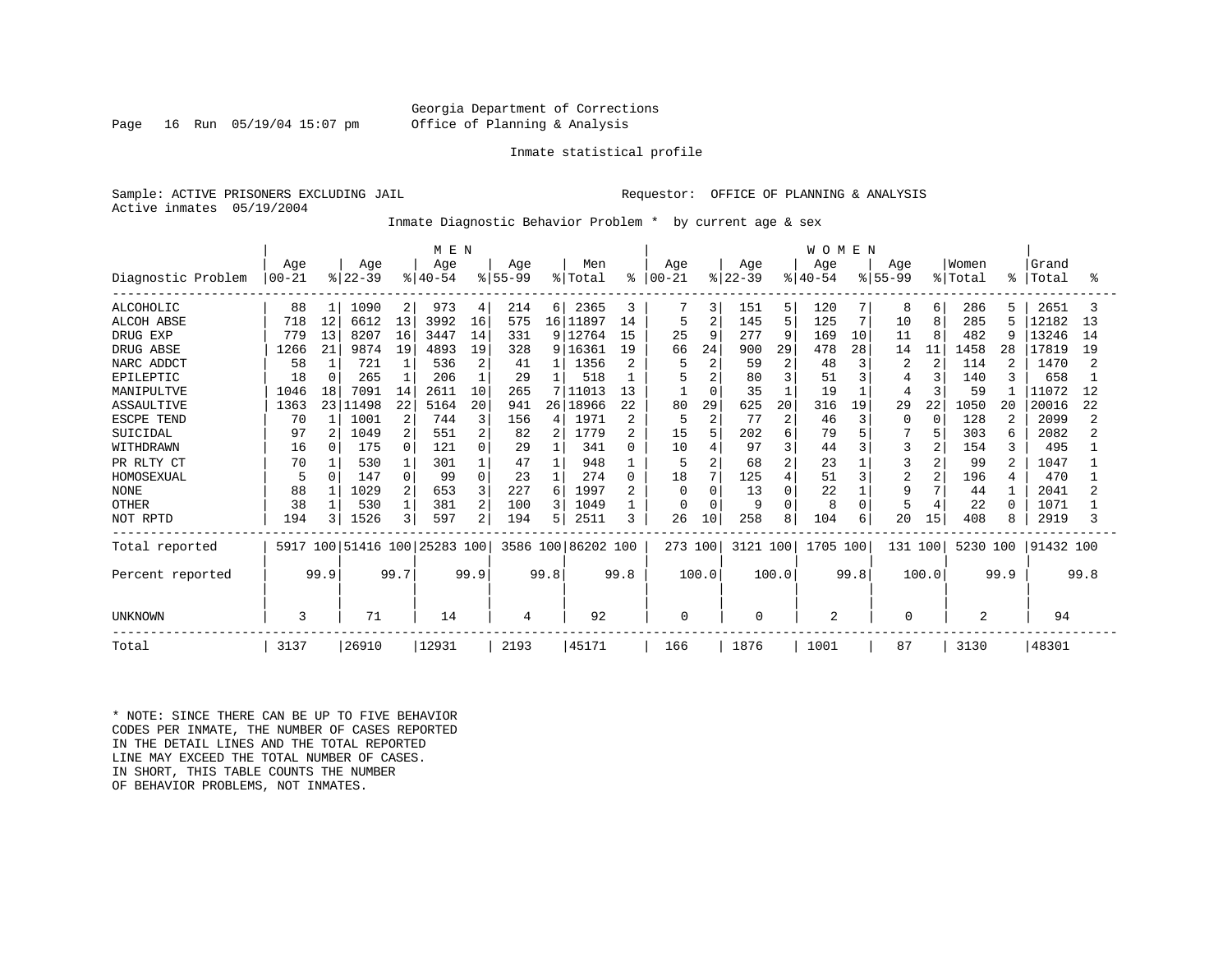Page 17 Run 05/19/04 15:07 pm

#### Inmate statistical profile

Sample: ACTIVE PRISONERS EXCLUDING JAIL **Requestor:** OFFICE OF PLANNING & ANALYSIS Active inmates 05/19/2004

Physical Profile (General Condition) by current age & sex

|                                                                                  |                   |                                     |                                                                       | M E N                        |                |                          |                 |                              |                |                                      |                                        |                        |                         | <b>WOMEN</b>          |               |                     |                     |                           |               |                              |                 |
|----------------------------------------------------------------------------------|-------------------|-------------------------------------|-----------------------------------------------------------------------|------------------------------|----------------|--------------------------|-----------------|------------------------------|----------------|--------------------------------------|----------------------------------------|------------------------|-------------------------|-----------------------|---------------|---------------------|---------------------|---------------------------|---------------|------------------------------|-----------------|
| Physical Profile                                                                 | Age<br>$00 - 21$  | $8122 - 39$                         | Age                                                                   | Age<br>$8 40-54$             |                | Age<br>$8155 - 99$       |                 | Men<br>% Total               | ⊱              | Age<br>  00-21                       |                                        | Age<br>$ 22-39 $       |                         | Age<br>$ 40-54$       |               | Age<br>$8155 - 99$  |                     | Women<br>% Total          | $\approx$ 1   | Grand<br>Total               |                 |
| NO LIMITATION<br>DEFECT NO MAJOR LIMT<br>DEFECT MAJOR LIMIT<br>VERY MAJOR DEFECT | 2799<br>153<br>28 | 21258<br>941<br>5<br>0 <sup>1</sup> | 81<br>3272<br>$12 \overline{ }$<br>1617<br>б.<br>32<br>0 <sup>1</sup> | 7187<br>3370<br>1930<br>88   | 57<br>27<br>15 | 484<br>732<br>794<br>145 | 221<br>34<br>37 | 31728<br>7527<br>4369<br>266 | 72<br>17<br>10 | 120<br>34<br>$\Omega$<br>$\mathbf 0$ | 78<br>22<br>$\Omega$<br>$\overline{0}$ | 1211<br>497<br>60<br>4 | 68<br>28<br>$\mathbf 0$ | 440<br>427<br>83<br>5 | 46<br>45<br>9 | 10<br>45<br>24<br>5 | 12<br>54<br>29<br>6 | 1781<br>1003<br>167<br>14 | 60<br>34<br>6 | 33509<br>8530<br>4536<br>280 | 72<br>18<br>1 O |
| Total reported                                                                   |                   |                                     |                                                                       | 2981 100 26179 100 12575 100 |                |                          |                 | 2155 100 43890 100           |                | 154 100                              |                                        | 1772 100               |                         | 955                   | 100           | 84 100              |                     | 2965 100                  |               | 46855 100                    |                 |
| Percent reported                                                                 | 95.0              |                                     | 97.3                                                                  |                              | 97.2           |                          | 98.3            |                              | 97.2           |                                      | 92.8                                   |                        | 94.5                    |                       | 95.4          |                     | 96.6                |                           | 94.7          |                              | 97.0            |
| NOT REPORTED                                                                     | 156               |                                     | 731                                                                   | 356                          |                | 38                       |                 | 1281                         |                | 12                                   |                                        | 104                    |                         | 46                    |               | 3                   |                     | 165                       |               | 1446                         |                 |
| Total                                                                            | 3137              | 26910                               |                                                                       | 12931                        |                | 2193                     |                 | 45171                        |                | 166                                  |                                        | 1876                   |                         | 1001                  |               | 87                  |                     | 3130                      |               | 48301                        |                 |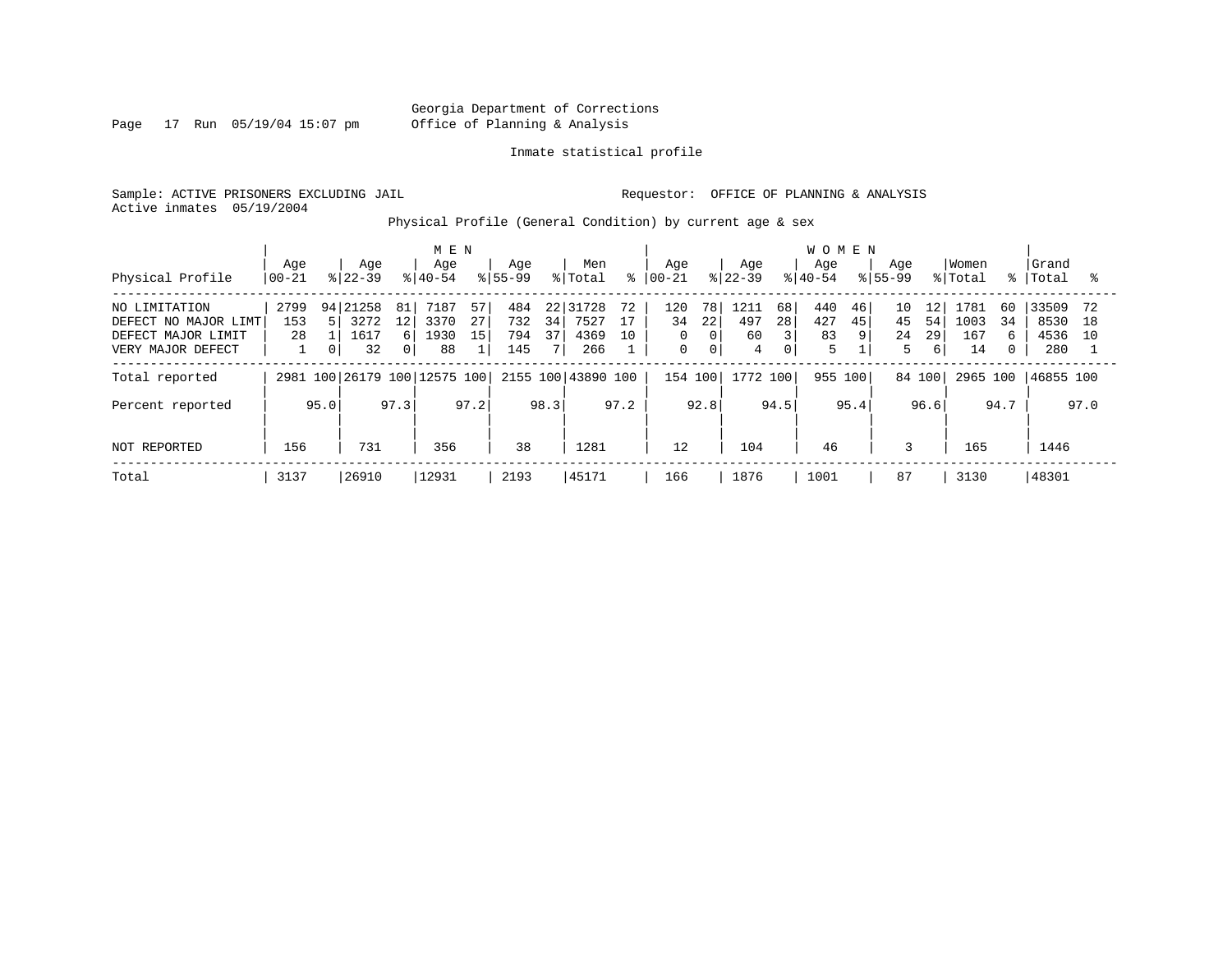#### Georgia Department of Corrections Page 18 Run 05/19/04 15:07 pm Office of Planning & Analysis

#### Inmate statistical profile

Sample: ACTIVE PRISONERS EXCLUDING JAIL **Requestor:** OFFICE OF PLANNING & ANALYSIS Active inmates 05/19/2004

Security Status by current age & sex

|                  |                    |       |                  |          | M E N                        |       |                 |       |                            |       |                   |       |                  |          | <b>WOMEN</b>     |       |                  |       |                  |       |                |       |
|------------------|--------------------|-------|------------------|----------|------------------------------|-------|-----------------|-------|----------------------------|-------|-------------------|-------|------------------|----------|------------------|-------|------------------|-------|------------------|-------|----------------|-------|
| Security         | Age<br>$ 00 - 21 $ |       | Age<br>$ 22-39 $ |          | Age<br>$ 40-54$              |       | Age<br>$ 55-99$ |       | Men<br>$\frac{1}{2}$ Total | နွ    | Age<br>$ 00 - 21$ |       | Age<br>$ 22-39 $ |          | Age<br>$ 40-54 $ |       | Age<br>$8 55-99$ |       | Women<br>% Total | န္    | Grand<br>Total | °     |
| DIAG INCOM       | 0                  |       | $\Omega$         |          | 0                            | 0     | $\Omega$        | 0     | 0                          |       | 0                 |       | 0                | $\Omega$ | 0                |       | O                |       | 0                |       | $\Omega$       | O     |
| WRK RELEAS       |                    |       |                  | $\Omega$ | 0                            | 0     | $\mathbf 0$     | 0     | $\mathbf 0$                | 0     | 0                 | 0     | 0                | 0        | 0                |       | $\Omega$         |       | 0                |       | $\Omega$       |       |
| TRUSTY           | 26                 |       | 1107             |          | 733                          | 6     | 73              | 3     | 1939                       | 4     |                   |       | 46               |          | 56               |       | 3                |       | 107              |       | 2046           |       |
| MINIMUM          | 808                | 26    | 8774             | 33       | 4846                         | 37    | 794             | 36    | 15222                      | 34    | 65                | 39    | 1099             | 59       | 646              | 65    | 58               | 67    | 1868             | 60    | 17090          | 35    |
| MEDIUM           | 1378               | 44    | 10752            | 40       | 5171                         | 40    | 1027            | 47    | 18328                      | 41    | 69                | 42    | 509              | 27       | 204              | 20    | 21               | 24    | 803              | 26    | 19131          | 40    |
| CLOSE            | 565                | 18    | 4207             | 16       | 1349                         | 10    | 212             | 10    | 6333                       | 14    | 22                | 13    | 136              |          | 38               |       | 2                |       | 198              | b     | 6531           | 14    |
| MAXIMUM          | 23                 |       | 466              |          | 160                          |       | 21              |       | 670                        |       | 0                 |       | 4                | $\Omega$ | 2                |       |                  |       | 6                |       | 676            |       |
| DIAGNOSTIC       | 337                | 11    | 1604             | 61       | 672                          | 5     | 66              | 3     | 2679                       | 6     | 8                 | 5     | 82               |          | 55               | 5     | 3                | 3     | 148              |       | 2827           | 6     |
| Total reported   |                    |       |                  |          | 3137 100 26910 100 12931 100 |       |                 |       | 2193 100 45171 100         |       | 166 100           |       | 1876 100         |          | 1001 100         |       | 87 100           |       | 3130 100         |       | 48301 100      |       |
| Percent reported |                    | 100.0 |                  | 100.0    |                              | 100.0 |                 | 100.0 |                            | 100.0 |                   | 100.0 |                  | 100.0    |                  | 100.0 |                  | 100.0 |                  | 100.0 |                | 100.0 |
| NOT RPTD         | $\Omega$           |       | 0                |          | 0                            |       | 0               |       | $\mathbf 0$                |       | 0                 |       | 0                |          |                  |       | 0                |       | 0                |       |                |       |
| Total            | 3137               |       | 26910            |          | 12931                        |       | 2193            |       | 45171                      |       | 166               |       | 1876             |          | 1001             |       | 87               |       | 3130             |       | 48301          |       |

\* NOTE: BEGINNING IN JULY 1987, THE FACILITIES DIVISION NO LONGER CODED INMATES AS BEING WORK RELEASE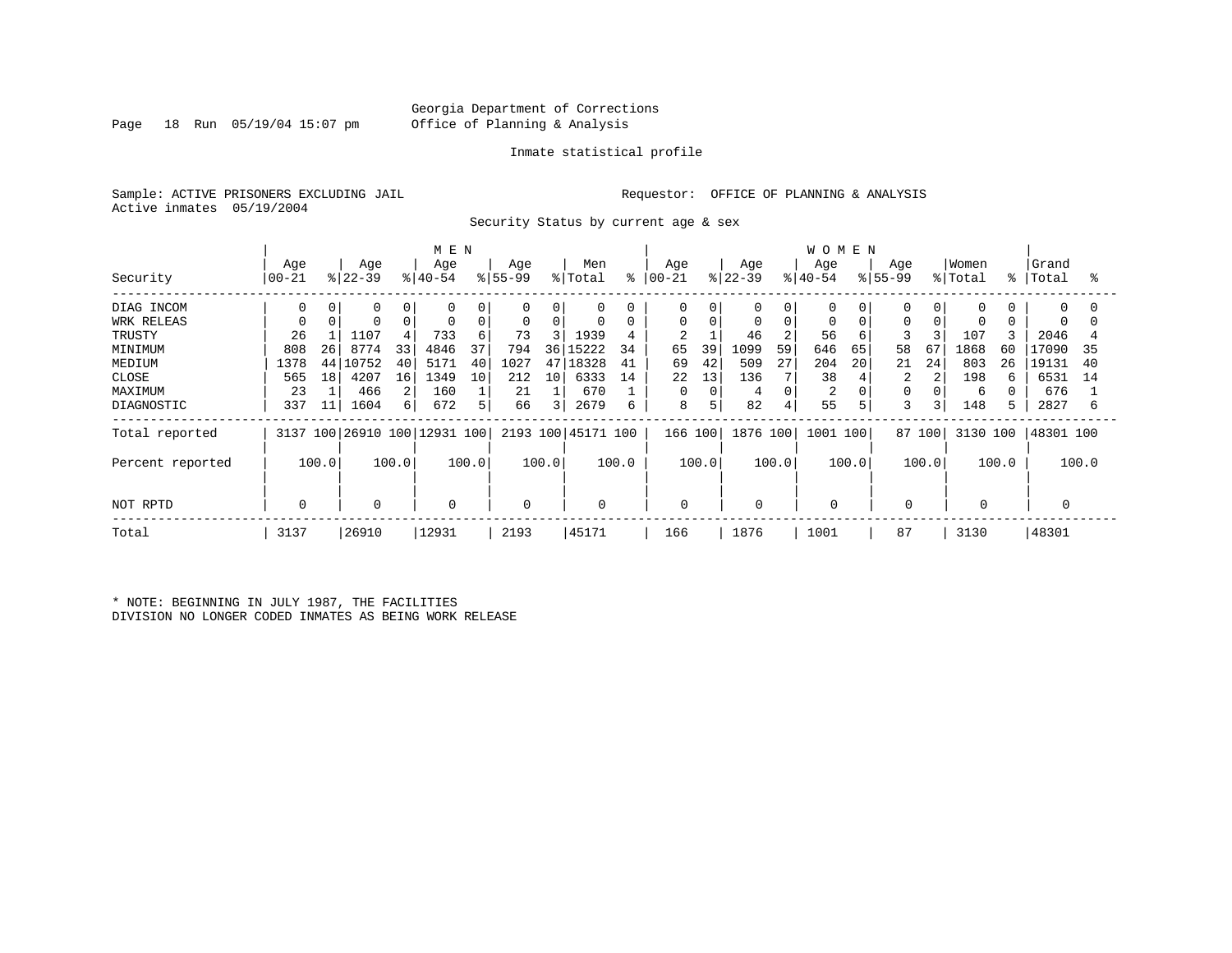Page 19 Run 05/19/04 15:07 pm

#### Inmate statistical profile

Sample: ACTIVE PRISONERS EXCLUDING JAIL **Requestor:** OFFICE OF PLANNING & ANALYSIS Active inmates 05/19/2004

Number Of Sentences by current age & sex

|                             |      |                |                  |       | M E N                        |       |                  |       |                    |       |                      |       |                  |       | <b>WOMEN</b>       |       |                    |        |                  |       |                    |       |
|-----------------------------|------|----------------|------------------|-------|------------------------------|-------|------------------|-------|--------------------|-------|----------------------|-------|------------------|-------|--------------------|-------|--------------------|--------|------------------|-------|--------------------|-------|
| Number Of Sentences   00-21 | Age  |                | Age<br>$ 22-39 $ |       | Age<br>୫∣40-54               |       | Age<br>$8 55-99$ |       | Men<br>% Total     |       | Age<br>$8   00 - 21$ |       | Age<br>$ 22-39 $ |       | Age<br>$8140 - 54$ |       | Age<br>$8155 - 99$ |        | Women<br>% Total |       | Grand<br>%   Total | ႜ     |
| ONE                         | 1363 | 43             | 8641             | 32    | 4238                         | 33    | 872              |       | 40 15114           | 33    | 77                   | 46    | 762              | 41    | 420                | 42    | 40                 | 46     | 1299             | 42    | 16413              | 34    |
| TWO                         | 805  | 26             | 6413             | 24    | 3115                         | 24    | 529              |       | 24 10862           | 24    | 44                   | 27    | 498              | 27    | 257                | 26    | 19                 | 22     | 818              | 26    | 11680              | -24   |
| THREE                       | 433  | 14             | 4320             | 16    | 2006                         | 16    | 297              | 14    | 7056               | 16    | 23                   | 14    | 246              | 13    | 128                | 13    | 17                 | 20     | 414              | 13    | 7470               | 15    |
| <b>FOUR</b>                 | 239  | 8              | 2676             | 10    | 1242                         | 10    | 176              | 8     | 4333               | 10    | 8                    |       | 157              | 8     | 83                 | 8     | 5                  | 6      | 253              | 8     | 4586               |       |
| FIVE                        | 126  |                | 1747             | 6     | 766                          | 6     | 111              | 5.    | 2750               |       | 5                    |       | 89               |       | 46                 |       | 2                  |        | 142              |       | 2892               |       |
| MORE THAN FIVE              | 171  | 5 <sup>1</sup> | 3113             | 12    | 1564                         | 12    | 208              | 9     | 5056               | 11    | 9                    |       | 124              |       | 67                 |       | 4                  | 5      | 204              |       | 5260               | - 11  |
| Total reported              |      |                |                  |       | 3137 100 26910 100 12931 100 |       |                  |       | 2193 100 45171 100 |       | 166 100              |       | 1876 100         |       | 1001 100           |       |                    | 87 100 | 3130 100         |       | 48301 100          |       |
| Percent reported            |      | 100.0          |                  | 100.0 |                              | 100.0 |                  | 100.0 |                    | 100.0 |                      | 100.0 |                  | 100.0 |                    | 100.0 |                    | 100.0  |                  | 100.0 |                    | 100.0 |
| NOT REPORTED                | 0    |                | 0                |       | $\mathbf 0$                  |       | 0                |       | 0                  |       | $\mathbf 0$          |       | 0                |       | $\Omega$           |       | 0                  |        |                  |       | 0                  |       |
| Total                       | 3137 |                | 26910            |       | 12931                        |       | 2193             |       | 45171              |       | 166                  |       | 1876             |       | 1001               |       | 87                 |        | 3130             |       | 48301              |       |
|                             |      |                |                  |       |                              |       |                  |       |                    |       |                      |       |                  |       |                    |       |                    |        |                  |       |                    |       |
| AVG NUM SENTENCES           | 2.27 |                | 2.93             |       | 2.97                         |       | 2.66             |       | 2.89               |       | 2.17                 |       | 2.43             |       | 2.42               |       | 2.10               |        | 2.40             |       | 2.85               |       |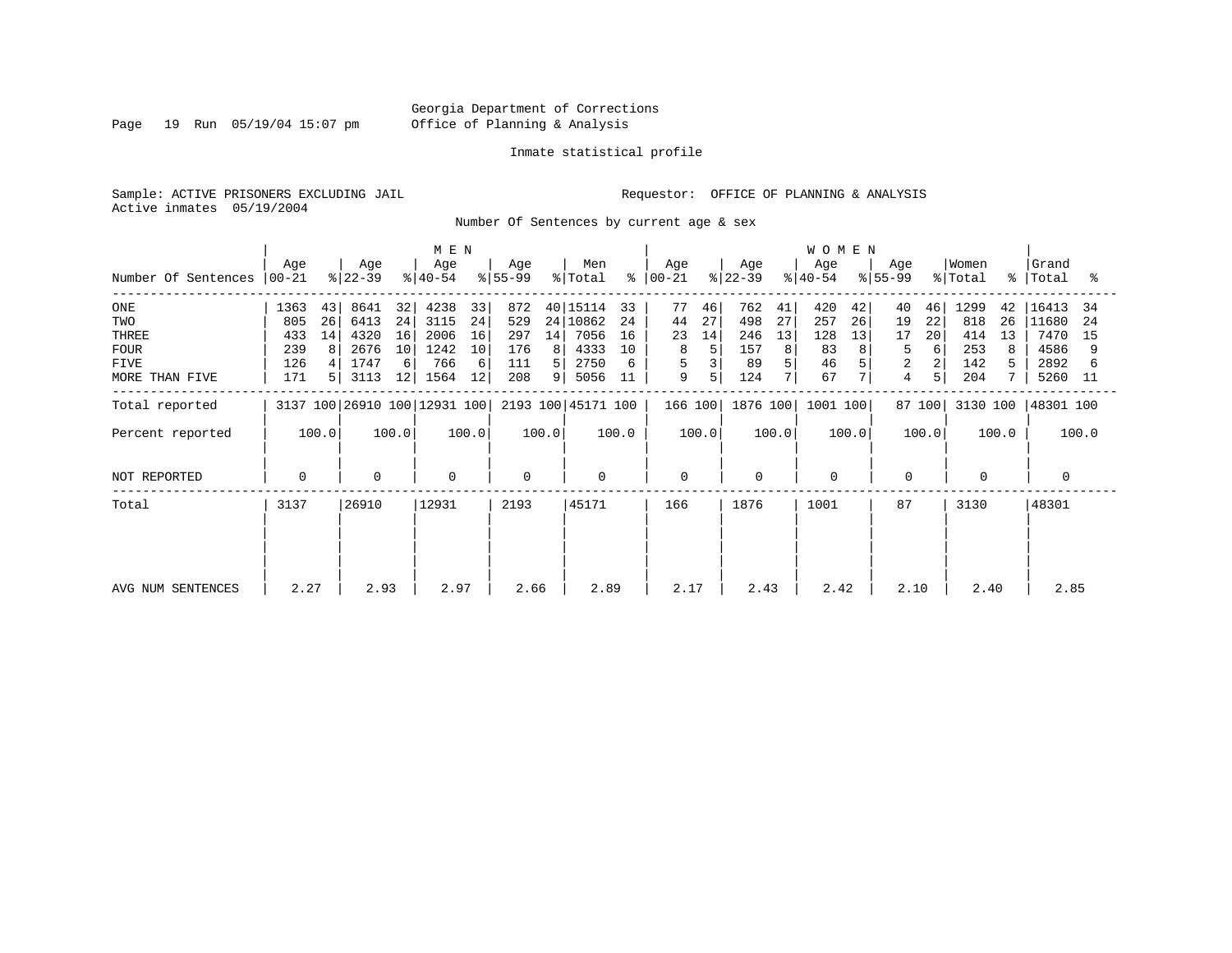Page 20 Run 05/19/04 15:07 pm

#### Inmate statistical profile

Sample: ACTIVE PRISONERS EXCLUDING JAIL **Requestor:** OFFICE OF PLANNING & ANALYSIS Active inmates 05/19/2004

Number Of Disciplinaries by current age & sex

|                  |                  |       |                  |       | M E N                        |       |                  |                |                            |       |                  |       |                  |       | <b>WOMEN</b>     |       |                  |        |                  |       |                    |       |
|------------------|------------------|-------|------------------|-------|------------------------------|-------|------------------|----------------|----------------------------|-------|------------------|-------|------------------|-------|------------------|-------|------------------|--------|------------------|-------|--------------------|-------|
| Disciplinaries   | Age<br>$ 00-21 $ |       | Age<br>$ 22-39 $ |       | Age<br>$ 40-54 $             |       | Age<br>$ 55-99 $ |                | Men<br>$\frac{1}{2}$ Total | န္    | Age<br>$00 - 21$ |       | Age<br>$ 22-39 $ |       | Age<br>$ 40-54 $ |       | Age<br>$ 55-99 $ |        | Women<br>% Total |       | Grand<br>%   Total | ႜ     |
| ZERO             | 1164             | 37    | 8743             | 32    | 5402                         | 42    | 984              |                | 45 16293                   | 36    | 73               | 44    | 918              | 49    | 591              | 59    | 56               | 64     | 1638             | 52    | 17931              | -37   |
| ONE              | 410              | 13    | 3568             | 13    | 1862                         | 14    | 395              | 18             | 6235                       | 14    | 28               | 17    | 256              | 14    | 138              | 14    | 13               | 15     | 435              | 14    | 6670               | 14    |
| TWO              | 261              | 8     | 2156             | 8     | 1104                         | 9     | 196              | 9              | 3717                       | 8     | 14               | 8     | 162              | 9     | 63               | 6     | 6                | 7      | 245              |       | 3962               | 8     |
| THREE            | 195              |       | 1573             | 6     | 740                          | 6     | 127              | 6 I            | 2635                       |       |                  |       | 99               |       | 49               |       | 2                |        | 159              |       | 2794               |       |
| <b>FOUR</b>      | 140              |       | 1221             | 5.    | 521                          | 4     | 91               | 41             | 1973                       |       |                  |       | 78               |       | 34               |       |                  |        | 118              |       | 2091               |       |
| <b>FIVE</b>      | 124              |       | 990              |       | 417                          | 3     | 55               | $\overline{3}$ | 1586                       |       | 4                |       | 47               |       | 16               |       |                  |        | 68               |       | 1654               |       |
| MORE THAN FIVE   | 843              | 27    | 8655             | 32    | 2884                         | 22    | 345              |                | 16 12727                   | 28    | 33               | 20    | 316              | 17    | 110              | 11    | 8                | 9      | 467              | 15    | 13194              | -27   |
| Total reported   |                  |       |                  |       | 3137 100 26906 100 12930 100 |       |                  |                | 2193 100 45166 100         |       | 166 100          |       | 1876 100         |       | 1001 100         |       |                  | 87 100 | 3130 100         |       | 48296 100          |       |
| Percent reported |                  | 100.0 |                  | 100.0 |                              | 100.0 |                  | 100.0          |                            | 100.0 |                  | 100.0 |                  | 100.0 |                  | 100.0 |                  | 100.0  |                  | 100.0 |                    | 100.0 |
| NOT REPORTED     | $\mathbf 0$      |       | 4                |       | $\mathbf{1}$                 |       | $\Omega$         |                | 5                          |       | $\mathbf 0$      |       | $\mathbf 0$      |       | $\mathbf 0$      |       | $\mathbf 0$      |        | $\Omega$         |       | 5                  |       |
| Total            | 3137             |       | 26910            |       | 12931                        |       | 2193             |                | 45171                      |       | 166              |       | 1876             |       | 1001             |       | 87               |        | 3130             |       | 48301              |       |
|                  |                  |       |                  |       |                              |       |                  |                |                            |       |                  |       |                  |       |                  |       |                  |        |                  |       |                    |       |
| AVG NUM DISCIP   | 4.82             |       | 6.95             |       | 5.04                         |       | 3.55             |                | 6.09                       |       | 2.99             |       | 3.41             |       | 2.52             |       | 2.06             |        | 3.06             |       | 5.89               |       |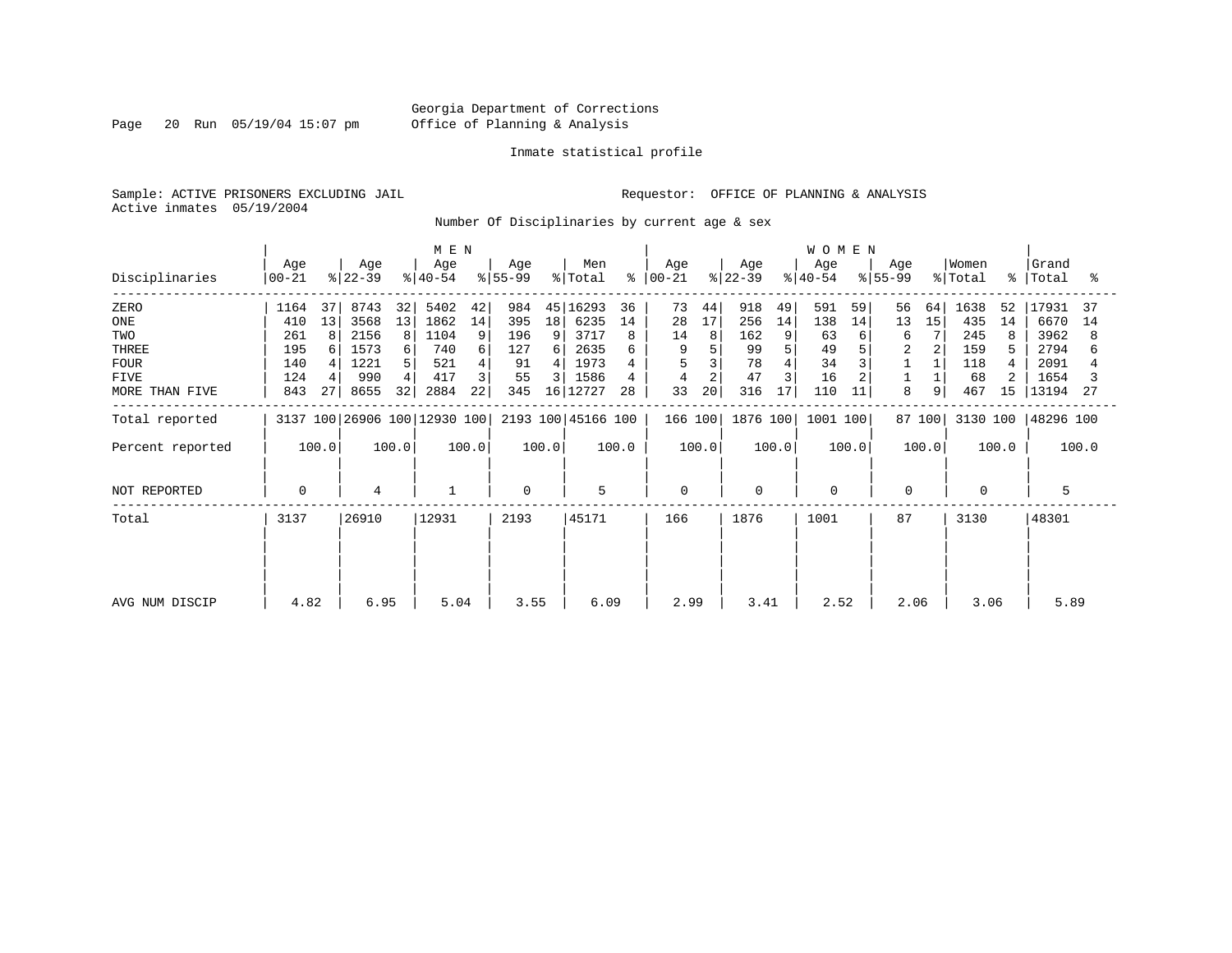Page 21 Run 05/19/04 15:07 pm

#### Inmate statistical profile

Sample: ACTIVE PRISONERS EXCLUDING JAIL **Requestor:** OFFICE OF PLANNING & ANALYSIS Active inmates 05/19/2004

Number Of Escapes by current age & sex

|                  |                |       |                  |       | M E N                        |       |                  |       |                    |              |                      |          |                  |       | <b>WOMEN</b>     |       |                  |        |                  |          |                    |       |
|------------------|----------------|-------|------------------|-------|------------------------------|-------|------------------|-------|--------------------|--------------|----------------------|----------|------------------|-------|------------------|-------|------------------|--------|------------------|----------|--------------------|-------|
| Escapes          | Age<br>  00-21 |       | Age<br>$ 22-39 $ |       | Age<br>$ 40-54 $             |       | Age<br>$ 55-99 $ |       | Men<br>% Total     |              | Age<br>$8   00 - 21$ |          | Age<br>$ 22-39 $ |       | Age<br>$ 40-54 $ |       | Age<br>$ 55-99 $ |        | Women<br>% Total |          | Grand<br>%   Total | ႜ     |
| ZERO             | 3134 100 26769 |       |                  |       | 99 12797                     | 99    | 2156             |       | 98 44856           | 99           | 166 100              |          | 1874 100         |       | 999              | 100   |                  | 87 100 | 3126 100         |          | 47982              | 99    |
| ONE              |                | 0     | 139              |       | 117                          |       | 28               |       | 287                |              |                      | 0        | 2                | 0     | 2                |       | 0                | 0      | 4                | $\Omega$ | 291                |       |
| TWO              |                |       | 2                | 0     | 14                           | 0     | 6                | 0     | 22                 | $\Omega$     | $\Omega$             | $\Omega$ | $\Omega$         |       | $\mathbf 0$      |       | 0                |        | 0                | 0        | 22                 |       |
| THREE            |                |       | $\Omega$         |       |                              |       | 2                | 0     | 5                  |              | 0                    |          | 0                |       |                  |       | $\mathbf 0$      |        | 0                |          | 5                  |       |
| <b>FOUR</b>      |                |       | $\mathbf 0$      | 0     | $\Omega$                     |       |                  | 0     |                    | <sup>0</sup> | $\Omega$             |          | $\Omega$         |       |                  |       |                  |        | $\Omega$         |          |                    |       |
| <b>FIVE</b>      |                |       | $\Omega$         | 0     | $\Omega$                     | 0     | $\mathbf 0$      | 0     | $\mathbf 0$        | $\Omega$     | $\mathbf 0$          | $\Omega$ | $\Omega$         |       | $\Omega$         |       | $\mathbf 0$      |        | $\Omega$         | 0        | $\Omega$           |       |
| MORE THAN FIVE   | $\Omega$       | 0     | 0                | 0     | 0                            | 0     | $\Omega$         | 0     | $\Omega$           | $\Omega$     | 0                    | 0        | 0                | 0     | $\Omega$         | 0     | $\mathbf 0$      | 0      | $\Omega$         |          | $\Omega$           |       |
| Total reported   |                |       |                  |       | 3137 100 26910 100 12931 100 |       |                  |       | 2193 100 45171 100 |              | 166 100              |          | 1876 100         |       | 1001 100         |       |                  | 87 100 | 3130 100         |          | 48301 100          |       |
| Percent reported |                | 100.0 |                  | 100.0 |                              | 100.0 |                  | 100.0 |                    | 100.0        |                      | 100.0    |                  | 100.0 |                  | 100.0 |                  | 100.0  |                  | 100.0    |                    | 100.0 |
| NOT REPORTED     | 0              |       | $\mathbf 0$      |       | $\mathbf 0$                  |       | $\Omega$         |       | $\mathbf 0$        |              | $\mathbf 0$          |          | $\Omega$         |       | $\mathbf 0$      |       | $\mathbf 0$      |        | $\Omega$         |          | $\Omega$           |       |
| Total            | 3137           |       | 26910            |       | 12931                        |       | 2193             |       | 45171              |              | 166                  |          | 1876             |       | 1001             |       | 87               |        | 3130             |          | 48301              |       |
|                  |                |       |                  |       |                              |       |                  |       |                    |              |                      |          |                  |       |                  |       |                  |        |                  |          |                    |       |
|                  |                |       |                  |       |                              |       |                  |       |                    |              |                      |          |                  |       |                  |       |                  |        |                  |          |                    |       |
| AVG NUM ESCAPES  | .00            |       | .01              |       | .01                          |       | .02              |       | .01                |              | .00                  |          |                  | .00   | .00              |       | .00              |        |                  | .00      | .01                |       |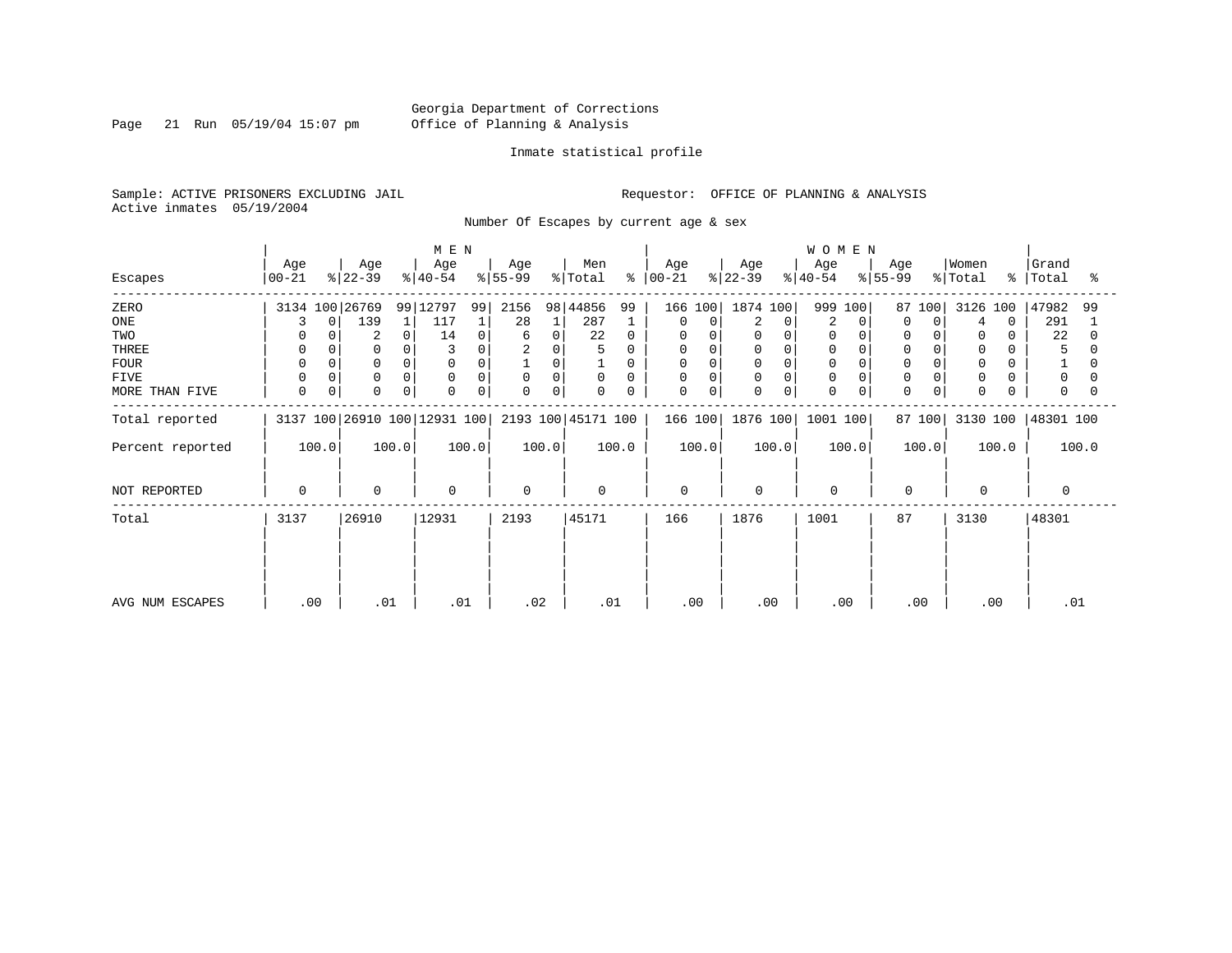Georgia Department of Corrections Page 22 Run 05/19/04 15:07 pm Office of Planning & Analysis

#### Inmate statistical profile

|  |                           | Sample: ACTIVE PRISONERS EXCLUDING JAIL |  |
|--|---------------------------|-----------------------------------------|--|
|  | Active inmates 05/19/2004 |                                         |  |

Requestor: OFFICE OF PLANNING & ANALYSIS

Number Of Prior Georgia Incarcerations \* by current age & sex

| Prior Incarcerations 00-21                                                  | Age                                                 | Age<br>$ 22-39 $                                                                                                           | M E N<br>Age<br>$ 40-54 $                                                                | Age<br>$ 55-99 $                                                                    | Men<br>% Total<br>ႜ                                                                  | Age<br>$ 00-21$                                        | Age<br>$ 22-39 $                                            | <b>WOMEN</b><br>Age<br>$ 40-54 $                                           | Age<br>$ 55-99 $                                 | Women<br>% Total                                                       | Grand<br>%   Total<br>ႜ                                                           |
|-----------------------------------------------------------------------------|-----------------------------------------------------|----------------------------------------------------------------------------------------------------------------------------|------------------------------------------------------------------------------------------|-------------------------------------------------------------------------------------|--------------------------------------------------------------------------------------|--------------------------------------------------------|-------------------------------------------------------------|----------------------------------------------------------------------------|--------------------------------------------------|------------------------------------------------------------------------|-----------------------------------------------------------------------------------|
| ZERO<br>ONE<br>TWO<br>THREE<br><b>FOUR</b><br><b>FIVE</b><br>MORE THAN FIVE | 2938<br>192<br>$\mathbf 0$<br>0<br>0<br>$\mathbf 0$ | 94   16271<br>60<br>5196<br>19<br>6<br>$\Omega$<br>2676<br>10<br>5<br>1459<br>$\Omega$<br>751<br>3<br>0<br>329<br>0<br>228 | 5246<br>41<br>2310<br>18<br>13<br>1621<br>1286<br>10<br>7<br>952<br>5<br>637<br>7<br>879 | 1208<br>18<br>402<br>233<br>11<br>151<br>89<br>4<br>47<br>2 <sub>1</sub><br>63<br>3 | 55 25663<br>57<br>8100<br>18<br>4537<br>10<br>2896<br>6<br>1792<br>1013<br>1170<br>3 | 158<br>95<br>4<br>$\mathbf 0$<br>0<br>0<br>0<br>0<br>0 | 1332<br>71<br>277<br>15<br>142<br>8<br>63<br>32<br>16<br>14 | 543<br>54<br>172<br>17<br>108<br>11<br>61<br>6<br>51<br>23<br>2<br>43<br>4 | 67<br>77<br>13<br>11<br>3<br>$\overline{3}$<br>3 | 2100<br>67<br>467<br>15<br>254<br>8<br>125<br>84<br>3<br>40<br>60<br>2 | 27763<br>57<br>8567<br>18<br>4791<br>10<br>3021<br>6<br>1876<br>1053<br>1230<br>κ |
| Total reported<br>Percent reported                                          | 100.0                                               | 3137 100 26910 100 12931 100<br>100.0                                                                                      | 100.0                                                                                    | 100.0                                                                               | 2193 100 45171 100<br>100.0                                                          | 166 100<br>100.0                                       | 1876 100<br>100.0                                           | 1001 100<br>100.0                                                          | 87 100<br>100.0                                  | 3130 100<br>100.0                                                      | 48301 100<br>100.0                                                                |
| NOT REPORTED                                                                | $\mathbf 0$                                         | $\mathbf 0$                                                                                                                | $\mathbf 0$                                                                              | $\Omega$                                                                            | $\mathbf 0$                                                                          | $\mathbf 0$                                            | $\mathbf 0$                                                 | $\Omega$                                                                   | 0                                                | $\Omega$                                                               | $\Omega$                                                                          |
| Total                                                                       | 3137                                                | 26910                                                                                                                      | 12931                                                                                    | 2193                                                                                | 45171                                                                                | 166                                                    | 1876                                                        | 1001                                                                       | 87                                               | 3130                                                                   | 48301                                                                             |
| AVG # INCARCERATIONS                                                        | .07                                                 | .78                                                                                                                        | 1.74                                                                                     | 1.08                                                                                | 1.02                                                                                 | .05                                                    | .56                                                         | 1.20                                                                       | .59                                              | .74                                                                    | 1.00                                                                              |

\* This data counts a parole revocation on an existing sentenCE AS A prior incarceration. Also, this data counts, for any cohort of inmates, the total number of Georgia incarcerations the inmate has had during his entire criminal career. For example, if an inmate was admitted to prison first in FY72, and then re-admitted in FY79 and FY85, he had two prior incarcerations before the FY85 admission. This inmate's records show two prior incarcerations in all three of his records since he has had two prior incarcerations in his criminal career. If the cohort of FY72 admissions is selected for analysis, two prior incarcerations will be listed for this inmate even though in FY72, he had no prior incarcerations.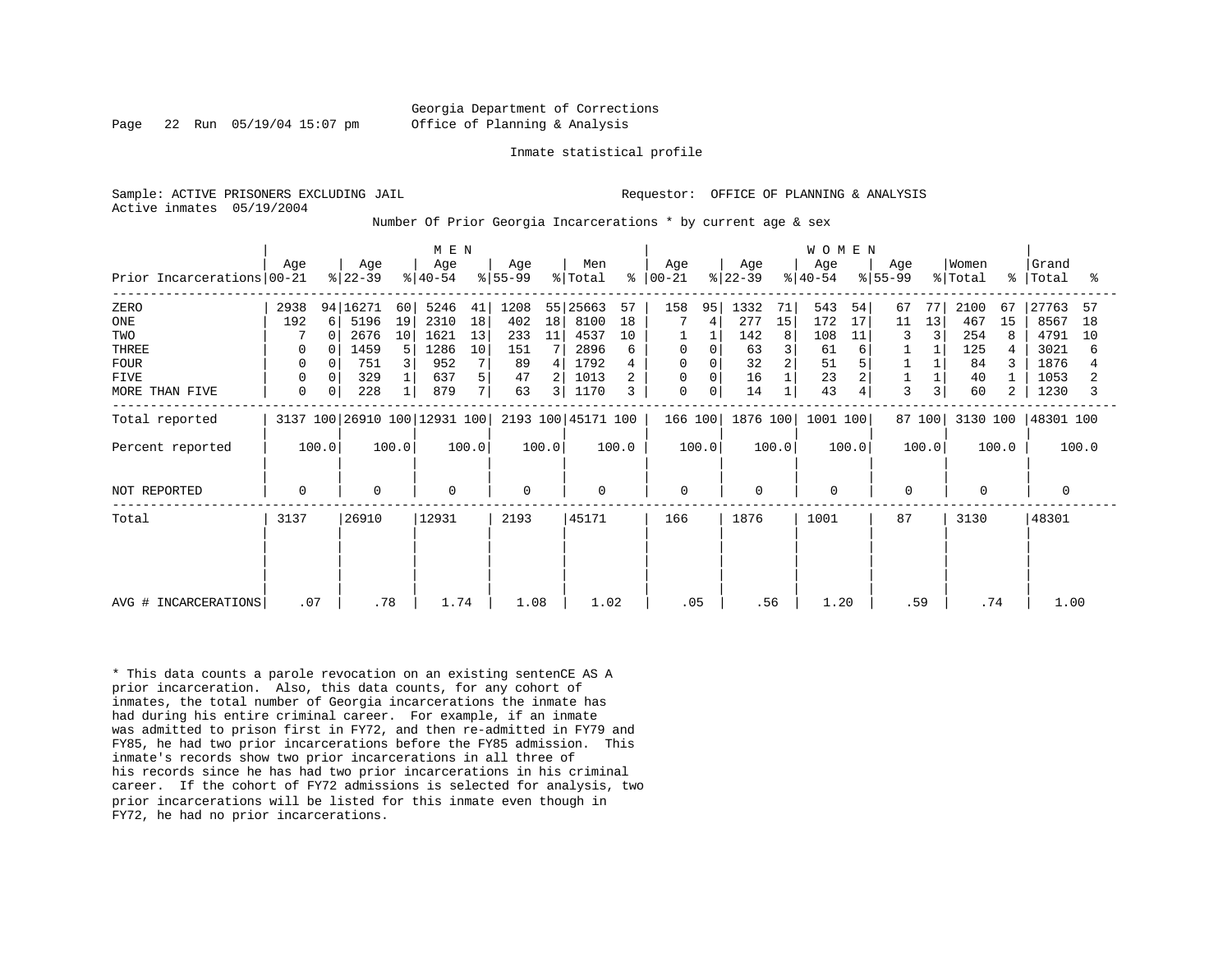Page 23 Run 05/19/04 15:07 pm

#### Inmate statistical profile

Sample: ACTIVE PRISONERS EXCLUDING JAIL **Requestor:** OFFICE OF PLANNING & ANALYSIS Active inmates 05/19/2004

Number Of Transfers by current age & sex

|                   |                |       |                  |       | M E N                        |       |                  |                 |                    |       |                |             |                  |       | <b>WOMEN</b>     |       |                  |                |                  |             |                |       |
|-------------------|----------------|-------|------------------|-------|------------------------------|-------|------------------|-----------------|--------------------|-------|----------------|-------------|------------------|-------|------------------|-------|------------------|----------------|------------------|-------------|----------------|-------|
| Transfers         | Age<br>  00-21 |       | Age<br>$ 22-39 $ |       | Age<br>$ 40-54 $             |       | Age<br>$ 55-99 $ |                 | Men<br>% Total     | ႜ     | Age<br>  00-21 |             | Age<br>$ 22-39 $ |       | Age<br>$ 40-54 $ |       | Age<br>$ 55-99 $ |                | Women<br>% Total | $\approx$ 1 | Grand<br>Total | °≈    |
| ZERO              | 747            | 24    | 2441             | 9     | 1058                         | 8     | 106              | 5 I             | 4352               | 10    | 27             | 16          | 319              | 17    | 194              | 19    | 12               | 14             | 552              | 18          | 4904           | 10    |
| ONE               | 1519           | 48    | 10386            | 39    | 4807                         | 37    | 818              | 37 <sup>1</sup> | 17530              | 39    | 120            | 72          | 1075             | 57    | 522              | 52    | 42               | 48             | 1759             | 56          | 19289          | 40    |
| TWO               | 570            | 18    | 5882             | 22    | 2403                         | 19    | 417              | 19              | 9272               | 21    | 16             | 10          | 304              | 16    | 157              | 16    | 15               | 17             | 492              | 16          | 9764           | 20    |
| THREE             | 188            | 6     | 3338             | 12    | 1441                         | 11    | 249              | 11              | 5216               | 12    |                |             | 91               | 5     | 62               | 6     | 8                |                | 163              |             | 5379           | 11    |
| <b>FOUR</b>       | 63             |       | 1825             |       | 944                          |       | 181              | 8               | 3013               |       |                |             | 45               |       | 22               |       |                  |                | 71               |             | 3084           | 6     |
| FIVE              | 25             |       | 1120             |       | 646                          | 5     | 101              |                 | 1892               |       | 0              | 0           | 23               |       | 21               | 2     | 5                |                | 49               |             | 1941           |       |
| MORE THAN FIVE    | 25             |       | 1918             |       | 1632                         | 13    | 321              | 15              | 3896               | 9     | $\mathbf 0$    | $\mathbf 0$ | 19               |       | 23               | 2     | $\overline{a}$   | $\overline{a}$ | 44               |             | 3940           | 8     |
| Total reported    |                |       |                  |       | 3137 100 26910 100 12931 100 |       |                  |                 | 2193 100 45171 100 |       | 166 100        |             | 1876 100         |       | 1001 100         |       |                  | 87 100         | 3130 100         |             | 48301 100      |       |
| Percent reported  |                | 100.0 |                  | 100.0 |                              | 100.0 |                  | 100.0           |                    | 100.0 |                | 100.0       |                  | 100.0 |                  | 100.0 |                  | 100.0          |                  | 100.0       |                | 100.0 |
| NOT REPORTED      | 0              |       | $\mathbf 0$      |       | $\mathbf 0$                  |       | 0                |                 | 0                  |       | $\mathbf 0$    |             | 0                |       | $\mathbf 0$      |       | 0                |                | 0                |             | 0              |       |
| Total             | 3137           |       | 26910            |       | 12931                        |       | 2193             |                 | 45171              |       | 166            |             | 1876             |       | 1001             |       | 87               |                | 3130             |             | 48301          |       |
|                   |                |       |                  |       |                              |       |                  |                 |                    |       |                |             |                  |       |                  |       |                  |                |                  |             |                |       |
|                   |                |       |                  |       |                              |       |                  |                 |                    |       |                |             |                  |       |                  |       |                  |                |                  |             |                |       |
| AVG NUM TRANSFERS | 1.21           |       | 2.26             |       | 2.73                         |       | 2.96             |                 | 2.35               |       | .98            |             | 1.27             |       | 1.39             |       | 1.69             |                | 1.31             |             | 2.28           |       |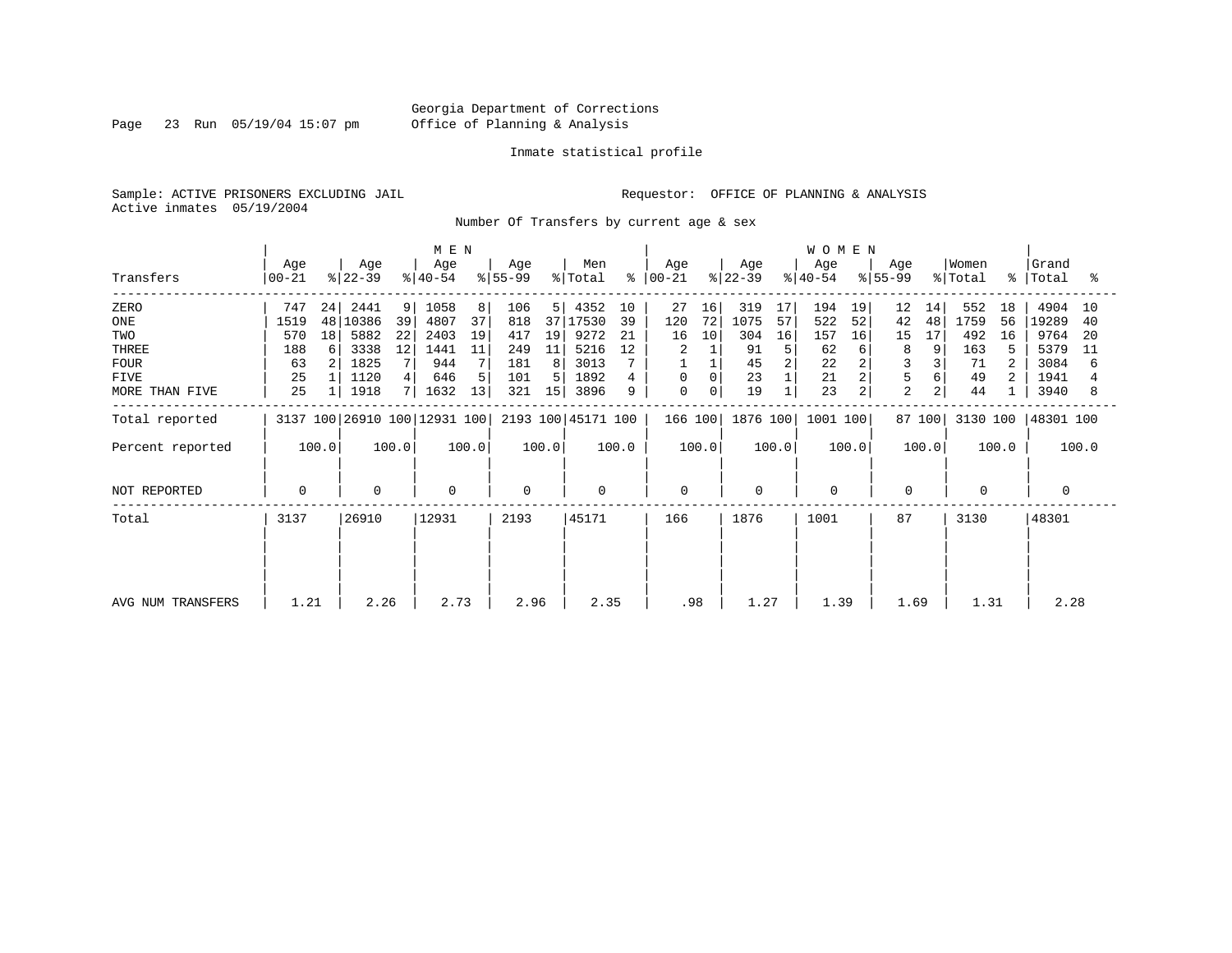#### Georgia Department of Corrections Page 24 Run 05/19/04 15:07 pm Office of Planning & Analysis

#### Inmate statistical profile

Sample: ACTIVE PRISONERS EXCLUDING JAIL **Requestor:** OFFICE OF PLANNING & ANALYSIS Active inmates 05/19/2004

County Of Conviction by current age & sex

|                            |                |                |           |                | M E N     |              |                 |                |         |                |                |                |                |              | <b>WOMEN</b>   |                |                |                |                |                |       |              |
|----------------------------|----------------|----------------|-----------|----------------|-----------|--------------|-----------------|----------------|---------|----------------|----------------|----------------|----------------|--------------|----------------|----------------|----------------|----------------|----------------|----------------|-------|--------------|
|                            | Age            |                | Age       |                | Age       |              | Age             |                | Men     |                | Age            |                | Age            |              | Age            |                | Aqe            |                | Women          |                | Grand |              |
| County Of Conviction 00-21 |                |                | $8 22-39$ |                | $8 40-54$ |              | $8 55-99$       |                | % Total | ႜ              | $00 - 21$      |                | $ 22-39$       |              | $8 40-54$      |                | $8 55-99$      |                | % Total        | နွ             | Total | ႜ            |
| Appling                    | 3              | 0              | 51        | 0 <sup>1</sup> | 22        | 0            | 9               | 0              | 85      | 0              | 0              | 0              | 6              | 0            | 1              | 0              | 0              | 0              | 7              | 0              | 92    | <sup>0</sup> |
| Atkinson                   | $\overline{2}$ | 0              | 21        | 0              | 14        | $\mathbf 0$  | 3               | 0              | 40      | $\Omega$       | 0              | $\mathbf 0$    | $\mathbf{1}$   | $\mathbf 0$  | $1\,$          | 0              | $\Omega$       | $\mathbf 0$    | $\overline{2}$ | $\Omega$       | 42    | $\Omega$     |
| Bacon                      | 5              | 0              | 34        | 0              | 19        | $\mathbf 0$  | $\Omega$        | $\Omega$       | 58      | $\Omega$       | 0              | $\mathbf 0$    | 0              | $\Omega$     | $\mathbf{1}$   | $\Omega$       | $\Omega$       | $\Omega$       | $\mathbf{1}$   | $\Omega$       | 59    | $\Omega$     |
| Baker                      | $\overline{2}$ | 0              | 11        | 0              | 6         | $\mathbf 0$  |                 | $\Omega$       | 20      | $\Omega$       | $\Omega$       | $\mathbf 0$    | 2              | $\Omega$     | $\mathbf 0$    | 0              | $\Omega$       | $\cap$         | $\overline{2}$ | $\Omega$       | 22    |              |
| Baldwin                    | 35             | $\mathbf{1}$   | 214       | $\mathbf{1}$   | 98        | $\mathbf{1}$ | 9               | $\Omega$       | 356     | $\mathbf{1}$   | $\overline{c}$ | $\mathbf{1}$   | 19             | $\mathbf{1}$ | 5              | $\cap$         | $\Omega$       | $\Omega$       | 26             | $\mathbf 1$    | 382   |              |
| <b>Banks</b>               | 7              | 0              | 41        | 0              | 18        | $\mathbf 0$  | 7               | $\Omega$       | 73      | $\Omega$       | 0              | $\Omega$       | 3              | $\Omega$     | $\overline{2}$ | $\Omega$       | $\Omega$       | $\Omega$       | 5              | $\Omega$       | 78    | n            |
| Barrow                     | 13             | $\mathbf 0$    | 101       | 0              | 69        | $\mathbf{1}$ | 17              | $\mathbf 1$    | 200     | $\Omega$       | 0              | $\mathbf 0$    | 7              | $\Omega$     | 5              | $\Omega$       | $\overline{a}$ | $\overline{2}$ | 14             | $\Omega$       | 214   |              |
| Bartow                     | 25             | 1              | 252       | $\mathbf{1}$   | 137       | $1\,$        | 33              | $\overline{c}$ | 447     | 1              | $\mathbf{1}$   | $\mathbf{1}$   | 36             | 2            | 10             | 1              | $\Omega$       | $\Omega$       | 47             | 2              | 494   |              |
| Ben Hill                   | 15             | $\mathbf 0$    | 114       | 0              | 62        | $\mathbf 0$  | 11              | 1              | 202     | $\Omega$       | 3              | $\overline{2}$ | 10             | $\mathbf{1}$ | 4              | $\Omega$       | $\Omega$       | $\Omega$       | 17             | 1              | 219   | U            |
| Berrien                    | 6              | 0              | 57        | 0              | 24        | $\mathbf 0$  | $\overline{4}$  | $\mathbf 0$    | 91      | 0              | $\mathbf{1}$   | $\mathbf{1}$   | 7              | $\mathbf 0$  | $\mathbf{1}$   | O              | $\Omega$       | O              | 9              | 0              | 100   |              |
| Bibb                       | 62             | $\overline{a}$ | 521       | $\overline{a}$ | 314       | 2            | 54              | $\overline{2}$ | 951     | $\overline{2}$ | 3              | 2              | 26             | $\mathbf{1}$ | 16             | $\overline{a}$ | 3              | 3              | 48             | $\overline{a}$ | 999   |              |
| Bleckley                   | 5              | 0              | 85        | $\Omega$       | 29        | $\Omega$     | 3               | $\Omega$       | 122     | $\Omega$       | $\Omega$       | $\Omega$       | 3              | $\Omega$     | $\overline{2}$ | $\Omega$       | 1              | $\mathbf{1}$   | 6              | $\Omega$       | 128   |              |
| Brantley                   | 3              | 0              | 21        | $\overline{0}$ | 11        | $\Omega$     | $7\phantom{.0}$ | 0              | 42      | $\Omega$       | 1              | $\mathbf{1}$   | $\Omega$       | $\Omega$     | $\mathbf{1}$   | $\Omega$       | $\overline{1}$ | $\mathbf{1}$   | 3              | $\Omega$       | 45    |              |
| Brooks                     | 3              | 0              | 55        | 0              | 18        | $\mathbf 0$  | 7               | $\Omega$       | 83      | $\Omega$       | 0              | $\mathbf 0$    | $\mathbf{1}$   | $\Omega$     | $\mathbf{1}$   | $\Omega$       | $\Omega$       | $\Omega$       | $\overline{2}$ | $\Omega$       | 85    |              |
| Bryan                      | 5              | 0              | 37        | 0              | 30        | $\mathbf 0$  | 6               | $\Omega$       | 78      | $\Omega$       | 0              | $\mathbf 0$    | 2              | $\Omega$     | $\mathbf{1}$   | 0              | 1              | $\mathbf{1}$   | 4              | $\Omega$       | 82    |              |
| Bulloch                    | 38             | 1              | 239       | $\mathbf{1}$   | 84        | $1\,$        | 16              | $\mathbf{1}$   | 377     |                | 1              | $\mathbf{1}$   | 20             | $\mathbf{1}$ | 12             |                | 3              | 3              | 36             | $\mathbf{1}$   | 413   |              |
| Burke                      | 20             | $\mathbf 1$    | 109       | 0              | 54        | $\Omega$     | 7               | $\Omega$       | 190     | $\Omega$       | $\Omega$       | $\Omega$       | 4              | $\Omega$     | 4              | $\Omega$       | $\overline{2}$ | $\overline{2}$ | 10             | $\Omega$       | 200   | ∩            |
| <b>Butts</b>               | 11             | $\mathbf 0$    | 74        | $\mathbf{0}$   | 38        | $\mathbf 0$  | 7               | $\mathbf 0$    | 130     | 0              | $\mathbf{1}$   | $\mathbf{1}$   | 6              | $\Omega$     | 3              | U              | $\Omega$       | $\Omega$       | 10             | $\Omega$       | 140   |              |
| Calhoun                    | 3              | 0              | 23        | 0              | 10        | $\mathbf 0$  | $\mathbf{1}$    | 0              | 37      | $\Omega$       | 0              | $\mathbf 0$    | 2              | $\Omega$     | $\mathbf{1}$   | $\Omega$       | $\Omega$       | 0              | 3              | $\mathbf 0$    | 40    |              |
| Camden                     | 5              | 0              | 73        | 0              | 32        | 0            | $\overline{a}$  | $\mathbf 0$    | 112     | $\Omega$       | 0              | $\mathbf 0$    | 4              | $\Omega$     | $\mathbf{1}$   | $\Omega$       | 1              | $\mathbf{1}$   | 6              | $\Omega$       | 118   | U            |
| Candler                    | 8              | 0              | 48        | 0              | 17        | $\mathbf 0$  | 0               | 0              | 73      | 0              | 0              | $\mathbf 0$    | $\overline{2}$ | $\Omega$     | $\mathbf{1}$   | $\Omega$       | $\Omega$       | $\mathbf 0$    | 3              | 0              | 76    |              |
| Carroll                    | 34             | $\mathbf 1$    | 282       | $\mathbf 1$    | 138       | $\mathbf{1}$ | 36              | $\overline{2}$ | 490     | 1              | $\mathbf{1}$   | $\mathbf{1}$   | 26             | $\mathbf{1}$ | 10             | $\mathbf{1}$   | $\mathbf{1}$   | $\mathbf{1}$   | 38             | $\mathbf 1$    | 528   |              |
| Catoosa                    | 13             | $\Omega$       | 139       | $\mathbf{1}$   | 65        | $\mathbf{1}$ | 20              | $\mathbf{1}$   | 237     | $\mathbf{1}$   | $\mathbf{1}$   | $\mathbf{1}$   | 19             | $\mathbf{1}$ | 8              | $\mathbf{1}$   | $\Omega$       | $\Omega$       | 28             | $\mathbf{1}$   | 265   |              |
| Charlton                   | 3              | 0              | 35        | 0              | 22        | $\mathbf 0$  | $\mathbf{1}$    | $\Omega$       | 61      | $\Omega$       | 0              | $\mathbf 0$    | 3              | $\Omega$     | $\mathbf{1}$   | $\Omega$       | $\Omega$       | 0              | 4              | $\Omega$       | 65    | U            |
| Chatham                    | 215            | 7              | 1387      | 5              | 593       | 5            | 77              | 4              | 2272    | 5              | 9              | 5              | 91             | 5            | 49             | 5              | $\overline{c}$ | $\overline{c}$ | 151            | 5              | 2423  |              |
| Chattahoochee              | 2              | 0              | 19        | 0              | 6         | $\mathbf 0$  | $\mathbf 0$     | $\mathbf 0$    | 27      | $\Omega$       | $\Omega$       | $\mathbf 0$    | 0              | $\Omega$     | $\mathbf 0$    | $\Omega$       | $\Omega$       | $\mathbf 0$    | $\mathbf 0$    | $\Omega$       | 27    |              |
| Chattooga                  | 6              | $\mathbf 0$    | 119       | 0              | 70        | $\mathbf{1}$ | 12              | $\mathbf{1}$   | 207     | 0              | 2              | $\mathbf{1}$   | 7              | $\Omega$     | 8              | 1              | 1              | $\mathbf{1}$   | 18             | 1              | 225   | U            |
| Cherokee                   | 21             | 1              | 276       | 1              | 188       | $\mathbf 1$  | 34              | 2              | 519     | 1              | 5              | 3              | 37             | 2            | 12             | $\mathbf{1}$   | 1              | $\mathbf{1}$   | 55             | 2              | 574   |              |
| Clarke                     | 21             | $\mathbf 1$    | 330       | $\mathbf{1}$   | 138       | $\mathbf{1}$ | 19              | $\mathbf{1}$   | 508     | 1              | $\mathbf{1}$   | $\mathbf{1}$   | 19             | $\mathbf{1}$ | 9              | $\mathbf{1}$   | $\mathbf{1}$   | $\mathbf{1}$   | 30             | $\mathbf 1$    | 538   |              |
| Clay                       | 2              | 0              | 14        | 0              | 5         | $\mathbf 0$  | $\mathbf{1}$    | $\mathbf 0$    | 22      | 0              | 0              | $\mathbf 0$    | 3              | $\mathbf 0$  | $\mathbf 0$    | $\Omega$       | $\mathbf 0$    | 0              | 3              | 0              | 25    |              |
| Clayton                    | 169            | 5              | 1046      | 4              | 429       | 3            | 58              | 3              | 1702    | 4              | 11             | 7              | 92             | 5            | 36             | 4              | $\mathbf 0$    | $\mathbf 0$    | 139            | 4              | 1841  |              |
| Clinch                     | $\Omega$       | $\Omega$       | 34        | $\Omega$       | 13        | $\Omega$     | $\mathbf{1}$    | $\Omega$       | 48      | $\Omega$       | $\Omega$       | $\Omega$       | 2              | $\Omega$     | $\Omega$       | $\Omega$       | $\Omega$       | $\Omega$       | 2              | $\Omega$       | 50    |              |
| Cobb                       | 176            | 6              | 1333      | 5              | 674       | 5            | 92              | $\overline{4}$ | 2275    | 5              | 6              | $\overline{4}$ | 120            | 6            | 75             | 7              | 4              | 5              | 205            |                | 2480  |              |
| Coffee                     | 13             | $\Omega$       | 158       | $\mathbf{1}$   | 71        | $\mathbf{1}$ | 7               | $\Omega$       | 249     | $\mathbf{1}$   | $\Omega$       | $\Omega$       | 15             | $\mathbf{1}$ | 5              | $\Omega$       | $\mathbf{1}$   | $\mathbf{1}$   | 21             | $\mathbf 1$    | 270   |              |
| Colquit                    | 28             | $\mathbf 1$    | 147       | $\mathbf{1}$   | 77        | $\mathbf{1}$ | 22              | $\mathbf{1}$   | 274     | 1              | 0              | $\mathbf 0$    | 9              | $\Omega$     | $\overline{4}$ | $\Omega$       | $\mathbf{1}$   | $\mathbf{1}$   | 14             | $\Omega$       | 288   |              |
| Columbia                   | 23             | 1              | 155       | 1              | 69        | $\mathbf{1}$ | 11              | $\mathbf{1}$   | 258     | 1              | 3              | 2              | 14             | $\mathbf 1$  | 12             | $\mathbf{1}$   | $\Omega$       | 0              | 29             | 1              | 287   |              |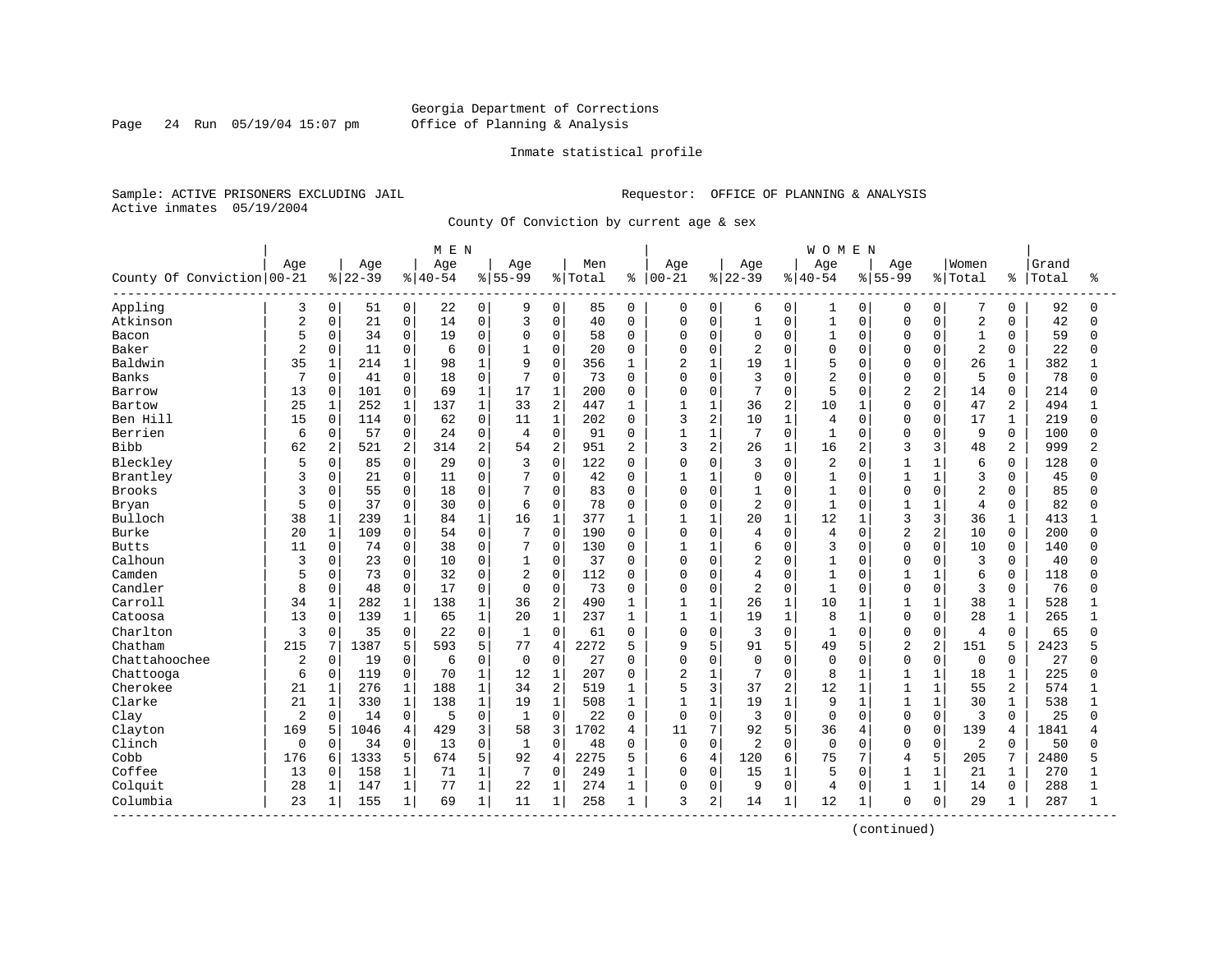#### Georgia Department of Corrections Page 25 Run 05/19/04 15:07 pm Office of Planning & Analysis

#### Inmate statistical profile

Sample: ACTIVE PRISONERS EXCLUDING JAIL **Requestor:** OFFICE OF PLANNING & ANALYSIS Active inmates 05/19/2004

County Of Conviction by current age & sex (continued)

|                            |             |                |           |                | M E N          |                  |                |                |         |                |                |                |                |                | <b>WOMEN</b>   |              |                |                |                |                |       |              |
|----------------------------|-------------|----------------|-----------|----------------|----------------|------------------|----------------|----------------|---------|----------------|----------------|----------------|----------------|----------------|----------------|--------------|----------------|----------------|----------------|----------------|-------|--------------|
|                            | Age         |                | Age       |                | Age            |                  | Age            |                | Men     |                | Age            |                | Age            |                | Age            |              | Age            |                | Women          |                | Grand |              |
| County Of Conviction 00-21 |             |                | $8 22-39$ |                | $8 40-54$      |                  | $8155 - 99$    |                | % Total | ႜ              | $ 00 - 21$     |                | $8 22-39$      |                | $8 40-54$      |              | $8155 - 99$    |                | % Total        | န္             | Total | ႜ            |
| Cook                       | 9           | 0              | 80        | 0              | 48             | 0                | 6              | 0              | 143     | 0              | 1              | 1              | 3              | 0              | 4              | 0            | $\Omega$       | 0              | 8              | 0              | 151   | 0            |
| Coweta                     | 27          | $\mathbf{1}$   | 291       | $\mathbf 1$    | 115            | $\mathbf{1}$     | 21             | $\mathbf{1}$   | 454     | $\mathbf{1}$   | 2              | $\mathbf{1}$   | 15             | $\mathbf{1}$   | 5              | $\Omega$     | $\Omega$       | $\Omega$       | 22             | $\mathbf{1}$   | 476   | $\mathbf{1}$ |
| Crawford                   | 0           | 0              | 14        | $\mathbf 0$    | 6              | $\mathbf 0$      | $\mathbf{1}$   | $\overline{0}$ | 21      | $\Omega$       | $\mathbf{1}$   | $\mathbf{1}$   | $\mathbf{1}$   | $\Omega$       | $\Omega$       | $\Omega$     | $\Omega$       | $\Omega$       | $\overline{2}$ | $\Omega$       | 23    | $\Omega$     |
| Crisp                      | 29          | $\mathbf 1$    | 166       | $\mathbf 1$    | 72             | $\mathbf{1}$     | 7              | $\mathbf 0$    | 274     | 1              | 1              | $\mathbf{1}$   | 13             | $\mathbf{1}$   | 5              | $\Omega$     | $\mathbf{1}$   | $\mathbf{1}$   | 20             | $\mathbf{1}$   | 294   |              |
| Dade                       |             | 0              | 73        | $\mathsf 0$    | 46             | $\mathbf 0$      | 8              | $\mathbf 0$    | 130     | $\Omega$       | 0              | $\mathbf 0$    | 3              | $\Omega$       | $\mathbf{1}$   | 0            | $\Omega$       | $\mathbf 0$    | 4              | $\Omega$       | 134   | $\Omega$     |
| Dawson                     | 7           | 0              | 40        | 0              | 32             | 0                | 7              | $\Omega$       | 86      | $\Omega$       | $\Omega$       | $\Omega$       | $\overline{2}$ | $\Omega$       | 1              | $\Omega$     | $\Omega$       | $\Omega$       | 3              | $\Omega$       | 89    |              |
| Decatur                    | 21          | 1              | 205       | $\mathbf{1}$   | 70             | $\mathbf{1}$     | 10             | $\Omega$       | 306     | 1              | 2              | $\mathbf{1}$   | 16             | $\mathbf{1}$   | 6              | 1            | $\Omega$       | $\Omega$       | 24             | $\mathbf{1}$   | 330   |              |
| DeKalb                     | 246         | 8              | 1825      | 7              | 789            | 6                | 112            | 5              | 2972    | 7              | 16             | 10             | 92             | 5              | 34             | 3            | 6              | 7              | 148            | 5              | 3120  | б            |
| Dodge                      | 2           | 0              | 123       | $\mathbf 0$    | 58             | $\mathbf 0$      | 3              | $\Omega$       | 186     | $\mathbf 0$    | 0              | $\mathbf 0$    | 14             | $\mathbf{1}$   | 6              | $\mathbf{1}$ | $\Omega$       | $\Omega$       | 20             | 1              | 206   |              |
| Dooly                      | 6           | 0              | 79        | $\mathbf 0$    | 36             | $\mathbf 0$      | 3              | $\Omega$       | 124     | $\Omega$       | $\Omega$       | $\Omega$       | $\overline{2}$ | $\Omega$       | $\mathbf{1}$   | $\Omega$     | $\Omega$       | O              | 3              | $\Omega$       | 127   | n            |
| Dougherty                  | 32          | $\mathbf 1$    | 566       | $\overline{2}$ | 239            | $\overline{2}$   | 41             | $\overline{2}$ | 878     | $\overline{2}$ | 0              | $\Omega$       | 19             | $\mathbf{1}$   | 29             | 3            | 3              | 3              | 51             | $\overline{a}$ | 929   |              |
| Douglas                    | 54          | $\overline{a}$ | 502       | $\overline{2}$ | 225            | $\overline{2}$   | 38             | $\overline{2}$ | 819     | $\overline{2}$ | 4              | 2              | 44             | $\overline{a}$ | 33             | 3            | $\mathbf{1}$   | $\mathbf{1}$   | 82             | 3              | 901   |              |
| Early                      | 4           | 0              | 39        | $\mathbf 0$    | 15             | 0                | 3              | $\mathbf 0$    | 61      | $\Omega$       | 0              | $\mathbf 0$    | $\overline{2}$ | $\Omega$       | $\mathbf{1}$   | $\Omega$     | $\Omega$       | $\Omega$       | 3              | $\Omega$       | 64    |              |
| Echols                     | $\mathbf 0$ | 0              | 6         | $\mathsf 0$    | $\overline{2}$ | $\mathbf 0$      |                | $\mathbf 0$    | 9       | $\Omega$       | 0              | $\mathbf 0$    | 0              | $\Omega$       | $\mathbf 0$    | 0            | $\Omega$       | $\mathbf 0$    | $\mathbf 0$    | 0              | 9     |              |
| Effingham                  | 12          | 0              | 94        | $\mathbf 0$    | 35             | $\Omega$         | 7              | $\Omega$       | 148     | $\Omega$       | 0              | $\Omega$       | $\overline{2}$ | $\Omega$       | 5              | $\Omega$     | $\mathbf{1}$   | $\mathbf{1}$   | 8              | $\Omega$       | 156   |              |
| Elbert                     | 7           | $\Omega$       | 95        | $\mathbf 0$    | 55             | $\Omega$         | 9              | $\Omega$       | 166     | $\Omega$       | 0              | $\Omega$       | 7              | $\Omega$       | 5              | 0            | $\Omega$       | $\Omega$       | 12             | $\Omega$       | 178   | U            |
| Emanuel                    | 24          | 1              | 113       | $\mathbf 0$    | 28             | $\mathbf 0$      | 9              | $\Omega$       | 174     | $\Omega$       | 0              | $\Omega$       | 7              | $\Omega$       | $\overline{2}$ | 0            | $\Omega$       | $\Omega$       | 9              | $\Omega$       | 183   | U            |
| Evans                      | 5           | $\Omega$       | 48        | $\mathsf 0$    | 14             | 0                | 2              | $\mathbf 0$    | 69      | $\Omega$       | O              | 0              | 1              | $\Omega$       | $\mathbf{1}$   | 0            | $\Omega$       | O              | $\overline{2}$ | $\Omega$       | 71    |              |
| Fannin                     | 3           | 0              | 64        | $\mathbf 0$    | 40             | $\Omega$         | 10             | $\mathbf 0$    | 117     | O              | $\Omega$       | $\Omega$       | $\overline{4}$ | $\Omega$       | $\overline{a}$ | <sup>0</sup> | $\Omega$       | 0              | 6              | $\Omega$       | 123   | U            |
| Fayette                    | 17          | $\mathbf 1$    | 148       | $\mathbf 1$    | 78             | $\mathbf{1}$     | 20             | $\mathbf{1}$   | 263     | 1              | $\overline{2}$ | $\mathbf{1}$   | 9              | $\Omega$       | 9              | 1            | $\mathbf{1}$   | $\mathbf{1}$   | 21             | $\mathbf{1}$   | 284   |              |
| Floyd                      | 31          | $\mathbf{1}$   | 494       | 2              | 232            | $\overline{2}$   | 42             | $\overline{2}$ | 799     | $\overline{2}$ | $\overline{2}$ | $\mathbf{1}$   | 60             | 3              | 37             | 4            | $\overline{2}$ | $\overline{a}$ | 101            | 3              | 900   |              |
| Forsyth                    | 6           | 0              | 106       | $\mathsf 0$    | 68             | $\mathbf{1}$     | 19             | $1\,$          | 199     | $\Omega$       | 0              | $\mathbf 0$    | 12             | $\mathbf 1$    | 5              | O            | $\mathbf{1}$   | $\mathbf{1}$   | 18             | $\mathbf{1}$   | 217   | $\Omega$     |
| Franklin                   | 10          | 0              | 65        | $\mathbf 0$    | 39             | $\mathbf 0$      | 9              | $\mathbf 0$    | 123     | $\mathbf 0$    | 0              | $\mathbf 0$    | 5              | $\mathbf 0$    | 5              | 0            | $\mathbf{1}$   | $\mathbf{1}$   | 11             | $\Omega$       | 134   |              |
| Fulton                     | 257         | 8              | 2475      | 9              | 1251           | 10               | 220            | 10             | 4203    | 9              | 10             | 6              | 86             | 5              | 59             | 6            | 8              | 9              | 163            | 5              | 4366  |              |
| Gilmer                     | 5           | 0              | 76        | $\mathbf 0$    | 44             | $\mathbf 0$      | 18             | $\mathbf{1}$   | 143     | $\Omega$       | 0              | $\Omega$       | 9              | $\Omega$       | 3              | 0            | $\Omega$       | $\Omega$       | 12             | $\Omega$       | 155   | U            |
| Glascock                   | $\mathbf 0$ | 0              | 3         | $\mathbf 0$    | $\mathbf{1}$   | $\mathbf 0$      | $\mathbf{1}$   | $\mathbf 0$    | 5       | $\Omega$       | 0              | $\mathbf 0$    | $\mathbf{1}$   | $\Omega$       | $\mathbf 0$    | $\Omega$     | $\Omega$       | $\Omega$       | $\mathbf{1}$   | $\Omega$       | 6     | U            |
| Glynn                      | 23          | 1              | 276       | $\mathbf{1}$   | 157            | $\mathbf{1}$     | 26             | $\mathbf{1}$   | 482     | 1              | 0              | $\mathbf 0$    | 13             | 1              | 4              | 0            | $\mathbf{1}$   | $\mathbf{1}$   | 18             | 1              | 500   |              |
| Gordon                     | 11          | 0              | 147       | $\mathbf{1}$   | 80             | $\mathbf{1}$     | 19             | $\mathbf{1}$   | 257     | 1              | 2              | $\mathbf{1}$   | 12             | $\mathbf{1}$   | 12             | $\mathbf{1}$ | $\Omega$       | $\Omega$       | 26             | 1              | 283   |              |
| Grady                      | 21          | 1              | 160       | $\mathbf 1$    | 60             | 0                | 10             | $\Omega$       | 251     | 1              | $\mathbf{1}$   | $\mathbf{1}$   | 15             | $\mathbf{1}$   | $\overline{2}$ | $\Omega$     | $\mathbf{1}$   | $\mathbf{1}$   | 19             | 1              | 270   |              |
| Greene                     | 6           | 0              | 90        | $\mathbf 0$    | 24             | $\mathbf 0$      | $\overline{4}$ | $\Omega$       | 124     | $\Omega$       | 0              | $\mathbf 0$    | $\mathbf{1}$   | $\Omega$       | 3              | $\Omega$     | $\mathbf{1}$   | $\mathbf{1}$   | 5              | $\Omega$       | 129   | U            |
| Gwinnett                   | 111         | 4              | 813       | 3              | 332            | 3                | 66             | 3              | 1322    | 3              | 8              | 5              | 60             | 3              | 30             | 3            | 6              | 7              | 104            | 3              | 1426  |              |
| Habersham                  | 6           | 0              | 64        | $\mathbf 0$    | 37             | $\mathbf 0$      | 4              | $\Omega$       | 111     | $\Omega$       | 0              | $\mathbf 0$    | $\overline{4}$ | $\Omega$       | 3              | $\Omega$     | $\Omega$       | $\Omega$       | 7              | $\Omega$       | 118   | 0            |
| Hall                       | 53          | 2              | 340       | $1\,$          | 248            | $\boldsymbol{2}$ | 46             | $\overline{2}$ | 687     | $\overline{c}$ | 4              | $\overline{2}$ | 28             | $\mathbf{1}$   | 25             | 2            | 3              | 3              | 60             | $\overline{c}$ | 747   |              |
| Hancock                    | 3           | 0              | 17        | $\mathbf 0$    | 12             | $\mathbf 0$      | 1              | $\Omega$       | 33      | $\Omega$       | 0              | $\mathbf 0$    | 1              | $\Omega$       | 1              | 0            | $\Omega$       | O              | 2              | $\Omega$       | 35    |              |
| Haralson                   | ζ           | 0              | 51        | $\mathbf 0$    | 30             | $\mathbf 0$      | 4              | 0              | 88      | $\Omega$       | $\Omega$       | $\Omega$       | 1              | $\Omega$       | $\mathfrak{D}$ | 0            | $\Omega$       | 0              | 3              | $\Omega$       | 91    | $\Omega$     |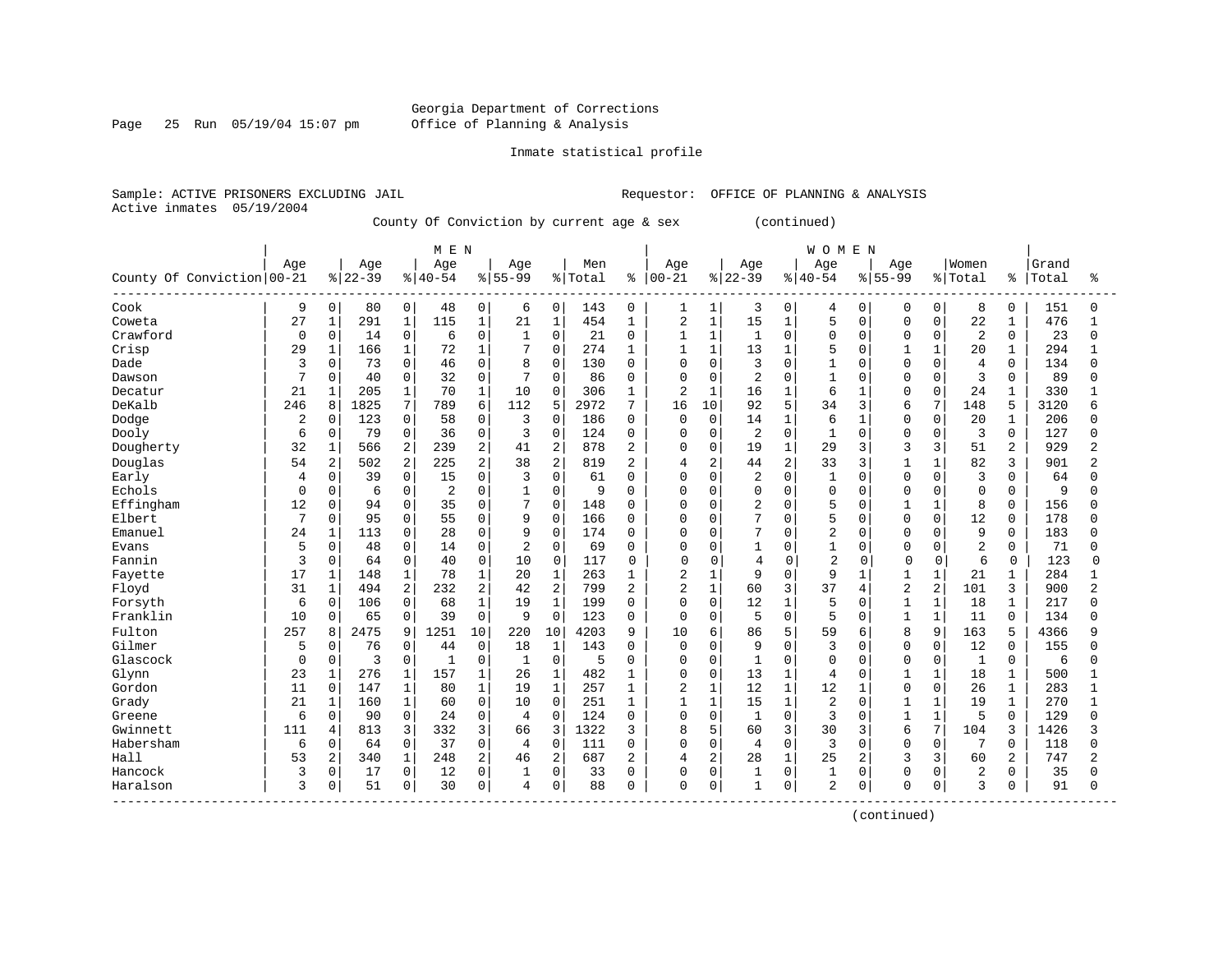#### Georgia Department of Corrections Page 26 Run 05/19/04 15:07 pm Office of Planning & Analysis

#### Inmate statistical profile

Sample: ACTIVE PRISONERS EXCLUDING JAIL **Requestor:** OFFICE OF PLANNING & ANALYSIS Active inmates 05/19/2004

County Of Conviction by current age & sex (continued)

|                            |                |              |           |              | M E N      |              |                |                |         |              |                |              |                |              | <b>WOMEN</b>   |                |             |                |                |              |       |              |
|----------------------------|----------------|--------------|-----------|--------------|------------|--------------|----------------|----------------|---------|--------------|----------------|--------------|----------------|--------------|----------------|----------------|-------------|----------------|----------------|--------------|-------|--------------|
|                            | Age            |              | Age       |              | Age        |              | Age            |                | Men     |              | Age            |              | Age            |              | Age            |                | Age         |                | Women          |              | Grand |              |
| County Of Conviction 00-21 |                |              | $8 22-39$ | 응            | $140 - 54$ |              | $8155 - 99$    |                | % Total | နွ           | $ 00 - 21$     |              | $8 22-39$      |              | $8 40-54$      |                | $8155 - 99$ |                | % Total        | ႜ            | Total | ిక           |
| Harris                     | 7              | 0            | 53        | 0            | 27         | 0            | 2              | 0              | 89      | 0            | 0              | 0            | 5              | 0            |                | $\Omega$       | $\Omega$    | 0              | 6              | 0            | 95    | <sup>0</sup> |
| Hart                       | 7              | 0            | 65        | 0            | 24         | $\mathbf 0$  | 5              | $\Omega$       | 101     | $\Omega$     | $\Omega$       | $\Omega$     | 8              | $\Omega$     | $\mathbf{1}$   | $\Omega$       | $\Omega$    | $\Omega$       | 9              | $\Omega$     | 110   | $\Omega$     |
| Heard                      | 3              | 0            | 23        | 0            | 10         | $\mathbf 0$  | 7              | 0              | 43      | $\Omega$     | 1              | 1            | $\mathbf 0$    | $\Omega$     | 1              | $\Omega$       | $\Omega$    | $\Omega$       | 2              | $\Omega$     | 45    | 0            |
| Henry                      | 21             | $\mathbf{1}$ | 234       | $\mathbf{1}$ | 107        | $\mathbf{1}$ | 16             | $\mathbf{1}$   | 378     | $\mathbf{1}$ | 4              | 2            | 20             | $\mathbf{1}$ | 8              | $\mathbf{1}$   | O           | $\Omega$       | 32             | 1            | 410   |              |
| Houston                    | 41             | 1            | 288       | 1            | 155        | $\mathbf 1$  | 13             | $\mathbf{1}$   | 497     | $\mathbf{1}$ | 3              | 2            | 20             | $\mathbf{1}$ | 13             | $\mathbf{1}$   |             |                | 37             | $\mathbf{1}$ | 534   |              |
| Irwin                      | $\overline{2}$ | 0            | 51        | 0            | 24         | $\mathsf 0$  | 5              | $\mathbf 0$    | 82      | $\Omega$     | 1              | $\mathbf{1}$ | $\mathbf{1}$   | 0            | $\Omega$       | $\Omega$       | $\cap$      | $\Omega$       | $\overline{2}$ | $\Omega$     | 84    | <sup>0</sup> |
| Jackson                    | 9              | 0            | 107       | 0            | 68         | $\mathbf{1}$ | 16             | $\mathbf{1}$   | 200     | $\Omega$     | $\mathbf{1}$   | $\mathbf{1}$ | 10             | $\mathbf{1}$ | $\overline{4}$ | $\Omega$       | 2           | $\overline{2}$ | 17             | $\mathbf 1$  | 217   | $\cap$       |
| Jasper                     | 4              | 0            | 39        | 0            | 13         | $\mathbf 0$  | 2              | 0              | 58      | 0            | 0              | $\mathbf 0$  | 0              | $\Omega$     | $\overline{4}$ | $\mathbf 0$    | $\cap$      | $\Omega$       | $\overline{4}$ | $\Omega$     | 62    | <sup>0</sup> |
| Jeff Davis                 | $\overline{2}$ | 0            | 30        | 0            | 19         | $\mathbf 0$  |                | $\mathbf 0$    | 56      | 0            | 0              | $\Omega$     | 0              | 0            | 3              | 0              |             |                | $\overline{3}$ | $\Omega$     | 59    | <sup>0</sup> |
| Jefferson                  | 10             | 0            | 61        | 0            | 24         | $\mathbf 0$  | 6              | $\mathbf 0$    | 101     | $\Omega$     | $\Omega$       | 0            | $\mathbf{1}$   | $\Omega$     | $\mathbf{1}$   | $\Omega$       | n           | $\cap$         | $\overline{2}$ | $\Omega$     | 103   | U            |
| Jenkins                    | 5              | 0            | 56        | 0            | 20         | $\mathbf 0$  | 5              | $\mathbf 0$    | 86      | O            | $\Omega$       | $\Omega$     | 3              | $\Omega$     | $\overline{c}$ | $\Omega$       | $\cap$      | $\Omega$       | 5              | $\Omega$     | 91    | ∩            |
| Johnson                    |                | 0            | 26        | 0            | 12         | $\Omega$     | ζ              | $\Omega$       | 42      | $\Omega$     | O              | $\Omega$     | $\mathbf{1}$   | 0            | $\Omega$       | $\Omega$       | $\Omega$    | $\Omega$       | $\mathbf{1}$   | $\Omega$     | 43    | ∩            |
| Jones                      | 6              | 0            | 73        | 0            | 23         | $\mathbf 0$  | 5              | 0              | 107     | $\Omega$     | 1              | $\mathbf{1}$ | 9              | $\Omega$     | $\Omega$       | $\Omega$       | $\cap$      | $\Omega$       | 10             | $\Omega$     | 117   | U            |
| Lamar                      | 2              | 0            | 46        | 0            | 33         | $\mathbf 0$  |                | 0              | 88      | $\Omega$     | 0              | $\mathbf 0$  | $\overline{2}$ | $\Omega$     | 3              | $\mathbf 0$    |             | $\Omega$       | 5              | $\Omega$     | 93    | U            |
| Lanier                     |                | 0            | 22        | 0            | 11         | 0            | 4              | 0              | 42      | $\Omega$     |                | $\mathbf{1}$ | $\mathbf 0$    | 0            | 3              | $\mathbf 0$    | $\cap$      | $\mathbf 0$    | $\overline{4}$ | 0            | 46    |              |
| Laurens                    | ç              | $\mathbf 0$  | 161       | 1            | 67         | 1            | 6              | 0              | 243     | 1            | 0              | $\mathbf 0$  | 13             | 1            | 6              | $\mathbf{1}$   | $\cap$      | $\Omega$       | 19             | $\mathbf 1$  | 262   |              |
| Lee                        | 4              | 0            | 34        | 0            | 18         | $\mathbf 0$  | 3              | $\mathbf 0$    | 59      | 0            | 0              | $\mathbf 0$  | $\overline{2}$ | $\Omega$     |                | $\mathbf 0$    | $\cap$      | $\Omega$       | $\overline{3}$ | $\Omega$     | 62    | <sup>0</sup> |
| Liberty                    | 12             | 0            | 174       | $\mathbf{1}$ | 54         | $\mathbf 0$  | 11             | $\mathbf{1}$   | 251     | 1            | 1              | $\mathbf 1$  | 6              | 0            | 6              |                |             | $\Omega$       | 13             | <sup>0</sup> | 264   |              |
| Lincoln                    | 3              | 0            | 19        | 0            | 11         | $\mathbf{0}$ | $\mathbf{1}$   | $\mathbf 0$    | 34      | 0            |                | $\mathbf{1}$ | $\mathbf 0$    | $\Omega$     |                | $\mathbf 0$    | $\cap$      |                | $\overline{2}$ | $\Omega$     | 36    | U            |
| Long                       | 8              | 0            | 44        | 0            | 18         | $\mathbf{0}$ | 3              | $\Omega$       | 73      | $\Omega$     | $\mathbf{1}$   | $\mathbf{1}$ | 3              | $\Omega$     | $\Omega$       | $\Omega$       | $\cap$      | $\Omega$       | $\overline{4}$ | $\Omega$     | 77    | U            |
| Lowndes                    | 31             | $\mathbf{1}$ | 311       | $\mathbf{1}$ | 165        | $\mathbf{1}$ | 19             | $\mathbf{1}$   | 526     | 1            | $\mathbf{1}$   | $\mathbf{1}$ | 19             | $\mathbf{1}$ | 18             | $\overline{c}$ |             |                | 39             | 1            | 565   |              |
| Lumpkin                    | 3              | $\mathbf 0$  | 39        | 0            | 22         | $\mathbf 0$  | 12             | $\mathbf{1}$   | 76      | $\Omega$     | 0              | $\mathbf{0}$ | 4              | $\Omega$     |                | $\Omega$       | $\Omega$    | $\Omega$       | 5              | $\Omega$     | 81    | 0            |
| Macon                      | 2              | 0            | 44        | 0            | 24         | $\mathbf 0$  | $\overline{4}$ | $\overline{0}$ | 74      | $\Omega$     | 0              | $\Omega$     | $\Omega$       | $\Omega$     | $\Omega$       | 0              | O           | $\Omega$       | $\mathbf 0$    | $\Omega$     | 74    | 0            |
| Madison                    | 9              | 0            | 70        | 0            | 27         | $\mathbf 0$  | 11             | $\mathbf{1}$   | 117     | $\Omega$     | $\Omega$       | $\Omega$     |                | 0            | 2              | 0              |             | $\Omega$       | 9              | $\Omega$     | 126   | U            |
| Marion                     | $\mathbf{1}$   | 0            | 20        | 0            | 10         | $\mathbf 0$  | $\overline{4}$ | $\mathbf 0$    | 35      | 0            | 0              | $\Omega$     | $\mathbf{1}$   | O            | $\mathbf{1}$   | 0              |             |                | 3              | 0            | 38    | በ            |
| McDuffie                   | 12             | 0            | 129       | 0            | 52         | $\mathbf 0$  | 14             | $\mathbf{1}$   | 207     | 0            | $\mathbf{1}$   | 1            | 5              | $\Omega$     | $\overline{2}$ | 0              | $\cap$      | $\Omega$       | 8              | $\Omega$     | 215   | <sup>0</sup> |
| McIntosh                   | $\overline{2}$ | $\mathbf 0$  | 33        | 0            | 31         | $\mathbf 0$  | 3              | $\mathbf 0$    | 69      | 0            | 0              | $\Omega$     | $\mathbf{1}$   | $\Omega$     | $\Omega$       | $\Omega$       | O           | $\Omega$       | $\mathbf{1}$   | $\mathbf 0$  | 70    | <sup>0</sup> |
| Meriwether                 | 13             | 0            | 119       | 0            | 59         | $\Omega$     | 14             | $\mathbf{1}$   | 205     | $\Omega$     | $\overline{2}$ | 1            | 11             | 1            | 5              | 0              |             |                | 19             |              | 224   | N            |
| Miller                     | 3              | $\Omega$     | 14        | 0            | 10         | $\Omega$     | 1              | $\Omega$       | 28      | $\Omega$     | $\Omega$       | $\Omega$     | $\overline{a}$ | $\Omega$     | $\Omega$       | $\Omega$       | $\cap$      | $\Omega$       | $\overline{c}$ | $\Omega$     | 30    | U            |
| Mitchell                   | 11             | 0            | 129       | $\Omega$     | 61         | $\Omega$     | 7              | $\Omega$       | 208     | $\Omega$     | $\mathbf{1}$   | -1           | 9              | $\Omega$     | 7              | $\mathbf{1}$   | $\cap$      | $\Omega$       | 17             | $\mathbf{1}$ | 225   | U            |
| Monroe                     | 9              | 0            | 66        | 0            | 46         | $\mathbf 0$  | 7              | $\Omega$       | 128     | $\Omega$     | 0              | $\Omega$     | 4              | $\Omega$     | 5              | $\Omega$       | $\Omega$    | $\Omega$       | 9              | $\Omega$     | 137   | N            |
| Montgomery                 |                | 0            | 30        | 0            | 12         | $\mathbf 0$  | 4              | $\mathbf 0$    | 50      | $\Omega$     | $\Omega$       | $\mathbf 0$  | $\mathbf 0$    | $\Omega$     | $\overline{c}$ | $\Omega$       | $\Omega$    | $\Omega$       | $\overline{2}$ | $\Omega$     | 52    | N            |
| Morgan                     |                | 0            | 63        | 0            | 24         | $\mathbf 0$  | 5              | $\Omega$       | 99      | $\Omega$     | U              | $\Omega$     | 7              | 0            | 3              | 0              | $\Omega$    | $\Omega$       | 10             | $\Omega$     | 109   | O            |
| Murray                     | 8              | 0            | 101       | 0            | 41         | $\mathbf 0$  | 16             | 1              | 166     | $\Omega$     | $\mathbf{1}$   | 1            | 12             | 1            | 2              | 0              | $\Omega$    | $\Omega$       | 15             | $\Omega$     | 181   | O            |
| Muscogee                   | 131            | 4            | 860       | 3            | 474        | 4            | 58             | 3              | 1523    | 3            | 4              | 2            | 55             | 3            | 22             | 2              | -1          |                | 82             | 3            | 1605  | ς            |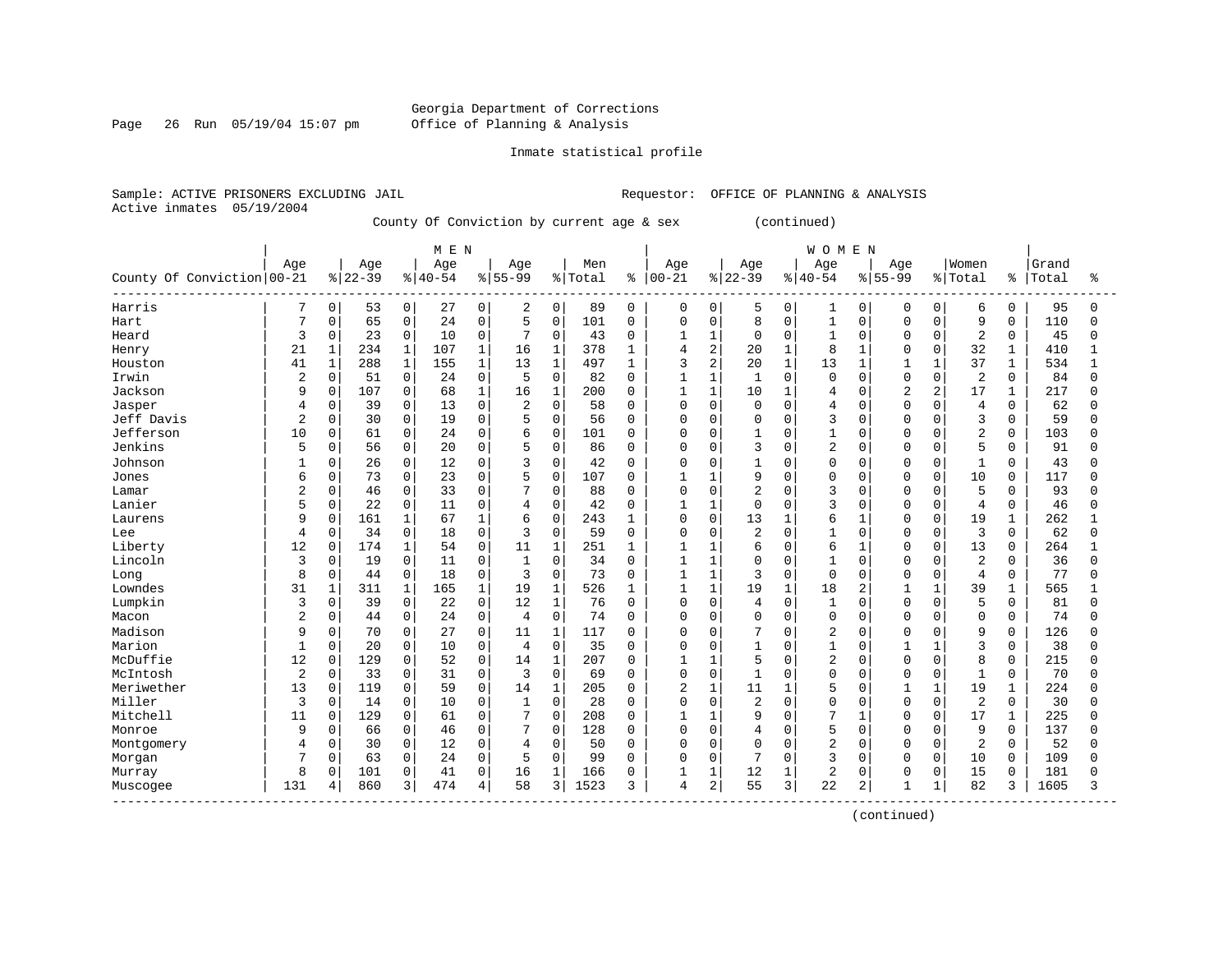#### Georgia Department of Corrections Page 27 Run 05/19/04 15:07 pm Office of Planning & Analysis

#### Inmate statistical profile

Sample: ACTIVE PRISONERS EXCLUDING JAIL **Requestor:** OFFICE OF PLANNING & ANALYSIS Active inmates 05/19/2004

County Of Conviction by current age & sex (continued)

|                                                |                |              |           |                |             |                |                |                |         |              |                |                |                |                |                | <b>WOMEN</b> |                |              |                |              |       |                |
|------------------------------------------------|----------------|--------------|-----------|----------------|-------------|----------------|----------------|----------------|---------|--------------|----------------|----------------|----------------|----------------|----------------|--------------|----------------|--------------|----------------|--------------|-------|----------------|
|                                                | Age            |              | Age       |                | Age         |                | Age            |                | Men     |              | Age            |                | Age            |                | Age            |              | Age            |              | Women          |              | Grand |                |
| County Of Conviction 00-21                     |                |              | $8 22-39$ |                | $ 40-54$    |                | $8155 - 99$    |                | % Total | ి            | $ 00 - 21$     |                | $8 22-39$      |                | $8140 - 54$    |              | $8155 - 99$    |              | % Total        | ႜ            | Total | ႜ              |
| Newton                                         | 11             | 0            | 252       | $\mathbf{1}$   | 124         | 1              | 20             | 1              | 407     | 1            | 0              | 0              | 15             | $\mathbf{1}$   | 8              | 1            | 3              | 3            | 26             | 1            | 433   |                |
| Oconee                                         | $\overline{2}$ | 0            | 45        | $\mathbf 0$    | 12          | $\mathbf 0$    | 3              | $\mathbf 0$    | 62      | $\mathbf 0$  | $\mathbf 0$    | $\Omega$       | $\overline{2}$ | $\Omega$       | $\mathbf{1}$   | $\Omega$     | $\Omega$       | $\Omega$     | 3              | $\Omega$     | 65    | $\Omega$       |
| Oglethorpe                                     | 3              | 0            | 40        | $\mathsf 0$    | 15          | $\mathbf 0$    | 4              | $\mathbf 0$    | 62      | $\mathbf 0$  | 0              | $\mathbf 0$    | $\overline{4}$ | $\Omega$       | $\overline{c}$ | $\mathbf 0$  | $\Omega$       | $\Omega$     | 6              | $\Omega$     | 68    | <sup>0</sup>   |
| Paulding                                       | 16             | $\mathbf 1$  | 105       | $\mathbf 0$    | 71          | $\mathbf{1}$   | 8              | $\Omega$       | 200     | $\Omega$     | 0              | $\Omega$       | 9              | $\Omega$       | 6              | $\mathbf{1}$ | $\mathbf{1}$   | $\mathbf{1}$ | 16             | $\mathbf{1}$ | 216   | U              |
| Peach                                          | $\overline{2}$ | 0            | 60        | $\mathbf 0$    | 32          | 0              | $\overline{2}$ | $\Omega$       | 96      | 0            | 0              | $\mathbf 0$    | $\mathbf{1}$   | $\Omega$       | $\mathbf{1}$   | $\Omega$     | $\Omega$       | $\Omega$     | $\overline{2}$ | $\Omega$     | 98    | 0              |
| Pickens                                        | 4              | 0            | 54        | $\mathbf 0$    | 30          | $\mathbf 0$    | 6              | $\Omega$       | 94      | 0            | 0              | $\Omega$       | $\overline{c}$ | $\Omega$       | $\overline{c}$ | $\Omega$     | $\Omega$       | $\cap$       | $\overline{4}$ | $\Omega$     | 98    | U              |
| Pierce                                         | $\overline{c}$ | $\Omega$     | 32        | $\mathbf 0$    | 16          | $\Omega$       | $\overline{4}$ | $\Omega$       | 54      | 0            | $\Omega$       | $\Omega$       | 1              | $\Omega$       | $\Omega$       | $\Omega$     | $\Omega$       | $\Omega$     | $\mathbf{1}$   | $\Omega$     | 55    | O              |
| Pike                                           | 4              | $\Omega$     | 17        | $\Omega$       | 15          | $\Omega$       | 6              | $\Omega$       | 42      | $\Omega$     | 1              | -1             | $\Omega$       | $\Omega$       | 3              | $\Omega$     | $\Omega$       | $\Omega$     | $\overline{4}$ | $\Omega$     | 46    | U              |
| Polk                                           | 8              | 0            | 100       | $\mathbf 0$    | 46          | 0              | 10             | $\Omega$       | 164     | 0            | $\mathbf 0$    | $\Omega$       | 9              | $\Omega$       | $\mathbf{1}$   | $\Omega$     | $\Omega$       | $\Omega$     | 10             | 0            | 174   | U              |
| Pulaski                                        |                | 0            | 60        | 0              | 26          | $\mathbf 0$    | $\overline{4}$ | $\mathbf 0$    | 97      | $\mathbf 0$  | 0              | $\mathbf 0$    | 8              | $\Omega$       | 5              | $\Omega$     | $\Omega$       | $\mathbf 0$  | 13             | 0            | 110   | O              |
| Putnam                                         | 5              | 0            | 74        | 0              | 37          | 0              | 7              | $\mathbf 0$    | 123     | 0            | 0              | $\Omega$       | 6              | 0              | $\mathbf{1}$   | $\mathbf 0$  | $\Omega$       | $\Omega$     | 7              | $\mathbf 0$  | 130   | U              |
| Ouitman                                        | 0              | 0            | 8         | $\mathbf 0$    | $\mathbf 0$ | 0              | $\mathbf 0$    | $\mathbf 0$    | 8       | $\Omega$     | 0              | $\mathbf 0$    | 0              | $\Omega$       | $\Omega$       | $\mathbf 0$  | $\Omega$       | $\Omega$     | $\mathbf 0$    | $\mathbf 0$  | 8     | U              |
| Rabun                                          | 3              | 0            | 34        | $\mathbf 0$    | 14          | $\Omega$       | $\overline{2}$ | $\Omega$       | 53      | $\Omega$     | 0              | $\Omega$       | $\mathbf 0$    | $\Omega$       | $\Omega$       | $\Omega$     | $\Omega$       | $\Omega$     | $\Omega$       | $\Omega$     | 53    | $\Omega$       |
| Randolph                                       | 10             | 0            | 36        | $\mathbf 0$    | 16          | 0              | $\overline{4}$ | $\Omega$       | 66      | 0            | $\Omega$       | $\Omega$       | 1              | $\Omega$       | $\overline{c}$ | $\Omega$     | $\mathbf{1}$   | 1            | 4              | $\Omega$     | 70    | <sup>0</sup>   |
| Richmond                                       | 149            | 5            | 1150      | $\overline{4}$ | 497         | $\overline{4}$ | 77             | $\overline{4}$ | 1873    | 4            | 7              | 4              | 88             | 5              | 45             | 4            | $\overline{2}$ | 2            | 142            | 5            | 2015  |                |
| Rockdale                                       | 32             | $\mathbf{1}$ | 181       | $\mathbf{1}$   | 99          | $\mathbf{1}$   | 13             | $\mathbf{1}$   | 325     | 1            | 3              | $\overline{a}$ | 20             | $\mathbf{1}$   | 7              | $\mathbf{1}$ | $\mathbf{1}$   | 1            | 31             |              | 356   |                |
| Schley                                         | $\overline{2}$ | 0            | 16        | $\mathbf 0$    | 4           | $\Omega$       | $\mathbf{1}$   | $\Omega$       | 23      | $\Omega$     | $\Omega$       | $\Omega$       | $\mathbf 0$    | $\Omega$       | $\Omega$       | $\Omega$     | $\Omega$       | $\Omega$     | $\Omega$       | $\Omega$     | 23    | <sup>n</sup>   |
| Screven                                        | 11             | 0            | 93        | $\mathbf 0$    | 35          | $\mathbf 0$    | $\overline{4}$ | $\Omega$       | 143     | $\mathbf 0$  | 1              | $\mathbf{1}$   | 8              | $\Omega$       | $\overline{c}$ | $\Omega$     | $\Omega$       | $\Omega$     | 11             | $\Omega$     | 154   | U              |
| Seminole                                       | 5              | 0            | 48        | $\mathsf 0$    | 21          | 0              | 6              | $\Omega$       | 80      | 0            | 0              | $\mathbf 0$    | 3              | 0              | 3              | $\Omega$     | $\Omega$       | $\Omega$     | 6              | $\Omega$     | 86    | U              |
| Spalding                                       | 55             | 2            | 404       | $\overline{2}$ | 179         | $\mathbf{1}$   | 31             | $\mathbf{1}$   | 669     | $\mathbf{1}$ | 3              | 2              | 38             | $\overline{a}$ | 17             | 2            | $\mathbf{1}$   | 1            | 59             | 2            | 728   | $\overline{2}$ |
| Stephens                                       | 8              | 0            | 79        | 0              | 41          | 0              | 11             | $\mathbf{1}$   | 139     | 0            | $\mathbf{0}$   | 0              | 3              | $\Omega$       | $\overline{c}$ | $\Omega$     | $\Omega$       | U            | 5              | $\Omega$     | 144   | 0              |
| Stewart                                        | 4              | 0            | 20        | $\mathsf 0$    | 9           | 0              | $\overline{2}$ | $\mathbf 0$    | 35      | 0            | $\mathbf 0$    | $\Omega$       | 3              | 0              | $\overline{c}$ | $\mathbf 0$  | $\Omega$       | $\Omega$     | 5              | $\Omega$     | 40    | U              |
| Sumter                                         | 18             | $\mathbf{1}$ | 121       | $\mathsf 0$    | 59          | 0              | 6              | $\mathbf 0$    | 204     | 0            | 3              | $\overline{2}$ | 7              | $\Omega$       | $\overline{c}$ | $\Omega$     | $\Omega$       | $\Omega$     | 12             | $\Omega$     | 216   | U              |
| Talbot                                         | 3              | 0            | 26        | $\mathbf 0$    | 10          | $\Omega$       | 1              | $\Omega$       | 40      | $\Omega$     | $\Omega$       | $\Omega$       | $\Omega$       | $\Omega$       | 3              | $\Omega$     | $\Omega$       | $\cap$       | 3              | $\Omega$     | 43    | Λ              |
| Taliaferro                                     | 1              | $\Omega$     | 3         | $\mathbf 0$    | 4           | $\Omega$       | $\overline{2}$ | $\Omega$       | 10      | $\Omega$     | O              | $\Omega$       | $\Omega$       | $\Omega$       | 1              | $\Omega$     | $\Omega$       | $\Omega$     | $\mathbf{1}$   | $\Omega$     | 11    | ∩              |
| Tattnall                                       | 6              | $\Omega$     | 74        | $\mathbf 0$    | 30          | $\Omega$       | 7              | $\Omega$       | 117     | $\Omega$     | 0              | $\Omega$       | $\overline{2}$ | 0              | 6              | $\mathbf{1}$ | $\Omega$       | $\Omega$     | 8              | $\Omega$     | 125   | 0              |
| Taylor                                         | 8              | 0            | 51        | $\mathsf 0$    | 21          | $\Omega$       | $\mathbf{1}$   | $\Omega$       | 81      | $\Omega$     | 0              | $\Omega$       | 3              | $\Omega$       | $\Omega$       | $\Omega$     | $\Omega$       | $\Omega$     | 3              | $\Omega$     | 84    | U              |
| Telfair                                        | 8              | 0            | 81        | $\mathbf 0$    | 36          | 0              | 5              | $\Omega$       | 130     | $\mathbf 0$  | 0              | $\mathbf 0$    | 7              | $\Omega$       | 5              | $\mathbf 0$  | $\Omega$       | $\Omega$     | 12             | $\Omega$     | 142   | U              |
| Terrell                                        | 5              | 0            | 46        | $\mathbf 0$    | 19          | $\Omega$       | $\overline{4}$ | $\Omega$       | 74      | 0            | $\mathbf 0$    | $\mathbf 0$    | 2              | $\Omega$       | $\Omega$       | $\Omega$     | $\Omega$       | $\Omega$     | $\overline{2}$ | $\Omega$     | 76    | 0              |
| Thomas                                         | 25             | $\mathbf 1$  | 169       | $\mathbf{1}$   | 98          | $\mathbf{1}$   | 12             | $\mathbf{1}$   | 304     | 1            | $\mathbf 0$    | $\mathbf 0$    | 15             | $\mathbf{1}$   | 8              | $\mathbf{1}$ | $\Omega$       | $\Omega$     | 23             | 1            | 327   |                |
| Tift                                           | 15             | 0            | 191       | 1              | 105         | 1              | 16             | $\mathbf 1$    | 327     | 1            | $\overline{2}$ | $\mathbf{1}$   | 10             | $\mathbf{1}$   | 8              | $\mathbf{1}$ |                | 1            | 21             | 1            | 348   |                |
| Toombs                                         | 37             | $\mathbf 1$  | 178       | $\mathbf{1}$   | 61          | $\Omega$       | 6              | $\Omega$       | 282     | 1            | $\mathbf{1}$   | $\mathbf{1}$   | 20             | $\mathbf{1}$   | 7              | $\mathbf{1}$ | $\Omega$       | $\Omega$     | 28             | 1            | 310   |                |
| Towns                                          | 0              | 0            | 11        | $\mathbf 0$    | 7           | $\Omega$       | $\overline{4}$ | $\Omega$       | 22      | 0            | $\mathbf 0$    | $\Omega$       | $\overline{2}$ | $\Omega$       | $\mathbf{1}$   | $\Omega$     | $\Omega$       | $\Omega$     | 3              | $\Omega$     | 25    | 0              |
| Treutlen                                       | 3              | 0            | 18        | $\mathsf 0$    | 16          | 0              | $\mathbf 0$    | $\Omega$       | 37      | 0            | 0              | $\mathbf 0$    | 1              | $\Omega$       | $\mathbf{1}$   | $\mathbf 0$  | $\Omega$       | $\Omega$     | $\overline{a}$ | $\Omega$     | 39    | U              |
| Troup<br>. _ _ _ _ _ _ _ _ _ _ _ _ _ _ _ _ _ _ | 50             | 2            | 375       | $\mathbf{1}$   | 172         | 1              | 26             | 1              | 623     | 1            | $\mathbf{1}$   | $\mathbf{1}$   | 19             | $\mathbf{1}$   | 8              | 1            | $\overline{2}$ | 2            | 30             |              | 653   |                |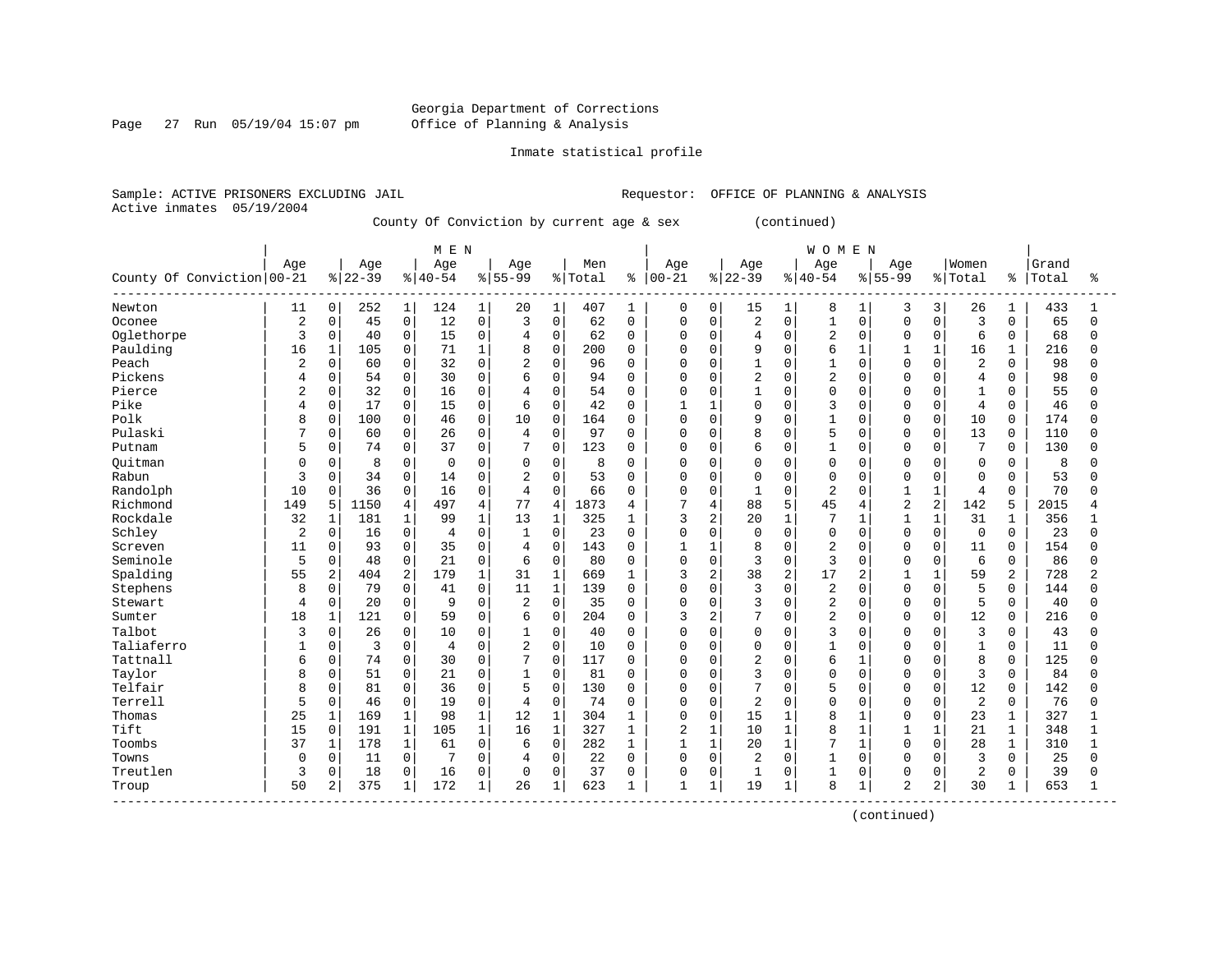Page 28 Run  $05/19/04$  15:07 pm

### Inmate statistical profile

|  | Sample: ACTIVE PRISONERS EXCLUDING JAIL |  | Requestor: OFFICE OF PLANNING & ANALYSIS |
|--|-----------------------------------------|--|------------------------------------------|
|  | Active inmates 05/19/2004               |  |                                          |

County Of Conviction by current age & sex (continued)

|                            |                |          |           |              | M E N                        |              |           |              |                    |          |            |          |           |          | <b>WOMEN</b>   |          |                |                |                |              |           |              |
|----------------------------|----------------|----------|-----------|--------------|------------------------------|--------------|-----------|--------------|--------------------|----------|------------|----------|-----------|----------|----------------|----------|----------------|----------------|----------------|--------------|-----------|--------------|
|                            | Age            |          | Age       |              | Age                          |              | Age       |              | Men                |          | Age        |          | Age       |          | Age            |          | Age            |                | Women          |              | Grand     |              |
| County Of Conviction 00-21 |                |          | $ 22-39 $ |              | $8 40-54$                    |              | $8 55-99$ |              | % Total            | ៖        | $ 00 - 21$ |          | $ 22-39 $ |          | $8140 - 54$    |          | $8 55-99$      |                | %   Total      | ៖            | Total     | ႜ            |
| Turner                     | 5              | $\Omega$ | 38        | 0            | 23                           | 0            | 6         | 0            | 72                 | $\Omega$ | $\Omega$   | $\Omega$ |           | 0        | 2              | $\Omega$ | $\Omega$       | $\Omega$       | 3              | 0            | 75        | O            |
| Twiggs                     | 3              | 0        | 22        | 0            | 17                           | 0            | 3         | 0            | 45                 | $\Omega$ | O          | $\Omega$ |           | $\Omega$ | $\Omega$       | $\Omega$ | $\Omega$       |                |                |              | 46        | O            |
| Union                      | $\Omega$       | 0        | 30        | 0            | 15                           | 0            | 6         | $\Omega$     | 51                 | $\Omega$ |            |          |           | $\Omega$ | $\Omega$       | $\Omega$ |                | $\Omega$       | $\overline{2}$ | 0            | 53        | O            |
| Upson                      | 15             | $\Omega$ | 105       | $\Omega$     | 50                           | $\Omega$     | 14        | $\mathbf{1}$ | 184                |          |            | $\Omega$ | 7         |          |                | $\cap$   | U              | $\Omega$       | 10             | $\Omega$     | 194       | U            |
| Walker                     | 6              | $\Omega$ | 206       |              | 88                           |              | 26        | $\mathbf{1}$ | 326                |          |            |          | 20        |          |                |          |                |                | 29             |              | 355       |              |
| Walton                     | 16             |          | 169       | $\mathbf{1}$ | 100                          |              | 17        | $\mathbf{1}$ | 302                |          |            | $\Omega$ | 13        |          |                |          | $\overline{a}$ | $\overline{2}$ | 20             |              | 322       |              |
| Ware                       | 19             |          | 216       |              | 124                          |              | 17        | $\mathbf{1}$ | 376                |          |            |          | 20        |          | 8              |          |                | $\Omega$       | 30             |              | 406       |              |
| Warren                     |                | 0        | 21        | 0            | 15                           | 0            | 3         | 0            | 40                 | $\Omega$ | N          | $\Omega$ | 2         | $\Omega$ |                | $\Omega$ |                |                | 3              | 0            | 43        |              |
| Washington                 | 20             |          | 72        | 0            | 33                           | $\Omega$     | 2         | $\Omega$     | 127                | U        |            | $\cap$   | 5         | U        | 4              |          |                |                | 9              | <sup>0</sup> | 136       | O            |
| Wayne                      |                | 0        | 79        | 0            | 38                           | 0            |           | 0            | 128                |          |            |          | 5         | U        | $\mathbf{r}$   |          |                |                | 14             | $\Omega$     | 142       |              |
| Webster                    |                |          |           | 0            |                              | O            |           | $\Omega$     | 11                 | $\Omega$ | U          | $\Omega$ |           |          | <sup>0</sup>   |          |                |                |                |              | 12        |              |
| Wheeler                    | 3              | 0        | 19        | 0            | 15                           | O            |           | 0            | 40                 |          | N          | $\Omega$ |           | O        | $\Omega$       |          |                |                | 2              |              | 42        |              |
| White                      | 5              | 0        | 44        | 0            | 18                           | 0            | 3         | 0            | 70                 | $\Omega$ | O          | 0        | 3         | $\Omega$ | $\overline{2}$ | O        |                | 0              | 5              | $\Omega$     | 75        | <sup>0</sup> |
| Whitfield                  | 35             |          | 392       |              | 235                          | 2            | 44        | 2            | 706                | 2        | 5          | 3        | 50        | 3        | 26             |          |                | $\Omega$       | 81             | 3            | 787       | 2            |
| Wilcox                     | $\overline{2}$ | $\Omega$ | 37        | $\Omega$     | 17                           | <sup>0</sup> | 6         | $\Omega$     | 62                 | 0        |            |          |           | $\Omega$ | $\Omega$       |          | n              |                | $\overline{2}$ | 0            | 64        | U            |
| Wilkes                     | 5              | 0        | 40        | 0            | 24                           | $\Omega$     | 6         | $\Omega$     | 75                 |          | 0          | $\Omega$ | 3         | $\Omega$ | $\overline{2}$ | O        |                |                | 5              |              | 80        |              |
| Wilkinson                  | 5              | 0        | 35        | 0            | 13                           | $\Omega$     | 3         | 0            | 56                 | O        | $\Omega$   | $\Omega$ | 4         | $\Omega$ |                | 0        |                | $\Omega$       | 5              | U            | 61        |              |
| Worth                      | 5              |          | 89        | 0            | 48                           | 0            | 8         | 0            | 150                | U        | $\Omega$   | 0        | 6         | 0        | $\overline{a}$ | 0        | $\Omega$       | 0              | 8              |              | 158       |              |
| Total reported             |                |          |           |              | 3137 100 26910 100 12931 100 |              |           |              | 2193 100 45171 100 |          | 166 100    |          | 1876 100  |          | 1001           | 100      | 87 100         |                | 3130 100       |              | 48301 100 |              |
| Percent reported           | 100.0          |          |           | 100.0        |                              | 100.0        | 100.0     |              |                    | 100.0    |            | 100.0    | 100.0     |          | 100.0          |          |                | 100.0          |                | 100.0        |           | 100.0        |
| Not reported               | 0              |          | $\Omega$  |              | $\Omega$                     |              | $\cap$    |              | $\Omega$           |          | $\Omega$   |          | $\Omega$  |          | 0              |          | $\Omega$       |                | $\Omega$       |              | $\Omega$  |              |
| Total                      | 3137           |          | 26910     |              | 12931                        |              | 2193      |              | 45171              |          | 166        |          | 1876      |          | 1001           |          | 87             |                | 3130           |              | 48301     |              |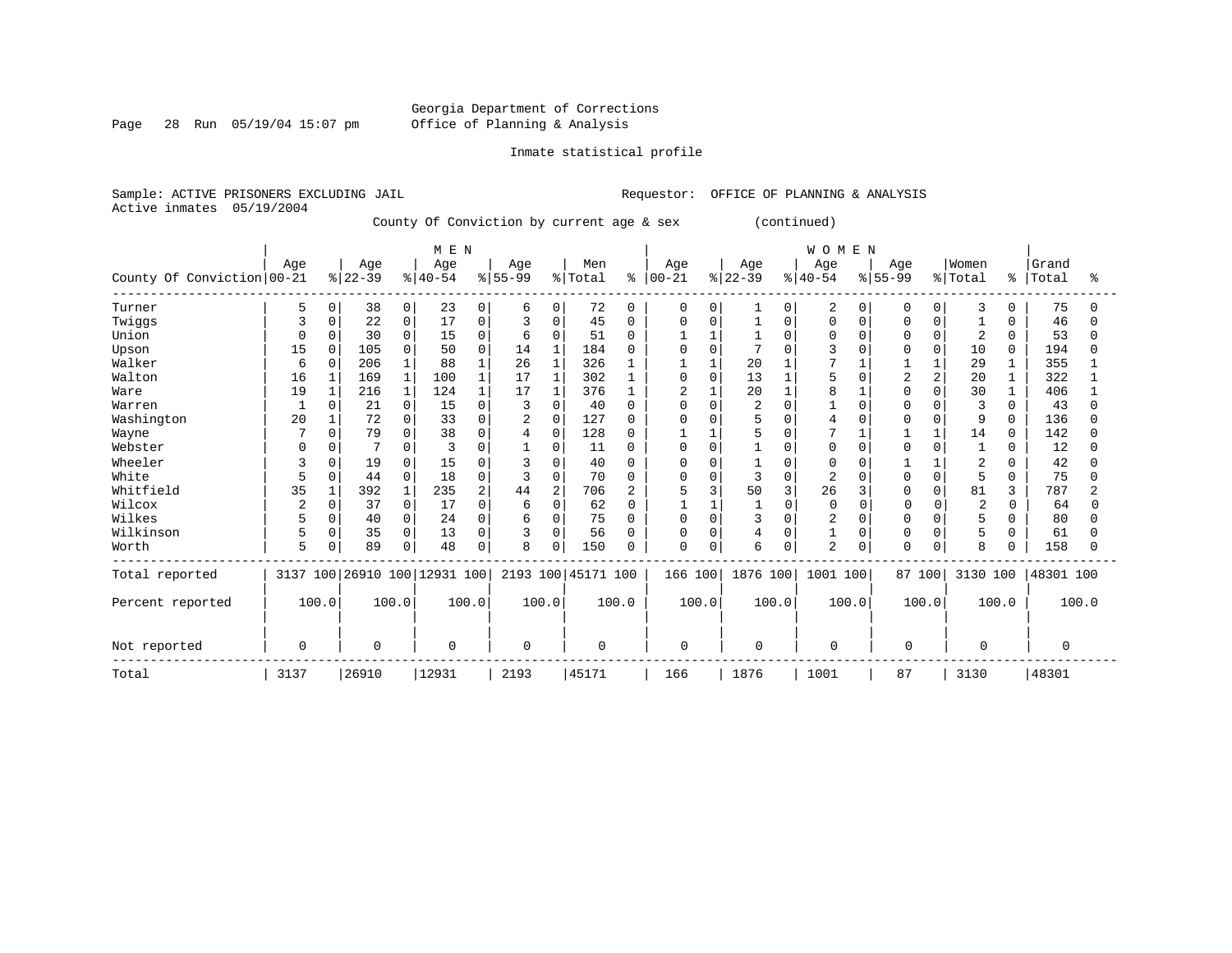#### Georgia Department of Corrections Page 29 Run 05/19/04 15:07 pm Office of Planning & Analysis

#### Inmate statistical profile

Sample: ACTIVE PRISONERS EXCLUDING JAIL **Requestor:** OFFICE OF PLANNING & ANALYSIS Active inmates 05/19/2004

Circ Of Conviction by current age & sex

|                    |           |                |          |                | M E N       |                |             |                |         |                |                |                |          |                | <b>WOMEN</b> |                |                |                |         |                |       |                |
|--------------------|-----------|----------------|----------|----------------|-------------|----------------|-------------|----------------|---------|----------------|----------------|----------------|----------|----------------|--------------|----------------|----------------|----------------|---------|----------------|-------|----------------|
|                    | Age       |                | Age      |                | Age         |                | Age         |                | Men     |                | Age            |                | Age      |                | Age          |                | Aqe            |                | Women   |                | Grand |                |
| Circ Of Conviction | $00 - 21$ |                | $ 22-39$ |                | $8140 - 54$ |                | $8155 - 99$ |                | % Total | ႜ              | $00 - 21$      |                | $ 22-39$ |                | $8 40-54$    |                | $8 55-99$      |                | % Total | °              | Total | ႜ              |
| Alapaha            | 22        | 1              | 214      | 1              | 110         | 1              | 18          | 1              | 364     | 1              | 3              | 2              | 13       | $\mathbf{1}$   | 9            | 1              | 0              | 0              | 25      | 1              | 389   |                |
| Alcovy             | 27        | $\mathbf{1}$   | 421      | 2              | 224         | $\overline{2}$ | 37          | $\overline{2}$ | 709     | $\overline{2}$ | 0              | $\mathbf 0$    | 28       | $\mathbf{1}$   | 13           | $\mathbf{1}$   | 5              | 6              | 46      | $\mathbf{1}$   | 755   | $\overline{a}$ |
| Atlanta            | 257       | 8              | 2475     | 9              | 1251        | 10             | 220         | 10             | 4203    | 9              | 10             | 6              | 86       | 5              | 59           | 6              | 8              | 9              | 163     | 5              | 4366  | q              |
| Atlantic           | 38        | 1              | 410      | 2              | 177         | $\mathbf 1$    | 32          | $\mathbf{1}$   | 657     | 1              | $\overline{c}$ | $\mathbf{1}$   | 15       | $\mathbf{1}$   | 14           | 1              | $\mathbf{1}$   | $\mathbf{1}$   | 32      |                | 689   |                |
| Augusta            | 192       | б              | 1414     | 5              | 620         | 5              | 95          | $\overline{4}$ | 2321    | 5              | 10             | 6              | 106      | 6              | 61           | 6              | 4              | 5              | 181     | 6              | 2502  |                |
| Blue Ridge         | 21        | 1              | 276      | 1              | 188         | $\mathbf 1$    | 34          | $\overline{2}$ | 519     | 1              | 5              | 3              | 37       | 2              | 12           | 1              | $\mathbf{1}$   | $\mathbf{1}$   | 55      | 2              | 574   |                |
| Brunswick          | 40        | $\mathbf 1$    | 509      | $\overline{2}$ | 268         | 2              | 46          | $\overline{2}$ | 863     | $\overline{2}$ | $\mathbf{1}$   | $\mathbf{1}$   | 28       | $\mathbf{1}$   | 16           | $\overline{a}$ | 3              | 3              | 48      | $\overline{a}$ | 911   | 2              |
| Chattahoochee      | 152       | 5              | 1029     | $\overline{4}$ | 548         | $\overline{4}$ | 66          | 3              | 1795    | $\overline{4}$ | $\overline{4}$ | $\overline{a}$ | 64       | 3              | 27           | 3              | $\overline{2}$ | 2              | 97      | ζ              | 1892  | Δ              |
| Cherokee           | 36        | 1              | 399      | 1              | 217         | 2              | 52          | $\overline{2}$ | 704     | 2              | 3              | $\overline{2}$ | 48       | 3              | 22           | 2              | $\Omega$       | $\Omega$       | 73      | 2              | 777   |                |
| Clayton            | 169       | 5              | 1046     | 4              | 429         | 3              | 58          | 3              | 1702    | 4              | 11             | 7              | 92       | 5              | 36           | 4              | $\Omega$       | 0              | 139     | 4              | 1841  |                |
| Cobb               | 176       | 6              | 1333     | 5              | 674         | 5              | 92          | $\overline{4}$ | 2275    | 5              | 6              | 4              | 120      | 6              | 75           | 7              | 4              | 5              | 205     | 7              | 2480  |                |
| Conasauga          | 43        | $\mathbf 1$    | 493      | $\overline{a}$ | 276         | $\overline{a}$ | 60          | 3              | 872     | $\overline{2}$ | 6              | $\overline{4}$ | 62       | 3              | 28           | 3              | $\Omega$       | $\Omega$       | 96      | 3              | 968   |                |
| Cordele            | 52        | $\overline{2}$ | 396      | $\mathbf{1}$   | 187         | $\mathbf{1}$   | 27          | $\mathbf{1}$   | 662     | $\mathbf{1}$   | 5              | 3              | 26       | $\mathbf{1}$   | 10           | $\mathbf{1}$   | $\mathbf{1}$   | $\mathbf{1}$   | 42      | $\mathbf{1}$   | 704   |                |
| Coweta             | 127       | 4              | 1090     | $\overline{4}$ | 494         | $\overline{4}$ | 104         | 5              | 1815    | $\overline{4}$ | 7              | 4              | 71       | $\overline{4}$ | 29           | 3              | 4              | 5              | 111     | 4              | 1926  |                |
| Dougherty          | 32        | $\mathbf{1}$   | 566      | 2              | 239         | $\overline{2}$ | 41          | $\overline{2}$ | 878     | $\overline{c}$ | 0              | $\mathbf 0$    | 19       | $\mathbf{1}$   | 29           | 3              | 3              | 3              | 51      | $\overline{a}$ | 929   |                |
| Dublin             | 16        | 1              | 227      | $\mathbf{1}$   | 112         | $\mathbf{1}$   | 12          | $\mathbf{1}$   | 367     |                | $\Omega$       | $\mathbf 0$    | 16       | $\mathbf{1}$   | 7            |                | $\Omega$       | $\Omega$       | 23      |                | 390   |                |
| Eastern            | 215       | 7              | 1387     | 5              | 593         | 5              | 77          | $\overline{4}$ | 2272    | 5              | 9              | 5              | 91       | 5              | 49           | 5              | $\overline{2}$ | 2              | 151     | 5              | 2423  |                |
| Flint              | 21        | $\mathbf 1$    | 234      | $\mathbf{1}$   | 107         | $\mathbf 1$    | 16          | $\mathbf{1}$   | 378     | 1              | $\overline{4}$ | $\overline{a}$ | 20       | $\mathbf{1}$   | 8            | 1              | $\Omega$       | $\Omega$       | 32      | 1              | 410   |                |
| Griffin            | 91        | 3              | 674      | 3              | 322         | 2              | 71          | 3              | 1158    | 3              | 6              | $\overline{4}$ | 54       | 3              | 32           | 3              | $\overline{c}$ | 2              | 94      | 3              | 1252  | 3              |
| Gwinnett           | 111       | 4              | 813      | 3              | 332         | 3              | 66          | 3              | 1322    | 3              | 8              | 5              | 60       | 3              | 30           | 3              | 6              | 7              | 104     | 3              | 1426  | ς              |
| Houston            | 41        | $\mathbf{1}$   | 288      | 1              | 155         | $\mathbf{1}$   | 13          | $\mathbf{1}$   | 497     | 1              | 3              | $\overline{2}$ | 20       | $\mathbf{1}$   | 13           |                | $\mathbf{1}$   | $\mathbf{1}$   | 37      | 1              | 534   |                |
| Lookout Mountain   | 28        | $\mathbf 1$    | 537      | $\overline{2}$ | 269         | $\overline{2}$ | 66          | 3              | 900     | $\overline{2}$ | $\overline{4}$ | $\overline{2}$ | 49       | 3              | 24           | 2              | $\overline{2}$ | $\overline{2}$ | 79      | 3              | 979   |                |
| Macon              | 64        | $\overline{2}$ | 595      | $\overline{a}$ | 352         | 3              | 57          | 3              | 1068    | $\overline{2}$ | 4              | $\overline{2}$ | 28       | $\mathbf{1}$   | 17           | $\mathbf{2}$   | 3              | $\overline{3}$ | 52      | $\mathbf{2}$   | 1120  | 2              |
| Middle             | 99        | 3              | 472      | $\overline{2}$ | 163         | $\mathbf{1}$   | 23          | $\mathbf{1}$   | 757     | $\overline{2}$ | 1              | $\mathbf{1}$   | 35       | $\overline{2}$ | 15           | $\mathbf{1}$   | $\Omega$       | $\Omega$       | 51      | $\overline{2}$ | 808   |                |
| Mountain           | 17        | $1\,$          | 177      | $\mathbf{1}$   | 92          | $\mathbf 1$    | 17          | $\mathbf 1$    | 303     | 1              | 0              | $\mathbf 0$    | 7        | $\mathbf 0$    | 5            | $\Omega$       | $\Omega$       | $\Omega$       | 12      | $\Omega$       | 315   |                |
| Northeastern       | 60        | $\overline{2}$ | 380      | $\mathbf{1}$   | 280         | 2              | 53          | $\overline{2}$ | 773     | $\overline{2}$ | 4              | $\overline{2}$ | 30       | 2              | 26           | 3              | 3              | 3              | 63      | $\overline{2}$ | 836   | $\overline{a}$ |
| Northern           | 36        | $\mathbf 1$    | 335      | $\mathbf{1}$   | 160         | $\mathbf{1}$   | 38          | $\overline{2}$ | 569     | 1              | $\Omega$       | $\mathbf 0$    | 31       | 2              | 15           | 1              | $\mathbf{1}$   | $\mathbf{1}$   | 47      | 2              | 616   |                |
| Ocmulgee           | 71        | 2              | 605      | 2              | 244         | 2              | 36          | $\overline{2}$ | 956     | 2              | 3              | $\overline{2}$ | 47       | 3              | 18           | 2              | 1              | $\mathbf{1}$   | 69      |                | 1025  |                |
| Oconee             | 29        | $\mathbf 1$    | 398      | $\mathbf{1}$   | 176         | $\mathbf{1}$   | 22          | $\mathbf{1}$   | 625     | 1              | 0              | $\Omega$       | 33       | $\overline{2}$ | 20           | $\overline{a}$ | $\overline{a}$ | 2              | 55      | 2              | 680   |                |
| Ogeechee           | 66        | 2              | 482      | 2              | 174         | $\mathbf{1}$   | 32          | $\mathbf{1}$   | 754     | $\overline{2}$ | 2              | $\mathbf{1}$   | 33       | 2              | 21           | 2              | $\overline{4}$ | 5              | 60      | 2              | 814   | 2              |
| Pataula            | 29        | $\mathbf 1$    | 205      | $\mathbf{1}$   | 86          | $\mathbf{1}$   | 19          | $\mathbf{1}$   | 339     | $\mathbf{1}$   | $\Omega$       | $\mathbf 0$    | 13       | $\mathbf{1}$   | 6            | $\mathbf{1}$   | $\mathbf{1}$   | $\mathbf{1}$   | 20      | $\mathbf{1}$   | 359   | $\mathbf{1}$   |
| Piedmont           | 29        | $\mathbf{1}$   | 249      | $\mathbf{1}$   | 155         | $\mathbf{1}$   | 40          | $\overline{2}$ | 473     | $\mathbf{1}$   | $\mathbf{1}$   | $\mathbf{1}$   | 20       | $\mathbf{1}$   | 11           | $\mathbf{1}$   | 4              | 5              | 36      | $\mathbf{1}$   | 509   |                |
| Rome               | 31        | 1              | 494      | $\overline{a}$ | 232         | $\overline{2}$ | 42          | $\overline{2}$ | 799     | $\overline{2}$ | $\overline{c}$ | $\mathbf{1}$   | 60       | 3              | 37           | 4              | $\overline{2}$ | $\overline{2}$ | 101     | 3              | 900   | 2              |
| South Georgia      | 58        | 2              | 528      | $\overline{a}$ | 207         | $\overline{2}$ | 29          | $\mathbf{1}$   | 822     | $\overline{2}$ | 4              | $\overline{2}$ | 44       | 2              | 16           | 2              | $\mathbf{1}$   | $\mathbf{1}$   | 65      | $\overline{a}$ | 887   | 2              |
| Southern           | 87        | 3              | 688      | 3              | 360         | 3              | 61          | 3              | 1196    | 3              | 1              | $\mathbf{1}$   | 44       | $\overline{2}$ | 31           | 3              | $\overline{a}$ | $\overline{a}$ | 78      | $\overline{a}$ | 1274  |                |
| Southwestern       | 30        | 1              | 242      | 1              | 117         | $\mathbf{1}$   | 17          | 1              | 406     | 1              | 3              | 2              | 13       | $\mathbf{1}$   | 5            | 0              | $\Omega$       | 0              | 21      | 1              | 427   |                |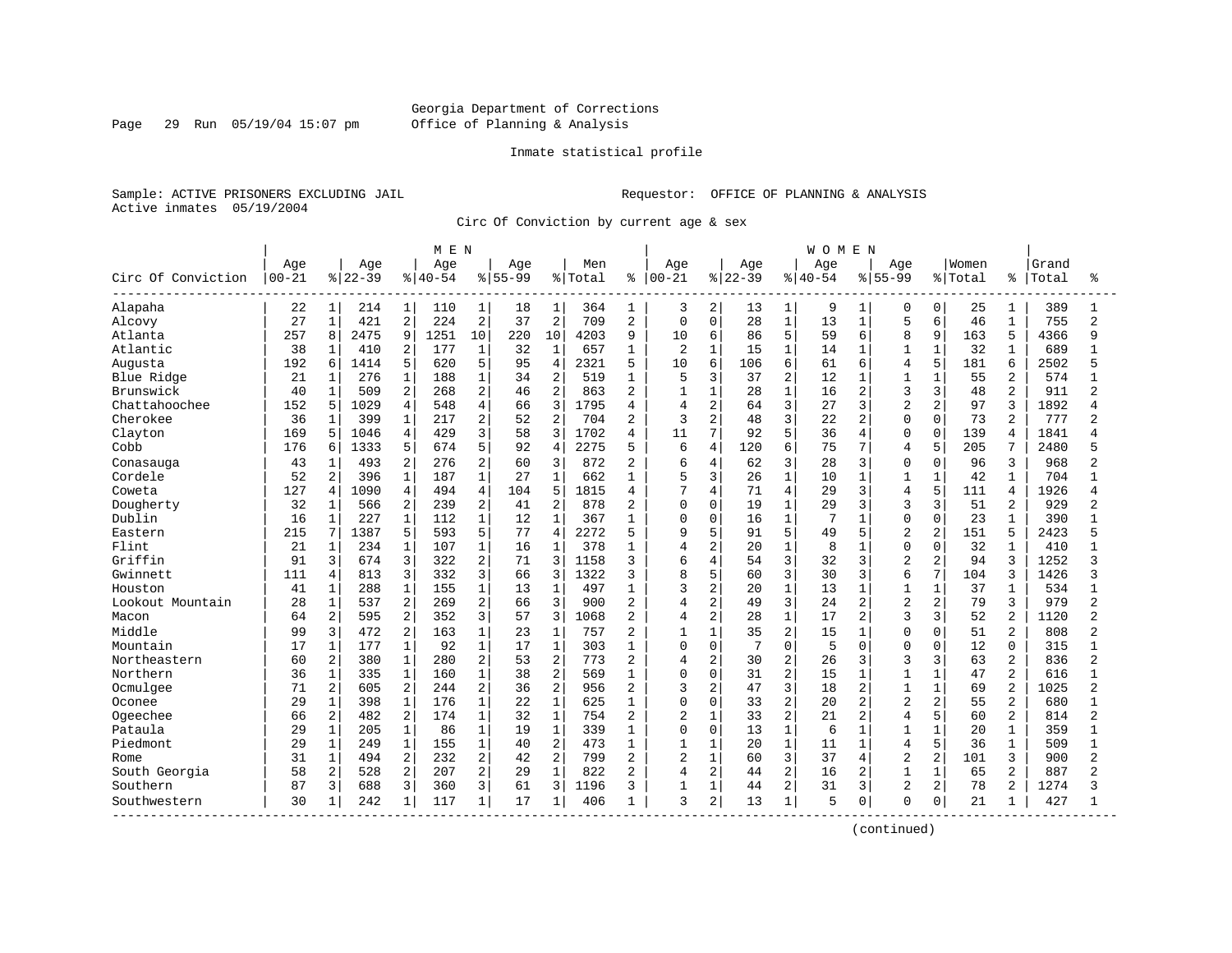Page 30 Run 05/19/04 15:07 pm

#### Inmate statistical profile

Sample: ACTIVE PRISONERS EXCLUDING JAIL **Requestor:** OFFICE OF PLANNING & ANALYSIS Active inmates 05/19/2004

Circ Of Conviction by current age & sex (continued)

|                    | M E N            |          |                 |                |                     |                |                  |                |                |       |                  |          |                  |       | WOMEN           |     |                    |          |                  |       |                |       |
|--------------------|------------------|----------|-----------------|----------------|---------------------|----------------|------------------|----------------|----------------|-------|------------------|----------|------------------|-------|-----------------|-----|--------------------|----------|------------------|-------|----------------|-------|
| Circ Of Conviction | Age<br>$00 - 21$ |          | Age<br>$ 22-39$ |                | Age<br>$ 40-54 $    |                | Age<br>$8 55-99$ |                | Men<br>% Total | ⊱     | Age<br>$00 - 21$ |          | Age<br>$ 22-39 $ |       | Age<br>$ 40-54$ |     | Age<br>$8155 - 99$ |          | Women<br>% Total | °     | Grand<br>Total |       |
| Stone Mountain     | 246              | 8        | 1825            | 7              | 789                 | 6              | 112              | 5              | 2972           |       | 16               | 10       | 92               | 5     | 34              |     | 6                  |          | 148              | 5.    | 3120           | 6     |
| Tallapoosa         | 11               | $\Omega$ | 151             |                | 76                  | $\mathbf{1}$   | 14               |                | 252            |       | O                | $\Omega$ | 10               |       | 3               | O   | U                  | $\Omega$ | 13               |       | 265            |       |
| Tifton             | 27               |          | 369             |                | 200                 |                | 35               | $\overline{2}$ | 631            |       |                  |          | 18               |       | 12              |     |                    |          | 34               |       | 665            |       |
| Toombs             | 22               |          | 215             |                | 107                 |                | 27               |                | 371            |       | $\overline{c}$   |          | 11               |       |                 |     |                    |          | 20               |       | 391            |       |
| Waycross           | 45               |          | 496             | $\overline{2}$ | 263                 | $\overline{a}$ | 36               | $\overline{2}$ | 840            |       |                  |          | 39               |       | 16              |     |                    |          | 60               |       | 900            |       |
| Western            | 23               |          | 375             |                | 150                 |                | 22               |                | 570            |       |                  |          | 21               |       | 10              |     |                    |          | 33               |       | 603            |       |
| Rockdale           | 32               |          | 181             |                | 99                  |                | 13               |                | 325            |       |                  |          | 20               |       |                 |     |                    |          | 31               |       | 356            |       |
| Douglas            | 54               |          | 502             |                | 225                 |                | 38               | $\overline{2}$ | 819            |       |                  |          | 44               |       | 33              |     |                    |          | 82               |       | 901            |       |
| Appalachian        | 12               | $\Omega$ | 194             |                | 114                 |                | 34               | $\overline{c}$ | 354            |       |                  |          | 15               |       |                 |     |                    |          | 22               |       | 376            |       |
| Enotah             | 8                |          | 124             | 0              | 62                  |                | 25               |                | 219            |       |                  |          | 10               |       | 4               |     |                    |          | 15               |       | 234            |       |
| Bell-Forsyth       | 6                | $\Omega$ | 106             | 0              | 68                  |                | 19               |                | 199            |       | $\Omega$         | $\Omega$ | 12               |       | 5               |     |                    |          | 18               |       | 217            |       |
| Towaliga           | 22               |          | 186             |                | 117                 |                | 21               |                | 346            |       |                  |          | 12               |       | 11              |     |                    |          | 24               |       | 370            |       |
| Paulding           | 16               |          | 105             | 0              | 71                  |                | 8                | 0              | 200            |       | 0                | 0        | 9                | 0     | 6               |     |                    |          | 16               |       | 216            |       |
| Total reported     | 3137             | 100      |                 |                | 26910 100 12931 100 |                | 2193 100         |                | 45171 100      |       | 166 100          |          | 1876 100         |       | 1001            | 100 | 87 100             |          | 3130 100         |       | 48301 100      |       |
| Percent reported   | 100.0            |          |                 | 100.0          | 100.0               |                |                  | 100.0          |                | 100.0 |                  | 100.0    |                  | 100.0 | 100.0           |     |                    | 100.0    |                  | 100.0 |                | 100.0 |
| Not reported       | 0                |          | $\mathbf 0$     |                | $\mathbf 0$         |                | 0                |                | $\mathbf 0$    |       | $\mathbf 0$      |          | 0                |       | $\mathbf 0$     |     | 0                  |          | 0                |       | 0              |       |
| Total              | 3137             |          | 26910           |                | 12931               |                | 2193             |                | 45171          |       | 166              |          | 1876             |       | 1001            |     | 87                 |          | 3130             |       | 48301          |       |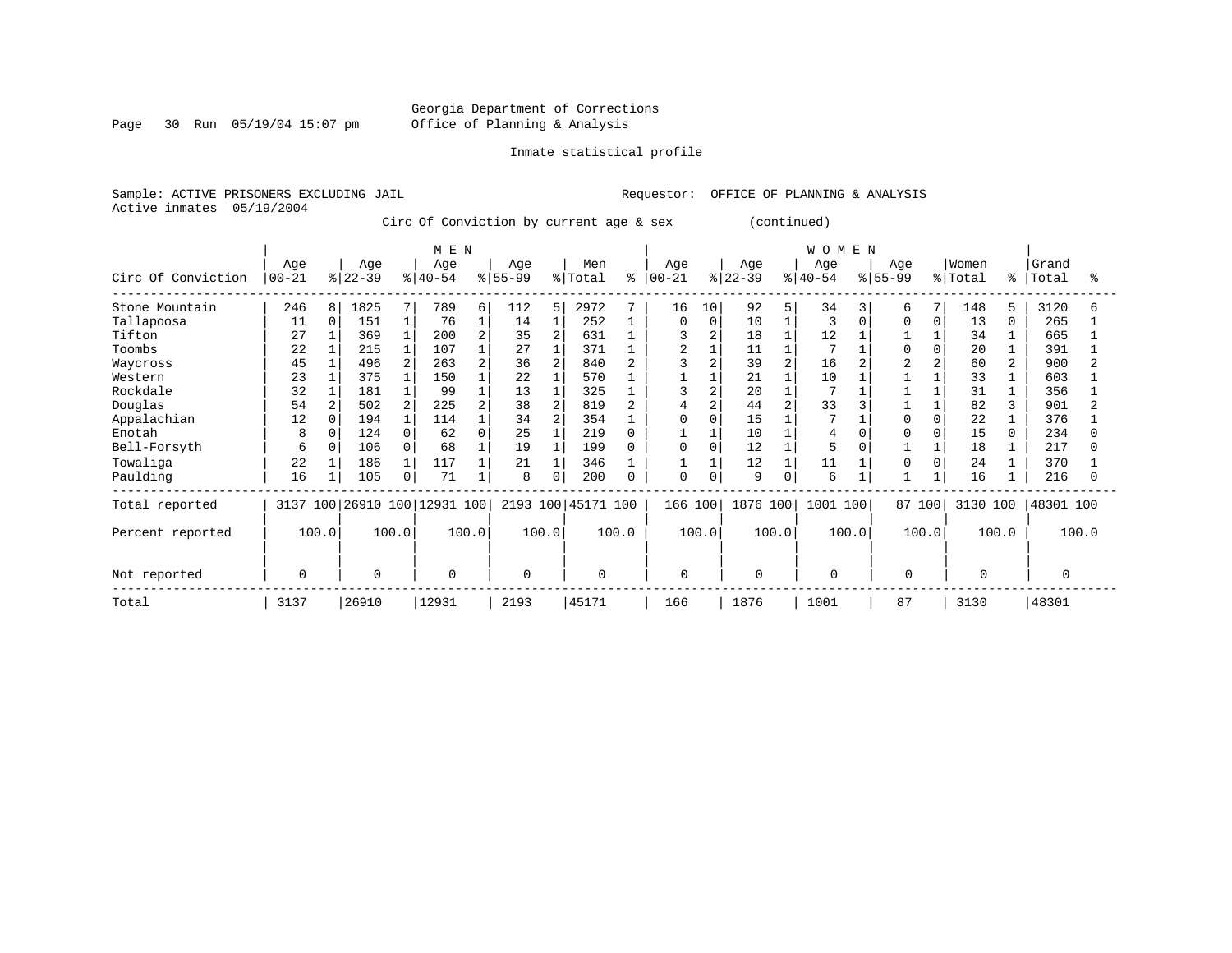#### Georgia Department of Corrections Page 31 Run 05/19/04 15:07 pm Office of Planning & Analysis

#### Inmate statistical profile

Sample: ACTIVE PRISONERS EXCLUDING JAIL **Requestor:** OFFICE OF PLANNING & ANALYSIS Active inmates 05/19/2004

Home County by current age & sex

|               |                |              |           |              | MEN         |              |                |                |         |              |                |              |                |                | WOMEN          |                |                |                |                |                |       |              |
|---------------|----------------|--------------|-----------|--------------|-------------|--------------|----------------|----------------|---------|--------------|----------------|--------------|----------------|----------------|----------------|----------------|----------------|----------------|----------------|----------------|-------|--------------|
|               | Age            |              | Age       |              | Age         |              | Age            |                | Men     |              | Age            |              | Age            |                | Age            |                | Age            |                | Women          |                | Grand |              |
| Home County   | $00 - 21$      |              | $8 22-39$ |              | $8140 - 54$ |              | $8155 - 99$    |                | % Total |              | $8   00 - 21$  |              | $8 22-39$      |                | $ 40-54$       |                | $8155 - 99$    |                | % Total        | ి              | Total | ႜ            |
| Appling       | 4              | 0            | 51        | 0            | 26          | 0            | 7              | $\mathbf{0}$   | 88      | $\mathbf 0$  | 0              | 0            | 4              | 0 <sup>1</sup> | 1              | $\mathbf 0$    | 0              | $\mathbf 0$    | 5              | $\mathbf 0$    | 93    | $\Omega$     |
| Atkinson      | $\mathbf{1}$   | $\mathbf 0$  | 24        | 0            | 13          | 0            | $\overline{4}$ | 0              | 42      | $\mathbf 0$  | $\mathbf 0$    | $\mathbf 0$  | $\mathbf{1}$   | $\overline{0}$ | 0              | $\mathbf 0$    | 0              | $\mathbf 0$    | $\mathbf{1}$   | $\mathbf 0$    | 43    | <sup>0</sup> |
| Bacon         | 4              | $\mathbf 0$  | 32        | 0            | 19          | 0            | $\mathbf 1$    | 0              | 56      | $\Omega$     | $\mathbf 0$    | $\mathbf 0$  | 2              | $\Omega$       | 2              | $\mathbf 0$    | $\Omega$       | $\Omega$       | $\overline{4}$ | $\mathbf 0$    | 60    | <sup>0</sup> |
| Baker         | $\overline{1}$ | $\mathbf 0$  | 10        | 0            | 3           | 0            | $\overline{2}$ | $\Omega$       | 16      | $\Omega$     | $\Omega$       | $\mathbf 0$  | $\overline{2}$ | $\Omega$       | 0              | $\mathbf 0$    | 0              | $\Omega$       | $\overline{2}$ | $\mathbf 0$    | 18    | <sup>0</sup> |
| Baldwin       | 32             | $\mathbf{1}$ | 178       | 1            | 84          | $\mathbf{1}$ | 6              | 0              | 300     | 1            |                | $\mathbf{1}$ | 15             | $\mathbf{1}$   | 2              | $\mathbf 0$    | 1              | $\mathbf{1}$   | 19             | 1              | 319   |              |
| Banks         | 4              | $\mathbf 0$  | 31        | $\Omega$     | 14          | $\Omega$     | 5              | $\Omega$       | 54      | $\Omega$     | $\mathbf 0$    | $\Omega$     | 3              | $\Omega$       | $\mathbf{1}$   | $\Omega$       | $\Omega$       | $\Omega$       | 4              | $\Omega$       | 58    | U            |
| Barrow        | 12             | $\mathbf 0$  | 106       | 0            | 70          | $\mathbf{1}$ | 17             | $\mathbf{1}$   | 205     | 1            | 0              | $\mathbf 0$  | 7              | $\mathbf 0$    | 6              | $\mathbf{1}$   |                | $\mathbf{1}$   | 14             | $\mathbf 0$    | 219   |              |
| Bartow        | 22             | $\mathbf{1}$ | 234       | $\mathbf{1}$ | 121         | $\mathbf{1}$ | 36             | $\overline{c}$ | 413     | $\mathbf{1}$ | $\mathbf{1}$   | 1            | 43             | $\overline{2}$ | 17             | $\overline{2}$ | 0              | $\Omega$       | 61             | $\overline{2}$ | 474   | 1            |
| Ben Hill      | 12             | $\mathbf 0$  | 89        | 0            | 45          | $\mathbf 0$  | 7              | 0              | 153     | $\mathbf 0$  | 4              | 3            | 10             | $\mathbf{1}$   | 6              | $\mathbf{1}$   | 0              | $\Omega$       | 20             | 1              | 173   | $\cap$       |
| Berrien       | 6              | 0            | 40        | 0            | 21          | 0            | 6              | 0              | 73      | 0            | $\mathbf{1}$   | $\mathbf{1}$ | 4              | $\mathbf 0$    | $\Omega$       | $\mathbf 0$    | $\Omega$       | $\mathbf 0$    | 5              | $\mathbf 0$    | 78    |              |
| <b>Bibb</b>   | 70             | 3            | 568       | 2            | 333         | 3            | 51             | 3              | 1022    | 3            | 5              | 3            | 30             | $\overline{2}$ | 16             | $\overline{2}$ | $\mathbf{1}$   | $\mathbf{1}$   | 52             | 2              | 1074  |              |
| Bleckley      | 5              | $\Omega$     | 78        | $\Omega$     | 21          | 0            | $\overline{2}$ | $\Omega$       | 106     | $\Omega$     | $\Omega$       | $\Omega$     | $\overline{c}$ | $\Omega$       | $\overline{2}$ | $\Omega$       | 1              | $\mathbf{1}$   | 5              | $\Omega$       | 111   |              |
| Brantley      | 2              | $\Omega$     | 20        | 0            | 9           | 0            | 3              | $\Omega$       | 34      | $\Omega$     | 1              | $\mathbf{1}$ | $\Omega$       | $\Omega$       | 1              | $\Omega$       | 0              | $\Omega$       | $\overline{2}$ | $\Omega$       | 36    |              |
| Brooks        | 6              | 0            | 50        | 0            | 20          | $\Omega$     | 5              | 0              | 81      | $\Omega$     | $\mathbf 0$    | $\Omega$     | 2              | $\Omega$       | $\overline{a}$ | $\mathbf 0$    | $\Omega$       | $\Omega$       | $\overline{4}$ | $\Omega$       | 85    | U            |
| Bryan         | $\mathbf{1}$   | 0            | 31        | 0            | 20          | 0            | 5              | $\Omega$       | 57      | $\Omega$     | $\mathbf 0$    | $\Omega$     | 3              | $\Omega$       | 4              | $\mathbf 0$    | $\Omega$       | $\Omega$       | 7              | $\Omega$       | 64    | <sup>0</sup> |
| Bulloch       | 28             | $\mathbf{1}$ | 175       | 1            | 75          | $\mathbf{1}$ | 12             | $\mathbf 1$    | 290     | 1            | $\mathbf 1$    | $\mathbf{1}$ | 14             | $\mathbf{1}$   | 8              | $\mathbf{1}$   | $\overline{a}$ | $\overline{2}$ | 25             | 1              | 315   |              |
| Burke         | 17             | $\mathbf{1}$ | 101       | 0            | 51          | $\Omega$     | 9              | $\Omega$       | 178     | $\Omega$     | $\Omega$       | $\Omega$     | б              | $\Omega$       | ζ              | $\Omega$       | 1              | $\mathbf{1}$   | 10             | $\Omega$       | 188   | U            |
| <b>Butts</b>  | 9              | $\mathbf 0$  | 68        | 0            | 32          | $\Omega$     | 7              | $\Omega$       | 116     | 0            | $\mathbf{1}$   | $\mathbf{1}$ | 4              | $\Omega$       | 3              | $\Omega$       | $\Omega$       | $\Omega$       | 8              | $\Omega$       | 124   |              |
| Calhoun       | 4              | $\mathbf 0$  | 24        | 0            | 7           | 0            | $\mathbf{1}$   | 0              | 36      | $\Omega$     | $\Omega$       | $\mathbf 0$  | $\overline{a}$ | $\Omega$       | $\mathbf{1}$   | $\mathbf 0$    | $\Omega$       | $\Omega$       | 3              | $\Omega$       | 39    |              |
| Camden        | 4              | 0            | 52        | 0            | 28          | $\Omega$     | 3              | 0              | 87      | $\Omega$     | $\mathbf 0$    | $\Omega$     | 5              | $\Omega$       | $\mathbf{1}$   | $\Omega$       | <sup>0</sup>   | $\Omega$       | 6              | $\Omega$       | 93    | U            |
| Candler       | 8              | 0            | 50        | 0            | 14          | 0            | $\Omega$       | 0              | 72      | $\Omega$     | $\mathbf 0$    | $\mathbf 0$  | 3              | $\Omega$       | $\mathbf{1}$   | $\Omega$       | 0              | $\Omega$       | 4              | $\mathbf 0$    | 76    | U            |
| Carroll       | 23             | 1            | 253       | 1            | 121         | $\mathbf{1}$ | 35             | 2              | 432     | 1            | $\overline{2}$ | $\mathbf{1}$ | 24             | $\mathbf{1}$   | 12             | $\mathbf{1}$   | 1              | $\mathbf{1}$   | 39             | $\mathbf{1}$   | 471   |              |
| Catoosa       | 10             | $\Omega$     | 85        | 0            | 41          | 0            | 13             | $\mathbf{1}$   | 149     | 0            | $\mathbf 1$    | $\mathbf{1}$ | 11             | $\mathbf{1}$   | 2              | $\Omega$       | $\mathbf{1}$   | $\mathbf{1}$   | 15             | 1              | 164   |              |
| Charlton      | 1              | 0            | 27        | 0            | 12          | 0            | $\mathbf{1}$   | 0              | 41      | 0            | $\mathbf 0$    | $\mathbf 0$  | $\overline{2}$ | $\mathbf 0$    | $\mathbf{1}$   | 0              | 0              | $\mathbf 0$    | 3              | $\Omega$       | 44    |              |
| Chatham       | 206            | 7            | 1297      | 5            | 515         | 5            | 78             | 4              | 2096    | 5            | 9              | 6            | 77             | $\overline{4}$ | 44             | 5              | 2              | $\overline{a}$ | 132            | 5              | 2228  |              |
| Chattahoochee | 2              | $\mathbf 0$  | 13        | 0            | 6           | 0            | $\mathbf 0$    | 0              | 21      | $\Omega$     | 0              | $\mathbf 0$  | $\mathbf 0$    | $\mathbf 0$    | $\mathbf 0$    | $\mathbf 0$    | 0              | $\mathbf 0$    | $\mathbf 0$    | $\mathbf 0$    | 21    |              |
| Chattooga     | $\overline{4}$ | $\mathbf 0$  | 108       | 0            | 56          | $\mathbf 0$  | 12             | $\mathbf{1}$   | 180     | 0            | $\mathbf{1}$   | $\mathbf{1}$ | 7              | $\mathbf 0$    | 8              | $\mathbf{1}$   | $\mathbf{1}$   | $\mathbf 1$    | 17             | $\mathbf{1}$   | 197   | $\cap$       |
| Cherokee      | 16             | $\mathbf{1}$ | 195       | 1            | 132         | $\mathbf{1}$ | 25             | $\mathbf{1}$   | 368     | 1            | $\mathbf{1}$   | $\mathbf{1}$ | 25             | $\mathbf 1$    | 12             | $\mathbf{1}$   | $\Omega$       | $\Omega$       | 38             | 1              | 406   |              |
| Clarke        | 21             | $\mathbf{1}$ | 320       | $\mathbf 1$  | 141         | $\mathbf{1}$ | 12             | $\mathbf{1}$   | 494     | 1            | $\Omega$       | $\Omega$     | 21             | $\mathbf{1}$   | 10             | $\mathbf{1}$   | $\overline{2}$ | $\overline{a}$ | 33             | $\mathbf{1}$   | 527   |              |
| Clay          | 0              | $\mathbf 0$  | 15        | 0            | 2           | 0            | 1              | $\Omega$       | 18      | $\Omega$     | $\Omega$       | $\Omega$     | $\mathbf 1$    | $\Omega$       | $\Omega$       | $\mathbf 0$    | 0              | $\Omega$       | $\mathbf{1}$   | $\Omega$       | 19    | <sup>0</sup> |
| Clayton       | 121            | 4            | 707       | 3            | 290         | 3            | 39             | 2              | 1157    | 3            | 9              | 6            | 56             | $\overline{3}$ | 28             | 3              | $\mathbf{1}$   | $\mathbf{1}$   | 94             | 3              | 1251  |              |
| Clinch        | $\Omega$       | $\mathbf 0$  | 36        | $\Omega$     | 11          | $\Omega$     | $\mathbf 0$    | $\Omega$       | 47      | $\Omega$     | $\mathbf 0$    | $\Omega$     | $\overline{2}$ | $\Omega$       | $\mathbf{1}$   | $\Omega$       | $\Omega$       | $\Omega$       | 3              | $\Omega$       | 50    | U            |
| Cobb          | 135            | 5            | 940       | 4            | 503         | 4            | 63             | 3              | 1641    | 4            | 5              | 3            | 94             | 5              | 45             | 5              | $\overline{2}$ | $\overline{a}$ | 146            | 5              | 1787  |              |
| Coffee        | 11             | $\Omega$     | 139       | $\mathbf{1}$ | 64          | $\mathbf{1}$ | 6              | $\Omega$       | 220     | 1            | $\Omega$       | $\Omega$     | 17             | $\mathbf{1}$   | 6              | $\mathbf{1}$   | $\mathbf{1}$   | $\mathbf{1}$   | 24             | $\mathbf{1}$   | 244   |              |
| Colquit       | 21             | 1            | 150       | 1            | 68          | $\mathbf{1}$ | 13             | $\mathbf{1}$   | 252     | 1            | $\Omega$       | $\mathbf 0$  | 7              | $\mathbf 0$    | $\overline{2}$ | $\mathbf 0$    | 0              | $\Omega$       | 9              | 0              | 261   |              |
| Columbia      | 14             | 1            | 114       | 0            | 47          | 0            | 9              | $\overline{0}$ | 184     | 0            | 1              | 1            | 7              | 0 <sup>1</sup> | 13             | $\mathbf 1$    | 0              | 0              | 21             | 1              | 205   | $\cap$       |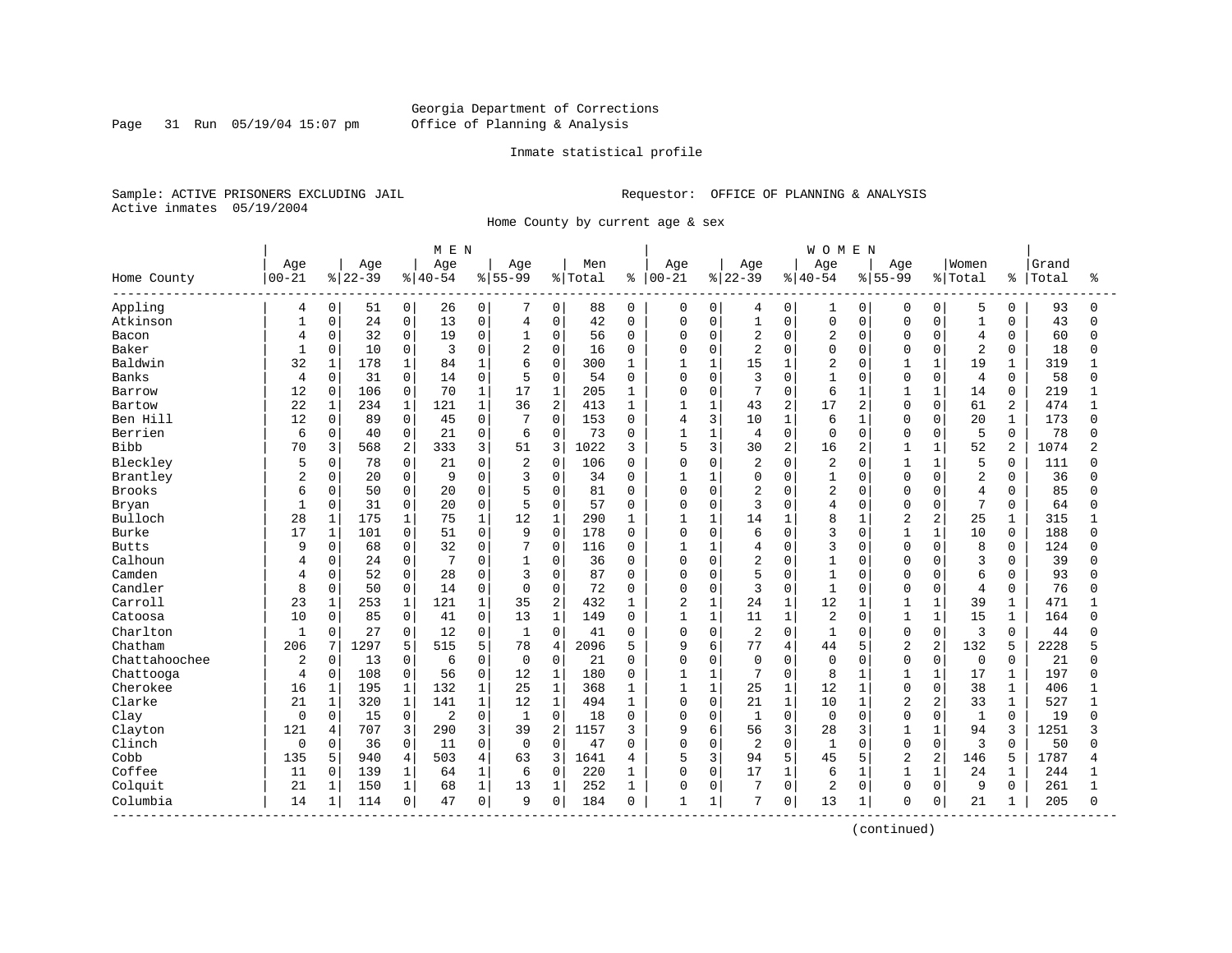Page 32 Run  $05/19/04$  15:07 pm

#### Inmate statistical profile

Sample: ACTIVE PRISONERS EXCLUDING JAIL Requestor: OFFICE OF PLANNING & ANALYSIS Active inmates 05/19/2004

Home County by current age & sex (continued)

|             |                |              |                |                | M E N       |                |                |                |         |                |                |                |                |              | <b>WOMEN</b>   |                |                |                |                |              |       |              |
|-------------|----------------|--------------|----------------|----------------|-------------|----------------|----------------|----------------|---------|----------------|----------------|----------------|----------------|--------------|----------------|----------------|----------------|----------------|----------------|--------------|-------|--------------|
|             | Age            |              | Age            |                | Age         |                | Age            |                | Men     |                | Age            |                | Age            |              | Age            |                | Age            |                | Women          |              | Grand |              |
| Home County | $00 - 21$      |              | $ 22-39$       |                | $8140 - 54$ |                | $8 55-99$      |                | % Total | ៖              | $ 00 - 21$     |                | $ 22-39$       |              | $8 40-54$      |                | $8 55-99$      |                | % Total        | န္           | Total | ႜ            |
| Cook        | 6              | 0            | 57             | 0              | 33          | 0              | 6              | 0              | 102     | 0              | 1              | 1              | 5              | 0            | 2              | 0              | 0              | 0              | 8              | 0            | 110   | $\Omega$     |
| Coweta      | 25             | $\mathbf{1}$ | 246            | $\mathbf{1}$   | 92          | $\mathbf{1}$   | 15             | $\mathbf{1}$   | 378     | $\mathbf 1$    | 3              | $\overline{2}$ | 13             | $\mathbf{1}$ | 8              | $\mathbf{1}$   | $\mathbf{1}$   | $\mathbf{1}$   | 25             | $\mathbf 1$  | 403   | $\mathbf{1}$ |
| Crawford    | $\mathbf 1$    | 0            | 11             | $\mathsf 0$    | 9           | $\mathbf 0$    | $\Omega$       | $\mathbf 0$    | 21      | $\Omega$       | 0              | $\mathbf 0$    | $\mathbf 0$    | $\Omega$     | $\Omega$       | $\Omega$       | $\Omega$       | $\Omega$       | $\mathbf 0$    | $\Omega$     | 21    | $\Omega$     |
| Crisp       | 22             | $\mathbf 1$  | 136            | $\mathbf 1$    | 58          | $\mathbf 1$    | 8              | $\mathbf 0$    | 224     | 1              | $\mathbf{1}$   | $\mathbf{1}$   | 9              | $\mathbf{1}$ | 3              | $\Omega$       | $\Omega$       | $\Omega$       | 13             | $\Omega$     | 237   | $\mathbf{1}$ |
| Dade        | $\mathbf{1}$   | 0            | 36             | $\mathbf 0$    | 21          | 0              | 7              | $\Omega$       | 65      | $\Omega$       | $\Omega$       | $\mathbf 0$    | 3              | $\Omega$     | $\mathbf{1}$   | $\Omega$       | $\Omega$       | $\Omega$       | 4              | $\Omega$     | 69    | $\cap$       |
| Dawson      | 3              | 0            | 45             | $\mathsf 0$    | 29          | 0              | 3              | $\mathbf 0$    | 80      | 0              | 0              | $\mathbf 0$    | 3              | $\Omega$     | 3              | 0              | $\Omega$       | $\Omega$       | 6              | $\Omega$     | 86    |              |
| Decatur     | 17             | $\mathbf{1}$ | 183            | $\mathbf{1}$   | 46          | 0              | 7              | $\Omega$       | 253     | $\mathbf{1}$   | $\mathbf{1}$   | $\mathbf{1}$   | 14             | $\mathbf{1}$ | 5              | $\mathbf{1}$   | $\Omega$       | $\Omega$       | 20             | 1            | 273   |              |
| DeKalb      | 174            | 6            | 1487           | 6              | 588         | 5              | 92             | 5              | 2341    | 6              | 12             | 8              | 87             | 5            | 32             | 4              | 8              | 10             | 139            | 5            | 2480  |              |
| Dodge       | 1              | 0            | 106            | $\mathbf 0$    | 52          | $\mathbf 0$    | 1              | $\mathbf 0$    | 160     | $\Omega$       | 0              | $\mathbf 0$    | 13             | 1            | 6              | 1              | $\Omega$       | $\mathbf 0$    | 19             | 1            | 179   |              |
| Dooly       | 6              | 0            | 59             | $\mathsf 0$    | 19          | $\mathbf 0$    | $\mathbf 0$    | $\mathbf 0$    | 84      | $\Omega$       | 0              | $\mathbf 0$    | 3              | $\mathbf 0$  | $\mathbf{1}$   | $\Omega$       | $\Omega$       | 0              | $\overline{4}$ | $\mathbf 0$  | 88    |              |
| Dougherty   | 40             | $\mathbf 1$  | 556            | 2              | 232         | $\overline{2}$ | 38             | $\overline{2}$ | 866     | $\overline{c}$ | 0              | $\mathbf 0$    | 23             | $\mathbf{1}$ | 20             | 2              | 5              | 6              | 48             | 2            | 914   | 2            |
| Douglas     | 38             | $\mathbf 1$  | 258            | $\mathbf{1}$   | 136         | $\mathbf{1}$   | 25             | $1\,$          | 457     | 1              | 3              | 2              | 19             | $\mathbf{1}$ | 16             | $\overline{a}$ | $\Omega$       | $\mathbf 0$    | 38             | $\mathbf{1}$ | 495   |              |
| Early       | 3              | 0            | 34             | $\mathbf 0$    | 15          | 0              | 2              | $\Omega$       | 54      | $\Omega$       | $\Omega$       | $\mathbf 0$    | $\overline{2}$ | $\Omega$     | 1              | 0              | $\Omega$       | $\Omega$       | 3              | $\Omega$     | 57    | $\Omega$     |
| Echols      | 0              | 0            | 3              | 0              | 1           | $\mathbf 0$    | 1              | $\mathbf 0$    | 5       | $\Omega$       | 0              | 0              | 0              | $\Omega$     | 0              | $\Omega$       | $\Omega$       | $\Omega$       | 0              | $\Omega$     | 5     | U            |
| Effingham   | 10             | $\Omega$     | 75             | $\mathbf 0$    | 31          | $\Omega$       | 4              | $\Omega$       | 120     | $\Omega$       | $\Omega$       | $\Omega$       | 3              | $\Omega$     | 5              | 1              | $\overline{a}$ | $\overline{2}$ | 10             | $\Omega$     | 130   |              |
| Elbert      | 3              | 0            | 85             | $\mathbf 0$    | 48          | $\Omega$       | 9              | $\mathbf 0$    | 145     | $\Omega$       | $\Omega$       | $\Omega$       | 5              | $\Omega$     | 4              | $\Omega$       | $\Omega$       | $\Omega$       | 9              | $\Omega$     | 154   |              |
| Emanuel     | 17             | $\mathbf{1}$ | 104            | $\mathbf 0$    | 23          | $\Omega$       | 8              | $\Omega$       | 152     | $\Omega$       | $\Omega$       | $\Omega$       | 9              | $\mathbf{1}$ | $\overline{2}$ | $\Omega$       | $\Omega$       | $\Omega$       | 11             | $\Omega$     | 163   |              |
| Evans       | 9              | $\Omega$     | 47             | $\mathbf 0$    | 8           | $\mathbf 0$    | $\overline{2}$ | $\mathbf 0$    | 66      | $\Omega$       | 1              | $\mathbf{1}$   | 2              | $\Omega$     | $\overline{2}$ | $\Omega$       | $\Omega$       | $\Omega$       | 5              | $\Omega$     | 71    |              |
| Fannin      | 3              | 0            | 56             | $\mathsf 0$    | 26          | $\mathbf 0$    | 11             | $\mathbf 1$    | 96      | $\Omega$       | $\Omega$       | $\mathbf 0$    | 2              | $\Omega$     | 3              | 0              | $\Omega$       | O              | 5              | $\Omega$     | 101   |              |
| Fayette     | 9              | 0            | 60             | $\mathbf 0$    | 42          | $\Omega$       | 15             | $\mathbf{1}$   | 126     | $\Omega$       | 0              | $\Omega$       | 8              | $\Omega$     | $\mathbf{1}$   | $\Omega$       | $\Omega$       | O              | 9              | $\Omega$     | 135   |              |
| Floyd       | 29             | 1            | 433            | $\overline{2}$ | 195         | $\overline{2}$ | 30             | $\overline{2}$ | 687     | 2              | 3              | 2              | 54             | 3            | 31             | 3              | $\overline{2}$ | 2              | 90             | 3            | 777   |              |
| Forsyth     | $\overline{2}$ | 0            | 83             | $\mathbf 0$    | 53          | $\mathbf 0$    | 8              | $\mathbf 0$    | 146     | 0              | 0              | $\mathbf 0$    | 6              | $\Omega$     | $\overline{4}$ | <sup>0</sup>   | $\mathbf{1}$   | $\overline{1}$ | 11             | $\Omega$     | 157   |              |
| Franklin    | 7              | 0            | 54             | $\mathbf 0$    | 31          | $\mathbf 0$    | 9              | $\mathbf 0$    | 101     | 0              | 0              | $\mathbf 0$    | 9              | $\mathbf 1$  | 1              | 0              | $\Omega$       | 0              | 10             | $\Omega$     | 111   | U            |
| Fulton      | 372            | 13           | 3333           | 14             | 1627        | 14             | 265            | 14             | 5597    | 14             | 12             | 8              | 152            | 9            | 93             | 10             | 10             | 12             | 267            | q            | 5864  | 14           |
| Gilmer      | 3              | $\Omega$     | 55             | $\mathbf 0$    | 37          | $\mathbf 0$    | 15             | $\mathbf{1}$   | 110     | $\Omega$       | $\mathbf{1}$   | $\mathbf{1}$   | 9              | $\mathbf{1}$ | $\mathbf{1}$   | $\Omega$       | $\Omega$       | $\Omega$       | 11             | $\Omega$     | 121   | $\Omega$     |
| Glascock    | $\Omega$       | $\Omega$     | $\overline{c}$ | $\mathbf 0$    | 3           | $\mathbf 0$    | $\Omega$       | $\Omega$       | 5       | $\Omega$       | 0              | $\Omega$       | $\mathbf 0$    | $\Omega$     | $\Omega$       | $\Omega$       | $\Omega$       | $\Omega$       | $\Omega$       | $\Omega$     | 5     | $\Omega$     |
| Glynn       | 18             | $\mathbf 1$  | 234            | $\mathbf 1$    | 132         | 1              | 17             | $\mathbf{1}$   | 401     | $\mathbf{1}$   | 0              | $\mathbf 0$    | 10             | $\mathbf{1}$ | 4              | $\Omega$       | $\Omega$       | $\Omega$       | 14             | $\Omega$     | 415   |              |
| Gordon      | 10             | $\mathbf 0$  | 151            | $\mathbf{1}$   | 70          | $\mathbf{1}$   | 13             | $\mathbf{1}$   | 244     | $\mathbf{1}$   | $\overline{2}$ | $\mathbf{1}$   | 10             | $\mathbf{1}$ | 13             | $\mathbf{1}$   | $\Omega$       | $\mathbf 0$    | 25             | $\mathbf{1}$ | 269   | $\mathbf{1}$ |
| Grady       | 12             | 0            | 133            | $\mathbf{1}$   | 55          | 0              | 7              | $\Omega$       | 207     | 1              | 1              | $\mathbf{1}$   | 12             | $\mathbf{1}$ | 2              | $\Omega$       | $\mathbf{1}$   | $\mathbf{1}$   | 16             | $\mathbf 1$  | 223   | $\mathbf{1}$ |
| Greene      | 4              | 0            | 75             | $\mathbf 0$    | 18          | $\mathbf 0$    | 3              | $\Omega$       | 100     | $\mathbf 0$    | 0              | $\mathbf 0$    | 3              | $\Omega$     | 3              | $\Omega$       | $\mathbf{1}$   | $\mathbf{1}$   | 7              | $\Omega$     | 107   | O            |
| Gwinnett    | 97             | 3            | 592            | 2              | 285         | 2              | 53             | 3              | 1027    | 3              | 11             | 7              | 50             | 3            | 25             | 3              | 3              | 4              | 89             | 3            | 1116  |              |
| Habersham   | 6              | 0            | 68             | $\mathbf 0$    | 39          | $\mathbf 0$    | 2              | $\mathbf 0$    | 115     | $\Omega$       | 0              | $\Omega$       | $\mathbf{1}$   | $\Omega$     | 3              | $\Omega$       | $\Omega$       | U              | $\overline{4}$ | $\Omega$     | 119   | ∩            |
| Hall        | 41             | $\mathbf{1}$ | 307            | $\mathbf 1$    | 224         | $\overline{2}$ | 44             | $\overline{a}$ | 616     | $\overline{2}$ | 4              | 3              | 24             | $\mathbf{1}$ | 21             | 2              | 3              | 4              | 52             | 2            | 668   |              |
| Hancock     | 3              | 0            | 35             | $\mathsf 0$    | 18          | 0              | 3              | $\mathbf 0$    | 59      | $\Omega$       | 0              | $\mathbf 0$    | 2              | $\mathbf 0$  | 1              | 0              | $\Omega$       | $\Omega$       | 3              | $\Omega$     | 62    |              |
| Haralson    | $\overline{2}$ | 0            | 56             | $\mathbf 0$    | 32          | $\mathbf 0$    | 6              | $\mathbf 0$    | 96      | $\Omega$       | 0              | 0              | 6              | 0            | 3              | 0              | 0              | $\mathbf 0$    | 9              | 0            | 105   | U            |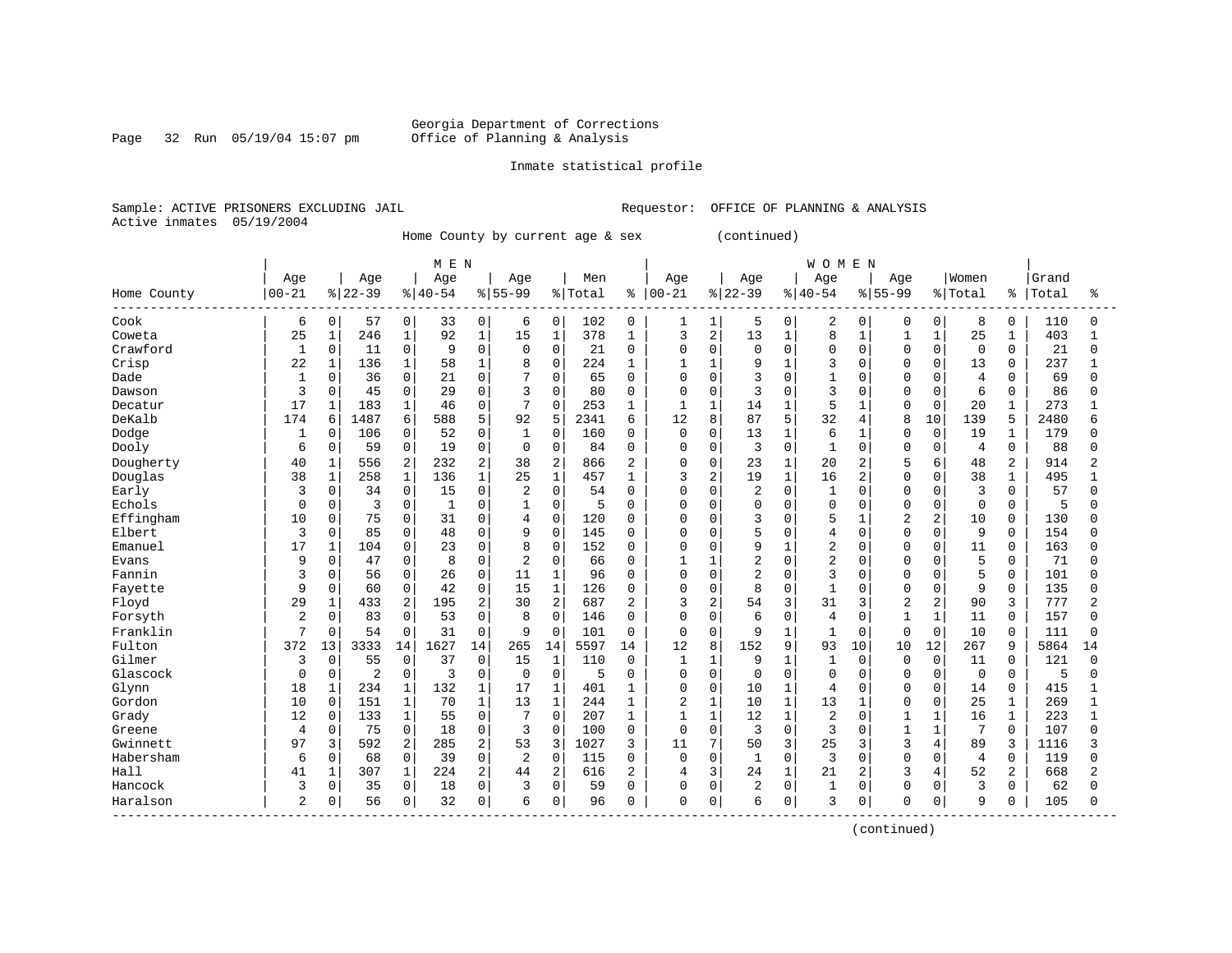Page 33 Run 05/19/04 15:07 pm

#### Inmate statistical profile

Sample: ACTIVE PRISONERS EXCLUDING JAIL Requestor: OFFICE OF PLANNING & ANALYSIS Active inmates 05/19/2004

Home County by current age & sex (continued)

|                           |                |              |           |              | M E N       |              |                |              |         |              |              |              |                |              | <b>WOMEN</b>   |                |                |                |                |              |       |          |
|---------------------------|----------------|--------------|-----------|--------------|-------------|--------------|----------------|--------------|---------|--------------|--------------|--------------|----------------|--------------|----------------|----------------|----------------|----------------|----------------|--------------|-------|----------|
|                           | Age            |              | Age       |              | Age         |              | Age            |              | Men     |              | Age          |              | Age            |              | Age            |                | Age            |                | Women          |              | Grand |          |
| Home County               | $00 - 21$      |              | $8 22-39$ |              | $8140 - 54$ |              | $8 55-99$      |              | % Total | ႜ            | $ 00 - 21$   |              | $ 22-39$       |              | $8 40-54$      |                | $8 55-99$      |                | % Total        | န့           | Total | ႜ        |
| Harris                    | 4              | 0            | 46        | 0            | 26          | 0            | 3              | 0            | 79      | 0            | 1            |              | 4              | 0            | 0              | 0              | $\Omega$       | 0              | 5              | 0            | 84    | n        |
| Hart                      | 7              | 0            | 53        | $\mathbf 0$  | 26          | $\mathbf 0$  | $\overline{4}$ | $\mathbf 0$  | 90      | $\Omega$     | 0            | $\mathbf 0$  | 5              | $\Omega$     | 3              | $\Omega$       | $\Omega$       | $\Omega$       | 8              | $\Omega$     | 98    | $\Omega$ |
| Heard                     | 1              | 0            | 24        | $\mathsf 0$  | 11          | $\mathbf 0$  | 9              | $\mathbf 0$  | 45      | $\Omega$     | 0            | $\mathbf 0$  | 0              | $\mathbf 0$  | $\mathbf{1}$   | $\Omega$       | $\Omega$       | 0              | 1              | $\Omega$     | 46    |          |
| Henry                     | 18             | $\mathbf{1}$ | 211       | $\mathbf 1$  | 104         | $\mathbf 1$  | 18             | $\mathbf{1}$ | 351     | 1            | 5            | 3            | 19             | $\mathbf{1}$ | 13             | $\mathbf 1$    | $\Omega$       | $\Omega$       | 37             | $\mathbf{1}$ | 388   |          |
| Houston                   | 35             | $\mathbf{1}$ | 274       | $\mathbf 1$  | 139         | $\mathbf 1$  | 18             | $\mathbf{1}$ | 466     | 1            | 4            | 3            | 20             | $\mathbf{1}$ | 10             | $\mathbf 1$    | $\Omega$       | $\Omega$       | 34             | $\mathbf{1}$ | 500   | 1        |
| Irwin                     | 3              | 0            | 48        | $\mathsf 0$  | 22          | $\mathbf 0$  | $\overline{4}$ | $\mathbf 0$  | 77      | $\Omega$     | 0            | $\mathbf 0$  | 2              | $\mathbf 0$  | 0              | $\Omega$       | $\Omega$       | $\Omega$       | 2              | $\Omega$     | 79    | U        |
| Jackson                   | 6              | 0            | 101       | $\mathsf 0$  | 53          | $\mathbf 0$  | 24             | $\mathbf{1}$ | 184     | $\Omega$     | $\Omega$     | $\Omega$     | 9              | $\mathbf{1}$ | 3              | $\Omega$       | $\mathbf{1}$   | 1              | 13             | $\Omega$     | 197   |          |
| Jasper                    |                | 0            | 39        | $\Omega$     | 13          | $\Omega$     | 3              | $\Omega$     | 62      | $\Omega$     | O            | $\Omega$     | $\overline{2}$ | $\Omega$     | $\overline{2}$ | $\Omega$       | $\Omega$       | $\Omega$       | 4              | $\Omega$     | 66    |          |
| Jeff Davis                | 1              | 0            | 40        | $\mathbf 0$  | 17          | 0            | 5              | $\mathbf 0$  | 63      | $\Omega$     | O            | $\mathbf 0$  | $\overline{2}$ | $\Omega$     | 4              | $\Omega$       | $\Omega$       | $\Omega$       | 6              | $\Omega$     | 69    |          |
| Jefferson                 | 9              | 0            | 62        | $\mathsf 0$  | 20          | 0            | $\overline{4}$ | $\mathbf 0$  | 95      | $\Omega$     | O            | $\mathbf 0$  | 2              | $\Omega$     | $\mathbf{1}$   | $\Omega$       | $\Omega$       | $\Omega$       | 3              | 0            | 98    |          |
| Jenkins                   | 5              | 0            | 54        | $\mathbf 0$  | 20          | $\Omega$     | $\overline{2}$ | $\mathbf 0$  | 81      | $\Omega$     | 0            | 0            | $\overline{2}$ | $\Omega$     | $\overline{2}$ | $\Omega$       | $\Omega$       | $\Omega$       | 4              | $\Omega$     | 85    |          |
| Johnson                   | O              | 0            | 25        | $\mathbf 0$  | 9           | $\mathbf 0$  | $\overline{2}$ | $\mathbf 0$  | 36      | $\Omega$     | 0            | $\Omega$     | 2              | $\Omega$     | $\Omega$       | 0              | $\Omega$       | 0              | $\overline{2}$ | 0            | 38    |          |
| Jones                     |                | 0            | 31        | $\mathbf 0$  | 16          | 0            | 2              | $\Omega$     | 54      | $\Omega$     | $\Omega$     | $\Omega$     | 5              | $\Omega$     | $\Omega$       | 0              | $\Omega$       | $\Omega$       | 5              | $\Omega$     | 59    |          |
| Lamar                     |                | 0            | 38        | $\mathbf 0$  | 26          | 0            | 6              | $\Omega$     | 75      | $\Omega$     | O            | 0            | 2              | $\Omega$     | 3              | $\Omega$       | $\Omega$       | O              | 5              | $\Omega$     | 80    |          |
| Lanier                    | $\overline{2}$ | $\Omega$     | 21        | $\mathbf 0$  | 6           | $\Omega$     | $\overline{a}$ | $\Omega$     | 31      | $\Omega$     | 1            | $\mathbf{1}$ | $\mathbf 0$    | 0            | 3              | 0              | $\Omega$       | $\Omega$       | $\overline{4}$ | $\Omega$     | 35    |          |
| Laurens                   | 12             | 0            | 147       | $\mathbf{1}$ | 64          | $\mathbf{1}$ | 7              | $\mathbf 0$  | 230     | 1            | 0            | $\Omega$     | 11             | $\mathbf{1}$ | 6              | $\mathbf{1}$   | $\Omega$       | $\Omega$       | 17             | 1            | 247   |          |
| Lee                       | $\mathbf{1}$   | 0            | 23        | $\mathbf 0$  | 20          | $\Omega$     | 3              | $\mathbf 0$  | 47      | $\Omega$     | 1            | $\mathbf{1}$ | $\mathbf{1}$   | $\Omega$     | 3              | $\Omega$       | $\Omega$       | $\Omega$       | 5              | $\Omega$     | 52    |          |
| Liberty                   | 15             | 1            | 156       | $\mathbf 1$  | 40          | $\Omega$     | 9              | $\mathbf 0$  | 220     | $\mathbf{1}$ | 1            | $\mathbf{1}$ | 4              | $\Omega$     | 4              | $\Omega$       | $\overline{2}$ | 2              | 11             | $\Omega$     | 231   |          |
| Lincoln                   | 4              | 0            | 18        | $\mathsf 0$  | 11          | 0            |                | $\mathbf 0$  | 34      | $\Omega$     | 1            | $\mathbf{1}$ | $\mathbf{1}$   | $\Omega$     | $\Omega$       | $\Omega$       | $\Omega$       | $\Omega$       | $\overline{c}$ | $\Omega$     | 36    |          |
| Long                      | 3              | 0            | 20        | $\mathbf 0$  | 13          | $\Omega$     | $\Omega$       | $\Omega$     | 36      | $\Omega$     | $\Omega$     | $\Omega$     | 4              | $\Omega$     | $\Omega$       | $\Omega$       | $\Omega$       | $\Omega$       | 4              | $\Omega$     | 40    |          |
| Lowndes                   | 31             | 1            | 257       | $\mathbf 1$  | 139         | $\mathbf{1}$ | 23             | $\mathbf{1}$ | 450     | 1            | 0            | $\mathbf 0$  | 19             | $\mathbf{1}$ | 18             | 2              | $\overline{2}$ | $\overline{2}$ | 39             | 1            | 489   |          |
| Lumpkin                   | 5              | 0            | 40        | $\mathsf 0$  | 27          | 0            | 8              | $\mathbf 0$  | 80      | 0            | $\Omega$     | $\mathbf 0$  | 3              | $\mathbf 0$  | $\mathbf{1}$   | $\Omega$       | $\Omega$       | $\Omega$       | 4              | $\Omega$     | 84    |          |
| Macon                     | 4              | 0            | 43        | $\mathbf 0$  | 22          | 0            | 4              | $\mathbf 0$  | 73      | 0            | 0            | 0            | 0              | $\Omega$     | 1              | 0              | $\Omega$       | O              | 1              | $\Omega$     | 74    |          |
| Madison                   | 8              | 0            | 72        | $\mathsf 0$  | 29          | $\mathbf 0$  | 9              | $\Omega$     | 118     | $\Omega$     | $\Omega$     | $\Omega$     | 9              | $\mathbf{1}$ | 3              | <sup>0</sup>   | $\Omega$       | $\Omega$       | 12             | $\Omega$     | 130   |          |
| Marion                    | $\mathbf{1}$   | $\Omega$     | 23        | $\mathbf 0$  | 10          | $\Omega$     | 2              | $\Omega$     | 36      | $\Omega$     | $\Omega$     | $\Omega$     | $\mathbf{1}$   | $\Omega$     | $\Omega$       | $\Omega$       | $\Omega$       | $\Omega$       | $\mathbf{1}$   | $\Omega$     | 37    |          |
| McDuffie                  | 12             | 0            | 88        | $\mathbf 0$  | 44          | $\Omega$     | 13             | $\mathbf{1}$ | 157     | $\Omega$     | O            | $\Omega$     | 5              | $\Omega$     | $\Omega$       | $\Omega$       | $\Omega$       | $\Omega$       | 5              | $\Omega$     | 162   |          |
| McIntosh                  | $\sqrt{2}$     | 0            | 28        | $\mathbf 0$  | 21          | 0            | $\mathbf{1}$   | $\mathbf 0$  | 52      | $\Omega$     | 0            | $\mathbf 0$  | $\mathbf{1}$   | $\Omega$     | $\Omega$       | $\Omega$       | $\Omega$       | $\Omega$       | $\mathbf{1}$   | $\Omega$     | 53    |          |
| Meriwether                | 15             | $\mathbf{1}$ | 115       | $\mathbf 0$  | 55          | 0            | 12             | $\mathbf{1}$ | 197     | $\mathbf 0$  | $\mathbf{1}$ | $\mathbf{1}$ | 10             | $\mathbf{1}$ | 5              | $\mathbf{1}$   | $\mathbf{1}$   | $\mathbf{1}$   | 17             | $\mathbf 1$  | 214   |          |
| Miller                    | 3              | 0            | 18        | $\mathbf 0$  |             | 0            | 1              | $\mathbf 0$  | 29      | $\Omega$     | $\mathbf{1}$ | $\mathbf{1}$ | $\mathbf 0$    | $\Omega$     | $\Omega$       | $\Omega$       | $\Omega$       | $\Omega$       | $\mathbf 1$    | $\Omega$     | 30    | ∩        |
| Mitchell                  | 10             | 0            | 117       | $\mathbf 0$  | 49          | $\Omega$     | 7              | $\mathbf 0$  | 183     | 0            | 0            | $\mathbf 0$  | 8              | $\Omega$     | 6              | 1              | $\Omega$       | $\Omega$       | 14             | $\Omega$     | 197   |          |
| Monroe                    | 4              | $\Omega$     | 62        | $\mathbf 0$  | 27          | $\Omega$     | 4              | $\Omega$     | 97      | $\Omega$     | 1            | $\mathbf{1}$ | 5              | $\Omega$     | 3              | 0              | $\Omega$       | 0              | 9              | $\Omega$     | 106   |          |
| Montgomery                | 3              | 0            | 27        | $\mathbf 0$  | 8           | $\Omega$     | $\overline{2}$ | $\Omega$     | 40      | $\Omega$     | $\Omega$     | $\Omega$     | 3              | $\Omega$     | $\mathbf{1}$   | $\Omega$       | $\Omega$       | O              | $\overline{4}$ | $\Omega$     | 44    |          |
| Morgan                    | 5              | 0            | 40        | $\mathsf 0$  | 22          | $\mathbf 0$  | 3              | $\Omega$     | 70      | $\Omega$     | 0            | $\mathbf 0$  | 6              | $\Omega$     | 3              | $\Omega$       | $\Omega$       | $\Omega$       | 9              | $\Omega$     | 79    | Λ        |
| Murray                    | 6              | 0            | 88        | 0            | 48          | $\mathbf 0$  | 14             | $\mathbf{1}$ | 156     | O            | 0            | 0            | 10             |              | $\overline{c}$ | 0              | $\Omega$       | 0              | 12             | $\Omega$     | 168   |          |
| Muscogee<br>------------- | 103            | 4            | 726       | 3            | 378         | 3            | 56             | 3            | 1263    | 3            | 3            | 2            | 50             | 3            | 20             | $\overline{2}$ | $\overline{2}$ | 2              | 75             | 3            | 1338  | 3        |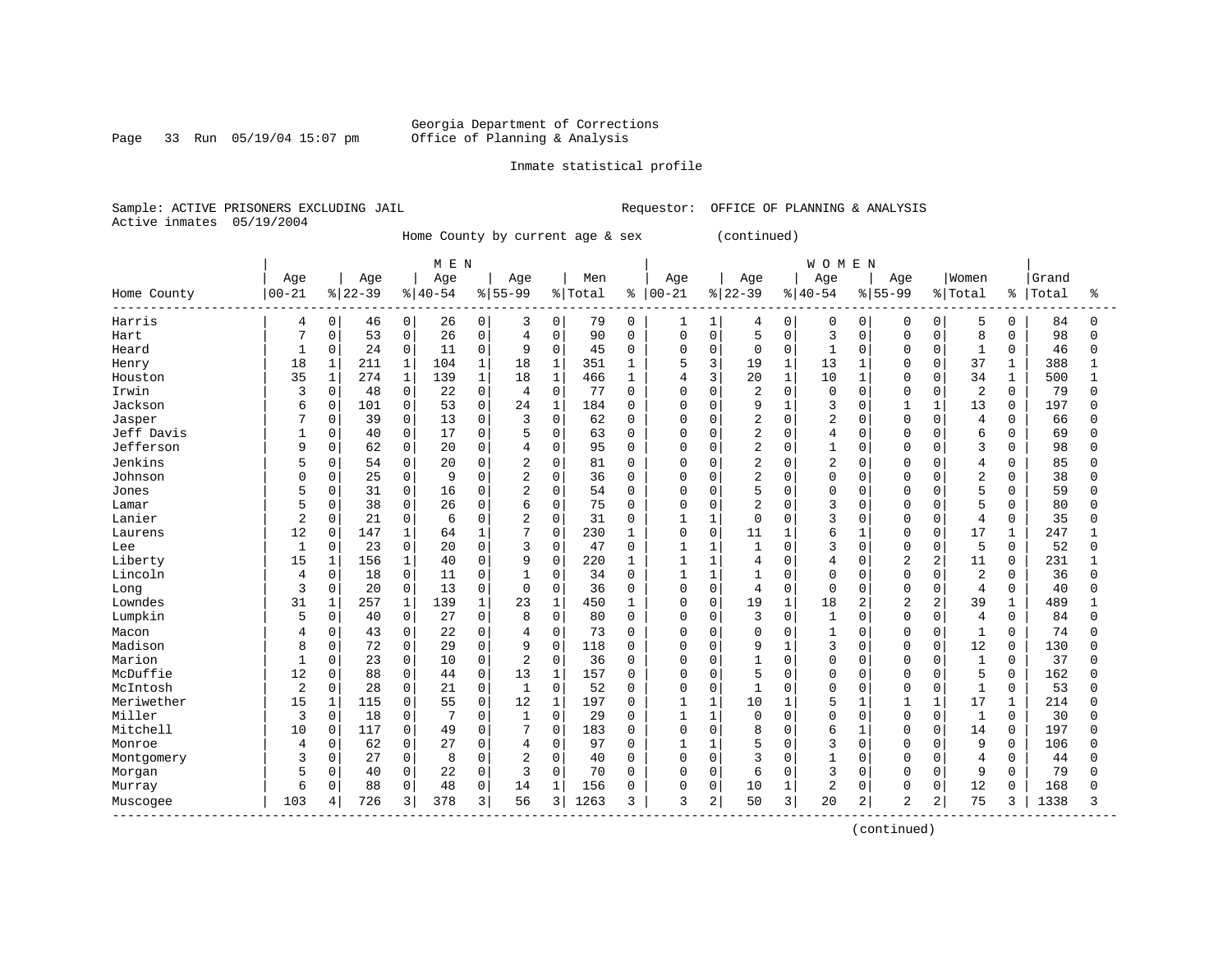#### Georgia Department of Corrections Page 34 Run 05/19/04 15:07 pm Office of Planning & Analysis

#### Inmate statistical profile

Sample: ACTIVE PRISONERS EXCLUDING JAIL **Requestor:** OFFICE OF PLANNING & ANALYSIS Active inmates 05/19/2004

Home County by current age & sex (continued)

|             |             |              |          |              |              |                |                |              |         |              |                |                |                |              | <b>WOMEN</b>   |              |                |                |                |              |       |          |
|-------------|-------------|--------------|----------|--------------|--------------|----------------|----------------|--------------|---------|--------------|----------------|----------------|----------------|--------------|----------------|--------------|----------------|----------------|----------------|--------------|-------|----------|
|             | Age         |              | Age      |              | Age          |                | Age            |              | Men     |              | Age            |                | Age            |              | Age            |              | Age            |                | Women          |              | Grand |          |
| Home County | $00 - 21$   |              | $ 22-39$ |              | $8140 - 54$  |                | $8155 - 99$    |              | % Total | ႜ            | $ 00 - 21$     |                | $ 22-39$       |              | $8 40-54$      |              | $8155 - 99$    |                | % Total        | ႜ            | Total | ႜ        |
| Newton      | 13          | $\mathbf 0$  | 228      | $\mathbf{1}$ | 102          | $\mathbf{1}$   | 17             | 1            | 360     | 1            | 1              | 1              | 13             | $\mathbf{1}$ | 8              | 1            | 4              | 5              | 26             | 1            | 386   |          |
| Oconee      | $\mathbf 0$ | $\Omega$     | 26       | $\mathbf 0$  | 7            | $\Omega$       | $\overline{4}$ | $\mathbf 0$  | 37      | $\Omega$     | 0              | $\mathbf 0$    | 2              | $\mathbf 0$  | $\mathbf{1}$   | $\Omega$     | $\Omega$       | $\Omega$       | 3              | $\Omega$     | 40    | $\Omega$ |
| Oglethorpe  | 2           | $\mathbf 0$  | 41       | 0            |              | $\Omega$       | 2              | $\mathbf 0$  | 52      | 0            | 1              | $\mathbf{1}$   | 3              | $\Omega$     | $\mathbf{1}$   | $\Omega$     | $\mathbf 0$    | $\Omega$       | 5              | $\Omega$     | 57    | $\Omega$ |
| Paulding    | 13          | $\Omega$     | 114      | 0            | 68           | $\mathbf{1}$   | 9              | $\mathbf 0$  | 204     | 1            | $\mathbf{1}$   | $\mathbf{1}$   | 9              | $\mathbf{1}$ | 9              | $\mathbf{1}$ | $\overline{2}$ | $\overline{2}$ | 21             | $\mathbf{1}$ | 225   |          |
| Peach       | 7           | $\Omega$     | 68       | $\mathbf 0$  | 30           | $\Omega$       | $\overline{2}$ | $\mathbf 0$  | 107     | $\Omega$     | 0              | $\mathbf 0$    | 7              | $\Omega$     | 0              | $\Omega$     | $\Omega$       | $\Omega$       | 7              | $\Omega$     | 114   | $\cap$   |
| Pickens     | 3           | $\mathbf 0$  | 46       | $\mathbf 0$  | 30           | 0              | 6              | $\mathbf 0$  | 85      | 0            | 0              | $\mathbf 0$    | $\mathbf{1}$   | $\Omega$     | 4              | $\Omega$     | $\Omega$       | 0              | 5              | $\Omega$     | 90    |          |
| Pierce      | 3           | 0            | 30       | $\mathbf 0$  | 15           | 0              | 2              | $\mathbf 0$  | 50      | $\Omega$     | 0              | $\mathbf 0$    | $\overline{2}$ | $\Omega$     | $\overline{2}$ | $\Omega$     | $\Omega$       | O              | $\overline{4}$ | $\Omega$     | 54    |          |
| Pike        | 4           | $\Omega$     | 22       | 0            | 23           | $\Omega$       | 3              | $\Omega$     | 52      | $\Omega$     |                | $\mathbf{1}$   | $\mathbf{1}$   | $\Omega$     | $\mathbf{1}$   | $\Omega$     | $\Omega$       | $\Omega$       | 3              | $\Omega$     | 55    |          |
| Polk        | 9           | $\Omega$     | 116      | $\mathbf 0$  | 58           | $\mathbf{1}$   | 12             | $\mathbf{1}$ | 195     | 0            | 0              | $\mathbf 0$    | 13             | 1            | 3              | $\cap$       | $\Omega$       | $\Omega$       | 16             | $\mathbf 1$  | 211   |          |
| Pulaski     |             | $\Omega$     | 58       | $\mathbf 0$  | 24           | 0              | $\overline{2}$ | $\mathbf 0$  | 91      | $\Omega$     | 0              | $\mathbf 0$    | 4              | $\Omega$     | 5              | -1           | $\Omega$       | $\Omega$       | 9              | 0            | 100   |          |
| Putnam      |             | 0            | 56       | $\mathbf 0$  | 36           | 0              | 6              | 0            | 102     | 0            | 0              | $\mathbf 0$    | 5              | $\mathbf 0$  | $\mathbf{1}$   | $\Omega$     | <sup>0</sup>   | 0              | 6              | 0            | 108   |          |
| Ouitman     | C           | 0            | 5        | 0            | $\mathbf{1}$ | $\Omega$       | $\Omega$       | 0            | 6       | 0            | 0              | $\mathbf 0$    |                | 0            | 0              | 0            | $\Omega$       | 0              | $\mathbf{1}$   | $\Omega$     |       |          |
| Rabun       | 3           | $\Omega$     | 30       | $\mathbf 0$  | 12           | $\Omega$       | $\overline{2}$ | $\Omega$     | 47      | $\Omega$     | 0              | $\mathbf 0$    | 0              | $\Omega$     | $\Omega$       | $\Omega$     | $\Omega$       | $\Omega$       | $\mathbf 0$    | $\Omega$     | 47    |          |
| Randolph    | 10          | $\Omega$     | 37       | $\Omega$     | 13           | $\Omega$       | $\overline{2}$ | $\Omega$     | 62      | $\Omega$     | $\Omega$       | $\mathbf 0$    | $\Omega$       | $\Omega$     | 2              | $\Omega$     | $\mathbf{1}$   | $\mathbf{1}$   | 3              | $\Omega$     | 65    | n        |
| Richmond    | 146         | 5            | 1091     | 5            | 459          | $\overline{4}$ | 62             | 3            | 1758    | 4            | 9              | 6              | 81             | 5            | 39             | 4            | 3              | 4              | 132            | 5            | 1890  |          |
| Rockdale    | 17          | 1            | 128      | $\mathbf{1}$ | 72           | $\mathbf{1}$   | 14             | $\mathbf 1$  | 231     | 1            | $\Omega$       | $\mathbf 0$    | 19             | <sup>1</sup> | 3              | $\Omega$     | $\mathbf 0$    | 0              | 22             | $\mathbf{1}$ | 253   |          |
| Schley      | 0           | $\Omega$     | 11       | 0            | 2            | $\Omega$       | $\Omega$       | $\Omega$     | 13      | $\Omega$     | U              | $\Omega$       | <sup>0</sup>   | $\Omega$     | $\Omega$       | $\Omega$     | $\Omega$       | $\Omega$       | $\Omega$       | $\Omega$     | 13    |          |
| Screven     | 10          | $\Omega$     | 73       | $\Omega$     | 23           | $\Omega$       | 6              | $\mathbf 0$  | 112     | 0            | 0              | $\Omega$       | 8              | $\Omega$     | 3              | $\Omega$     | $\Omega$       | $\Omega$       | 11             | $\Omega$     | 123   |          |
| Seminole    | 4           | 0            | 39       | $\mathbf 0$  | 16           | 0              | 5              | $\mathbf 0$  | 64      | 0            | 0              | $\mathbf 0$    | $\overline{4}$ | $\mathbf 0$  | $\overline{2}$ | $\Omega$     | $\Omega$       | 0              | 6              | $\mathbf 0$  | 70    |          |
| Spalding    | 47          | 2            | 353      | 1            | 157          | 1              | 26             | $\mathbf{1}$ | 583     | $\mathbf{1}$ | 2              | $\mathbf{1}$   | 33             | 2            | 11             | $\mathbf{1}$ | $\mathbf{1}$   | $\mathbf{1}$   | 47             | 2            | 630   |          |
| Stephens    | 6           | $\Omega$     | 88       | 0            | 43           | $\mathbf 0$    | 11             | $\mathbf{1}$ | 148     | 0            | $\Omega$       | 0              | 6              | $\Omega$     | $\mathbf{1}$   | $\Omega$     | $\Omega$       | 0              | 7              | $\Omega$     | 155   | $\Omega$ |
| Stewart     | 4           | 0            | 20       | 0            | 8            | 0              | 2              | $\mathbf 0$  | 34      | 0            | 0              | 0              | 2              | $\Omega$     | $\mathbf 0$    | 0            | $\Omega$       | 0              | 2              | $\Omega$     | 36    |          |
| Sumter      | 17          | $\mathbf{1}$ | 114      | 0            | 59           | $\mathbf{1}$   |                | $\mathbf 0$  | 197     | $\Omega$     | $\overline{2}$ | $\mathbf{1}$   | 7              | $\mathbf 0$  | 2              | $\Omega$     | $\Omega$       | $\Omega$       | 11             | 0            | 208   |          |
| Talbot      | 3           | $\Omega$     | 33       | 0            | 12           | $\Omega$       |                | $\mathbf 0$  | 49      | 0            | 0              | $\mathbf 0$    | 1              | $\Omega$     | 3              | $\Omega$     | 0              | O              | 4              | $\Omega$     | 53    |          |
| Taliaferro  | $\Omega$    | $\Omega$     | 4        | 0            | 3            | O              | $\mathbf{1}$   | $\mathbf 0$  | 8       | $\Omega$     | O              | $\mathbf 0$    | 0              | $\Omega$     | $\mathbf{1}$   | $\cap$       | $\Omega$       | $\cap$         | $\mathbf{1}$   | $\Omega$     | 9     |          |
| Tattnall    |             | 0            | 68       | $\mathbf 0$  | 23           | $\Omega$       | 3              | $\mathbf 0$  | 101     | 0            | 0              | $\mathbf 0$    | 3              | $\Omega$     | 6              | -1           | $\Omega$       | $\Omega$       | 9              | $\Omega$     | 110   |          |
| Taylor      | 4           | $\mathbf 0$  | 48       | $\mathbf 0$  | 16           | $\Omega$       | $\overline{2}$ | $\mathbf 0$  | 70      | $\Omega$     | 0              | $\mathbf 0$    | $\overline{2}$ | $\Omega$     | 3              | $\Omega$     | $\Omega$       | $\Omega$       | 5              | $\Omega$     | 75    |          |
| Telfair     | 4           | $\mathbf 0$  | 82       | $\mathbf 0$  | 30           | $\Omega$       | 6              | $\mathbf 0$  | 122     | $\Omega$     | 0              | $\mathbf 0$    | 7              | $\Omega$     | 3              | $\Omega$     | $\mathbf 0$    | $\Omega$       | 10             | $\Omega$     | 132   |          |
| Terrell     | 4           | $\mathbf 0$  | 45       | $\mathbf 0$  | 13           | 0              | $\mathbf{1}$   | $\mathbf 0$  | 63      | $\Omega$     | 0              | $\mathbf 0$    | $\mathbf{1}$   | $\Omega$     | $\mathbf 0$    | $\Omega$     | $\mathbf 0$    | 0              | $\mathbf{1}$   | $\Omega$     | 64    | ∩        |
| Thomas      | 25          | $\mathbf{1}$ | 164      | $\mathbf{1}$ | 87           | 1              | 12             | $\mathbf 1$  | 288     |              | 0              | $\mathbf 0$    | 15             | $\mathbf{1}$ | 8              | -1           | $\mathbf 0$    | $\Omega$       | 23             | 1            | 311   |          |
| Tift        | 14          | 1            | 163      | $\mathbf{1}$ | 93           | 1              | 21             | $\mathbf 1$  | 291     | 1            | 1              | $\mathbf{1}$   | 6              | $\Omega$     | 5              | -1           | 1              | $\mathbf{1}$   | 13             | $\Omega$     | 304   |          |
| Toombs      | 36          | $\mathbf 1$  | 151      | $\mathbf{1}$ | 54           | $\Omega$       | 5              | $\Omega$     | 246     | 1            | $\mathbf{1}$   | $\mathbf{1}$   | 15             | $\mathbf{1}$ | 7              | $\mathbf{1}$ | $\Omega$       | $\Omega$       | 23             | $\mathbf 1$  | 269   |          |
| Towns       | $\Omega$    | $\mathbf 0$  | 5        | 0            | 6            | 0              | 3              | $\mathbf 0$  | 14      | 0            | 0              | $\mathbf 0$    | 0              | $\Omega$     | 2              | $\Omega$     | $\mathbf 0$    | $\Omega$       | $\overline{2}$ | $\Omega$     | 16    | O        |
| Treutlen    | 3           | 0            | 24       | 0            | 12           | 0              | $\mathbf 0$    | $\mathbf 0$  | 39      | $\Omega$     | 0              | $\mathbf 0$    | $\mathbf{1}$   | 0            | $\mathbf{1}$   | 0            | 0              | 0              | $\overline{2}$ | $\mathbf 0$  | 41    |          |
| Troup       | 45          | 2            | 327      | $\mathbf{1}$ | 143          | $\mathbf{1}$   | 17             | $\mathbf 1$  | 532     |              | 0              | $\overline{0}$ | 18             | $\mathbf{1}$ | 7              | $\mathbf{1}$ | $\overline{a}$ | 2              | 27             | $\mathbf{1}$ | 559   |          |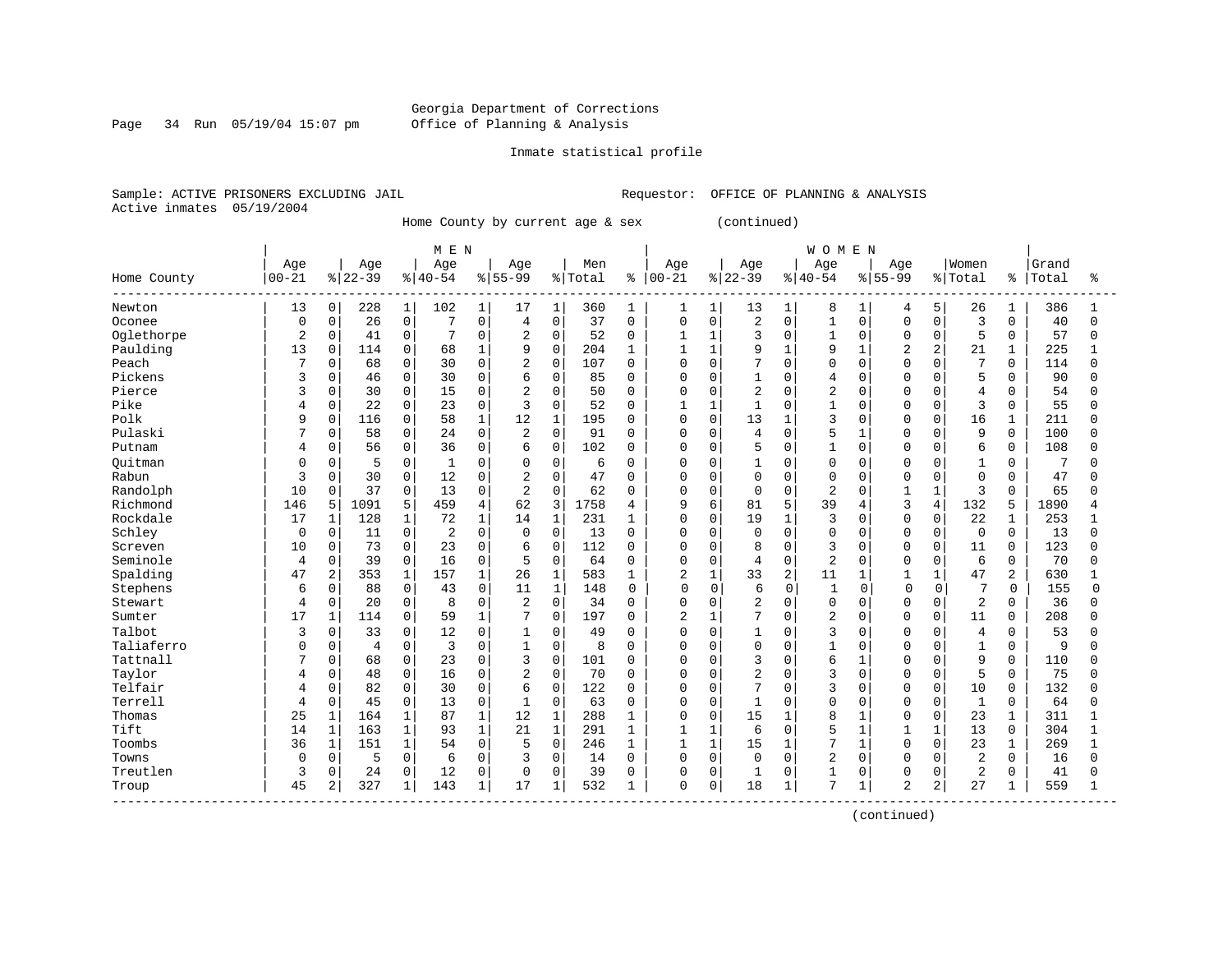Page 35 Run 05/19/04 15:07 pm

#### Inmate statistical profile

Sample: ACTIVE PRISONERS EXCLUDING JAIL **Requestor:** OFFICE OF PLANNING & ANALYSIS Active inmates 05/19/2004

Home County by current age & sex (continued)

|                  |           |          |          |              | M E N               |               |                |              |                    |          |            |                |                |             | <b>WOMEN</b> |          |              |          |                |              |           |      |
|------------------|-----------|----------|----------|--------------|---------------------|---------------|----------------|--------------|--------------------|----------|------------|----------------|----------------|-------------|--------------|----------|--------------|----------|----------------|--------------|-----------|------|
|                  | Age       |          | Age      |              | Age                 |               | Age            |              | Men                |          | Age        |                | Age            |             | Age          |          | Age          |          | Women          |              | Grand     |      |
| Home County      | $00 - 21$ |          | $ 22-39$ |              | $ 40-54$            | $\frac{8}{3}$ | $55 - 99$      |              | % Total            | နွ       | $ 00 - 21$ |                | $ 22-39 $      |             | $ 40-54$     |          | $8155 - 99$  |          | % Total        | °            | Total     | ႜ    |
| Turner           | 3         | 0        | 42       | 0            | 24                  | 0             | 2              | 0            | 71                 | 0        | 0          | 0              | 3              | 0           | 2            | $\Omega$ | 0            | $\Omega$ | 5              | $\Omega$     | 76        |      |
| Twiggs           |           |          | 20       | 0            | 18                  | O             |                | $\Omega$     | 40                 | 0        | 0          | 0              |                | 0           | U            | $\Omega$ |              |          | $\overline{2}$ | <sup>0</sup> | 42        |      |
| Union            | $\Omega$  | U        | 29       | $\Omega$     | 12                  | $\Omega$      | 5              | $\Omega$     | 46                 | 0        | O          |                |                | $\Omega$    | 0            | O        | <sup>0</sup> | O        |                | $\Omega$     | 47        |      |
| Upson            | 16        |          | 103      | 0            | 49                  | $\Omega$      | 14             | $\mathbf{1}$ | 182                | $\Omega$ | Ω          | $\Omega$       | 5              | $\Omega$    | 2            | 0        | O            | U        | 7              | 0            | 189       |      |
| Walker           | 8         | $\Omega$ | 163      | $\mathbf{1}$ | 74                  |               | 20             | $\mathbf{1}$ | 265                |          | $\Omega$   | 0              | 21             |             | 9            |          | O            | 0        | 30             |              | 295       |      |
| Walton           | 14        |          | 155      |              | 98                  |               | 17             | $\mathbf{1}$ | 284                |          |            |                | 10             |             |              |          |              | 2        | 20             |              | 304       |      |
| Ware             | 13        | $\Omega$ | 176      |              | 106                 |               | 17             | 1            | 312                |          | 2          |                | 18             |             | б            |          |              |          | 27             |              | 339       |      |
| Warren           | 2         |          | 21       | $\Omega$     | 14                  | U             | 5              | 0            | 42                 | O        |            |                |                | $\Omega$    |              |          | U            |          | 3              | $\Omega$     | 45        |      |
| Washington       | 20        |          | 77       | 0            | 41                  | U             | 2              | 0            | 140                | $\Omega$ | 0          | $\Omega$       | 5              | $\Omega$    |              | O        |              | U        | 9              | 0            | 149       |      |
| Wayne            |           | $\Omega$ | 81       | 0            | 40                  | $\Omega$      | 5              | 0            | 133                | $\Omega$ |            |                | 5              | $\Omega$    | 6            |          |              |          | 13             | $\Omega$     | 146       |      |
| Webster          | ∩         |          |          | 0            |                     | N             | 0              | 0            | 9                  | 0        | 0          | <sup>0</sup>   |                | 0           |              | O        | O            | $\Omega$ |                | O            | 10        |      |
| Wheeler          | 3         |          | 11       | 0            |                     | U             |                | 0            | 23                 | 0        | 0          | 0              | 2              | $\Omega$    |              |          | 0            |          | 3              |              | 26        |      |
| White            | 4         | 0        | 36       | 0            | 14                  | 0             | $\mathbf{1}$   | 0            | 55                 | $\Omega$ | O          | 0              | 3              | $\Omega$    |              | $\Omega$ | <sup>0</sup> | $\Omega$ | 4              | 0            | 59        |      |
| Whitfield        | 32        |          | 313      |              | 187                 | 2             | 41             | 2            | 573                |          | 3          | $\overline{c}$ | 45             | 3           | 18           |          | U            | U        | 66             | 2            | 639       |      |
| Wilcox           | 3         | 0        | 25       | 0            | 17                  | U             |                | 0            | 50                 | O        |            |                | 2              | $\Omega$    |              |          |              |          | 3              | 0            | 53        |      |
| Wilkes           |           | 0        | 35       | 0            | 16                  | O             |                | 0            | 59                 | O        | 0          | $\Omega$       | $\overline{2}$ | $\Omega$    |              |          |              |          | 3              |              | 62        |      |
| Wilkinson        | 4         | 0        | 40       | 0            | 16                  | 0             | 3              | 0            | 63                 | O        |            |                | 4              | $\mathbf 0$ |              | 0        | 0            | $\Omega$ | 6              | 0            | 69        |      |
| Worth            | 3         |          | 68       | 0            | 41                  | 0             | $\overline{7}$ | 0            | 119                | $\Omega$ | 0          | $\Omega$       | 5              | $\Omega$    | 5            |          | 0            | 0        | 10             | 0            | 129       |      |
| Total reported   | 2794 100  |          |          |              | 24151 100 11438 100 |               |                |              | 1938 100 40321 100 |          | 149 100    |                | 1735 100       |             | 910 100      |          | 82 100       |          | 2876 100       |              | 43197 100 |      |
| Percent reported |           | 89.1     |          | 89.7         |                     | 88.5          |                | 88.4         |                    | 89.3     |            | 89.8           |                | 92.5        |              | 90.9     |              | 94.3     |                | 91.9         |           | 89.4 |
| Not reported     | 343       |          | 2759     |              | 1493                |               | 255            |              | 4850               |          | 17         |                | 141            |             | 91           |          | 5            |          | 254            |              | 5104      |      |
| Total            | 3137      |          | 26910    |              | 12931               |               | 2193           |              | 45171              |          | 166        |                | 1876           |             | 1001         |          | 87           |          | 3130           |              | 48301     |      |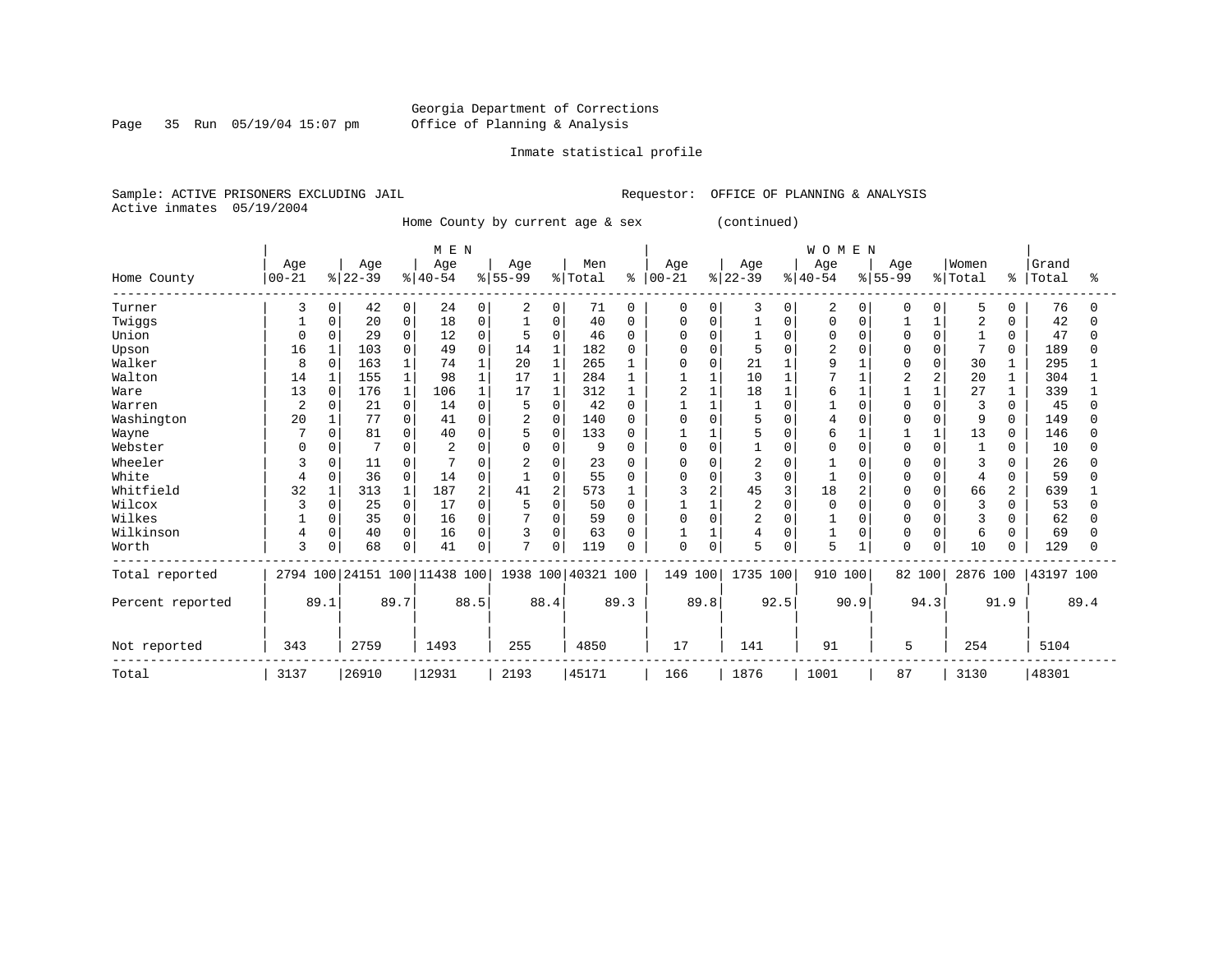Inmate statistical profile<br>Sample: ACTIVE PRISONERS EXCLUDING JAIL **Inmate** statistical profile

Requestor: OFFICE OF PLANNING & ANALYSIS

Active inmates 05/19/2004

Prison Sentence In Years by current age & sex

|                                                                                                                                                                              |                                                                                                                                                  |                                                                                                                                                                                     | M E N                                                                                                                                                                              |                                                                                                                                                                                                             |                                                                                                                                                                 |                                                                                                                                                         |                                                                                                                                                                                           | <b>WOMEN</b>                                                                                                                                                       |                                                                                                                                                                                                                                                 |                                                                                                                                               |                                                                                                                                                                                         |
|------------------------------------------------------------------------------------------------------------------------------------------------------------------------------|--------------------------------------------------------------------------------------------------------------------------------------------------|-------------------------------------------------------------------------------------------------------------------------------------------------------------------------------------|------------------------------------------------------------------------------------------------------------------------------------------------------------------------------------|-------------------------------------------------------------------------------------------------------------------------------------------------------------------------------------------------------------|-----------------------------------------------------------------------------------------------------------------------------------------------------------------|---------------------------------------------------------------------------------------------------------------------------------------------------------|-------------------------------------------------------------------------------------------------------------------------------------------------------------------------------------------|--------------------------------------------------------------------------------------------------------------------------------------------------------------------|-------------------------------------------------------------------------------------------------------------------------------------------------------------------------------------------------------------------------------------------------|-----------------------------------------------------------------------------------------------------------------------------------------------|-----------------------------------------------------------------------------------------------------------------------------------------------------------------------------------------|
| Sentence In Years                                                                                                                                                            | Age<br>$00 - 21$                                                                                                                                 | Age<br>$ 22-39$                                                                                                                                                                     | Age<br>$ 40-54 $                                                                                                                                                                   | Age<br>$ 55-99$                                                                                                                                                                                             | Men<br>% Total                                                                                                                                                  | Age<br>$8   00 - 21$                                                                                                                                    | Age<br>$8 22-39$                                                                                                                                                                          | Age<br>$ 40-54$                                                                                                                                                    | Age<br>$8 55-99$                                                                                                                                                                                                                                | Women<br>% Total<br>ႜၟ                                                                                                                        | Grand<br> Total<br>ిక                                                                                                                                                                   |
| $0 - 1$<br>$1.1 - 2$<br>$2.1 - 3$<br>$3.1 - 4$<br>$4.1 - 5$<br>$5.1 - 6$                                                                                                     | $\mathbf{1}$<br>44<br>5<br>169<br>11<br>336<br>343<br>11<br>257<br>8<br>15<br>484                                                                | 330<br>$1\vert$<br>1272<br>5<br>$\sqrt{ }$<br>1983<br>1907<br>7<br>1484<br>6<br>2644<br>10                                                                                          | 127<br>1<br>4<br>546<br>7<br>880<br>773<br>6<br>5<br>639<br>1134<br>9                                                                                                              | 5<br>0<br>$\overline{2}$<br>37<br>$\overline{4}$<br>81<br>90<br>4<br>3<br>66<br>6<br>136                                                                                                                    | 506<br>ı<br>2024<br>4<br>$7\phantom{.0}$<br>3280<br>3113<br>7<br>2446<br>5<br>4398<br>10                                                                        | 3<br>2<br>7<br>12<br>19<br>11<br>22<br>13<br>16<br>10<br>27<br>16                                                                                       | 2<br>42<br>147<br>8<br>280<br>15<br>234<br>12<br>146<br>8<br>236<br>13                                                                                                                    | 16<br>2<br>93<br>9<br>12<br>118<br>108<br>11<br>71<br>7<br>130<br>13                                                                                               | 0<br>0<br>$\overline{2}$<br>$\overline{a}$<br>7<br>8<br>7<br>8<br>5<br>6<br>6<br>7                                                                                                                                                              | 61<br>2<br>254<br>8<br>424<br>14<br>371<br>12<br>238<br>8<br>13<br>399                                                                        | 567<br>2278<br>5<br>3704<br>8<br>3484<br>7<br>2684<br>6<br>4797<br>10                                                                                                                   |
| $6.1 - 7$<br>$7.1 - 8$<br>$8.1 - 9$<br>$9.1 - 10$<br>$10.1 - 12$<br>$12.1 - 15$<br>$15.1 - 20$<br>20.1-OVER<br>LIFE<br><b>DEATH</b><br>LIFE W/O PAROLE<br>YOUTHFUL OFFENDERS | 124<br>4<br>131<br>4<br>4<br>110<br>42<br>1<br>587<br>19<br>3<br>106<br>178<br>6<br>3<br>102<br>4<br>120<br>0<br>$\mathbf 0$<br>0<br>4<br>0<br>0 | 996<br>4<br>1181<br>$\overline{4}$<br>1079<br>4<br>2<br>618<br>4245<br>16<br>5<br>1332<br>8<br>2164<br>9<br>2551<br>2867<br>11<br>$\mathbf 0$<br>54<br>202<br>$\mathbf 1$<br>0<br>1 | 400<br>3<br>474<br>4<br>3<br>434<br>275<br>2<br>1421<br>11<br>$\overline{4}$<br>565<br>1057<br>8<br>1620<br>13<br>19<br>2407<br>50<br>$\mathbf 0$<br>128<br>$\mathbf{1}$<br>0<br>1 | 48<br>2<br>51<br>$\overline{2}$<br>3<br>71<br>$\overline{2}$<br>36<br>245<br>11<br>82<br>$\overline{4}$<br>9<br>201<br>382<br>17<br>624<br>28<br>9<br>$\mathbf 0$<br>29<br>$\mathbf{1}$<br>$\mathbf 0$<br>0 | 1568<br>3<br>1837<br>4<br>1694<br>4<br>971<br>2<br>6498<br>14<br>5<br>2085<br>3600<br>8<br>4655<br>10<br>6018<br>13<br>113<br>$\mathbf 0$<br>363<br>1<br>2<br>0 | 2<br>4<br>4<br>6<br>6<br>4<br>$\overline{a}$<br>3<br>26<br>16<br>3<br>2<br>7<br>4<br>5<br>3<br>7<br>4<br>$\mathbf 0$<br>0<br>$\mathbf 0$<br>0<br>0<br>0 | 3<br>60<br>$\overline{3}$<br>63<br>77<br>4<br>2<br>30<br>200<br>11<br>3<br>63<br>72<br>4<br>5 <sup>1</sup><br>91<br>7 <sup>1</sup><br>131<br>$\mathbf{1}$<br>0<br>3<br>$\Omega$<br>0<br>0 | 38<br>4<br>45<br>4<br>27<br>3<br>14<br>1<br>102<br>10<br>34<br>3<br>50<br>5<br>54<br>5<br>99<br>10<br>$\Omega$<br>$\Omega$<br>$\overline{2}$<br>$\Omega$<br>0<br>0 | $\overline{2}$<br>$\mathbf{1}$<br>$\mathbf 1$<br>$\mathbf 0$<br>$\Omega$<br>$\overline{2}$<br>$\overline{2}$<br>$\overline{4}$<br>8<br>9<br>5<br>6<br>8<br>9<br>30<br>34<br>$\Omega$<br>$\Omega$<br>$\Omega$<br>$\mathbf 0$<br>$\mathbf 0$<br>0 | 104<br>3<br>115<br>4<br>4<br>110<br>49<br>2<br>332<br>11<br>3<br>108<br>134<br>4<br>158<br>5<br>267<br>9<br>$\Omega$<br>1<br>5<br>0<br>0<br>0 | 1672<br>3<br>1952<br>4<br>1804<br>$\overline{4}$<br>1020<br>$\overline{2}$<br>6830<br>14<br>5<br>2193<br>3734<br>8<br>4813<br>10<br>6285<br>13<br>114<br>$\Omega$<br>368<br>1<br>2<br>0 |
| Total reported                                                                                                                                                               |                                                                                                                                                  |                                                                                                                                                                                     | 3137 100 26910 100 12931 100                                                                                                                                                       |                                                                                                                                                                                                             | 2193 100 45171 100                                                                                                                                              |                                                                                                                                                         | 166 100 1876 100                                                                                                                                                                          | 1001 100                                                                                                                                                           | 87 100                                                                                                                                                                                                                                          | 3130 100                                                                                                                                      | 48301 100                                                                                                                                                                               |
| Percent reported                                                                                                                                                             | 100.0                                                                                                                                            | 100.0                                                                                                                                                                               | 100.0                                                                                                                                                                              | 100.0                                                                                                                                                                                                       | 100.0                                                                                                                                                           | 100.0                                                                                                                                                   | 100.0                                                                                                                                                                                     | 100.0                                                                                                                                                              | 100.0                                                                                                                                                                                                                                           | 100.0                                                                                                                                         | 100.0                                                                                                                                                                                   |
| NOT REPORTED                                                                                                                                                                 | 0                                                                                                                                                | $\Omega$                                                                                                                                                                            | $\mathbf 0$                                                                                                                                                                        | 0                                                                                                                                                                                                           | 0                                                                                                                                                               | $\mathbf 0$                                                                                                                                             | $\Omega$                                                                                                                                                                                  | $\Omega$                                                                                                                                                           | $\Omega$                                                                                                                                                                                                                                        | $\Omega$                                                                                                                                      | $\Omega$                                                                                                                                                                                |
| Total                                                                                                                                                                        | 3137                                                                                                                                             | 26910                                                                                                                                                                               | 12931                                                                                                                                                                              | 2193                                                                                                                                                                                                        | 45171                                                                                                                                                           | 166                                                                                                                                                     | 1876                                                                                                                                                                                      | 1001                                                                                                                                                               | 87                                                                                                                                                                                                                                              | 3130                                                                                                                                          | 48301                                                                                                                                                                                   |
| AVG EXCLUDING<br>LIFE, DEATH, YO                                                                                                                                             | 7.03                                                                                                                                             | 9.37                                                                                                                                                                                | 10.51                                                                                                                                                                              | 13.45                                                                                                                                                                                                       | 9.66                                                                                                                                                            | 6.74                                                                                                                                                    | 6.41                                                                                                                                                                                      | 6.85                                                                                                                                                               | 9.14                                                                                                                                                                                                                                            | 6.62                                                                                                                                          | 9.45                                                                                                                                                                                    |
| AVG INCLUDING<br>LIFE=21, YO=3 YRS                                                                                                                                           | 7.56                                                                                                                                             | 10.56                                                                                                                                                                               | 12.40                                                                                                                                                                              | 15.47                                                                                                                                                                                                       | 11.12                                                                                                                                                           | 7.34                                                                                                                                                    | 7.43                                                                                                                                                                                      | 8.24                                                                                                                                                               | 13.23                                                                                                                                                                                                                                           | 7.84                                                                                                                                          | 10.90                                                                                                                                                                                   |

Page 36 Run 05/19/04 15:07 pm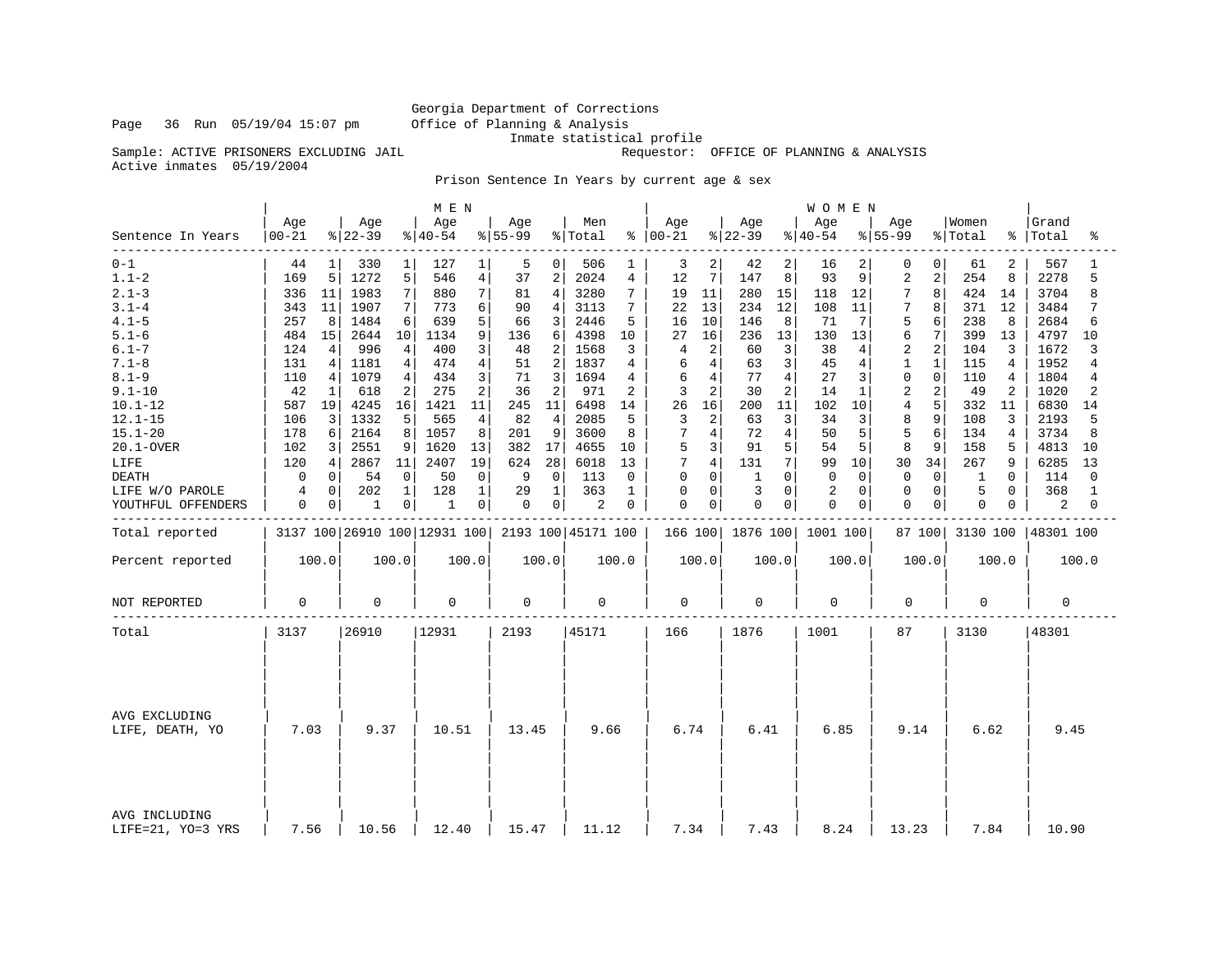Page 37 Run 05/19/04 15:07 pm

#### Inmate statistical profile

Sample: ACTIVE PRISONERS EXCLUDING JAIL **Requestor:** OFFICE OF PLANNING & ANALYSIS Active inmates 05/19/2004

Probation To Follow Prison by current age & sex

|                                     | Age          | Aqe                               | M E N<br>Aqe                    | Aqe            | Men                              | Age                  | Age                     | <b>WOMEN</b><br>Aqe        | Aqe                  | Women                    | Grand                        |
|-------------------------------------|--------------|-----------------------------------|---------------------------------|----------------|----------------------------------|----------------------|-------------------------|----------------------------|----------------------|--------------------------|------------------------------|
| Prob After Prison                   | $ 00 - 21$   | $ 22-39 $                         | $ 40-54 $                       | $8155 - 99$    | % Total<br>ွေ                    | $ 00-21$             | $8 22-39$               | $8155 - 99$<br>$8140 - 54$ |                      | % Total<br>$\approx$ 1   | Total                        |
| PROBATION TO FOLLOW<br>NO PROBATION | 1636<br>1501 | 52 11444<br>43 <br>48 15466<br>57 | 38 <sup>1</sup><br>4975<br>7956 | 753<br>62 1440 | 34 18808<br>42<br>66 26363<br>58 | 98<br>59<br>41<br>68 | 802<br>43<br>1074<br>57 | 443<br>44<br>56<br>558     | 32<br>37<br>55<br>63 | 1375<br>44<br>1755<br>56 | 20183<br>42<br>28118<br>- 58 |
| Total reported                      |              |                                   | 3137 100 26910 100 12931 100    |                | 2193 100 45171 100               | 166 100              | 1876 100                | 1001 100                   | 87 100               | 3130 100                 | 48301 100                    |
| Percent reported                    | 100.0        | 100.0                             | 100.0                           | 100.0          | 100.0                            | 100.0                | 100.0                   | 100.0                      | 100.0                | 100.0                    | 100.0                        |
| NOT REPORTED                        | $\mathbf 0$  | $\mathbf 0$                       | 0                               | $\mathbf 0$    | $\mathbf 0$                      | $\mathbf 0$          | $\mathbf 0$             | $\mathbf 0$                | $\mathbf 0$          | $\mathbf 0$              |                              |
| Total                               | 3137         | 26910                             | 12931                           | 2193           | 45171                            | 166                  | 1876                    | 1001                       | 87                   | 3130                     | 48301                        |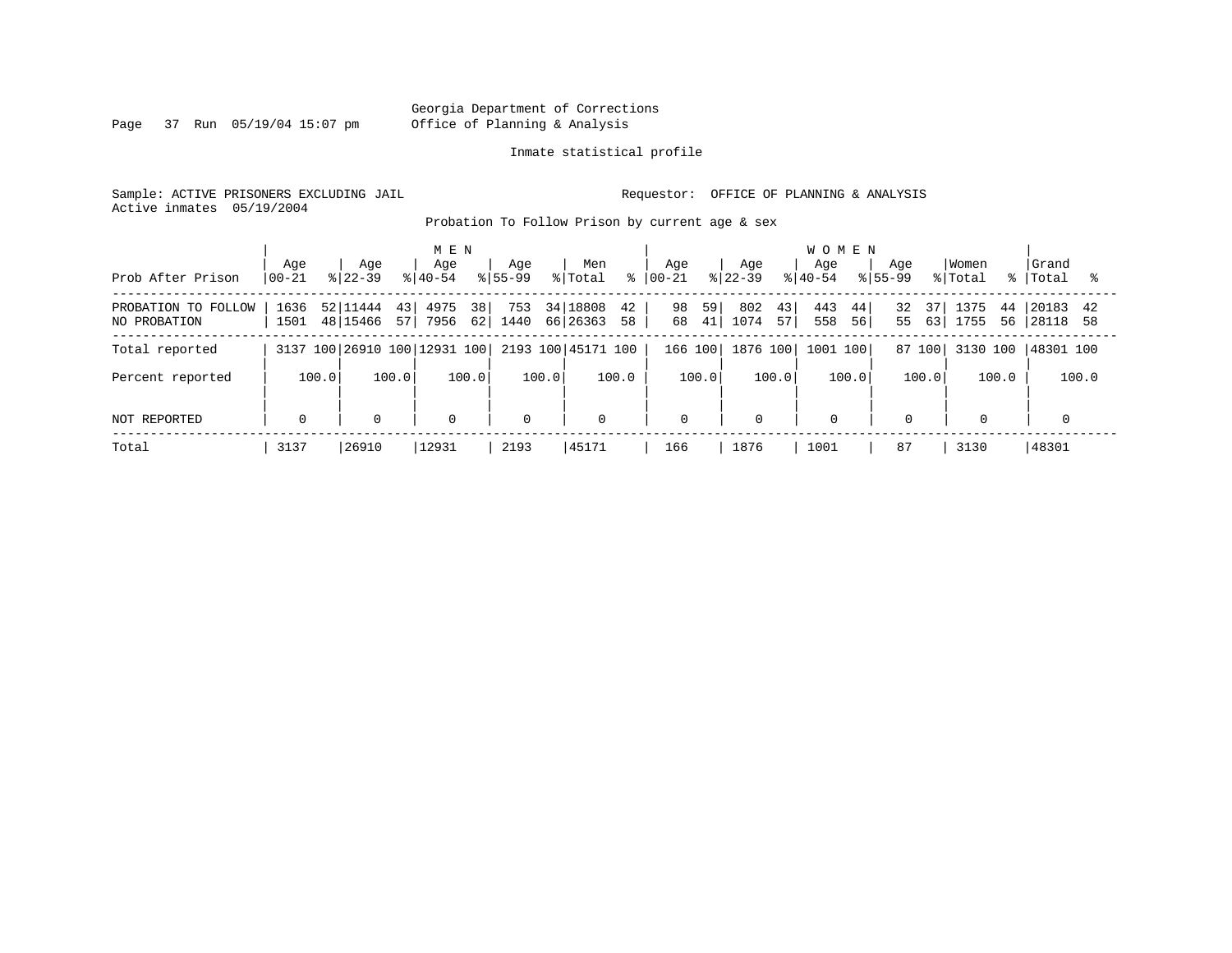Page 38 Run 05/19/04 15:07 pm

#### Inmate statistical profile

Sample: ACTIVE PRISONERS EXCLUDING JAIL **Requestor:** OFFICE OF PLANNING & ANALYSIS Active inmates 05/19/2004

Admission Type by current age & sex

|                        |           |          |              |          | M E N                        |          |             |          |                    |               |          |          |              |              | WOMEN    |          |           |          |                |              |              |       |
|------------------------|-----------|----------|--------------|----------|------------------------------|----------|-------------|----------|--------------------|---------------|----------|----------|--------------|--------------|----------|----------|-----------|----------|----------------|--------------|--------------|-------|
|                        | Age       |          | Age          |          | Age                          |          | Age         |          | Men                |               | Age      |          | Age          |              | Age      |          | Age       |          | Women          |              | Grand        |       |
| Admission Type         | $00 - 21$ |          | $ 22-39$     |          | $ 40-54$                     |          | $8 55-99$   |          | % Total            | $\frac{8}{6}$ | $ 00-21$ |          | $ 22-39 $    |              | $ 40-54$ |          | $8 55-99$ |          | % Total        | °            | Total        |       |
| COMMITTED FROM COURT   | 2598      |          | 83 18327     | 68       | 8558                         | 66       | 1670        |          | 76 31153           | 69            | 137      | 83       | 1216         | 65           | 635      | 63       | 72        | 83       | 2060           | 66           | 33213        | 69    |
| RETURN APPEAL/BOND     | 1         | 0        | 9            | $\Omega$ | 2                            | 0        | $\Omega$    | $\Omega$ | 12                 | $\Omega$      | $\Omega$ | 0        |              | 0            | $\Omega$ | 0        | $\Omega$  | $\Omega$ | 1              | $\Omega$     | 13           |       |
| PAROLE REV/NEW SENT    | 78        | 2        | 2997         | 11       | 1800                         | 14       | 221         | 10       | 5096               | 11            |          | 2        | 134          | 7            | 96       | 10       | 2         | 2        | 236            | 8            | 5332         | 11    |
| PAR REV/NO NEW SENT    | 27        | 1        | 930          | 3        | 498                          | 4        | 64          | 3        | 1519               | 3             |          |          | 66           | 4            | 44       | 4        |           |          | 113            | 4            | 1632         |       |
| PROB VIOL/TOTAL REV    | $\Omega$  | 0        | $\Omega$     | O        |                              | $\Omega$ | $\Omega$    | $\Omega$ | -1                 | 0             |          | $\Omega$ | <sup>0</sup> | $\Omega$     | $\Omega$ | $\Omega$ | U         | $\Omega$ | $\Omega$       | $\Omega$     | -1           |       |
| PROB VIOL/PARTIAL      | 182       | б.       | 1667         |          | 698                          |          | 61          | 3        | 2608               | 6             | 12       | 7        | 228          | 12           | 112      | 11       |           | 6        | 357            | 11           | 2965         |       |
| FM OTHER CUST<br>ADMIT | 1         |          | 20           |          | 11                           | U        |             | O        | 39                 | 0             | $\Omega$ | 0        |              | $\Omega$     |          | $\Omega$ | U         | O        | 2              | <sup>0</sup> | 41           |       |
| SHOCK INCARCERATION    | $\Omega$  | 0        | $\Omega$     | O        | 0                            | $\Omega$ | 0           | $\Omega$ | O                  | 0             | $\Omega$ | $\Omega$ | $\Omega$     | $\Omega$     | O        | $\Omega$ | U         | $\Omega$ | $\Omega$       | $\Omega$     | $\Omega$     |       |
| PROB REV/REMAINDER     | 216       | 7        | 2501         | 9        | 1000                         | 8        | 101         | 5        | 3818               | 8             | 11       | 7        | 210          | 11           | 107      | 11       | 6         | 7        | 334            | 11           | 4152         |       |
| NEW SENT/PAR REV PND   | 0         | $\Omega$ | 28           | O        | 31                           | 0        | 5           | $\Omega$ | 64                 | 0             | O        | 0        | $\Omega$     | $\mathbf 0$  |          | 0        | U         | $\Omega$ | 1              | $\Omega$     | 65           |       |
| LIFE W/O PAROLE        |           | $\Omega$ | 132          | 0        | 77                           | 1        | 19          |          | 233                | 1             |          | $\Omega$ |              | $\Omega$     | 2        | $\Omega$ |           | $\Omega$ | 3              | $\Omega$     | 236          |       |
| PAROLE REV BOOT CAMP   |           |          |              |          | 0                            | $\Omega$ | 0           | U        | -1                 | 0             |          | U        | U            | <sup>n</sup> | O        | ∩        |           | U        | O              | U            | -1           |       |
| PAR REV/RSN UNKNOWN    |           | U        |              |          | 50                           |          | 27          |          | 83                 | O             |          | $\cap$   | $\cap$       | <sup>n</sup> | U        | $\Omega$ |           | $\cap$   | <sup>0</sup>   | U            | 83           |       |
| PROBATION/PAROLE REV   |           |          | $\Omega$     |          | O                            |          | $\Omega$    | $\Omega$ | $\Omega$           | 0             |          | $\Omega$ |              | $\cap$       | O        | $\Omega$ |           | $\cap$   | $\Omega$       | U            | $\Omega$     |       |
| PB PAROLE RESCINDED    |           | U        | 3            |          |                              |          | 0           | $\Omega$ |                    | O             |          | $\Omega$ |              | $\Omega$     |          | 0        |           | $\Omega$ | $\Omega$       | O            |              |       |
| PROB REVOC/SPEC COND   | 15        | 0        | 75           |          | 40                           | O        | 6           | 0        | 136                | 0             |          | $\Omega$ |              |              |          | 0        |           |          | 21             |              | 157          |       |
| PAR REV/REVOC CENTER   |           | $\Omega$ | 179          |          | 151                          |          | 11          |          | 343                | 1             |          | $\Omega$ |              | $\Omega$     | N        | $\Omega$ |           | $\Omega$ | $\overline{2}$ | <sup>0</sup> | 345          |       |
| INFORMATION ONLY       |           | 0        | $\Omega$     | U        | O                            |          | 0           | O        | O                  | 0             |          | $\Omega$ |              | $\Omega$     |          | $\Omega$ |           | O        | O              | O            | O            |       |
| INCOMPLETE SENT PKG    |           | 0        | <sup>0</sup> |          |                              |          | 0           | O        | 0                  | 0             |          | O        |              | $\Omega$     |          | $\Omega$ |           | O        | O              | U            | <sup>0</sup> |       |
| HANCOCK REVOC CENTER   |           | 0        |              | O        | 0                            | $\Omega$ | 0           | 0        | 1                  | 0             |          | $\Omega$ | <sup>0</sup> | $\Omega$     |          | $\Omega$ |           | O        | O              | O            | -1           |       |
| WHITWORTH DETENTION    |           | $\Omega$ | 28           | 0        | 10                           | 0        |             | 0        | 44                 | 0             |          | 0        | 0            | $\Omega$     |          | 0        |           | O        | 0              | O            | 44           |       |
| DCYS AT RISK           |           | 0        | 5            | $\Omega$ | 0                            | $\Omega$ | 0           | 0        | 12                 | 0             |          | 0        |              | $\mathbf 0$  |          | 0        |           | $\Omega$ | 0              | O            | 12           |       |
| <b>OTHER</b>           | 0         | 0        | $\Omega$     | $\Omega$ | $\Omega$                     | $\Omega$ | $\Omega$    | $\Omega$ | $\Omega$           | O             | O        | $\Omega$ |              | $\Omega$     | O        | $\Omega$ |           | $\Omega$ | $\Omega$       |              | $\Omega$     |       |
| Total reported         |           |          |              |          | 3137 100 26909 100 12931 100 |          |             |          | 2193 100 45170 100 |               | 166 100  |          | 1876 100     |              | 1001 100 |          |           | 87 100   | 3130 100       |              | 48300 100    |       |
| Percent reported       |           | 100.0    |              | 100.0    |                              | 100.0    |             | 100.0    |                    | 100.0         |          | 100.0    |              | 100.0        |          | 100.0    |           | 100.0    |                | 100.0        |              | 100.0 |
| <b>UNKNOWN</b>         | $\Omega$  |          | -1           |          | 0                            |          | $\mathbf 0$ |          |                    |               | 0        |          | 0            |              | 0        |          | 0         |          | 0              |              |              |       |
| Total                  | 3137      |          | 26910        |          | 12931                        |          | 2193        |          | 45171              |               | 166      |          | 1876         |              | 1001     |          | 87        |          | 3130           |              | 48301        |       |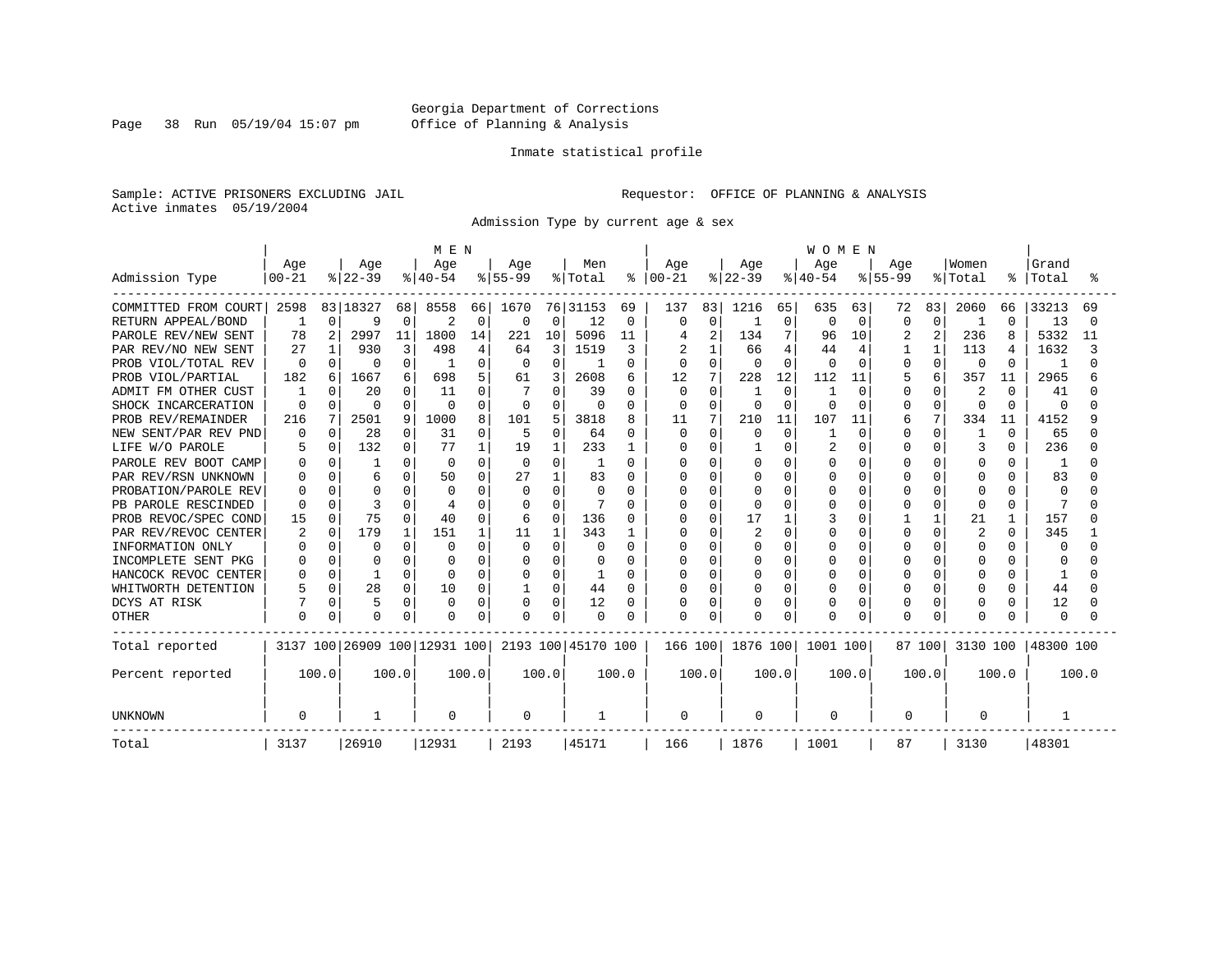Page 39 Run 05/19/04 15:07 pm

#### Inmate statistical profile

Sample: ACTIVE PRISONERS EXCLUDING JAIL **Requestor:** OFFICE OF PLANNING & ANALYSIS Active inmates 05/19/2004

Release Type by current age & sex

| Release Type                         | Age<br>$100 - 21$ |    | Age<br>$8122 - 39$           |          | M E N<br>Aqe<br>$8140 - 54$ |                       | Aqe<br>$8155 - 99$ |                          | Men<br>% Total     | Aqe<br>$ 00-21$ |       | Age<br>$ 22-39 $                   | <b>WOMEN</b><br>Aqe<br>$8140 - 54$ | Aqe<br>$8155 - 99$ |                      | Women<br>% Total | Grand<br>%   Total |  |
|--------------------------------------|-------------------|----|------------------------------|----------|-----------------------------|-----------------------|--------------------|--------------------------|--------------------|-----------------|-------|------------------------------------|------------------------------------|--------------------|----------------------|------------------|--------------------|--|
| PAROLE<br>SENTENCE EXPIRED<br>Active | $\Omega$          | 01 | 3140 100 26932 100 12957 100 | $\Omega$ | $\mathbf{0}$                | 0 I<br>0 <sup>1</sup> | $\Omega$           | $\mathbf{0}$<br>$\Omega$ | 2202 100 45231 100 | 0               | . O I | $\mathbf{0}$<br>166 100   1878 100 | 1002 100                           | $\Omega$           | 01<br>$\overline{0}$ | 87 100 3133 100  | 48364 100          |  |
| Total                                | 3137              |    | 26910                        |          | 12931                       |                       | 2193               |                          | 45171              | 166             |       | 1876                               | 1001                               | 87                 |                      | 3130             | 48301              |  |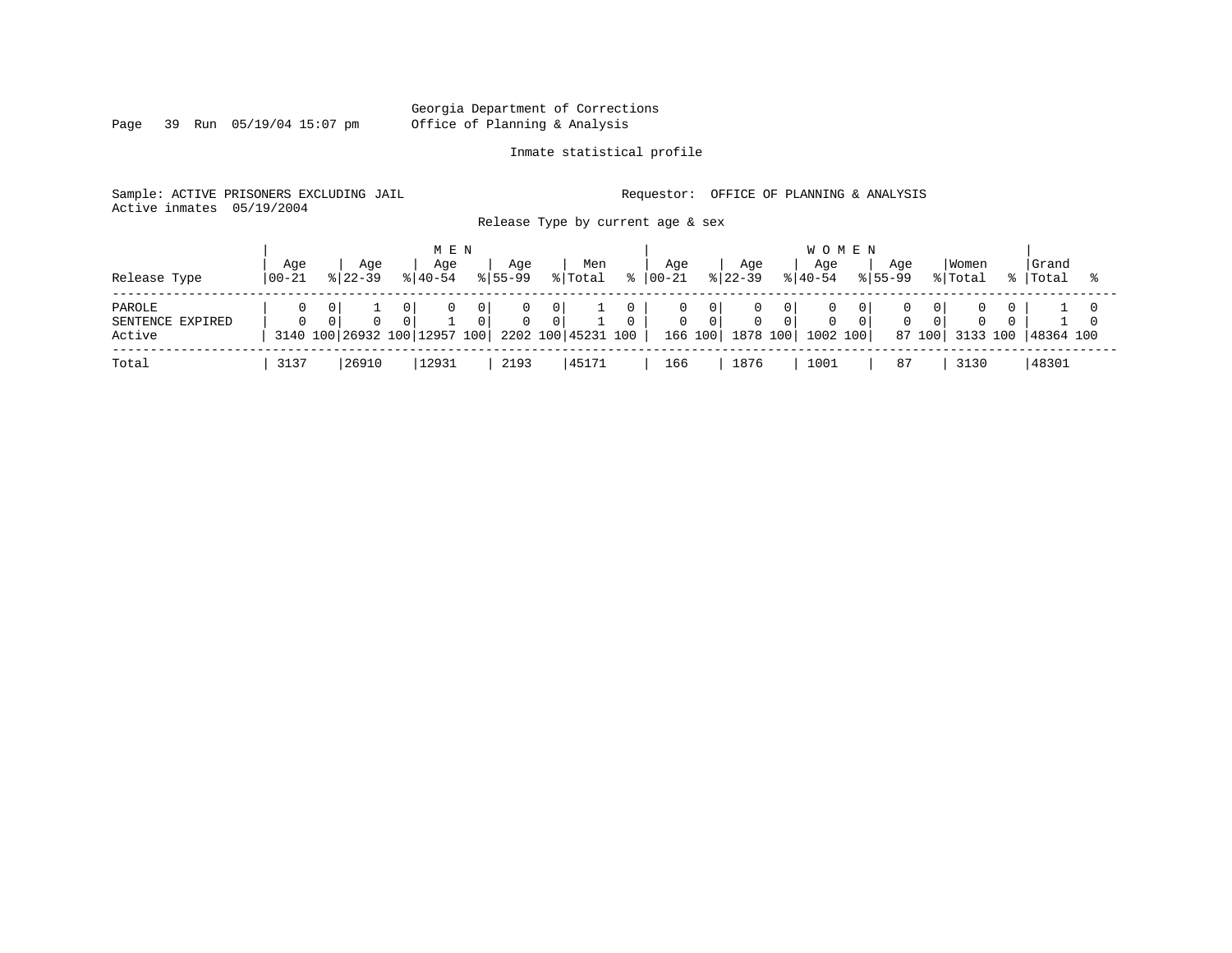Page 40 Run 05/19/04 15:07 pm

#### Inmate statistical profile

Sample: ACTIVE PRISONERS EXCLUDING JAIL **Requestor:** OFFICE OF PLANNING & ANALYSIS Active inmates 05/19/2004

Inst By Group by current age & sex

|                      |           |          | M E N     |      |                              |       |                |                |                    |          |             | <b>WOMEN</b> |           |          |           |       |             |              |                |       |           |      |
|----------------------|-----------|----------|-----------|------|------------------------------|-------|----------------|----------------|--------------------|----------|-------------|--------------|-----------|----------|-----------|-------|-------------|--------------|----------------|-------|-----------|------|
|                      | Age       |          | Age       |      | Age                          |       | Age            |                | Men                |          | Age         |              | Age       |          | Age       |       | Age         |              | Women          |       | Grand     |      |
| Inst By Group        | $00 - 21$ |          | $ 22-39 $ |      | $8 40-54$                    |       | $ 55-99$       |                | % Total            | °        | $ 00 - 21$  |              | $8 22-39$ |          | $8 40-54$ |       | $8155 - 99$ |              | % Total        | ိုး   | Total     |      |
| County jails         |           | $\Omega$ | $\Omega$  | 0    | $\Omega$                     | 0     | $\overline{0}$ | 0              | $\Omega$           |          | 0           | 0            |           | $\Omega$ | $\Omega$  |       |             | $\Omega$     | $\Omega$       |       |           |      |
| Transitional centers | 29        |          | 758       | 3    | 412                          |       | 26             |                | 1225               |          | 6           | 4            | 143       | 8        | 74        |       |             |              | 226            |       | 1451      |      |
| County camps         | 360       | 12       | 3523      | 13   | 943                          |       | 34             | $\overline{2}$ | 4860               | 11       | $\Omega$    |              | 2         |          | $\Omega$  |       |             |              | $\overline{2}$ |       | 4862      | 10   |
| Inmate boot camps    | 183       | 6        | 543       | 2    | $\Omega$                     | O     | $\mathbf 0$    | 0              | 726                |          | 0           |              |           | $\Omega$ | $\Omega$  |       |             |              |                |       | 726       |      |
| State prisons        | 2208      | 71 I     | 19126     | 71   | 10225                        | 79    | 1965           |                | 90 33524           | 74       | 160         | 96           | 1730      | 92       | 927       | 93    | 84          | 97           | 2901           | 93    | 36425     | 75   |
| Private prisons      | 341       | 11       | 2798      | 10   | 1275                         | 10    | 165            | 8              | 4579               | 10       | 0           | 0            | 0         | 0        | 0         |       | 0           | $\Omega$     | $\Omega$       |       | 4579      |      |
| Other                | 0         | 0        | 5         | 0    | 4                            | 0     |                | 0              | 10                 | $\Omega$ | 0           | $\mathbf 0$  |           | 0        | $\Omega$  |       | $\Omega$    | $\mathbf{0}$ |                |       | 11        |      |
| Total reported       |           |          |           |      | 3121 100 26753 100 12859 100 |       |                |                | 2191 100 44924 100 |          | 166 100     |              | 1876 100  |          | 1001 100  |       |             | 87 100       | 3130 100       |       | 48054 100 |      |
| Percent reported     |           | 99.6     |           | 99.9 |                              | 100.0 |                | 100.0          |                    | 99.9     |             | 100.0        |           | 100.0    |           | 100.0 |             | 100.0        |                | 100.0 |           | 99.9 |
|                      |           |          |           |      |                              |       |                |                |                    |          |             |              |           |          |           |       |             |              |                |       |           |      |
| Not reported         | 12        |          | 38        |      | $\mathbf 0$                  |       | $\Omega$       |                | 50                 |          | $\mathbf 0$ |              | $\Omega$  |          | $\Omega$  |       | $\Omega$    |              |                |       | 50        |      |
| Total                | 3137      |          | 26910     |      | 12931                        |       | 2193           |                | 45171              |          | 166         |              | 1876      |          | 1001      |       | 87          |              | 3130           |       | 48301     |      |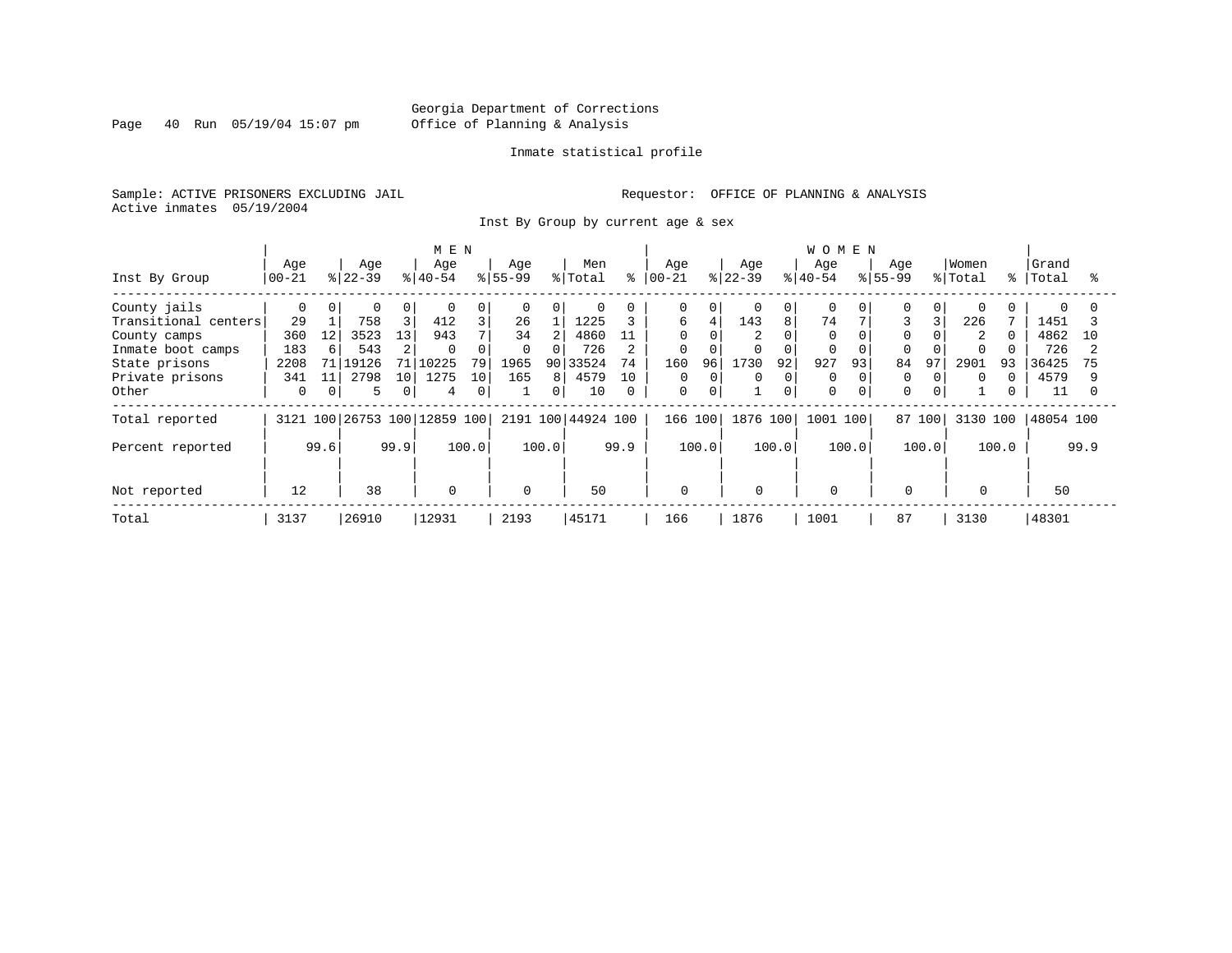#### Georgia Department of Corrections Page 41 Run 05/19/04 15:07 pm Office of Planning & Analysis

#### Inmate statistical profile

Sample: ACTIVE PRISONERS EXCLUDING JAIL **Requestor:** OFFICE OF PLANNING & ANALYSIS Active inmates 05/19/2004

Institution by current age & sex

|                      |                |              |          |                | M E N     |              |                |          |              |              |               |              |          |             | WOMEN        |             |           |              |              |          |       |              |
|----------------------|----------------|--------------|----------|----------------|-----------|--------------|----------------|----------|--------------|--------------|---------------|--------------|----------|-------------|--------------|-------------|-----------|--------------|--------------|----------|-------|--------------|
|                      | Age            |              | Age      |                | Age       |              | Aqe            |          | Men          |              | Age           |              | Age      |             | Age          |             | Aqe       |              | Women        |          | Grand |              |
| Institution          | $00 - 21$      |              | $ 22-39$ |                | $ 40-54 $ |              | $8 55-99$      |          | % Total      |              | $8   00 - 21$ |              | $ 22-39$ |             | $8 40-54$    |             | $8 55-99$ |              | % Total      | %        | Total |              |
| Albany Trans Ctr     | 1              | 0            | 92       | $\overline{0}$ | 49        | 0            | 3              | 0        | 145          | 0            | 0             | 0            | 0        | 0           | 0            | 0           | 0         | 0            | 0            | 0        | 145   |              |
| Atlanta Trans Ctr(M) | $\overline{c}$ | $\mathbf 0$  | 144      | $\mathbf 1$    | 88        | $\mathbf{1}$ | 4              | 0        | 238          | $\mathbf{1}$ | 0             | $\mathbf 0$  | $\Omega$ | $\mathbf 0$ | $\Omega$     | $\mathbf 0$ | $\Omega$  | $\Omega$     | $\Omega$     | $\Omega$ | 238   | 1            |
| Macon Trans Ctr      | 2              | $\mathbf 0$  | 89       | $\Omega$       | 47        | $\Omega$     | 6              | $\Omega$ | 144          | $\Omega$     | O             | $\Omega$     | $\Omega$ | $\Omega$    | <sup>0</sup> | $\Omega$    | O         | $\Omega$     | $\Omega$     | $\Omega$ | 144   | <sup>n</sup> |
| Metro Trans Ctr (W)  |                | $\Omega$     | 1        | $\Omega$       | $\Omega$  | $\Omega$     | 0              | 0        | $\mathbf{1}$ | 0            | б             | 5            | 142      | 9           | 74           | 8           | 3         | 4            | 225          | 8        | 226   |              |
| Savannah Mens TC     |                | $\Omega$     | 120      | 1              | 69        |              | 4              | $\Omega$ | 198          | 1            | U             | $\Omega$     | U        | $\Omega$    | $\Omega$     | $\cap$      | U         |              | <sup>0</sup> | $\cap$   | 198   |              |
| Savannah Womens TC   |                | $\Omega$     | $\Omega$ | $\Omega$       | $\Omega$  | $\Omega$     | $\Omega$       | 0        | 0            | 0            | U             | <sup>0</sup> |          | $\Omega$    | $\Omega$     | $\Omega$    | U         | <sup>n</sup> | 1            | $\Omega$ | 1     |              |
| Augusta Trans Ctr    |                | $\mathbf 0$  | 119      | 1              | 72        | $\mathbf 1$  | 2              | $\Omega$ | 197          | $\mathbf{1}$ | O             | $\Omega$     | $\Omega$ | $\Omega$    | U            | $\Omega$    | O         | $\Omega$     | 0            | $\Omega$ | 197   |              |
| Coastal Trans Ctr    |                | $\Omega$     | 133      | $\mathbf{1}$   | 56        | $\mathbf{1}$ | 4              | $\Omega$ | 201          | $\mathbf{1}$ | O             | $\Omega$     | O        | $\mathbf 0$ | O            | $\Omega$    | U         | $\Omega$     | $\Omega$     | $\Omega$ | 201   |              |
| Lagrange Trans Ctr   |                | $\Omega$     | 84       | $\Omega$       | 56        | $\mathbf 1$  | 3              | 0        | 150          | $\Omega$     | O             | $\Omega$     | U        | $\mathbf 0$ | U            | $\Omega$    | O         | U            | <sup>0</sup> | $\Omega$ | 150   |              |
| Clayton Trans Ctr    |                | $\Omega$     | 95       | $\Omega$       | 47        | $\Omega$     | $\overline{2}$ | 0        | 148          | $\Omega$     | O             | $\Omega$     | O        | $\Omega$    | $\Omega$     | $\Omega$    | U         |              | $\Omega$     | $\Omega$ | 148   |              |
| Central State Hosp   |                | $\Omega$     | 5        | $\Omega$       | 4         | $\Omega$     | $\mathbf{1}$   | 0        | 10           | 0            | $\Omega$      | $\Omega$     |          | $\Omega$    | U            | $\Omega$    | U         | 0            | 1            | $\Omega$ | 11    |              |
| Bulloch County       |                | $\Omega$     | 106      | $\Omega$       | 26        | $\Omega$     | $\mathbf{1}$   | $\Omega$ | 140          | $\Omega$     | O             | $\Omega$     |          | $\Omega$    | $\Omega$     | $\Omega$    | O         | $\Omega$     | $\mathbf{1}$ | $\Omega$ | 141   |              |
| Carroll County       | 16             |              | 156      | 1              | 60        | $\mathbf{1}$ | $\mathbf{1}$   | $\Omega$ | 233          | $\mathbf{1}$ | 0             | $\Omega$     | $\Omega$ | $\Omega$    | 0            | $\Omega$    | O         | $\Omega$     | $\Omega$     | $\Omega$ | 233   |              |
| Clarke County        | 9              | $\Omega$     | 68       | $\Omega$       | 26        | $\Omega$     | $\mathbf{1}$   | 0        | 104          | $\Omega$     |               | $\Omega$     | O        | $\mathbf 0$ | O            | $\Omega$    | O         | $\Omega$     | $\Omega$     | $\Omega$ | 104   |              |
| Colquitt County      | 14             | 1            | 120      | $\mathbf{1}$   | 32        | 0            | 0              | $\Omega$ | 166          | $\Omega$     | O             | $\Omega$     | 0        | $\Omega$    | O            | $\Omega$    | O         | 0            | $\Omega$     | $\Omega$ | 166   |              |
| Coweta County        | 8              | $\Omega$     | 141      | 1              | 42        | $\Omega$     | $\mathbf{1}$   | $\Omega$ | 192          | $\mathbf{1}$ | O             | $\Omega$     | O        | $\Omega$    | O            | $\Omega$    | O         |              | $\Omega$     | $\Omega$ | 192   |              |
| Decatur County       | 12             | $\Omega$     | 151      | $\mathbf{1}$   | 33        | 0            | $\overline{2}$ | $\Omega$ | 198          | $\mathbf{1}$ | Λ             | $\Omega$     | O        | $\Omega$    | U            | $\Omega$    | U         | U            | $\Omega$     | $\Omega$ | 198   |              |
| Effingham County     | 14             | 1            | 170      | $\mathbf{1}$   | 32        | 0            | $\overline{2}$ | $\Omega$ | 218          | $\mathbf{1}$ | Ω             | $\Omega$     | O        | $\Omega$    | O            | $\Omega$    | O         | $\Omega$     | $\Omega$     | $\Omega$ | 218   |              |
| Floyd County         | 13             | $\Omega$     | 249      | $\mathbf{1}$   | 63        | $\mathbf{1}$ | $\mathbf{1}$   | $\Omega$ | 326          | $\mathbf{1}$ | Ω             | $\Omega$     | O        | $\Omega$    | O            | $\Omega$    | O         | $\Omega$     | $\Omega$     | $\Omega$ | 326   |              |
| Gwinnett County      | 10             | $\Omega$     | 186      | $\mathbf{1}$   | 45        | 0            | 0              | $\Omega$ | 241          | $\mathbf{1}$ | Λ             | $\Omega$     | 0        | $\Omega$    | O            | $\Omega$    | U         | $\Omega$     | $\Omega$     | $\Omega$ | 241   |              |
| Hall County          | 10             | $\Omega$     | 115      | $\mathbf{1}$   | 29        | 0            | $\mathbf{1}$   | $\Omega$ | 155          | $\Omega$     | Ω             | $\Omega$     | O        | $\Omega$    | U            | $\Omega$    | O         | U            | $\Omega$     | $\Omega$ | 155   |              |
| Harris County        |                | $\Omega$     | 79       | $\Omega$       | 12        | $\Omega$     | $\overline{2}$ | $\Omega$ | 101          | 0            | O             | $\Omega$     | O        | $\mathbf 0$ | O            | $\Omega$    | O         | U            | $\Omega$     | $\Omega$ | 101   |              |
| Jackson County       | 6              | $\Omega$     | 101      | $\Omega$       | 48        | $\Omega$     | 5              | $\Omega$ | 160          | 0            | U             | $\Omega$     | 0        | $\Omega$    | $\Omega$     | $\Omega$    | U         | $\Omega$     | $\Omega$     | $\Omega$ | 160   |              |
| Jefferson County     | 13             | $\Omega$     | 121      | $\mathbf{1}$   | 35        | 0            | 0              | $\Omega$ | 169          | $\Omega$     | Ω             | $\Omega$     | 0        | $\Omega$    | O            | $\Omega$    | O         | $\Omega$     | 0            | $\Omega$ | 169   |              |
| Mitchell County      | 11             | 0            | 80       | $\Omega$       | 17        | $\Omega$     | $\Omega$       | 0        | 108          | 0            | O             | $\mathbf 0$  | 0        | $\mathbf 0$ | O            | $\mathbf 0$ | O         | 0            | $\Omega$     | 0        | 108   |              |
| Muscogee County      | 39             | $\mathbf{1}$ | 366      | 2              | 90        | $\mathbf{1}$ | 4              | $\Omega$ | 499          | $\mathbf{1}$ | Λ             | $\Omega$     | O        | $\mathbf 0$ | O            | $\Omega$    | O         | $\Omega$     | $\Omega$     | $\Omega$ | 499   |              |
| Richmond County      | 18             | $\mathbf{1}$ | 141      | $\mathbf{1}$   | 35        | 0            | 3              | 0        | 197          | 1            | O             | $\Omega$     | 0        | $\mathbf 0$ | O            | $\Omega$    | 0         | U            | $\Omega$     | 0        | 197   |              |
| Screven County       | 17             | $\mathbf{1}$ | 104      | $\Omega$       | 21        | 0            | $\mathbf{1}$   | $\Omega$ | 143          | $\Omega$     | $\cap$        | $\Omega$     | O        | $\Omega$    | O            | $\Omega$    | O         |              | $\Omega$     | $\Omega$ | 143   |              |
| Spalding County      | 29             | 1            | 246      | $\mathbf{1}$   | 88        |              | 5              | $\Omega$ | 368          | $\mathbf{1}$ | Λ             | $\Omega$     |          | $\Omega$    | U            | $\Omega$    | O         | $\Omega$     | $\mathbf{1}$ | $\Omega$ | 369   |              |
| Stewart County       |                | $\Omega$     | 60       | $\Omega$       | 12        | $\Omega$     | $\Omega$       | $\Omega$ | 79           | $\Omega$     | O             | $\Omega$     | $\Omega$ | $\Omega$    | 0            | $\Omega$    | O         | $\Omega$     | $\Omega$     | $\Omega$ | 79    |              |
| Sumter County        | 28             | 1            | 229      | $\mathbf{1}$   | 68        | 1            | $\mathbf{1}$   | $\Omega$ | 326          | 1            | Ω             | $\Omega$     | O        | $\Omega$    | O            | $\Omega$    | O         | $\Omega$     | $\Omega$     | $\Omega$ | 326   |              |
| Terrell County       | 7              | $\Omega$     | 91       | $\Omega$       | 28        | $\Omega$     | $\mathbf{1}$   | 0        | 127          | $\Omega$     | O             | $\Omega$     | 0        | $\Omega$    | U            | $\Omega$    | O         | 0            | $\Omega$     | $\Omega$ | 127   | ∩            |
| Thomas County        | 13             | $\Omega$     | 108      | 0              | 25        | 0            | $\mathbf{1}$   | $\Omega$ | 147          | $\Omega$     | $\Omega$      | $\Omega$     | 0        | $\Omega$    | O            | $\Omega$    | O         | O            | $\Omega$     | $\Omega$ | 147   |              |
| Troup County         | 25             | 1            | 184      | $\mathbf{1}$   | 48        | 0            | $\mathbf{1}$   | $\Omega$ | 258          | $\mathbf{1}$ | O             | $\Omega$     | 0        | $\Omega$    | $\Omega$     | $\Omega$    | O         | $\Omega$     | $\Omega$     | $\Omega$ | 258   |              |
| Clayton County       | 26             | 1            | 151      | $\mathbf{1}$   | 28        | 0            | 0              | 0        | 205          | 1            | 0             | $\mathbf 0$  | 0        | 0           | O            | 0           | 0         | $\Omega$     | 0            | $\Omega$ | 205   |              |
| Ware Prison          | 63             | 2            | 597      | 3              | 276       | 2            | 39             | 2        | 975          | 3            | 0             | 0            | O        | 0           | $\Omega$     | 0           | O         | 0            | 0            | 0        | 975   |              |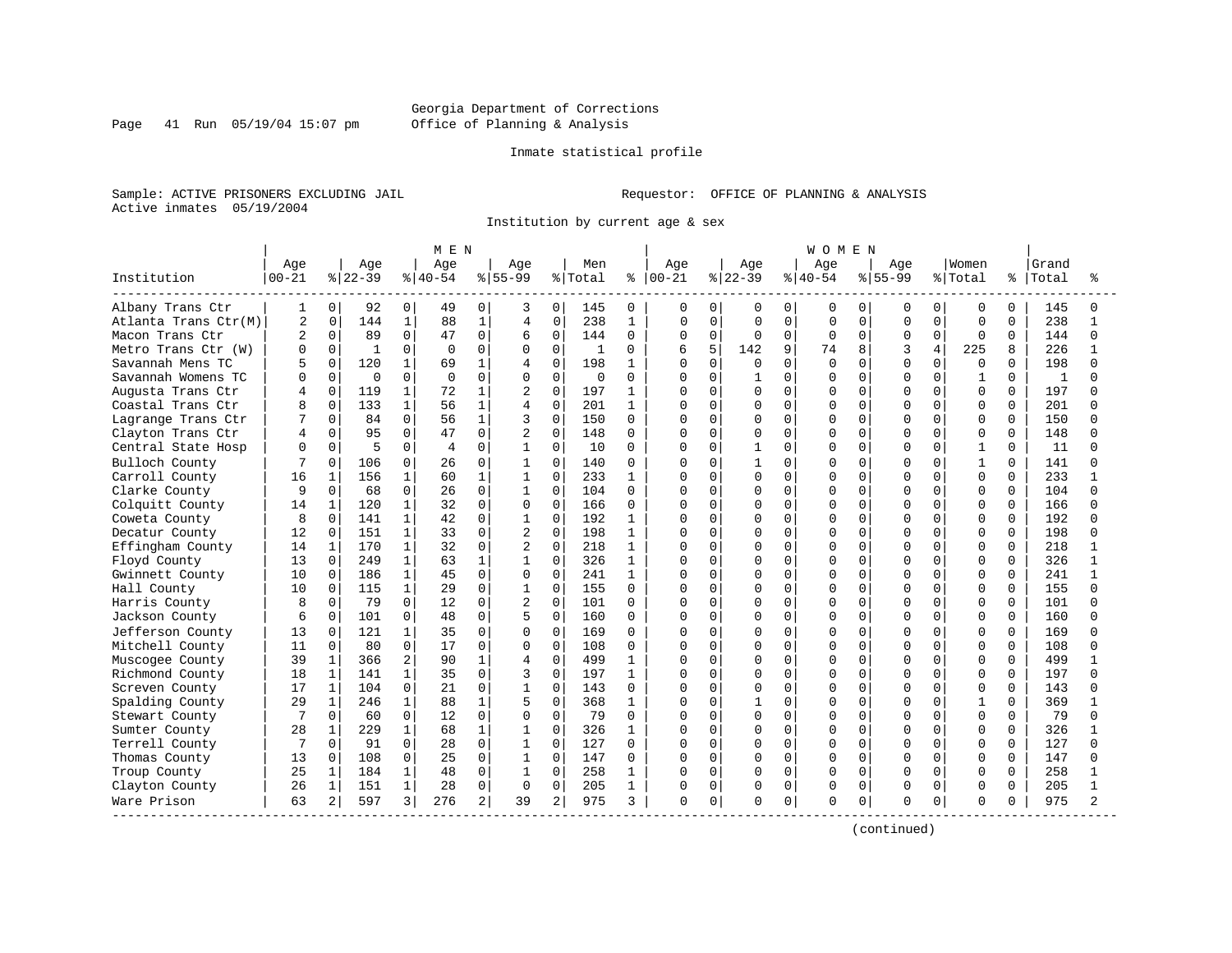Page 42 Run 05/19/04 15:07 pm

#### Inmate statistical profile

Sample: ACTIVE PRISONERS EXCLUDING JAIL **Requestor:** OFFICE OF PLANNING & ANALYSIS Active inmates 05/19/2004

Institution by current age & sex (CONTINUED)

|                      |              |                |          |                | M E N     |                |           |                |         |                |               |             |           |             | W O M E N |             |              |              |          |             |       |   |
|----------------------|--------------|----------------|----------|----------------|-----------|----------------|-----------|----------------|---------|----------------|---------------|-------------|-----------|-------------|-----------|-------------|--------------|--------------|----------|-------------|-------|---|
|                      | Age          |                | Age      |                | Age       |                | Age       |                | Men     |                | Age           |             | Age       |             | Age       |             | Age          |              | Women    |             | Grand |   |
| Institution          | $00 - 21$    |                | $ 22-39$ |                | $8 40-54$ |                | $8 55-99$ |                | % Total |                | $8   00 - 21$ |             | $ 22-39 $ |             | $8 40-54$ |             | $8155 - 99$  |              | % Total  | ႜ           | Total |   |
| Lowndes Prison       | 28           | 1              | 187      | $\mathbf 1$    | 63        | 1              | 8         | 0              | 286     | 1              | 0             | 0           | 0         | $\mathbf 0$ | 0         | $\Omega$    | 0            | $\Omega$     | 0        | 0           | 286   |   |
| Dodge Prison         | 50           | $\overline{a}$ | 671      | 3              | 408       | $\overline{4}$ | 64        | 3              | 1193    | 3              | 0             | $\mathbf 0$ | $\Omega$  | $\mathbf 0$ | $\Omega$  | $\Omega$    | $\Omega$     | $\Omega$     | $\Omega$ | $\Omega$    | 1193  |   |
| Phillips Prison      | 24           | $\mathbf 1$    | 432      | $\overline{2}$ | 289       | 3              | 67        | $\overline{4}$ | 812     | $\overline{2}$ | 0             | $\mathbf 0$ | $\Omega$  | $\mathbf 0$ | $\Omega$  | $\mathbf 0$ | $\Omega$     | $\Omega$     | $\Omega$ | $\mathbf 0$ | 812   | 2 |
| Walker Prison        | 26           | $\mathbf 1$    | 340      | $\overline{2}$ | 206       | $\overline{2}$ | 36        | $\overline{a}$ | 608     | $\overline{2}$ |               | $\mathbf 0$ | $\Omega$  | $\mathbf 0$ | $\Omega$  | $\mathbf 0$ | $\Omega$     | $\Omega$     | $\Omega$ | $\mathbf 0$ | 608   |   |
| Wayne Prison         | 10           | $\Omega$       | 102      | $\Omega$       | 73        | $\mathbf{1}$   | 7         | $\Omega$       | 192     | 1              | Λ             | $\Omega$    | 0         | $\Omega$    | U         | $\Omega$    | <sup>0</sup> | 0            | $\Omega$ | $\Omega$    | 192   |   |
| Arrendale Prison     | 363          | 14             | 586      | 3              | 234       | $\overline{a}$ | 15        | $\mathbf{1}$   | 1198    | 3              | U             | $\Omega$    | O         | $\Omega$    | O         | $\Omega$    | $\Omega$     | 0            | $\Omega$ | $\Omega$    | 1198  |   |
| Montgomery Prison    | 37           | $\mathbf{1}$   | 248      | 1              | 93        |                | 8         | $\Omega$       | 386     | 1              | Ω             | $\Omega$    | 0         | $\Omega$    | 0         | $\Omega$    | O            |              | $\Omega$ | $\Omega$    | 386   |   |
| Lee Prison           | 43           | 2              | 415      | $\overline{2}$ | 247       | 2              | 17        | $\mathbf{1}$   | 722     | 2              | O             | $\Omega$    | U         | $\Omega$    | $\Omega$  | O           | $\cap$       |              | $\Omega$ | $\Omega$    | 722   |   |
| Georgia State Prison | 26           | 1              | 748      | 3              | 324       | 3              | 54        | $\mathbf{3}$   | 1152    | 3              | O             | $\Omega$    | U         | $\Omega$    | U         | $\cap$      | U            | U            | $\Omega$ | $\Omega$    | 1152  |   |
| Mens Prison          | 5            | $\Omega$       | 133      | $\mathbf{1}$   | 239       | 2              | 298       | 16             | 675     | 2              | O             | $\Omega$    | U         | $\Omega$    | 0         | $\Omega$    | $\Omega$     | 0            | $\Omega$ | $\Omega$    | 675   |   |
| Jackson Prison-Diag  | 158          | 6              | 910      | 4              | 465       | $\overline{4}$ | 47        | $\overline{a}$ | 1580    | 4              | O             | $\Omega$    | O         | $\Omega$    | O         | $\Omega$    | $\Omega$     | 0            | $\Omega$ | $\Omega$    | 1580  |   |
| Jackson Prison-Perm  | 1            | $\Omega$       | 139      | $\mathbf{1}$   | 101       | $\mathbf{1}$   | 10        | $\mathbf{1}$   | 251     | 1              | Ω             | $\Omega$    | 0         | $\Omega$    | O         | $\Omega$    | $\Omega$     | $\Omega$     | $\Omega$ | $\Omega$    | 251   |   |
| Coastal Prison       | 149          | 6              | 879      | 4              | 415       | 4              | 41        | $\overline{a}$ | 1484    | 4              | ი             | $\Omega$    | 0         | $\Omega$    | $\Omega$  | $\Omega$    | $\Omega$     | 0            | $\Omega$ | $\Omega$    | 1484  |   |
| Scott Prison         | 47           | 2              | 735      | 3              | 418       | 4              | 57        | 3              | 1257    | 3              | በ             | $\mathbf 0$ | 0         | $\Omega$    | O         | $\Omega$    | <sup>0</sup> | 0            | $\Omega$ | $\Omega$    | 1257  |   |
| Rivers Prison        | 54           | $\overline{2}$ | 622      | 3              | 380       | 3              | 58        | 3              | 1114    | 3              | በ             | $\Omega$    | O         | $\Omega$    | U         | $\Omega$    | <sup>0</sup> | 0            | $\Omega$ | $\Omega$    | 1114  |   |
| Rutledge Prison      | 18           | 1              | 275      | 1              | 239       | 2              | 51        | 3              | 583     | 2              | U             | 0           | 0         | $\Omega$    | O         | O           | $\Omega$     | O            | $\Omega$ | $\Omega$    | 583   |   |
| Central Prison       | 15           | $\mathbf{1}$   | 373      | $\overline{2}$ | 350       | 3              | 64        | 3              | 802     | 2              | ი             | $\mathbf 0$ |           | $\Omega$    | $\Omega$  | O           | $\Omega$     |              | $\Omega$ | $\Omega$    | 802   |   |
| Augusta Med Prison   | 47           |                | 584      | 3              | 372       | 3              | 115       | 6              | 1118    | 3              | በ             | $\Omega$    | U         | $\Omega$    | U         | $\Omega$    | $\cap$       | U            | $\Omega$ | $\Omega$    | 1118  |   |
| Rogers Prison        | 156          | 6              | 829      | 4              | 287       | 3              | 14        | $\mathbf{1}$   | 1286    | 3              | U             | $\Omega$    | O         | $\Omega$    | U         | $\Omega$    | $\cap$       | 0            | $\Omega$ | $\Omega$    | 1286  |   |
| Burruss Prison       | 39           | $\mathbf{1}$   | 185      | $\mathbf{1}$   | 61        | $\mathbf{1}$   | 9         | $\Omega$       | 294     | 1              | Ω             | $\Omega$    | O         | $\Omega$    | O         | $\Omega$    | <sup>0</sup> | 0            | $\Omega$ | $\Omega$    | 294   |   |
| Bostick Prison       | 20           | $\mathbf 1$    | 245      | 1              | 280       | 3              | 163       | 9              | 708     | $\overline{a}$ | U             | $\mathbf 0$ | 0         | $\Omega$    | $\Omega$  | $\Omega$    | $\Omega$     | $\Omega$     | $\Omega$ | $\Omega$    | 708   |   |
| Valdosta Prison      | 20           | $\mathbf 1$    | 457      | 2              | 244       | 2              | 41        | $\overline{a}$ | 762     | $\overline{a}$ | U             | $\mathbf 0$ | $\Omega$  | $\Omega$    | $\Omega$  | $\Omega$    | $\Omega$     | 0            | $\Omega$ | $\Omega$    | 762   |   |
| Hays Prison          | 38           | $\mathbf{1}$   | 468      | 2              | 243       | 2              | 56        | 3              | 805     | $\overline{a}$ | በ             | $\mathbf 0$ | O         | $\Omega$    | $\cap$    | $\Omega$    | $\Omega$     | 0            | $\Omega$ | $\Omega$    | 805   |   |
| Hancock Prison       | 50           | 2              | 705      | 3              | 360       | 3              | 58        | 3              | 1173    | 3              | U             | $\Omega$    | 0         | $\Omega$    | U         | $\Omega$    | U            | 0            | $\Omega$ | $\Omega$    | 1173  |   |
| Telfair Prison       | 71           | 3              | 693      | 3              | 296       | 3              | 39        | $\overline{2}$ | 1099    | 3              | O             | $\Omega$    | O         | $\Omega$    | O         | $\Omega$    | <sup>0</sup> | 0            | $\Omega$ | $\Omega$    | 1099  |   |
| Autry Prison         | 90           | 3              | 812      | 4              | 369       | 3              | 74        | 4              | 1345    | 4              | O             | 0           | U         | $\Omega$    | 0         | $\Omega$    | O            | U            | $\Omega$ | $\Omega$    | 1345  |   |
| Johnson Prison       | 40           | 2              | 506      | 2              | 385       | 3              | 68        | 4              | 999     | 3              | O             | 0           | U         | $\Omega$    | 0         | O           | $\Omega$     |              | $\Omega$ | $\Omega$    | 999   |   |
| Wilcox Prison        | 66           | 3              | 778      | 4              | 483       | 4              | 90        | 5              | 1417    | 4              | O             | $\Omega$    | U         | $\Omega$    | U         | $\Omega$    | U            | U            | $\Omega$ | $\Omega$    | 1417  |   |
| Calhoun Prison       | 85           | 3              | 779      | 4              | 323       | 3              | 61        | ς              | 1248    | 3              | U             | $\Omega$    | $\Omega$  | $\Omega$    | $\Omega$  | $\Omega$    | U            | <sup>n</sup> | $\Omega$ | $\Omega$    | 1248  |   |
| Dooly Prison         | 65           | $\overline{a}$ | 691      | 3              | 413       | 4              | 71        | 4              | 1240    | 3              | O             | $\Omega$    | O         | $\Omega$    | U         | $\Omega$    | $\Omega$     | 0            | $\Omega$ | $\Omega$    | 1240  |   |
| Macon Prison         | 32           | $\mathbf 1$    | 858      | 4              | 380       | 3              | 86        | 5              | 1356    | 4              | U             | $\mathbf 0$ | O         | $\Omega$    | $\Omega$  | $\Omega$    | O            | $\Omega$     | $\Omega$ | $\Omega$    | 1356  |   |
| Smith Prison         | 64           | 2              | 798      | 4              | 302       | 3              | 42        | 2              | 1206    | 3              | U             | $\mathbf 0$ | O         | $\Omega$    | U         | 0           | 0            | 0            | $\Omega$ | $\Omega$    | 1206  |   |
| Homerville Prison    | $\mathbf{1}$ | $\Omega$       | 102      | 0              | 89        | $\mathbf{1}$   | 4         | $\Omega$       | 196     | $\mathbf{1}$   | $\cap$        | $\Omega$    | U         | $\Omega$    | ∩         | $\Omega$    | $\Omega$     | $\Omega$     | $\Omega$ | $\Omega$    | 196   |   |
| Washingtn Women Pris | $\mathbf 0$  | 0              | 0        | $\Omega$       |           | 0              | 0         | 0              | 1       | 0              | 75            | 58          | 621       | 38          | 327       | 37          | 33           | 45           | 1056     | 39          | 1057  |   |
| Baldwin Prison       | 67           | 3              | 453      | 2              | 188       | 2              | 15        | 1              | 723     | 2              | U             | 0           | U         | 0           | U         | 0           | $\Omega$     | 0            | 0        | 0           | 723   |   |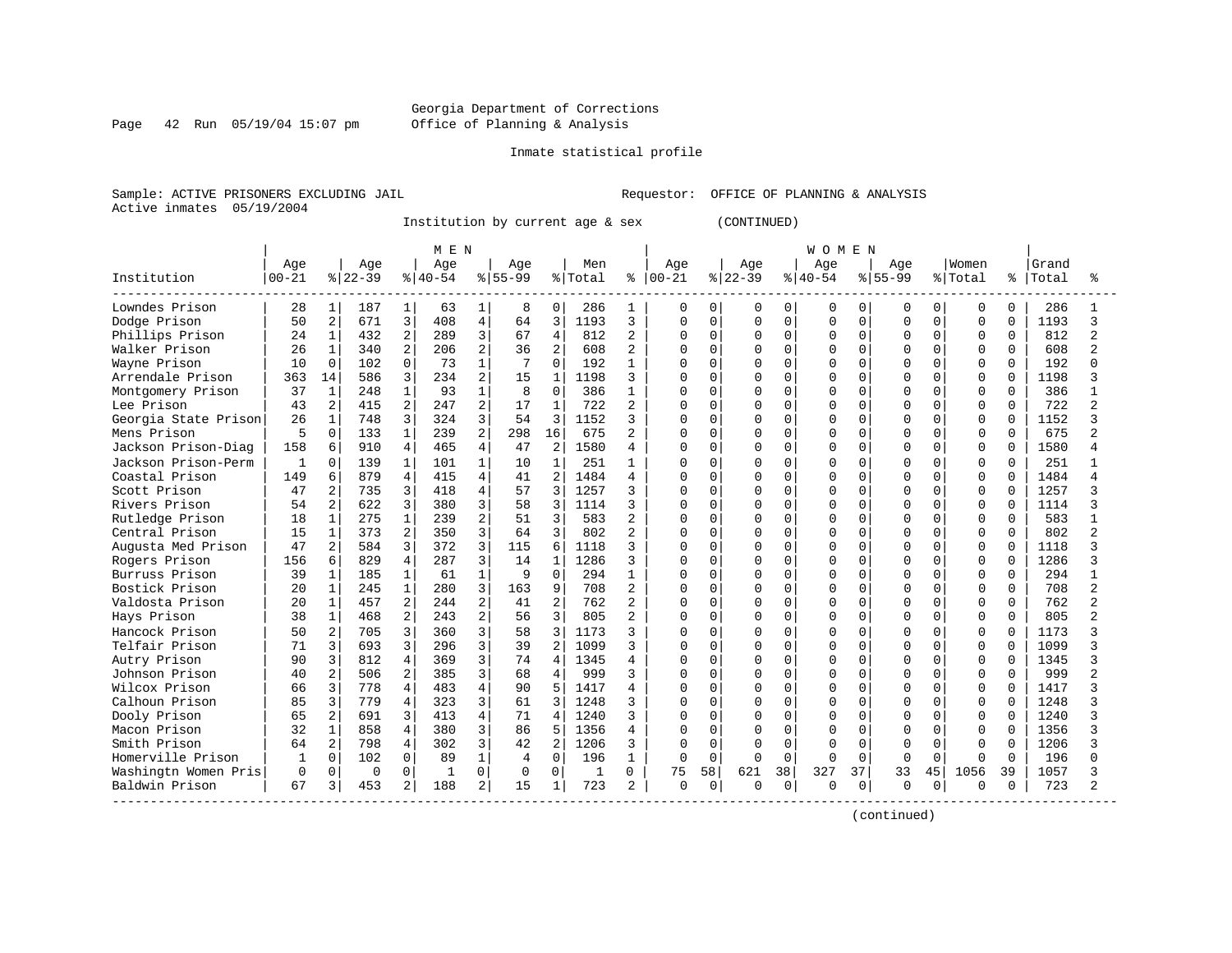Page 43 Run 05/19/04 15:07 pm

#### Inmate statistical profile

Sample: ACTIVE PRISONERS EXCLUDING JAIL **Requestor:** OFFICE OF PLANNING & ANALYSIS Active inmates 05/19/2004

Institution by current age & sex (CONTINUED)

|                      |           |          |           |          | MEN                          |              |           |              |                    |      |           |          |           |          | <b>WOMEN</b> |          |           |          |             |           |           |      |
|----------------------|-----------|----------|-----------|----------|------------------------------|--------------|-----------|--------------|--------------------|------|-----------|----------|-----------|----------|--------------|----------|-----------|----------|-------------|-----------|-----------|------|
|                      | Age       |          | Age       |          | Age                          |              | Age       |              | Men                |      | Age       |          | Age       |          | Age          |          | Age       |          | Women       |           | Grand     |      |
| Institution          | $00 - 21$ |          | $ 22-39 $ |          | $ 40-54 $                    |              | $8 55-99$ |              | % Total            | နွ   | $00 - 21$ |          | $ 22-39 $ |          | $ 40-54 $    |          | $8 55-99$ |          | % Total     | $\approx$ | Total     |      |
| Metro Womens Prison  | 0         | 0        |           |          |                              | 0            | $\Omega$  | 0            |                    | U    | 35        | 27       | 450       | 27       | 287          | 33       | 22        | 30       | 794         | 29        | 795       |      |
| Pulaski Womens Pris  | 0         | $\Omega$ | $\Omega$  | 0        |                              | 0            | 0         | 0            | $\Omega$           | O    | 50        | 39       | 659       | 40       | 313          | 36       | 29        | 40       | 1051        | 39        | 1051      |      |
| Pelham PreTrans Unit |           | $\Omega$ | 112       |          | 61                           |              | 6         | $\Omega$     | 186                |      | 0         | $\Omega$ | O         | $\Omega$ | $\Omega$     | $\Omega$ | n         | $\Omega$ | $\Omega$    | $\cap$    | 186       |      |
| Milan Prison         | 26        |          | 123       |          | 52                           | <sup>0</sup> | 2         | $\Omega$     | 203                |      |           |          |           |          |              |          |           |          | 0           |           | 203       |      |
| D Ray James Prison   | 138       | 5        | 928       | 4        | 439                          | 4            | 50        | 3            | 1555               |      |           |          |           |          |              |          |           |          | 0           |           | 1555      |      |
| Coffee Corr Facility | 109       | 4        | 946       | 4        | 403                          | 4            | 56        | 3            | 1514               |      |           |          | O         |          |              |          |           |          | 0           |           | 1514      |      |
| Wheeler Corr Facilty | 94        |          | 924       |          | 433                          |              | 59        |              | 1510               |      |           |          |           |          |              |          |           |          | $\mathbf 0$ |           | 1510      |      |
| Whitworth Pre-Parole | 1         | $\Omega$ |           | 0        |                              |              |           | $\Omega$     | 3                  |      |           |          |           |          |              |          |           |          | 0           |           | 3         |      |
| Ware Annex           | 24        |          | 115       |          | 55                           |              |           | $\Omega$     | 197                |      |           |          |           |          |              |          |           |          | 0           |           | 197       |      |
| Phillips Annex       | 14        |          | 97        | 0        | 41                           | O            |           | 0            | 155                |      |           |          | O         |          | $\cap$       |          |           |          | $\mathbf 0$ |           | 155       |      |
| Hays Annex           | 52        |          | 216       |          | 74                           |              |           | $\Omega$     | 346                |      |           |          |           |          | $\Omega$     |          |           |          | $\Omega$    |           | 346       |      |
| Hancock Annex        | 16        |          | 126       |          | 45                           |              |           | $\Omega$     | 187                |      |           |          |           |          |              |          |           |          | O           |           | 187       |      |
| Dodge BC             | 11        |          | 54        | $\Omega$ |                              |              |           | <sup>0</sup> | 65                 |      |           |          |           |          |              |          |           |          |             |           | 65        |      |
| Montgomery BC        | 22        |          | 58        | 0        |                              |              |           | $\Omega$     | 80                 |      |           |          |           |          |              |          |           |          |             |           | 80        |      |
| Burruss BC           | 39        |          | 101       | 0        |                              |              |           | $\cap$       | 140                |      |           |          |           |          |              |          |           |          | $\Omega$    |           | 140       |      |
| Hays BC              | 46        | 2        | 145       |          | ∩                            | $\Omega$     |           | $\Omega$     | 191                |      | O         |          | O         |          |              |          |           |          | $\Omega$    |           | 191       |      |
| Baldwin BC           | 217       | 8        | 3347      | 15       | 2003                         | 18           | 608       | 32           | 6175               | 16   | 12        | 9        | 250       | 15       | 162          | 18       | 39        | 53       | 463         | 17        | 6638      | 16   |
| Total reported       |           |          |           |          | 3277 100 30034 100 14934 100 |              |           |              | 2801 100 51046 100 |      | 178 100   |          | 2126 100  |          | 1163 100     |          | 126 100   |          | 3593 100    |           | 54639 100 |      |
| Percent reported     |           | 84.0     |           | 82.4     |                              | 85.7         |           | 86.6         |                    | 83.7 |           | 77.7     |           | 87.6     |              | 87.5     |           | 83.9     |             | 87.0      |           | 83.9 |
| Not Reported         | 502       |          | 4744      |          | 1845                         |              | 294       |              | 7385               |      | 37        |          | 232       |          | 125          |          | 14        |          | 408         |           | 7793      |      |
| Total                | 3137      |          | 26910     |          | 12931                        |              | 2193      |              | 45171              |      | 166       |          | 1876      |          | 1001         |          | 87        |          | 3130        |           | 48301     |      |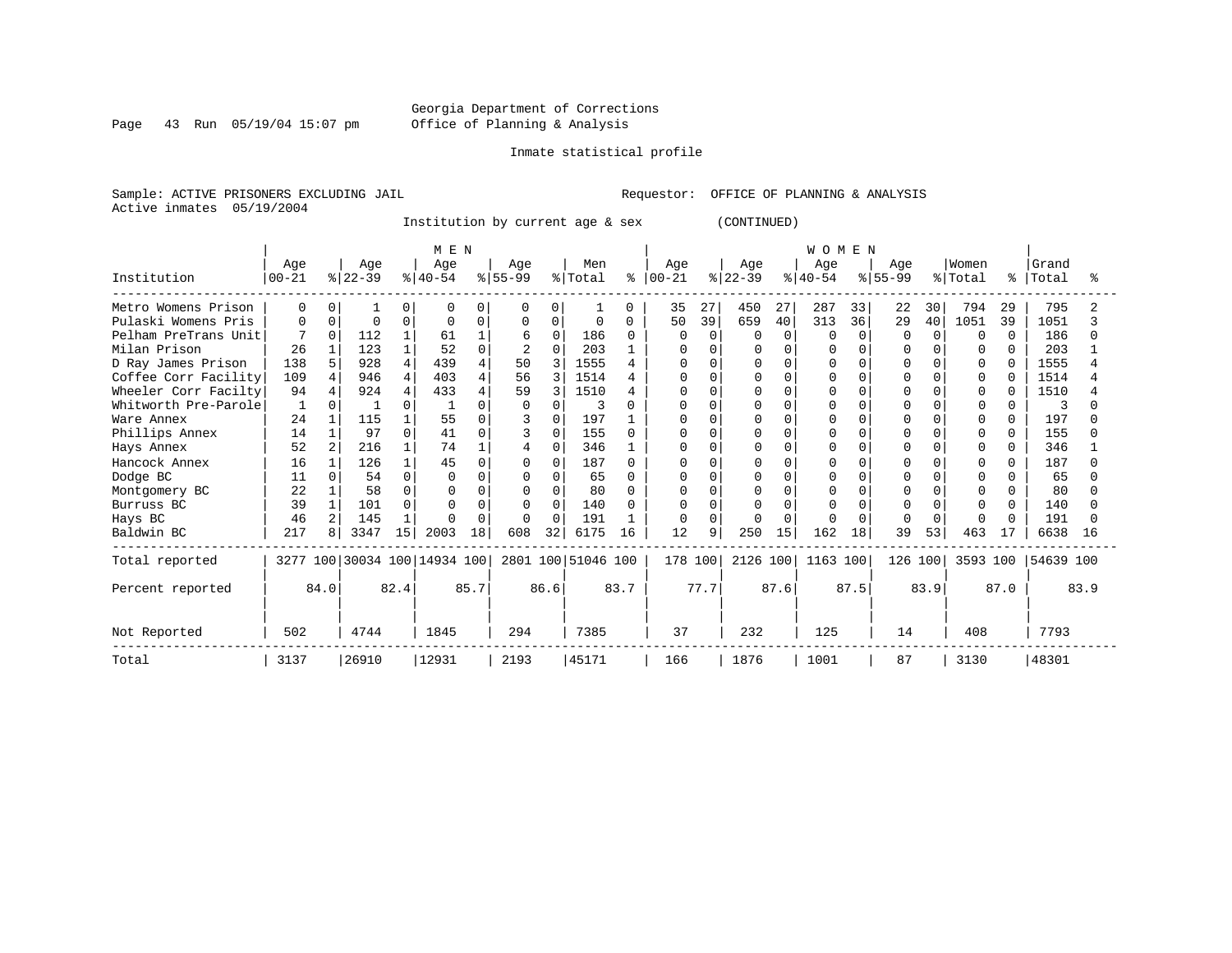Page 44 Run 05/19/04 15:07 pm

#### Inmate statistical profile

Sample: ACTIVE PRISONERS EXCLUDING JAIL **Requestor:** OFFICE OF PLANNING & ANALYSIS Active inmates 05/19/2004

Misdemeanors And Felonies by current age & sex

| Crime Type                   | Aqe<br>  00-21 | Aqe<br>$8122 - 39$ | M E N<br>Aqe<br>$8140 - 54$                                            | Aqe<br>$8155 - 99$               | Men<br>% Total<br>⊱ | Age<br>$ 00-21$ | Age<br>$8 22-39$      | <b>WOMEN</b><br>Aqe<br>$8140 - 54$                 | Aqe<br>$8155 - 99$ | Women<br>% Total                 | Grand<br>%   Total |
|------------------------------|----------------|--------------------|------------------------------------------------------------------------|----------------------------------|---------------------|-----------------|-----------------------|----------------------------------------------------|--------------------|----------------------------------|--------------------|
| <b>MISDEMEANOR</b><br>FELONY | $\Omega$       | 2<br>$\Omega$      | 4<br>$\overline{0}$<br>3136 100 26908 100 12927 100 2193 100 45164 100 | $\overline{0}$<br>0 <sup>1</sup> | $\mathbf{0}$        | 0<br>- 0 I      | $\mathbf{0}$<br>- 0 I | $\Omega$<br>- O I<br>166 100   1876 100   1001 100 | 0 I<br>87 100      | $\Omega$<br>$\Omega$<br>3130 100 | 48294 100          |
| Total reported               |                |                    | 3137 100 26910 100 12931 100                                           |                                  | 2193 100 45171 100  | 166 100         | 1876 100              | 1001 100                                           | 87 100             | 3130 100                         | 48301 100          |
| Percent reported             | 100.0          | 100.0              | 100.0                                                                  | 100.0                            | 100.0               | 100.0           | 100.0                 | 100.0                                              | 100.0              | 100.0                            | 100.0              |
| NOT REPORTED                 | 0              | $\mathbf 0$        | $\mathbf 0$                                                            | $\mathbf 0$                      | $\mathbf 0$         | 0               | 0                     | $\mathbf 0$                                        | $\mathbf 0$        | 0                                |                    |
| Total                        | 3137           | 26910              | 12931                                                                  | 2193                             | 45171               | 166             | 1876                  | 1001                                               | 87                 | 3130                             | 48301              |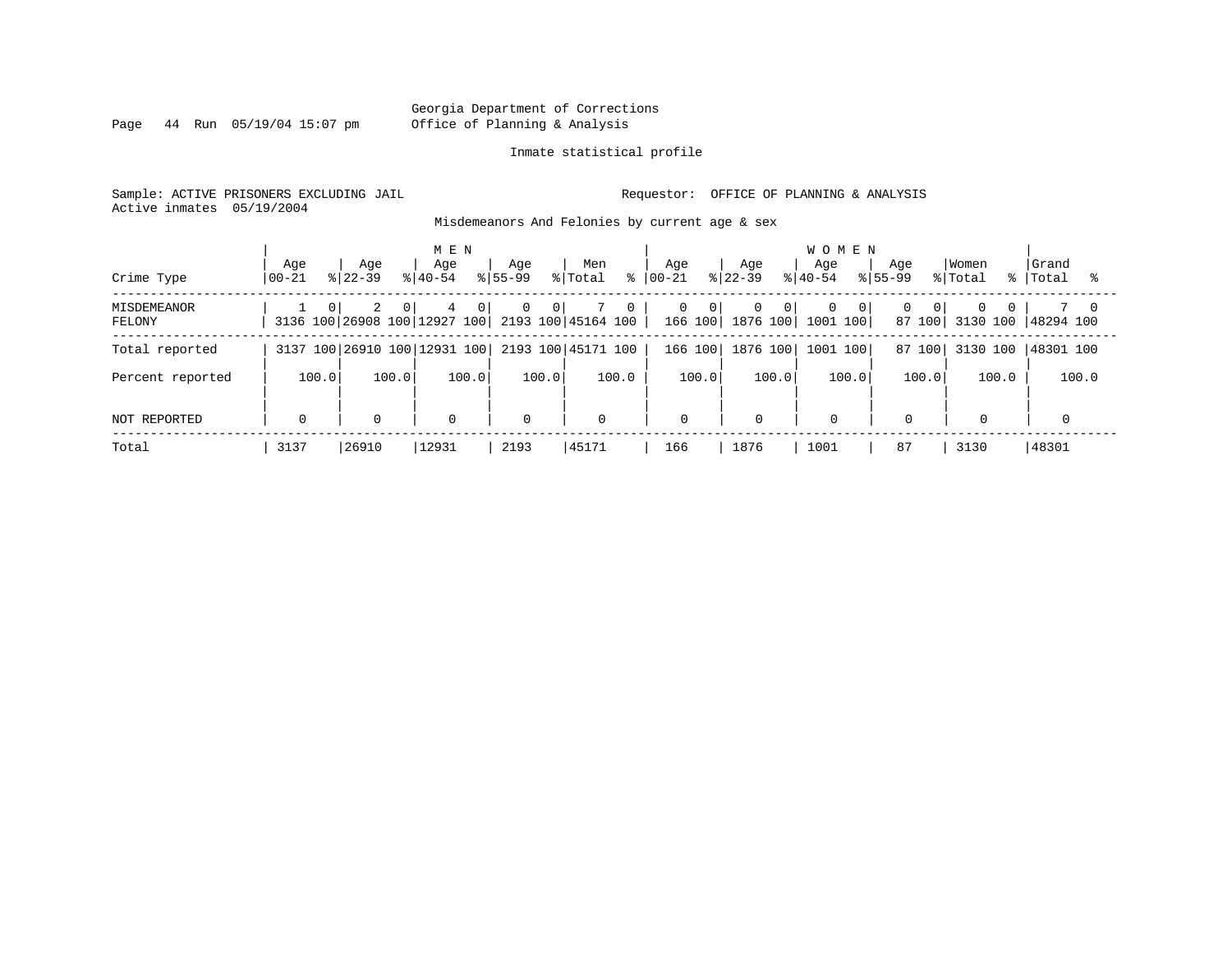Page 45 Run  $05/19/04$  15:07 pm

#### Inmate statistical profile

Sample: ACTIVE PRISONERS EXCLUDING JAIL **Requestor:** OFFICE OF PLANNING & ANALYSIS Active inmates 05/19/2004

Crimes By Group by current age & sex

|                      |                  |              |                 |                | M E N                        |              |                  |              |                    |          |                  |                |                 |              | WOMEN            |                |                    |              |                  |                |                |          |
|----------------------|------------------|--------------|-----------------|----------------|------------------------------|--------------|------------------|--------------|--------------------|----------|------------------|----------------|-----------------|--------------|------------------|----------------|--------------------|--------------|------------------|----------------|----------------|----------|
| Crimes By Group      | Age<br>$00 - 21$ |              | Age<br>$ 22-39$ |                | Age<br>$8140 - 54$           |              | Age<br>$8 55-99$ |              | Men<br>% Total     | ⊱        | Age<br>$00 - 21$ |                | Age<br>$ 22-39$ |              | Age<br>$8 40-54$ |                | Age<br>$8155 - 99$ |              | Women<br>% Total |                | Grand<br>Total |          |
|                      |                  |              |                 |                |                              |              |                  |              |                    |          |                  |                |                 |              |                  |                |                    |              |                  |                |                |          |
| HOMICIDE             | 217              |              | 3347            | 12             | 2003                         | 16           | 608              | 28           | 6175               | 14       | 12               | 7              | 250             | 13           | 162              | 16             | 39                 | 45           | 463              | 15             | 6638           | 14       |
| <b>ABORTION</b>      | $\Omega$         | $\Omega$     | $\Omega$        | $\Omega$       | $\Omega$                     | $\mathbf 0$  | $\mathbf 0$      | $\Omega$     | O                  | 0        | $\Omega$         | $\mathbf 0$    | $\mathbf 0$     | $\mathbf 0$  | 0                | $\mathbf 0$    | $\Omega$           | $\Omega$     | $\Omega$         | $\Omega$       | $\Omega$       | $\Omega$ |
| BODILY INJRY&REL OFF | 502              | 16           | 4744            | 18             | 1845                         | 14           | 294              | 13           | 7385               | 16       | 37               | 22             | 232             | 12           | 125              | 13             | 14                 | 16           | 408              | 13             | 7793           | 16       |
| ARSON & REL OFF      | 10               | O            | 65              | $\Omega$       | 41                           | 0            | 5                | $\Omega$     | 121                | $\Omega$ | 1                | 1              | 10              | $\mathbf{1}$ | 10               | 1              | <sup>0</sup>       | $\Omega$     | 21               | -1             | 142            |          |
| DAMAGE OF PROPERTY   | 19               |              | 64              | ∩              | 29                           | $\Omega$     | 1                | O            | 113                | $\Omega$ | 1                | 1              | 4               | $\Omega$     | 2                | $\Omega$       | U                  | ∩            | 7                | <sup>0</sup>   | 120            |          |
| BURGLARY & REL OFF   | 485              | 15           | 3027            | 11             | 1467                         | 11           | 76               | 3            | 5055               | 11       | 12               | 7              | 125             | 7            | 58               | 6              | $\Omega$           | $\Omega$     | 195              | 6              | 5250           | 11       |
| FORGERY & REL OFF    | 34               | $\mathbf{1}$ | 685             | 3              | 422                          | 3            | 29               | 1            | 1170               | 3        | 16               | 10             | 328             | 18           | 141              | 14             | 4                  | 5            | 489              | 16             | 1659           | 3        |
| <b>THEFT</b>         | 218              | 7            | 1497            | 6              | 819                          | 6            | 78               | 4            | 2612               | 6        | 10               | 6              | 164             | 9            | 149              | 15             | 10                 | 11           | 333              | 11             | 2945           |          |
| <b>ROBBERY</b>       | 950              | 30           | 4672            | 17             | 1267                         | 10           | 113              | 5            | 7002               | 16       | 44               | 27             | 173             | 9            | 40               | $\overline{4}$ | 3                  | 3            | 260              | 8              | 7262           | 15       |
| SEXUAL OFFENSES      | 301              | 10           | 3001            | 11             | 2540                         | 20           | 717              | 33           | 6559               | 15       |                  | $\mathbf{1}$   | 52              | 3            | 34               | 3              | 3                  | 3            | 91               | 3              | 6650           | 14       |
| OBSCENITY CRIMES     | <sup>0</sup>     | $\Omega$     | ∩               | $\Omega$       | C                            | $\Omega$     | -1               | 0            | 1                  | 0        | U                | $\Omega$       | <sup>0</sup>    | $\Omega$     | $\Omega$         | $\Omega$       | 0                  | $\Omega$     | $\Omega$         | 0              | -1             |          |
| TREASON & REL OFF    | n                | 0            | 0               | <sup>0</sup>   |                              | $\Omega$     | 0                | U            | -1                 | 0        | U                | $\Omega$       |                 | $\Omega$     | $\Omega$         | $\Omega$       | U                  | $\Omega$     | 1                | 0              | 2              |          |
| CRIMES INVOLVNG GOVT | 33               |              | 432             | $\overline{a}$ | 150                          | $\mathbf{1}$ | 9                | 0            | 624                | 1        | 3                | $\overline{2}$ | 29              | 2            | 21               | 2              | U                  | $\Omega$     | 53               | $\overline{c}$ | 677            |          |
| FALSIFICATIONS       |                  | $\Omega$     | 25              | $\cap$         | 6                            | $\Omega$     | 1                | O            | 33                 | $\Omega$ | U                | 0              |                 | $\Omega$     | 1                | $\Omega$       | Ω                  | O            | 8                | $\Omega$       | 41             |          |
| OBSTRUCT LAW ENFORCE |                  | $\Omega$     | 71              | $\Omega$       | 23                           | 0            | 3                | 0            | 101                | 0        | U                | $\Omega$       |                 | $\Omega$     |                  | 0              | Ω                  | $\Omega$     | 6                | O              | 107            |          |
| DISORDERLY CONDUCT   |                  |              | 21              |                | 9                            | 0            | 2                | 0            | 37                 | O        |                  | $\Omega$       |                 | $\cap$       | O                | 0              |                    | O            | 1                | O              | 38             |          |
| GAMBLING & REL OFF   |                  | $\Omega$     | 3               | $\cap$         | 2                            | $\Omega$     | $\Omega$         | O            | 5                  | 0        |                  | $\Omega$       | $\Omega$        | $\Omega$     | O                | $\Omega$       | 0                  | $\Omega$     | $\Omega$         | $\Omega$       | 5              |          |
| CRUELTY TO CHILDREN  | 5                | $\Omega$     | 179             | 1              | 66                           | $\mathbf{1}$ | 10               | 0            | 260                | 1        | 3                | $\overline{2}$ | 74              | 4            | 6                | 1              | 0                  | $\Omega$     | 83               | 3              | 343            |          |
| CRIMES WITH GUNS     | 38               |              | 623             | 2              | 261                          | 2            | 45               | 2            | 967                | 2        |                  | $\Omega$       | 19              | $\mathbf{1}$ |                  | $\mathbf{1}$   |                    |              | 27               | $\mathbf{1}$   | 994            |          |
| INVASION PRIVACY     |                  | O            | 13              | $\Omega$       | 7                            | $\Omega$     | -1               | $\Omega$     | 25                 | $\Omega$ | O                | $\Omega$       | <sup>0</sup>    | $\Omega$     | U                | $\Omega$       | <sup>0</sup>       | $\Omega$     | $\Omega$         | 0              | 25             |          |
| RACKETEERING         |                  | O            | 32              |                | 20                           | $\Omega$     | 4                | 0            | 56                 | 0        |                  | $\Omega$       |                 | $\Omega$     | 8                | -1             |                    | $\mathbf{1}$ | 14               | <sup>0</sup>   | 70             |          |
| DRUG ABUSE OFFENSES  | 325              | 10           | 3506            | 13             | 1505                         | 12           | 126              | 6            | 5462               | 12       | 16               | 10             | 313             | 17           | 190              | 19             | 9                  | 10           | 528              | 17             | 5990           | 12       |
| DRUG TRAFFICKING     | 33               | 1            | 874             | 3              | 251                          | 2            | 39               | 2            | 1197               | 3        | 7                | 4              | 67              | 4            | 22               | 2              | 3                  | 3            | 99               | 3              | 1296           |          |
| <b>AUTO CRIMES</b>   | 2                | $\Omega$     | 133             | $\cap$         | 152                          | 1            | 20               | $\mathbf{1}$ | 307                | 1        | 0                | $\Omega$       | 3               | $\Omega$     | 14               | 1              | 0                  | $\Omega$     | 17               | -1             | 324            |          |
| REVENUE & CONTRABAND |                  | $\Omega$     | 0               | $\Omega$       | 0                            | $\Omega$     | $\Omega$         | $\Omega$     | 0                  | $\Omega$ | 0                | $\Omega$       | $\Omega$        | $\Omega$     | $\Omega$         | $\mathbf 0$    | 0                  | $\Omega$     | $\Omega$         | $\Omega$       | $\Omega$       |          |
| CRIMES OF OTH STATES | $\Omega$         | $\Omega$     | $\Omega$        | O              | -1                           | $\Omega$     | O                | $\Omega$     | -1                 | 0        | O                | $\Omega$       | $\Omega$        | $\Omega$     | O                | 0              | U                  | $\Omega$     | $\Omega$         | $\Omega$       | $\mathbf{1}$   |          |
| MISC. FELONIES       | 24               |              | 95              | $\Omega$       | 29                           | 0            | 9                | O            | 157                | O        | 2                | $\mathbf{1}$   | 12              | 1            | 8                | 1              | U                  | $\Omega$     | 22               | 1              | 179            |          |
| MISDEMEANORS         |                  | 0            | $\overline{2}$  | 0              | 4                            | 0            | 0                | 0            |                    | 0        | O                | 0              | C               | 0            | 0                | 0              | 0                  | 0            | 0                |                | 7              |          |
| Total reported       |                  |              |                 |                | 3211 100 27111 100 12920 100 |              |                  |              | 2191 100 45433 100 |          | 166 100          |                | 1874 100        |              | 999 100          |                |                    | 87 100       | 3126 100         |                | 48559 100      |          |
| Percent reported     |                  | 99.9         |                 | 99.9           |                              | 99.9         |                  | 99.9         |                    | 99.9     |                  | 100.0          |                 | 99.9         |                  | 99.8           |                    | 100.0        |                  | 99.9           |                | 99.9     |
| <b>NOT REPORTED</b>  | 3                |              | 22              |                | 11                           |              | 2                |              | 38                 |          | 0                |                | $\overline{2}$  |              | $\overline{c}$   |                | $\Omega$           |              | 4                |                | 42             |          |
| Total                | 3137             |              | 26910           |                | 12931                        |              | 2193             |              | 45171              |          | 166              |                | 1876            |              | 1001             |                | 87                 |              | 3130             |                | 48301          |          |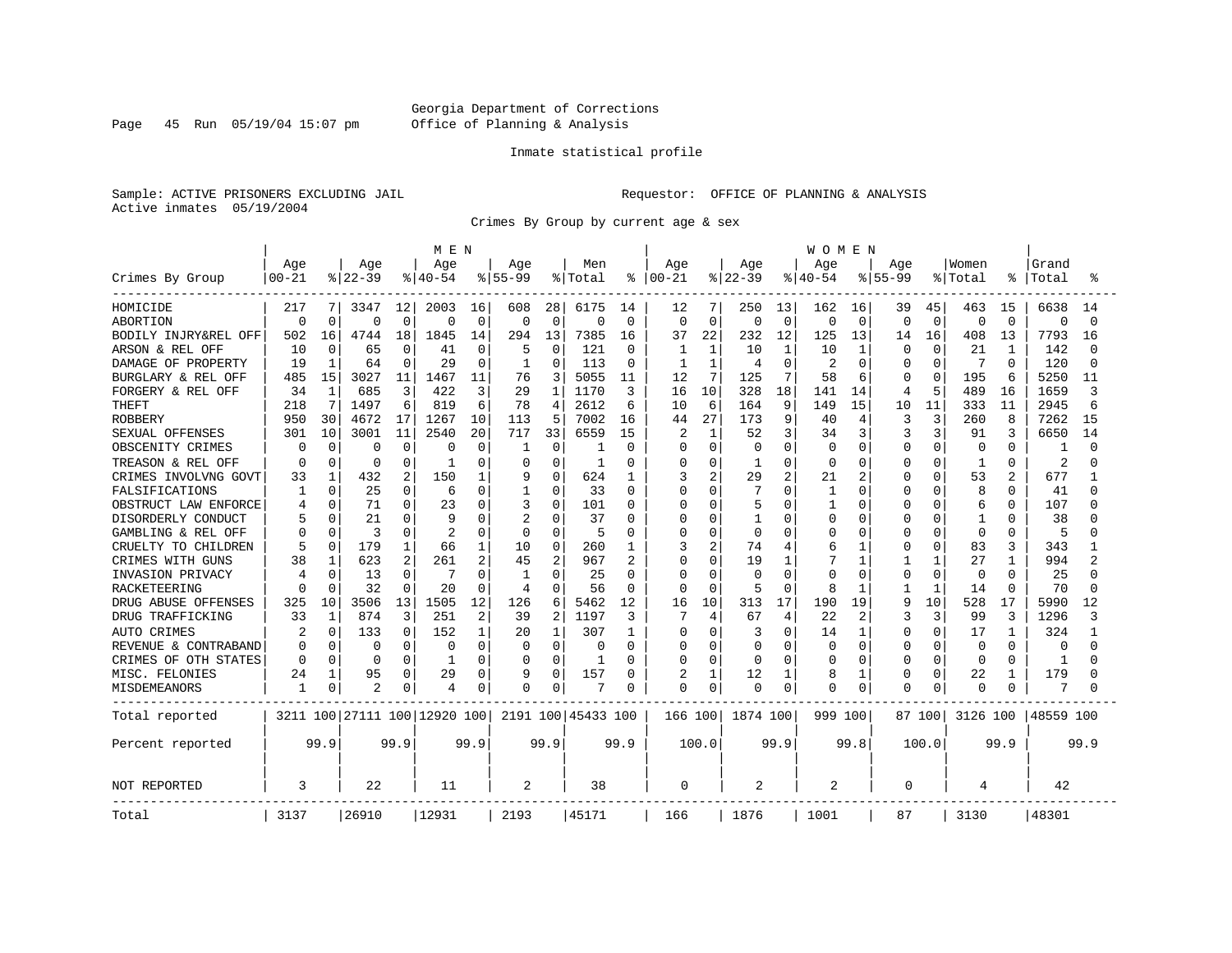#### Georgia Department of Corrections Page 46 Run 05/19/04 15:07 pm Office of Planning & Analysis

#### Inmate statistical profile

Sample: ACTIVE PRISONERS EXCLUDING JAIL **Requestor:** OFFICE OF PLANNING & ANALYSIS Active inmates 05/19/2004

Most Serious Offense by current age & sex

|                                                                                                                                   |              |          |                |              | M E N          |                |              |                |                |              |               |              |              |              | W O M E N      |          |              |              |          |              |           |        |
|-----------------------------------------------------------------------------------------------------------------------------------|--------------|----------|----------------|--------------|----------------|----------------|--------------|----------------|----------------|--------------|---------------|--------------|--------------|--------------|----------------|----------|--------------|--------------|----------|--------------|-----------|--------|
|                                                                                                                                   | Age          |          | Age            |              | Age            |                | Aqe          |                | Men            |              | Aqe           |              | Age          |              | Age            |          | Age          |              | Women    |              | Grand     |        |
| Most Serious Offense 00-21                                                                                                        |              |          | $ 22-39$       |              | $ 40-54 $      |                | $ 55-99$     |                | % Total        |              | $8   00 - 21$ |              | $ 22-39 $    |              | $ 40-54 $      |          | $8155 - 99$  |              | % Total  |              | %   Total | °      |
| NOTE: In the table below, misdemeanors come first, and are in lower-case letters. AFTER THAT COME FELONIES, IN UPPER-CASE LETTERS |              |          |                |              |                |                |              |                |                |              |               |              |              |              |                |          |              |              |          |              |           |        |
| stalking                                                                                                                          | O            | 0        |                | 0            | $\Omega$       | 0              | $\Omega$     | 0              | 1              | $\Omega$     | 0             | 0            | 0            | $\Omega$     | $\Omega$       | $\Omega$ | 0            | 0            | $\Omega$ | 0            |           | U      |
| reckless conduct                                                                                                                  |              | 0        | $\Omega$       | $\Omega$     |                | 0              |              | 0              |                | $\Omega$     | 0             | 0            | $\Omega$     | 0            | $\cap$         | $\Omega$ | O            | 0            | $\Omega$ | N            |           | $\cap$ |
| dui                                                                                                                               |              | $\Omega$ | $\cap$         | 0            |                | $\Omega$       | <sup>0</sup> | $\Omega$       | 2              | $\Omega$     | U             | $\Omega$     | U            | 0            | $\cap$         | $\Omega$ | $\Omega$     | $\Omega$     | $\Omega$ | U            |           | ∩      |
| crmnl trespassing                                                                                                                 |              | $\Omega$ | 0              | 0            |                | 0              | 0            | $\Omega$       |                | $\Omega$     | O             | $\Omega$     | O            | $\Omega$     | $\Omega$       | $\Omega$ | $\Omega$     | $\Omega$     | 0        | O            |           |        |
| family violence batt                                                                                                              |              | $\Omega$ | $\overline{1}$ | $\Omega$     |                | $\mathbf 0$    |              | $\Omega$       |                | $\Omega$     | O             | $\Omega$     |              | $\Omega$     | $\Omega$       | $\Omega$ | C            | $\Omega$     | O        | O            |           |        |
| misc public order of                                                                                                              |              | $\Omega$ | $\Omega$       | $\Omega$     |                | $\Omega$       | $\Omega$     | $\cap$         | 1              | $\Omega$     | O             | U            | $\Omega$     | $\cap$       | $\cap$         | $\Omega$ | $\sqrt{ }$   | $\Omega$     | $\Omega$ | O            |           | ∩      |
| MISC HOMICIDE OFFENS                                                                                                              | 1            | 0        | 10             | 0            | κ              | $\Omega$       | -1           | $\Omega$       | 15             | <sup>0</sup> | U             | $\Omega$     | $\mathbf{1}$ | <sup>n</sup> | $\mathcal{D}$  | $\Omega$ | $\Omega$     | $\mathbf 0$  | 3        | 0            | 18        | U      |
| <b>MURDER</b>                                                                                                                     | 88           | 3        | 2180           | 8            | 1564           | 12             | 482          | 22             | 4314           | 10           | 6             | 4            | 124          | 7            | 90             | 9        | 29           | 33           | 249      | 8            | 4563      | 9      |
| VOLUNTARY MANSLAUGHT                                                                                                              | 46           | 1        | 678            | 3            | 306            | $\overline{2}$ | 94           | 4              | 1124           |              | 4             | 2            | 93           | 5            | 57             | 6        | 7            | 8            | 161      | 5            | 1285      |        |
| INVOLUNTARY MANSLAUG                                                                                                              | 6            | $\Omega$ | 88             | 0            | 23             | $\Omega$       |              | $\cap$         | 124            | <sup>0</sup> | 2             | $\mathbf{1}$ | 11           | 1            | $\overline{4}$ | ∩        |              | $\mathbf{1}$ | 18       | 1            | 142       | $\cap$ |
| RECKLESS ABANDONMENT                                                                                                              |              | $\Omega$ | $\Omega$       | 0            | $\Omega$       | $\Omega$       | $\Omega$     | $\Omega$       | 1              | $\Omega$     | U             | $\Omega$     | $\Omega$     | $\Omega$     | $\cap$         | $\Omega$ | $\Omega$     | $\Omega$     | $\Omega$ | 0            |           | ∩      |
| FETICIDE                                                                                                                          | ∩            | $\Omega$ | $\mathbf{1}$   | O            | 1              | $\Omega$       | $\Omega$     | $\Omega$       | 2              | $\Omega$     | U             | $\Omega$     | $\Omega$     | $\Omega$     | $\cap$         | $\Omega$ | $\Omega$     | $\Omega$     | $\Omega$ | O            | 2         | U      |
| VEHICULAR HOMICIDE                                                                                                                | 11           | $\Omega$ | 195            | 1            | 102            | 1              | 22           | 1              | 330            | $\mathbf{1}$ | 0             | $\Omega$     | 21           | $\mathbf{1}$ | 10             |          |              | 2            | 33       | 1            | 363       |        |
| HOMICIDE BY PILOT DU                                                                                                              | ∩            | $\Omega$ | 7              | 0            | 3              | $\Omega$       | 1            | $\Omega$       | 11             | <sup>0</sup> | U             | $\Omega$     | $\Omega$     | $\Omega$     | $\cap$         | $\Omega$ | $\Omega$     | $\Omega$     | $\Omega$ | 0            | 11        | $\cap$ |
| CONCEAL DEATH OF ANO                                                                                                              | ∩            | $\Omega$ | q              | 0            | 3              | O              | 2            | $\Omega$       | 14             | $\Omega$     | U             | $\Omega$     | <sup>0</sup> | $\Omega$     | $\Omega$       | $\Omega$ | $\Omega$     | $\Omega$     | 0        | O            | 14        | ∩      |
| ATMPT MURDER                                                                                                                      |              |          | $\overline{4}$ | O            |                | O              |              | $\Omega$       | 5              | <sup>0</sup> | U             | O            |              | U            |                | $\Omega$ | C            | $\Omega$     |          | U            |           | ∩      |
| MISC ASSAULT/BATTERY                                                                                                              |              | $\Omega$ | 27             | 0            | 7              | $\Omega$       | $\Omega$     | $\Omega$       | 35             | $\Omega$     |               | -1           | U            | ∩            | $\cap$         | $\Omega$ | $\Omega$     | $\Omega$     | -1       | U            | 36        |        |
| FAMILY VIOLENCE BATT                                                                                                              | $\mathbf{1}$ | $\Omega$ | 38             | $\Omega$     | 15             | 0              | 1            | $\Omega$       | 55             | <sup>0</sup> | $\mathbf 0$   | $\Omega$     | $\cap$       | $\Omega$     | $\cap$         | $\Omega$ | $\Omega$     | $\Omega$     | 0        | O            | 55        | U      |
| AGGRAV ASSAULT                                                                                                                    | 322          | 10       | 2856           | 11           | 1057           | 8              | 183          | 8              | 4418           | 10           | 24            | 14           | 152          | 8            | 93             | 9        | 5            | 6            | 274      | 9            | 4692      | 10     |
| ATMPT AGGRAV ASSAULT                                                                                                              | $\mathbf{1}$ | $\Omega$ | $\mathbf{1}$   | $\Omega$     | $\Omega$       | $\Omega$       | $\Omega$     | $\Omega$       | $\overline{c}$ | $\Omega$     | $\Omega$      | $\Omega$     | 1            | $\Omega$     | $\Omega$       | $\Omega$ | $\Omega$     | $\Omega$     | 1        | $\Omega$     | 3         | $\cap$ |
| <b>AGGRAV BATTERY</b>                                                                                                             | 41           | 1        | 382            | $\mathbf{1}$ | 154            | 1              | 23           | 1              | 600            | 1            | 5             | 3            | 23           | $\mathbf{1}$ | 10             |          | 4            | 5            | 42       | 1            | 642       |        |
| TERRORIST THREATS &                                                                                                               | 19           | 1        | 192            | $\mathbf{1}$ | 91             | $\mathbf{1}$   | 8            | $\Omega$       | 310            | 1            | 3             | 2            | 8            | $\Omega$     | 5              | $\Omega$ | $\Omega$     | 0            | 16       | $\mathbf{1}$ | 326       |        |
| FALSE IMPRISONMENT                                                                                                                | 10           | $\Omega$ | 78             | 0            | 27             | 0              | 2            | $\Omega$       | 117            | 0            | 2             |              | 4            | 0            | 2              | $\Omega$ | $\bigcap$    | <sup>0</sup> | 8        | 0            | 125       | U      |
| KIDNAPPING                                                                                                                        | 76           | 2        | 785            | 3            | 328            | 3              | 50           | $\overline{2}$ | 1239           | 3            | U             | $\Omega$     | 29           | 2            | 6              |          |              | 1            | 36       | $\mathbf{1}$ | 1275      |        |
| INTERFERENCE WITH CU                                                                                                              | $\Omega$     | $\Omega$ | 3              | 0            | $\Omega$       | $\Omega$       | $\Omega$     | $\Omega$       | 3              | <sup>0</sup> | U             | $\Omega$     | O            | <sup>n</sup> | $\cap$         | $\Omega$ | $\Omega$     | $\mathbf 0$  | 0        | 0            | 3         | $\cap$ |
| AGGRAV ASSAULT POLCE                                                                                                              | 10           | $\Omega$ | 189            | 1            | 73             | $\mathbf{1}$   | 18           | 1              | 290            | 1            | 2             | 1            |              | $\Omega$     | 5              | $\Omega$ | $\mathbf{1}$ | 1            | 14       | 0            | 304       |        |
| AGGRAV BATTERY PEACE                                                                                                              |              | $\Omega$ |                | $\Omega$     |                | $\Omega$       | $\Omega$     | $\Omega$       | 11             | $\Omega$     | U             | $\Omega$     | U            | $\Omega$     | $\cap$         | $\Omega$ | $\Omega$     | $\Omega$     | $\Omega$ | $\Omega$     | 11        | $\cap$ |
| SIMPLE BATTERY                                                                                                                    |              | $\Omega$ |                | 0            | $\Omega$       | $\Omega$       | $\Omega$     | $\Omega$       | 4              | $\Omega$     | U             | $\Omega$     | <sup>0</sup> | $\Omega$     | $\Omega$       | $\Omega$ | $\Omega$     | $\Omega$     | $\Omega$ | $\Omega$     | 4         | $\cap$ |
| RECK COND                                                                                                                         |              | $\Omega$ | 4              | 0            | 3              | O              | 0            | $\Omega$       |                | $\Omega$     | U             | 0            | 5            | U            |                | $\Omega$ | $\Omega$     | $\Omega$     | 6        | O            | 13        | U      |
| INJURY BY VEHICLE                                                                                                                 |              | $\Omega$ | 15             | 0            | 12             | $\Omega$       | $\Omega$     | $\Omega$       | 29             | $\Omega$     | O             | $\Omega$     |              | $\Omega$     | 2              | $\Omega$ |              | 2            | 6        | U            | 35        | ∩      |
| STALKING                                                                                                                          |              | $\Omega$ | $\overline{a}$ | 0            | $\Omega$       | $\Omega$       | $\Omega$     | $\Omega$       | $\overline{c}$ | <sup>0</sup> | U             | $\Omega$     | <sup>0</sup> | $\Omega$     | $\Omega$       | $\Omega$ | $\Omega$     | 0            | O        | O            | 2         | ∩      |
| AGGRAV STALKING                                                                                                                   |              | 0        | 122            | 0            | 74             | 1              | 8            | 0              | 209            | $\Omega$     | 0             | $\Omega$     | 2            | $\Omega$     |                | $\Omega$ | 1            | 1            | 4        | 0            | 213       |        |
| ATMPT KIDNAP                                                                                                                      | 0            | 0        | -1             | 0            | $\overline{c}$ | 0              |              | 0              | 4              |              | 0             | 0            | $\Omega$     | 0            | $\Omega$       | 0        | $\Omega$     | 0            | 0        | Ω            |           | U      |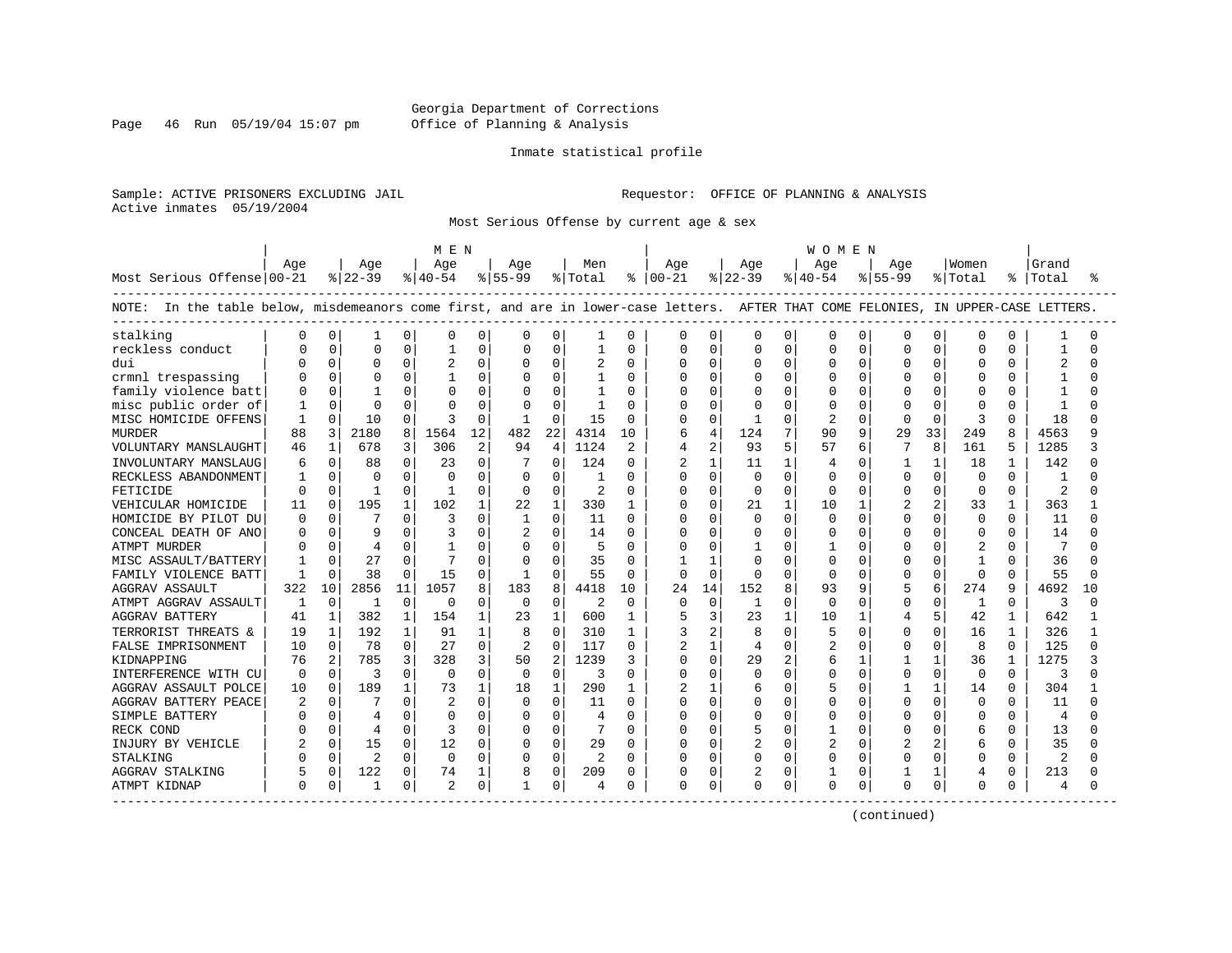Page 47 Run 05/19/04 15:07 pm

#### Inmate statistical profile

Sample: ACTIVE PRISONERS EXCLUDING JAIL **Requestor:** OFFICE OF PLANNING & ANALYSIS Active inmates 05/19/2004

Most Serious Offense by current age & sex (CONTINUED)

|                            |          |                |              |             | M E N    |              |              |              |         |          |               |             |              |              | WOMEN    |          |              |                |              |              |       |    |
|----------------------------|----------|----------------|--------------|-------------|----------|--------------|--------------|--------------|---------|----------|---------------|-------------|--------------|--------------|----------|----------|--------------|----------------|--------------|--------------|-------|----|
|                            | Age      |                | Age          |             | Age      |              | Age          |              | Men     |          | Aqe           |             | Age          |              | Age      |          | Aqe          |                | Women        |              | Grand |    |
| Most Serious Offense 00-21 |          |                | $ 22-39 $    |             | $ 40-54$ |              | $ 55-99$     |              | % Total |          | $8   00 - 21$ |             | $ 22-39 $    |              | $ 40-54$ |          | $8155 - 99$  |                | % Total      | ႜ            | Total | °≈ |
| ARSON MISC                 | 0        | 0              | 2            | 0           | 1        | 0            | 0            | 0            | 3       | 0        | 0             | 0           | 0            | 0            | 1        | 0        | 0            | $\overline{0}$ | 1            | 0            | 4     |    |
| ARSON 1ST DEGREE           |          | O              | 53           | 0           | 37       | 0            | 4            | 0            | 103     | $\Omega$ |               | 1           | 10           | 1            | 9        |          | <sup>0</sup> | 0              | 20           | 1            | 123   |    |
| ARSON 2ND DEGREE           |          | $\Omega$       | 9            | 0           |          | 0            | 1            | 0            | 13      | 0        | 0             | 0           | Ω            | $\mathbf 0$  | U        | 0        | 0            |                | $\Omega$     | O            | 13    |    |
| ARSON 3RD DEGREE           |          |                |              | $\Omega$    |          | O            | $\Omega$     | 0            |         | O        |               | $\Omega$    | Ω            | $\Omega$     | U        | O        | O            |                | $\Omega$     | ∩            |       |    |
| CRMNL POSS EXPLOSIVE       |          | $\Omega$       | ∩            | 0           |          | 0            |              | U            |         | O        |               | $\Omega$    | Ω            | <sup>0</sup> |          | $\Omega$ | O            | U              | $\Omega$     | U            |       |    |
| MISC CRIMINAL DAMAGE       |          | $\Omega$       | ∩            | $\mathbf 0$ |          | O            | 0            | $\Omega$     |         | O        |               | $\Omega$    |              | <sup>0</sup> |          | O        |              | U              |              | U            |       |    |
| CRMNL DAMAGE 1ST DEG       | 6        | $\Omega$       | 19           | $\Omega$    | 8        | 0            | 0            | $\Omega$     | 33      | $\Omega$ |               | $\Omega$    | 0            | $\Omega$     |          | 0        | 0            | O              | 1            | $\Omega$     | 34    |    |
| CRMNL DAMAGE 2ND DEG       | 12       | $\Omega$       | 43           | 0           | 18       | 0            |              | U            | 74      | $\Omega$ |               | 1           |              | $\Omega$     |          | 0        |              | O              | 5            | O            | 79    |    |
| ALTER ID                   |          | U              |              | $\Omega$    | 2        | $\Omega$     | 0            | $\Omega$     | 5       | $\Omega$ | $\Omega$      | $\Omega$    | Ω            | $\Omega$     | 0        | O        | 0            | $\Omega$       | $\Omega$     | $\Omega$     | 5     |    |
| <b>BURGLARY</b>            | 479      | 15             | 2990         | 11          | 1457     | 11           | 74           | 3            | 5000    | 11       | 12            | 7           | 123          |              | 56       | 6        | $\Omega$     | 0              | 191          | 6            | 5191  | 11 |
| POSS BURGLAR TOOLS         |          | $\Omega$       | 25           | 0           | 5        | 0            | 1            | 0            | 31      | $\Omega$ | <sup>0</sup>  | $\Omega$    | 2            | $\Omega$     | -1       | $\Omega$ | 0            | 0              | 3            | <sup>0</sup> | 34    |    |
| ATMPT BURGLARY             |          | $\Omega$       | 12           | 0           |          | 0            | 1            | U            | 24      | $\Omega$ | U             | $\Omega$    | Λ            | $\Omega$     |          | $\Omega$ | U            | O              |              | <sup>0</sup> | 25    |    |
| MISC FORGERY               |          | $\Omega$       | 5            | $\Omega$    |          | 0            | $\Omega$     | $\Omega$     | 8       | $\Omega$ | 0             | $\Omega$    | Ω            | $\Omega$     | 1        | $\Omega$ | 0            | 0              | -1           | $\Omega$     | 9     |    |
| FORGERY 1ST DEGREE         | 24       |                | 591          | 2           | 374      | 3            | 21           |              | 1010    | 2        | 14            | 8           | 290          | 15           | 122      | 12       | 3            | 3              | 429          | 14           | 1439  |    |
| FORGERY 2ND DEGREE         |          |                | 21           | 0           | 8        | O            | 1            | U            | 32      | $\Omega$ | 2             |             | 4            | 0            | 3        | $\Omega$ | U            |                | 9            | <sup>0</sup> | 41    |    |
| <b>BAD CHECKS</b>          |          | $\cap$         | 4            | 0           |          | 0            | $\Omega$     | $\Omega$     | 9       | $\Omega$ |               | $\Omega$    | 3            | 0            |          | 0        | 0            |                | 4            | O            | 13    |    |
| THEFT CREDIT CARD          |          | U              | 13           | $\Omega$    |          | O            |              | 0            | 19      | $\Omega$ |               | $\Omega$    |              | $\Omega$     |          | n        | U            | O              | 4            | O            | 23    |    |
| FRAUDULENT CREDIT CA       |          | 0              | 36           | $\Omega$    | 13       | 0            | -1           | 0            | 57      | $\Omega$ | O             | $\Omega$    | 17           | 1            | 9        | -1       |              | $\mathbf{1}$   | 27           | 1.           | 84    |    |
| RECV GDS, SRVS FRAUD       |          | O              | $\Omega$     | $\Omega$    |          | <sup>0</sup> | <sup>0</sup> | <sup>0</sup> |         | ∩        | Ω             | $\Omega$    | <sup>0</sup> | $\Omega$     | O        | U        | $\cap$       | U              | ∩            | n            |       |    |
| TELECOMMUNICATIONS F       |          |                |              | $\Omega$    |          | 0            | 0            | 0            |         | O        |               | O           | 0            | $\Omega$     | O        | $\Omega$ | 0            | O              | 0            |              |       |    |
| ATMPT FORGERY              |          |                | $\mathbf{1}$ | 0           |          | 0            |              | U            | 2       | $\Omega$ |               | $\Omega$    | 2            | $\Omega$     |          | $\Omega$ |              | O              | 2            |              |       |    |
| FRAUDULENT ACCESS CO       |          | 0              | $\Omega$     | 0           |          | O            |              | $\Omega$     |         | O        |               | 0           |              | $\Omega$     |          | 0        | 0            | O              | $\mathbf{1}$ | O            |       |    |
| MISC FRAUD                 |          | $\Omega$       | 13           | $\Omega$    | 13       | 0            | 4            | 0            | 30      | $\Omega$ |               | $\Omega$    | 9            | $\Omega$     | 3        | $\Omega$ | O            | 0              | 12           | $\Omega$     | 42    |    |
| THEFT BY TAKING            | 55       | $\overline{a}$ | 499          | 2           | 236      | 2            | 21           | $\mathbf{1}$ | 811     | 2        |               | 2           | 58           | 3            | 51       | 5        |              | 5              | 117          | 4            | 928   |    |
| THEFT BY DECEPTION         |          | 0              | 20           | $\Omega$    | 14       | 0            | 4            | $\Omega$     | 38      | $\Omega$ |               | $\Omega$    | 6            | $\Omega$     | 3        | $\Omega$ | <sup>0</sup> | U              | 9            | $\cap$       | 47    |    |
| THEFT BY EXTORTION         |          |                | $\Omega$     | $\Omega$    |          | 0            | -1           | 0            |         | $\Omega$ |               | $\Omega$    | 0            | $\Omega$     | O        | 0        | 0            | O              | 0            | O            |       |    |
| THEFT OF LOST PROPER       | $\Omega$ | $\Omega$       | 2            | $\Omega$    | $\Omega$ | 0            | 1            | 0            | 3       | 0        |               | $\Omega$    | 0            | $\Omega$     | U        | $\Omega$ | O            | O              | $\Omega$     | $\Omega$     | 3     |    |
| THEFT BY REC STOLEN        | 109      | 3              | 541          | 2           | 195      | 2            | 13           | 1            | 858     | 2        |               | 2           | 23           | 1            | 15       |          |              |                | 43           |              | 901   |    |
| THEFT OF SERVICES          |          |                | 3            | 0           | O        | 0            | $\Omega$     | 0            | 3       | 0        |               | $\Omega$    | Ω            | 0            | $\Omega$ | 0        | 0            |                | 0            | O            |       |    |
| THEFT BY CONVERSION        |          | 0              | 16           | $\Omega$    | 15       | 0            | 1            | U            | 34      | $\Omega$ | N             | $\Omega$    | ς            | $\Omega$     | 3        | n        | U            | O              | 6            | O            | 40    |    |
| THEFT OF TRADE SECRE       |          | $\Omega$       | $\Omega$     | $\Omega$    |          | 0            |              | 0            |         | O        |               | $\Omega$    | U            | $\Omega$     | O        | 0        | O            | U              | $\Omega$     |              |       |    |
| CONVSN PAYMNTS REAL        |          | $\Omega$       |              | 0           |          | 0            | 0            | 0            |         | O        |               | $\Omega$    | Ω            | $\Omega$     | 0        | $\Omega$ | O            | U              | $\Omega$     | O            |       |    |
| ATMPT THEFT BY TAKIN       |          | $\Omega$       | 4            | 0           | 4        | 0            | 0            | $\Omega$     | 9       | 0        |               | $\Omega$    |              | $\Omega$     |          | 0        |              |                | 0            | 0            | 9     |    |
| THEFT MOTORVEH OR PA       | 16       |                | 99           | 0           | 32       | 0            |              | 0            | 151     | 0        | 0             | $\mathbf 0$ | 4            | 0            |          | 0        | 0            | 0              | 5            | 0            | 156   |    |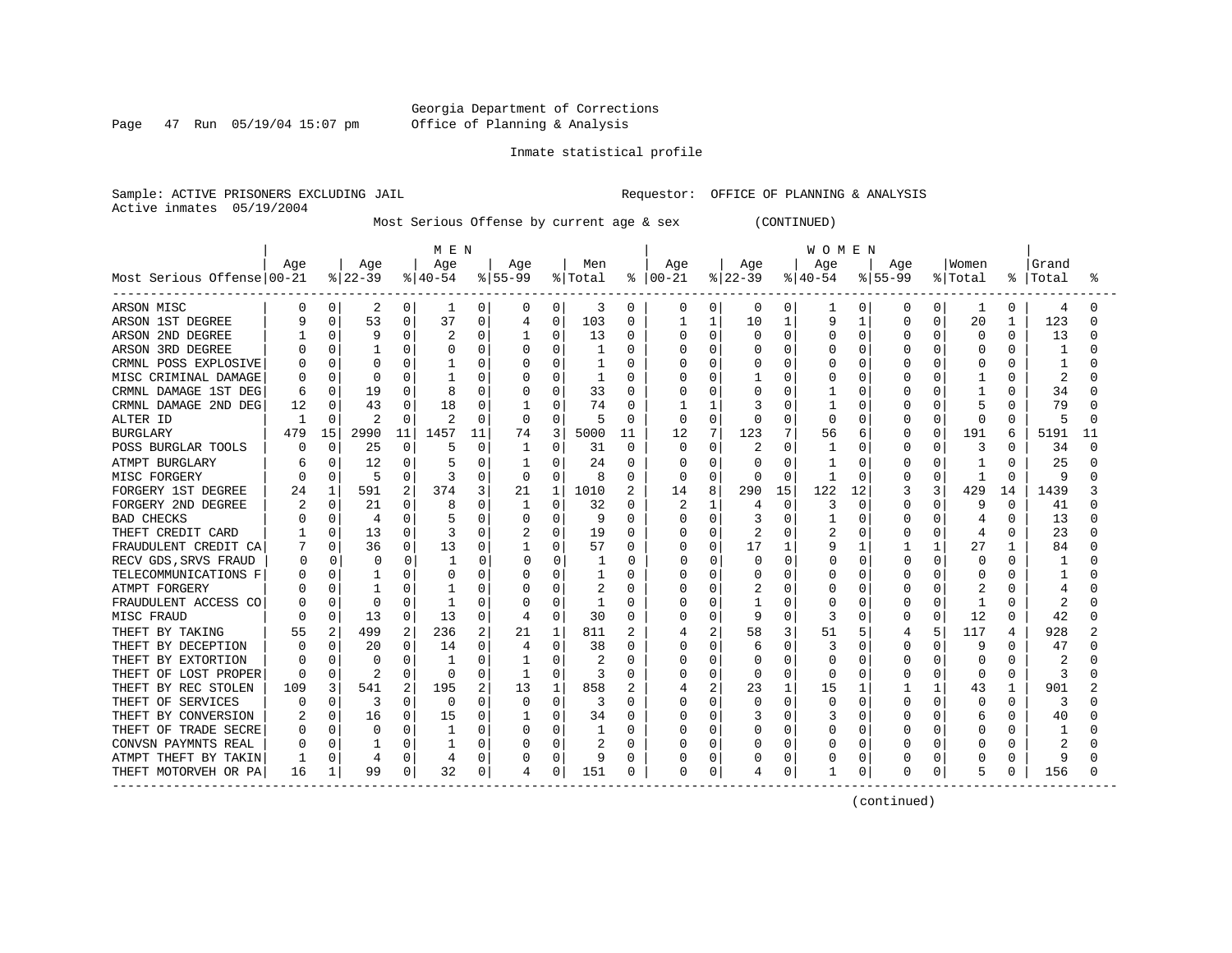Page 48 Run 05/19/04 15:07 pm

#### Inmate statistical profile

Sample: ACTIVE PRISONERS EXCLUDING JAIL **Requestor:** OFFICE OF PLANNING & ANALYSIS Active inmates 05/19/2004

Most Serious Offense by current age & sex (CONTINUED)

| Most Serious Offense 00-21 | Age      |             | Age<br>$ 22-39 $ |          | M E N<br>Age<br>$ 40-54$ |          | Age<br>$ 55-99$ |                | Men<br>% Total |              | Age<br>$8   00 - 21$ |                | Age<br>$ 22-39 $ |             | W O M E N<br>Age<br>$8 40-54$ |          | Age<br>$8155 - 99$ |              | Women<br>% Total | ႜ            | Grand<br>Total | ႜ |
|----------------------------|----------|-------------|------------------|----------|--------------------------|----------|-----------------|----------------|----------------|--------------|----------------------|----------------|------------------|-------------|-------------------------------|----------|--------------------|--------------|------------------|--------------|----------------|---|
| THEFT BRING PROP IN        | 0        | 0           | 9                | 0        | 4                        | 0        | 1               | 0              | 14             | 0            | 0                    | 0              | 0                | 0           | 0                             | 0        | 0                  | $\Omega$     | 0                | 0            | 14             |   |
| THEFT RECV PROP OUT        | $\Omega$ | 0           | $\overline{2}$   | 0        | -1                       | 0        | $\Omega$        | $\Omega$       | κ              | $\Omega$     | $\Omega$             | $\Omega$       | 0                | $\Omega$    | $\Omega$                      | $\Omega$ | $\Omega$           | $\Omega$     | $\Omega$         | $\Omega$     | 3              | ∩ |
| THEFT BY SHOPLIFTING       | 9        | 0           | 202              | 1        | 262                      | 2        | 28              | 1              | 501            | 1            |                      | 1              | 65               | 3           | 75                            | 7        | 5                  | 6            | 147              | 5            | 648            |   |
| ENTERING VEHICLE           | 26       |             | 99               | $\Omega$ | 53                       | 0        | 4               | $\Omega$       | 182            | $\Omega$     | O                    | $\Omega$       | 5                | $\Omega$    | -1                            | $\Omega$ | 0                  | 0            | 6                | 0            | 188            |   |
| <b>ROBBERY</b>             | 331      | 11          | 1360             | 5        | 401                      | 3        | 28              | 1              | 2120           | 5            | 19                   | 11             | 84               | 4           | 17                            | 2        |                    | 3            | 123              | 4            | 2243           |   |
| ARMED ROBBERY              | 504      | 16          | 3054             | 11       | 812                      | 6        | 84              | 4              | 4454           | 10           | 17                   | 10             | 74               | 4           | 22                            | 2        | $\Omega$           | $\Omega$     | 113              | 4            | 4567           |   |
| ROBBERY BY FORCE           | 36       | -1          | 49               | $\Omega$ | 8                        | O        | $\Omega$        | $\Omega$       | 93             | $\Omega$     | ੨                    | $\overline{2}$ | ς                | $\Omega$    | 1                             | $\Omega$ | O                  | 0            | 7                | <sup>0</sup> | 100            |   |
| ROBBERY BY INTIMIDAT       | 34       | $\mathbf 1$ | 76               | 0        | 16                       | 0        | 0               | $\Omega$       | 126            | 0            | 2                    | $\mathbf{1}$   | 5                | $\Omega$    | $\Omega$                      | 0        | 0                  | 0            | 7                | 0            | 133            |   |
| ROBBERY BY SUDDEN SN       | 10       | $\Omega$    | 45               | $\Omega$ | 17                       | $\Omega$ | 1               | $\Omega$       | 73             | $\Omega$     | Ω                    | $\mathbf 0$    | 5                | $\Omega$    | O                             | $\Omega$ | $\Omega$           | $\Omega$     | 5                | 0            | 78             |   |
| HIJACKING MOTOR VEHI       |          | $\Omega$    | 22               | 0        | $\Omega$                 | 0        | 0               | 0              | 30             | $\Omega$     | 0                    | $\mathbf 0$    |                  | $\mathbf 0$ | U                             | $\Omega$ | 0                  | 0            | 1                | $\Omega$     | 31             |   |
| ATMPT ROBBERY              | 6        | 0           | 18               | 0        |                          | 0        | $\Omega$        | 0              | 31             | $\Omega$     | <sup>0</sup>         | 0              |                  | $\Omega$    | 0                             | $\Omega$ | 0                  | 0            | 1                | $\Omega$     | 32             |   |
| ATMPT ARMED ROBBERY        | 21       | 1           | 48               | 0        | 6                        | 0        | 0               | $\Omega$       | 75             | $\Omega$     | 3                    | 2              | 0                | $\Omega$    | 0                             | 0        | $\Omega$           | 0            | 3                | $\Omega$     | 78             |   |
| MISC SEXUAL OFFENSE        | O        | $\Omega$    | 13               | $\Omega$ | 5                        | $\Omega$ | 1               | <sup>0</sup>   | 19             | 0            | U                    | $\Omega$       | 0                | $\Omega$    | $\mathbf{1}$                  | 0        | O                  | 0            | $\mathbf{1}$     | $\Omega$     | 20             |   |
| <b>RAPE</b>                | 37       |             | 769              | 3        | 832                      | 6        | 142             | 6              | 1780           | 4            | N                    | $\mathbf 0$    |                  | $\Omega$    | 2                             | $\Omega$ |                    | -1           | 4                | $\Omega$     | 1784           |   |
| SODOMY                     |          | 0           | 9                | 0        | 7                        | 0        | 7               | 0              | 23             | 0            | 0                    | $\mathbf 0$    | 0                | $\mathbf 0$ | 0                             | 0        | 0                  | O            | $\Omega$         | $\Omega$     | 23             |   |
| AGGRAV SODOMY              |          | 0           | 85               | O        | 105                      | 1        | 42              | $\overline{2}$ | 238            | 1            | O                    | 0              |                  | $\Omega$    | $\overline{c}$                | O        |                    | 1            | 4                | $\Omega$     | 242            |   |
| INCEST                     |          | $\Omega$    | 56               | 0        | 73                       |          | 27              | 1              | 159            | <sup>0</sup> | N                    | $\Omega$       | 4                | $\Omega$    | 2                             | $\Omega$ | O                  | 0            | 6                | $\Omega$     | 165            |   |
| <b>BIGAMY</b>              |          | $\Omega$    | $\Omega$         | $\Omega$ | -1                       | 0        | $\Omega$        | $\Omega$       | 1              | O            | ი                    | $\Omega$       | O                | $\Omega$    | 0                             | $\Omega$ | $\Omega$           | $\Omega$     | $\Omega$         | $\Omega$     | -1             |   |
| AGGRAV SEXUAL BATTER       |          | 0           | 46               | $\Omega$ | 51                       | $\Omega$ | 13              | 1              | 111            | $\Omega$     | U                    | $\Omega$       | U                | $\Omega$    | 2                             | $\Omega$ | O                  | 0            | 2                | $\Omega$     | 113            |   |
| PIMPING A MINOR UNDE       | 2        | 0           | 1                | U        | O                        | $\Omega$ | $\Omega$        | $\Omega$       | 3              | 0            |                      | 1              | 0                | $\Omega$    | $\Omega$                      | 0        | $\Omega$           | 0            |                  | 0            | 4              |   |
| PANDERING BY COMPULS       | $\Omega$ | $\mathbf 0$ | $\Omega$         | 0        | $\mathbf{1}$             | 0        | $\Omega$        | $\Omega$       | $\mathbf{1}$   | 0            | Ω                    | $\mathbf 0$    | Ω                | $\Omega$    | $\Omega$                      | $\Omega$ | 0                  | 0            | $\Omega$         | $\Omega$     | $\mathbf{1}$   |   |
| STATUTORY RAPE             | 87       | 3           | 500              | 2        | 103                      | 1        | 23              | 1              | 713            |              | 0                    | $\mathbf 0$    | 5                | $\Omega$    | 2                             | 0        | $\Omega$           | 0            | 7                | $\Omega$     | 720            |   |
| CHILD MOLESTATION          | 122      | 4           | 954              | 4        | 812                      | 6        | 288             | 13             | 2176           | 5            | -1                   | 1              | 28               | 1           | 9                             | 1        | $\mathbf{1}$       | $\mathbf{1}$ | 39               | $\mathbf{1}$ | 2215           |   |
| ENTICING CHILD-INDEC       | 4        | 0           | 39               | $\Omega$ | 24                       | 0        | 11              | 1              | 78             | $\Omega$     | U                    | $\Omega$       | 4                | $\Omega$    | $\Omega$                      | $\Omega$ | $\Omega$           | $\Omega$     | $\overline{4}$   | $\Omega$     | 82             |   |
| AGGRAV CHILD MOLESTA       | 34       | 1           | 487              | 2        | 509                      | 4        | 162             | 7              | 1192           | 3            | U                    | $\Omega$       | 9                | $\Omega$    | 14                            | 1        | 0                  | $\Omega$     | 23               | 1            | 1215           |   |
| SEXL/ASSLT/AGN/PERS/       | 0        | 0           | 2                | 0        | 0                        | 0        | 0               | 0              | 2              | $\Omega$     | Ω                    | 0              | 0                | 0           | 0                             | 0        | $\Omega$           | 0            | $\Omega$         | $\Omega$     | 2              |   |
| SOLICIT SODOMY FROM        | 0        | $\Omega$    | 0                | 0        | 2                        | 0        |                 | 0              | 3              | $\Omega$     | Ω                    | 0              | Ω                | $\Omega$    | 0                             | 0        | $\Omega$           | O            | $\Omega$         | O            | 3              |   |
| SEX OFFENDER FAIL RE       |          | $\Omega$    | 8                | 0        |                          | 0        | 0               | $\mathbf 0$    | 11             | 0            | Ω                    | 0              | Ω                | $\Omega$    | O                             | $\Omega$ | O                  |              | $\Omega$         | O            | 11             |   |
| ATMPT RAPE                 |          | $\Omega$    | 17               | $\Omega$ |                          | 0        | $\Omega$        | 0              | 25             | $\Omega$     | N                    | $\Omega$       | O                | $\Omega$    | 0                             | $\Omega$ | $\cap$             | U            | $\Omega$         | $\cap$       | 25             |   |
| ATMPT AGGRAV SODOMY        |          | $\Omega$    | 2                | U        | 3                        | $\Omega$ | $\Omega$        | $\Omega$       |                | $\Omega$     | Ω                    | $\Omega$       | O                | $\Omega$    | 0                             | $\Omega$ | O                  | 0            | $\Omega$         | O            |                |   |
| ATMPT CHILD MOLESTAT       | Λ        | 0           | 4                | 0        | $\mathbf{1}$             | $\Omega$ | O               | 0              | 5              | $\Omega$     | Ω                    | $\mathbf 0$    | Ω                | $\Omega$    | O                             | 0        | $\Omega$           | 0            | $\Omega$         | $\cap$       | 5              |   |
| AGG ASLT W ATMPT TO        |          | 0           | 9                | 0        |                          | 0        | 0               | $\mathbf 0$    | 12             | $\Omega$     | Ω                    | $\mathbf 0$    | Ω                | $\Omega$    | O                             | 0        | 0                  | $\Omega$     | $\Omega$         | $\Omega$     | 12             |   |
| EXHIB SEX SHOWS TO M       | n        | 0           | 0                | U        |                          | 0        |                 | 0              |                | <sup>0</sup> | Ω                    | 0              | Ω                | $\Omega$    | 0                             | $\Omega$ | O                  | 0            | $\Omega$         | O            | 1              |   |
| FALSE SWEARNG WRITTN       | $\Omega$ | $\Omega$    | $\Omega$         | 0        | $\mathbf 1$              | $\Omega$ | <sup>0</sup>    | U              | $\mathbf{1}$   | <sup>0</sup> | U                    | 0              |                  | 0           | U                             | $\Omega$ | $\cap$             | 0            | $\mathbf{1}$     | $\Omega$     | $\mathcal{L}$  |   |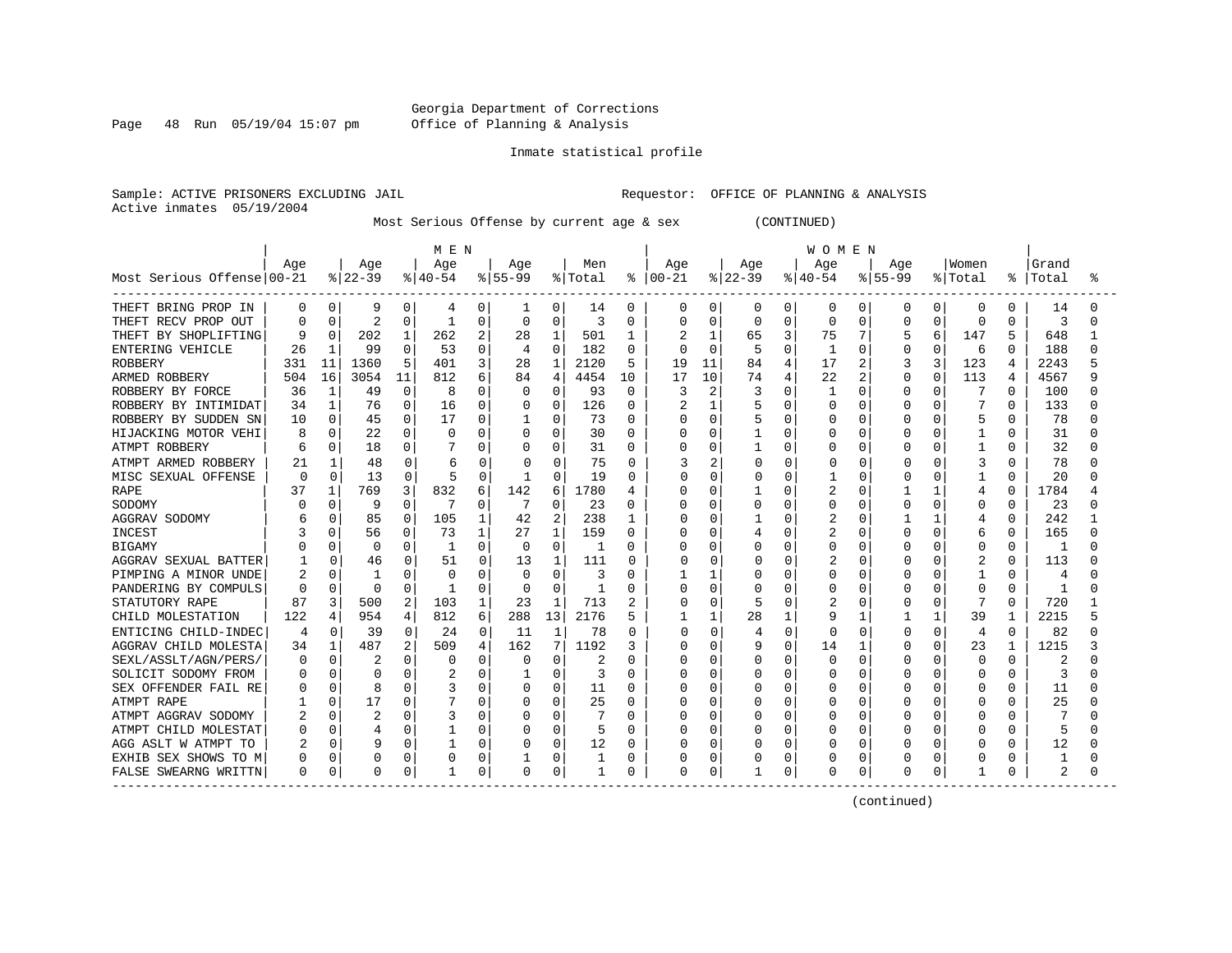Page 49 Run 05/19/04 15:07 pm

#### Inmate statistical profile

Sample: ACTIVE PRISONERS EXCLUDING JAIL **Requestor:** OFFICE OF PLANNING & ANALYSIS Active inmates 05/19/2004

Most Serious Offense by current age & sex (CONTINUED)

|                            | M E N |              |              |                |          |          |                |              |              |          | <b>WOMEN</b>  |                |              |                |           |                |             |              |              |              |                |   |
|----------------------------|-------|--------------|--------------|----------------|----------|----------|----------------|--------------|--------------|----------|---------------|----------------|--------------|----------------|-----------|----------------|-------------|--------------|--------------|--------------|----------------|---|
|                            | Aqe   |              | Age          |                | Age      |          | Aqe            |              | Men          |          | Age           |                | Age          |                | Age       |                | Aqe         |              | Women        |              | Grand          |   |
| Most Serious Offense 00-21 |       |              | $ 22-39 $    |                | $ 40-54$ |          | $ 55-99$       |              | % Total      |          | $8   00 - 21$ |                | $ 22-39 $    |                | $ 40-54 $ |                | $8155 - 99$ |              | % Total      | ႜ            | Total          | ° |
| BRIBERY GOVT OFFICER       | 0     | 0            | 1            | 0              | 0        | 0        | 0              | 0            | 1            | 0        | 0             | 0              | 0            | $\overline{0}$ | 0         | 0              | 0           | 0            | 0            | 0            |                |   |
| VIOL OATH PUBLIC OFF       |       | 0            | 0            | $\Omega$       |          | 0        | 0              | 0            | 1            | 0        |               | $\mathbf 0$    | 0            | $\Omega$       | 0         | 0              | O           | 0            | 0            | O            |                |   |
| DEFRAUDING STATE           |       |              | $\Omega$     |                |          | 0        | 0              | 0            | -1           | 0        |               | $\Omega$       |              | $\Omega$       |           | 0              | 0           | 0            | 2            | O            | 3              |   |
| INFLUENCING WITNESS        |       |              | 4            | U              | $\Omega$ | $\Omega$ | $\Omega$       | $\Omega$     | 4            | 0        |               | $\Omega$       | <sup>0</sup> | $\cap$         | O         | $\Omega$       | O           | $\Omega$     | $\Omega$     | $\Omega$     | $\overline{4}$ |   |
| OBSTR OF LAW ENF OFF       | 33    |              | 427          | $\overline{a}$ | 148      | 1        | 9              | $\Omega$     | 617          | 1        |               | $\mathfrak{D}$ | 29           | 2              | 19        | $\overline{a}$ | O           | $\Omega$     | 51           | $\mathbf{2}$ | 668            |   |
| MISC JUDICIAL PROCEE       |       | <sup>0</sup> |              | $\cap$         | O        | $\Omega$ | O              | 0            | 1            | 0        |               | $\Omega$       | $\Omega$     | $\cap$         | O         | $\Omega$       | O           | $\Omega$     | $\Omega$     | <sup>n</sup> |                |   |
| PERJURY                    |       | <sup>0</sup> | 2            | O              |          | $\Omega$ | 0              | 0            | 3            | 0        |               | $\Omega$       |              | $\Omega$       | 0         | $\Omega$       | 0           | $\Omega$     | 1            | O            |                |   |
| IMPERSONATING OFFICE       |       | 0            | 3            |                |          | 0        | 0              | 0            |              | 0        |               | 0              |              | $\Omega$       | O         | 0              |             | $\Omega$     | $\Omega$     | U            |                |   |
| <b>EMBRACERY</b>           |       |              |              | O              | O        | 0        | 0              | 0            | 2            | 0        |               | $\Omega$       |              | $\Omega$       | N         | 0              | O           | O            | $\Omega$     | $\Omega$     |                |   |
| FALSE STATEMENTS GOV       |       | 0            | 16           | O              |          | 0        |                | 0            | 22           | $\Omega$ |               | 0              | 4            | $\Omega$       |           | 0              | 0           | 0            | 5            | $\Omega$     | 27             |   |
| IMPERSNTNG IN LEGAL        |       | 0            | $\mathbf{1}$ | O              | $\Omega$ | 0        | O              | 0            | 1            | 0        |               | 0              |              | $\Omega$       | O         | 0              | U           | $\Omega$     | 2            | 0            | 3              |   |
| <b>ESCAPE</b>              |       | <sup>0</sup> | 57           | $\cap$         | 19       | $\Omega$ | 2              | 0            | 82           | $\Omega$ |               | $\Omega$       |              | $\Omega$       | O         | $\Omega$       | Ω           | O            | 3            | $\Omega$     | 85             |   |
| AIDING ESCAPE              |       | 0            | $\Omega$     | O              | 2        | $\Omega$ | 1              | 0            |              | 0        |               | $\Omega$       | 0            | $\Omega$       | 0         | $\Omega$       | O           | 0            | $\Omega$     | 0            | 3              |   |
| HINDERING APPREH OR        |       | <sup>0</sup> |              |                |          | 0        | 0              | 0            | 8            | 0        |               | $\Omega$       |              | $\Omega$       |           | $\mathbf 0$    | 0           | 0            | 3            | 0            | 11             |   |
| MUTINY IN PENAL INST       |       |              | 3            |                |          | O        | O              | U            | 3            | U        |               | $\Omega$       |              | O              | 0         | 0              |             | O            | 0            |              |                |   |
| <b>BAIL JUMPING</b>        |       |              |              |                |          | 0        | O              | U            |              | N        |               | $\Omega$       |              |                | Ω         | 0              |             | O            | $\Omega$     | U            |                |   |
| ATMPT ESCAPE               |       |              |              | N              |          | O        | O              | O            |              | O        |               | $\Omega$       |              | ∩              | O         | $\Omega$       |             | O            | O            | O            |                |   |
| FALSE PUBLIC ALARM         |       |              | -1           | 0              |          | U        | $\Omega$       | <sup>0</sup> | $\mathbf{1}$ | U        |               | $\Omega$       |              | $\Omega$       | O         | $\Omega$       |             | O            | $\Omega$     | <sup>0</sup> | -1             |   |
| CRMNL INTERFERE GOVT       |       | $\Omega$     | 20           | O              |          | O        |                | $\Omega$     | 36           | O        |               | $\Omega$       |              | $\Omega$       | Ω         | $\Omega$       |             | O            | 1            | <sup>0</sup> | 37             |   |
| LOTTERY VIOLATION          |       | 0            | 1            | 0              |          | U        | 0              | 0            | 1            | U        |               | $\Omega$       | O            | $\Omega$       | 0         | $\Omega$       |             | $\Omega$     | $\Omega$     | O            |                |   |
| <b>BUS HIJACKING</b>       |       | $\Omega$     |              | 0              |          | O        | 0              | 0            |              | U        |               | 0              |              | $\Omega$       | Ω         | $\Omega$       |             | O            | 0            | O            |                |   |
| REMOVAL BAGGAGE, CARG      |       | <sup>0</sup> |              | 0              |          | U        | 0              | 0            | 3            | U        |               | 0              | ſ            | $\Omega$       |           | $\Omega$       | U           | $\Omega$     | 0            | $\Omega$     | 3              |   |
| CRUELTY TO CHILDREN        |       | 0            | 174          | 1              | 58       | 0        | 7              | 0            | 244          | 1        |               | 1              | 72           | 4              | 6         | $\mathbf{1}$   | U           | 0            | 80           | 3            | 324            |   |
| ATMPT CRUELTY TO CHI       |       | $\Omega$     | 0            | 0              |          | 0        | 0              | $\Omega$     | 1            | $\Omega$ |               | $\Omega$       | Ω            | $\Omega$       | Ω         | $\Omega$       | 0           | O            | 0            | $\Omega$     | 1              |   |
| SEX EXPLOITATION CHI       |       | $\Omega$     | 5            | 0              |          | 0        |                | $\Omega$     | 15           | $\Omega$ |               | 1              |              | $\Omega$       | U         | $\Omega$       | U           | O            | 2            | $\Omega$     | 17             |   |
| ABANDONMENT OF CHILD       |       | 0            | 0            | 0              |          | 0        | 0              | 0            | $\Omega$     | $\Omega$ |               | $\Omega$       |              | $\Omega$       | Ω         | $\Omega$       | 0           | O            | 1            | 0            | 1              |   |
| MISC WEAPON/EXPLOSIV       |       | $\Omega$     |              | U              |          | 0        |                | U            | 12           | $\Omega$ | N             | $\Omega$       | 0            | 0              | Ω         | 0              | U           | O            | 0            | 0            | 12             |   |
| CARRY CONCEALED WEAP       |       | $\Omega$     | 3            | N              | 2        | 0        | 0              | 0            | 6            | 0        |               | 0              |              | $\Omega$       | 0         | $\Omega$       |             | O            |              | 0            |                |   |
| POSS OF FIREARM DUR        | 11    | 0            | 163          | 1              | 49       | 0        | 10             | $\mathbf 0$  | 233          |          |               | 0              |              | 0              | 2         | 0              | 0           | O            | 9            | $\Omega$     | 242            |   |
| POSS OF CERTAIN WEAP       |       | $\Omega$     | 14           | 0              |          | O        | $\overline{c}$ | $\Omega$     | 27           | O        |               | $\Omega$       |              | $\Omega$       | O         | $\Omega$       | U           | $\Omega$     | $\mathbf{1}$ | O            | 28             |   |
| POSS FIREARM CONVCT        | 20    | 1            | 428          | 2              | 197      | 2        | 32             | 1            | 677          | 1        | N             | $\Omega$       | 9            | $\Omega$       | 5         | $\Omega$       |             | $\mathbf{1}$ | 15           | 0            | 692            |   |
| CARRY WEAPON AT SCHO       | 2     | $\Omega$     |              | $\Omega$       | O        | O        | O              | 0            | 4            | $\Omega$ |               | $\Omega$       |              | $\Omega$       | O         | 0              | 0           | $\Omega$     | $\mathbf{1}$ | <sup>0</sup> |                |   |
| POSS WEAPON BY PRISO       | 0     | $\Omega$     | 0            | 0              |          | 0        | 0              | 0            |              | 0        |               | $\Omega$       | 0            | 0              | 0         | 0              |             | 0            | 0            | 0            |                |   |
| MISUSE FIREARM HUNTI       | 0     | 0            |              | 0              | 0        | 0        | 0              | 0            |              | 0        | $\Omega$      | 0              | 0            | 0              | 0         | 0              | 0           | 0            | 0            | 0            |                |   |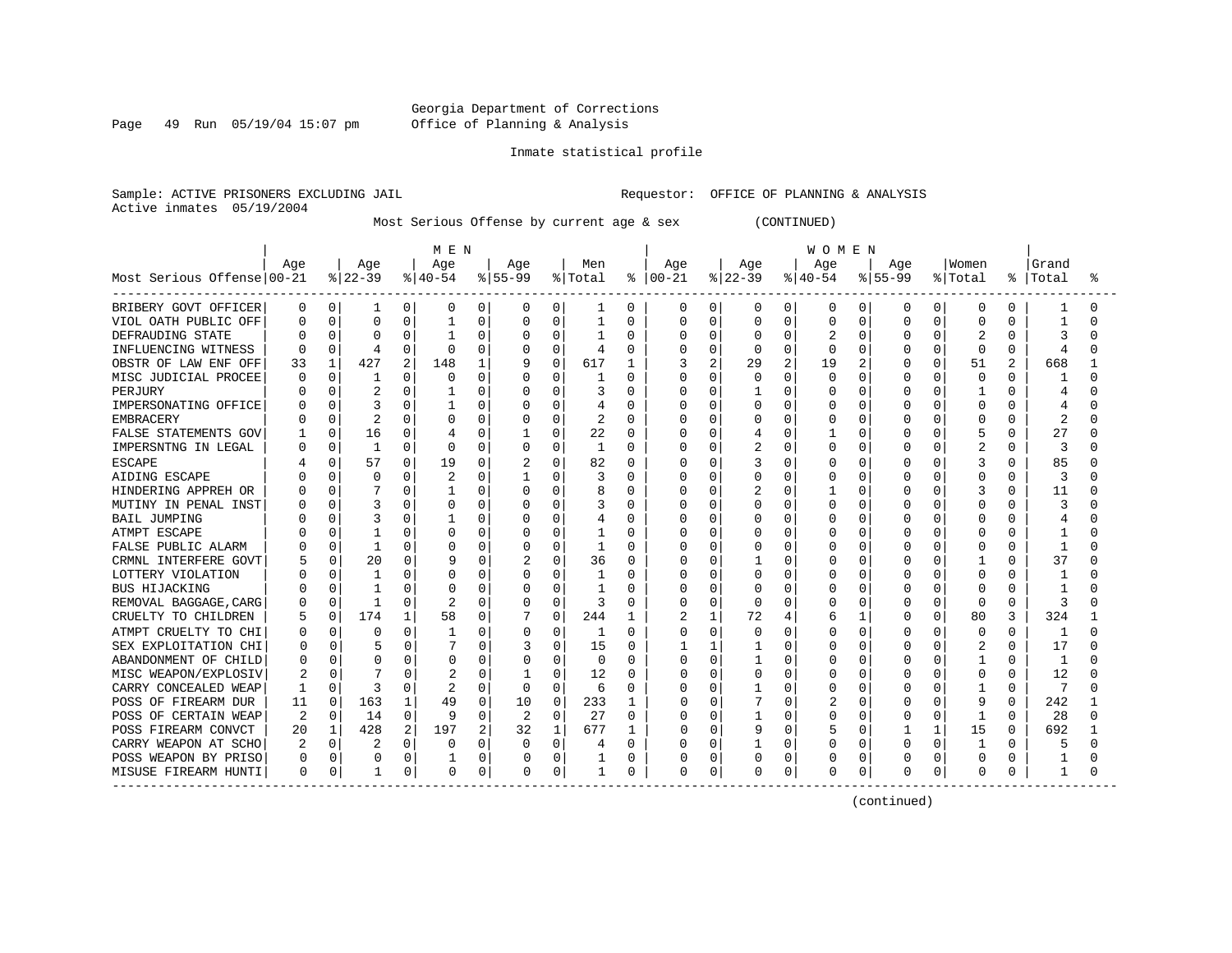Page 50 Run 05/19/04 15:07 pm

#### Inmate statistical profile

Sample: ACTIVE PRISONERS EXCLUDING JAIL **Requestor:** OFFICE OF PLANNING & ANALYSIS Active inmates 05/19/2004

Most Serious Offense by current age & sex (CONTINUED)

|                            | M E N |          |                |             |              |             |             |              |         |              | <b>WOMEN</b> |                |           |              |           |          |                |              |                |                |       |  |
|----------------------------|-------|----------|----------------|-------------|--------------|-------------|-------------|--------------|---------|--------------|--------------|----------------|-----------|--------------|-----------|----------|----------------|--------------|----------------|----------------|-------|--|
|                            | Age   |          | Age            |             | Age          |             | Age         |              | Men     |              | Age          |                | Age       |              | Age       |          | Age            |              | Women          |                | Grand |  |
| Most Serious Offense 00-21 |       |          | $ 22-39 $      |             | $ 40-54$     |             | $8155 - 99$ |              | % Total | ႜ            | $ 00-21$     |                | $ 22-39 $ |              | $8 40-54$ |          | $8155 - 99$    |              | % Total        | ႜ              | Total |  |
| CRUELTY TO ANIMALS         | 0     | 0        | 4              | 0           | 0            | 0           | 0           | 0            | 4       | 0            | 0            | 0              | 0         | 0            | 0         | 0        | 0              | 0            | 0              | 0              | 4     |  |
| AGGRAV CRUELTY TO AN       |       | $\Omega$ |                | 0           |              | 0           | $\Omega$    | $\Omega$     | 2       | $\Omega$     | 0            | 0              | 0         | 0            | 0         | 0        | $\Omega$       |              | $\Omega$       | O              | 2     |  |
| PEEPING TOM                |       | 0        | 13             | 0           |              | 0           | 1           | 0            | 25      | $\Omega$     | 0            | 0              | 0         | $\Omega$     | 0         | 0        | 0              | O            | $\Omega$       | $\Omega$       | 25    |  |
| RACKETEERING               |       |          | 32             | $\Omega$    | 20           | O           | 4           | $\Omega$     | 56      | $\Omega$     |              | $\Omega$       |           | $\Omega$     | 8         | 1        |                | $\mathbf{1}$ | 14             | <sup>0</sup>   | 70    |  |
| S/D NARCOTICS OPIATE       |       | 0        | 57             | $\Omega$    | 54           | 0           |             | $\Omega$     | 118     | $\Omega$     |              | 1              | 3         | <sup>0</sup> |           | $\Omega$ | $\overline{c}$ | 2            | 9              | 0              | 127   |  |
| S/D DEP STIM CNTRF D       | 8     | $\Omega$ | 101            | $\Omega$    | 32           | 0           | 4           | $\Omega$     | 145     | 0            |              | $\mathbf{1}$   | 13        | 1            | 8         |          | 0              | $\Omega$     | 22             | $\mathbf{1}$   | 167   |  |
| S/D OF MARIJUANA           | 27    | 1        | 182            |             | 65           |             | 4           | $\Omega$     | 278     | 1            |              | 1              | 11        | $\mathbf{1}$ |           | 0        | 0              | 0            | 16             | 1              | 294   |  |
| POSS NARCOTICS OPIAT       | 13    | 0        | 120            | $\mathbf 0$ | 70           | 1           |             | 0            | 210     | 0            | 2            | $\mathbf 1$    | 27        | $\mathbf{1}$ | 17        | 2        |                | $\mathbf{1}$ | 47             |                | 257   |  |
| POSS DEP STIM CNTRF        | 17    | 1        | 224            | 1           | 120          | 1           | 8           | U            | 369     | 1            |              | 1              | 47        | 3            | 14        | 1        | 1              | 1            | 64             | $\mathfrak{D}$ | 433   |  |
| POSS OF LSD                | 0     | $\Omega$ | 2              | $\Omega$    |              | $\Omega$    |             | 0            | 4       | $\Omega$     |              | $\Omega$       | 1         | $\Omega$     | 0         | $\Omega$ | 0              | 0            | 1              | $\Omega$       | 5     |  |
| POSS OF MARIJUANA          | 33    | 1        | 215            | 1           | 47           | 0           |             | 0            | 302     | 1            |              | 1              | 17        | 1            | 5         | 0        | O              | $\Omega$     | 23             | 1              | 325   |  |
| ILLEGAL ATTM TO OBT        | n     | 0        | 1              | 0           | 5            | 0           | 0           | $\Omega$     | 6       | $\Omega$     | N            | $\Omega$       | 3         | $\Omega$     | 2         | $\Omega$ | O              | 0            | 5              | $\Omega$       | 11    |  |
| VIOL GA CNTRL SBST A       | O     | 0        | 20             | $\Omega$    | 12           | 0           | $\Omega$    | O            | 32      | 0            | U            | $\Omega$       |           | $\Omega$     | 0         | 0        | O              | 0            |                | $\Omega$       | 34    |  |
| VIOL DNGROUS DRGS AC       | O     | $\Omega$ | 1              | 0           | -1           | 0           | $\Omega$    | 0            | 2       | $\Omega$     | Ω            | $\Omega$       | 0         | $\Omega$     | U         | 0        | 0              |              | 0              | O              | 2     |  |
| UNLWFL MFG/DEL/DIST        |       | 0        | 10             | 0           |              | 0           |             | 0            | 18      | O            | Ω            | 0              |           | <sup>0</sup> | O         | U        | O              |              |                |                | 19    |  |
| POSS DRUG RELATED MA       |       | 0        |                | O           |              | 0           | 0           | O            |         | 0            | Ω            | 0              |           | $\Omega$     | U         | O        | O              |              |                | O              |       |  |
| S/D CONT SUB PUBLIC        |       | 0        | 65             | 0           | 15           | $\Omega$    |             | U            | 89      | <sup>0</sup> |              | 1              |           | U            |           | U        | O              | U            |                | U              | 94    |  |
| S/D CONT SUB SCHOOL        | 3     |          | 31             | O           | 6            | O           | 3           | O            | 43      | <sup>0</sup> | O            | $\Omega$       | O         | <sup>0</sup> | U         | 0        | O              | 0            | $\Omega$       | $\Omega$       | 43    |  |
| S/D COCAINE                | 66    | 2        | 1075           | 4           | 459          | 4           | 38          | 2            | 1638    | 4            | 3            | 2              | 53        | 3            | 40        |          |                | 2            | 98             | 3              | 1736  |  |
| POSS OF COCAINE            | 146   | 5        | 1352           | 5           | 589          | 5           | 47          | 2            | 2134    | 5            | 4            | $\overline{c}$ | 123       | 7            | 91        | 9        | 3              | 3            | 221            |                | 2355  |  |
| ATMPT VIOL SUBSTANCE       |       | 0        | 49             | O           | 20           | $\Omega$    | 3           | $\Omega$     | 73      | 0            | Ω            | $\mathbf 0$    | 8         | <sup>0</sup> | 5         | $\Omega$ | $\Omega$       | 0            | 13             | $\Omega$       | 86    |  |
| MISC DRUGS TRAFFICKI       | 9     | 0        | 348            | 1           | 101          | 1           | 15          | $\mathbf{1}$ | 473     | 1            | 5            | 3              | 26        | $\mathbf{1}$ | 14        | 1        |                |              | 47             | $\overline{2}$ | 520   |  |
| TRAF COCAINE LESS 20       | 14    | $\Omega$ | 314            | 1           | 82           | 1           | 10          | $\Omega$     | 420     | 1            | U            | $\Omega$       | 17        | 1            | 4         | $\Omega$ | O              | O.           | 21             | -1             | 441   |  |
| TRAF COCAINE 201-400       |       | 0        | 64             | $\Omega$    | 13           | 0           | 3           | $\Omega$     | 82      | $\Omega$     | O            | $\Omega$       | 6         | $\Omega$     | O         | O        | $\Omega$       | 0            | 6              | $\Omega$       | 88    |  |
| TRAF COCAINE 401+ GM       |       | $\Omega$ | 83             | $\Omega$    | 27           | $\Omega$    |             | 0            | 118     | 0            | Ω            | $\Omega$       | 8         | $\Omega$     |           | $\Omega$ |                | 1            | 10             | $\Omega$       | 128   |  |
| TRAF NARCOTIC LESS 1       | U     | 0        | -1             | 0           |              | 0           | 0           | 0            | 3       | 0            | Ω            | 0              |           | 0            | 0         | 0        | O              | $\Omega$     | -1             | n              | 4     |  |
| TRAF NARCOTIC 15-28        | O     | 0        | $\Omega$       | 0           |              | O           | 0           | 0            | 2       | 0            | O            | 0              | 0         | <sup>0</sup> | U         | O        | O              | 0            | $\Omega$       | O              | 2     |  |
| TRAF NARCOTIC 29+ GM       |       | 0        | 10             | 0           |              | 0           | 0           | 0            | 15      | 0            | 0            | 0              |           | 0            | 2         | 0        |                |              | 2              | O              | 17    |  |
| TRAF MARIJNA 101-200       |       | 0        | 5              | 0           |              | 0           | 2           | 0            | 10      | 0            | Ω            | 0              |           | n            | 0         | O        | $\Omega$       |              |                | O              | 11    |  |
| TRAF AMPHTMINE 28-19       |       | 0        | 21             | O           | 6            | $\Omega$    |             | <sup>0</sup> | 30      | <sup>0</sup> |              | 1              |           | $\Omega$     | U         | O        | O              | O            |                | O              | 32    |  |
| TRAF AMPHTMINE 200-3       |       | 0        | $\overline{2}$ | 0           |              | $\Omega$    | O           | 0            | 6       | 0            | U            | 0              | 2         | 0            | U         | 0        | O              | $\Omega$     | $\overline{c}$ | O              | 8     |  |
| TRAF AMPHTMINE 400+        |       | $\Omega$ | 9              | $\Omega$    |              | $\mathbf 0$ | O           | $\mathbf 0$  | 13      | <sup>0</sup> | Ω            | $\mathbf 0$    |           | <sup>0</sup> | U         | 0        | O              | $\Omega$     |                | $\Omega$       | 14    |  |
| CNSPIRE TRAFFIC CNTR       | 0     | $\Omega$ |                | 0           |              | 0           |             | 0            | 2       | 0            |              | $\mathbf 0$    | 0         | $\Omega$     |           | 0        | 0              | 0            | $\Omega$       | O              | 2     |  |
| USE COMM FACLTY VIO        | 0     | $\Omega$ | 2              | 0           | $\mathbf{1}$ | 0           | 0           | 0            | 3       | 0            |              | 1              | 0         | 0            | 0         | 0        | $\Omega$       | 0            | 1              | 0              | 4     |  |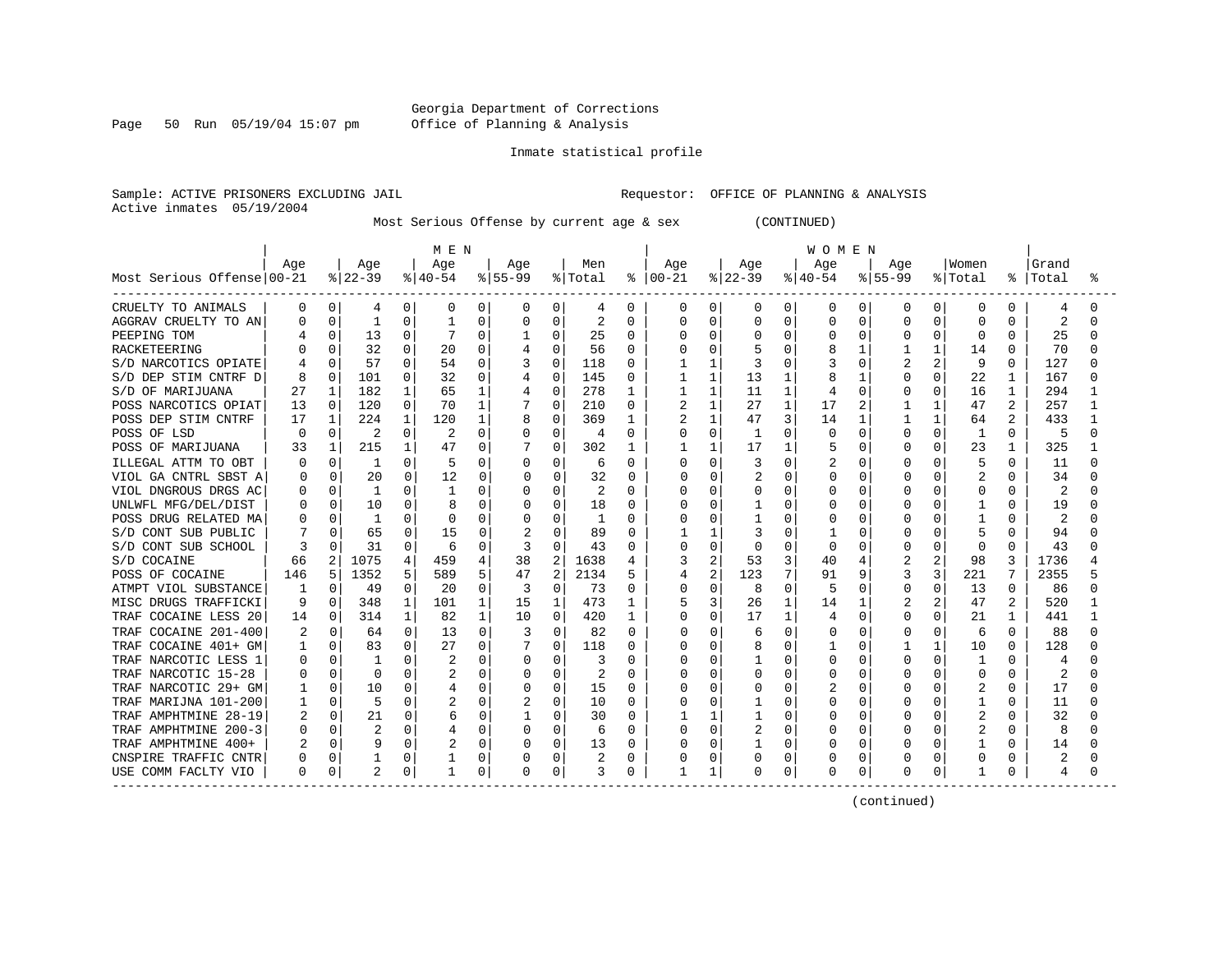Page 51 Run 05/19/04 15:07 pm

#### Inmate statistical profile

Sample: ACTIVE PRISONERS EXCLUDING JAIL **Requestor:** OFFICE OF PLANNING & ANALYSIS Active inmates 05/19/2004

Most Serious Offense by current age & sex (CONTINUED)

|                            | MEN  |   |           |          |             |  |           |          |                 |   | <b>WOMEN</b> |   |           |  |           |  |           |  |         |    |       |  |  |
|----------------------------|------|---|-----------|----------|-------------|--|-----------|----------|-----------------|---|--------------|---|-----------|--|-----------|--|-----------|--|---------|----|-------|--|--|
|                            | Age  |   | Age       |          | Age         |  | Age       |          | Men             |   | Age          |   | Age       |  | Age       |  | Age       |  | Women   |    | Grand |  |  |
| Most Serious Offense 00-21 |      |   | $ 22-39 $ |          | $8140 - 54$ |  | $ 55-99 $ |          | % Total         | ႜ | $00 - 21$    |   | $ 22-39 $ |  | $ 40-54 $ |  | $ 55-99 $ |  | % Total | °≈ | Total |  |  |
| ATT/CONSPRCY COMMT C       |      | 0 | 13        | 0        |             |  |           | 0        | 19              |   | O            | 0 |           |  |           |  |           |  |         |    | 24    |  |  |
| UNAUTH DIST CONTRLLD       | 0    |   |           |          |             |  |           | 0        |                 |   |              |   |           |  |           |  |           |  |         |    |       |  |  |
| VIOL MOTOR VEHICLE L       | 2    |   | 39        |          | 26          |  |           |          | 69              |   |              |   |           |  |           |  |           |  |         |    |       |  |  |
| CHOP SHOP VIOLATION        |      |   |           |          |             |  |           |          | $\sqrt{2}$<br>∠ |   |              |   |           |  |           |  |           |  |         |    |       |  |  |
| DRVNG HABTL VIOLATOR       | 0    |   | 88        | 0        | 118         |  | 15        |          | 221             |   |              |   |           |  |           |  |           |  |         |    | 230   |  |  |
| HABIT TRAF VOIL/IMPA       | 0    |   | 4         |          |             |  |           |          | 14              |   |              |   |           |  |           |  |           |  |         |    | 14    |  |  |
| HABIT TRAF VIOL/OTHE       |      |   |           |          |             |  |           |          |                 |   |              |   |           |  |           |  |           |  |         |    |       |  |  |
| MISC MRALS/PBLIC H/S       |      |   |           | $\Omega$ |             |  |           |          | 17              |   |              |   |           |  |           |  |           |  |         |    | 18    |  |  |
| MISC CORRECTIONL INS       |      |   |           |          |             |  |           |          |                 |   |              |   |           |  |           |  |           |  |         |    |       |  |  |
| VIOLATN OTHR STATES        |      |   |           |          |             |  |           | 0        |                 |   |              |   |           |  |           |  |           |  |         |    |       |  |  |
| CONSPIRACY                 | 13   |   | 61        |          | 12          |  |           |          | 88              |   |              |   |           |  |           |  |           |  | 13      |    | 101   |  |  |
| CRMNL ATMPT                | 8    |   | 25        | 0        | 13          |  |           | $\Omega$ | 52              |   |              |   |           |  |           |  |           |  | 6       |    | 58    |  |  |
| AIRCRAFT HIJACKING         |      |   |           | 0        |             |  |           |          |                 |   |              |   |           |  |           |  |           |  |         |    |       |  |  |
| CRMNL SOLICITATION         |      |   |           | 0        |             |  |           | 0        |                 |   |              |   |           |  |           |  |           |  |         |    | 10    |  |  |
| PARTY TO A CRIME           | 3    | 0 |           | 0        |             |  |           | 0        |                 |   | 0            | 0 |           |  |           |  |           |  |         |    |       |  |  |
| Total                      | 3137 |   | 26910     |          | 12931       |  | 2193      |          | 45171           |   | 166          |   | 1876      |  | 1001      |  | 87        |  | 3130    |    | 48301 |  |  |